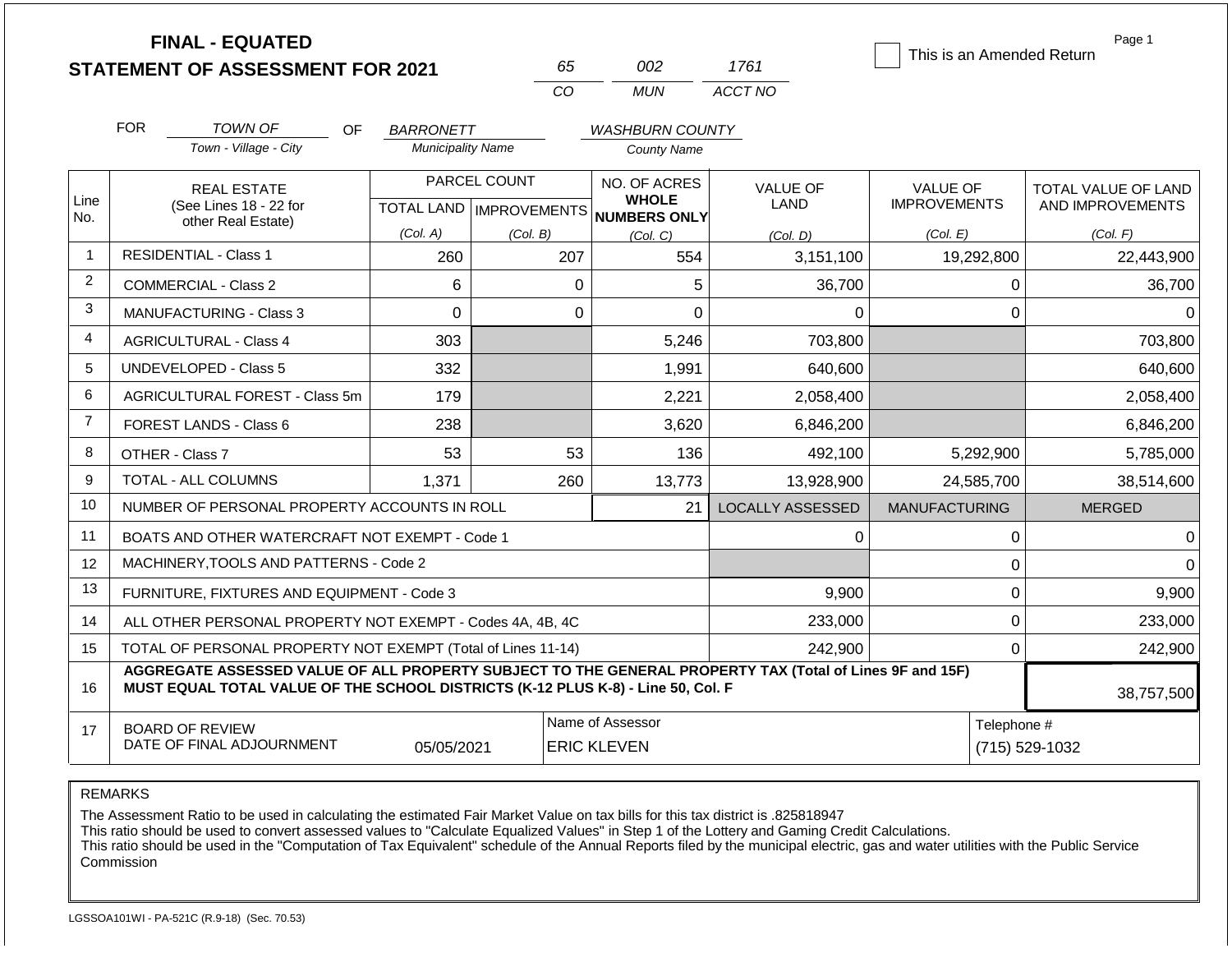2021 65 002 1761

FOREST LANDS (Line 7) and FOREST CROPS (in this section) - are **NOT** the same *YEAR CO MUN ACCT NO*

|    |                                                            |                                                    |  | Private Forest Crop - Reg Class @ 10¢ per acre                                 |                                                               | Private Forest Crop - Reg Class @ \$2.52 per acre |                                    |                                                                              |               |                    |
|----|------------------------------------------------------------|----------------------------------------------------|--|--------------------------------------------------------------------------------|---------------------------------------------------------------|---------------------------------------------------|------------------------------------|------------------------------------------------------------------------------|---------------|--------------------|
|    | (a) PARCELS                                                | (b) ACRES                                          |  | (c) ASSESSED VALUE                                                             |                                                               | (d) PARCELS                                       |                                    | (e) ACRES                                                                    |               | (f) ASSESSED VALUE |
| 18 |                                                            |                                                    |  |                                                                                |                                                               |                                                   |                                    |                                                                              |               |                    |
|    |                                                            |                                                    |  |                                                                                |                                                               |                                                   |                                    |                                                                              |               |                    |
|    |                                                            | Private Forest Crop - Special Class @ 20¢ per acre |  |                                                                                |                                                               |                                                   |                                    | Entered Before 2005 Managed Forest - Ferrous Mining CLOSED @ \$7.87 per acre |               |                    |
| 19 | (a) PARCELS                                                | (b) ACRES                                          |  | (c) ASSESSED VALUE                                                             |                                                               | (d) PARCELS                                       |                                    | (e) ACRES                                                                    |               | (f) ASSESSED VALUE |
|    |                                                            |                                                    |  |                                                                                |                                                               |                                                   |                                    |                                                                              |               |                    |
|    |                                                            |                                                    |  | Entered Before 2005 Managed Forest - OPEN @ 74 ¢ per acre                      |                                                               |                                                   |                                    | Entered Before 2005 Managed Forest - CLOSED @                                |               | \$1.75 per acre    |
| 20 | (a) PARCELS                                                | (b) ACRES                                          |  | (c) ASSESSED VALUE                                                             |                                                               | (d) PARCELS                                       |                                    | (e) ACRES                                                                    |               | (f) ASSESSED VALUE |
|    |                                                            |                                                    |  |                                                                                |                                                               |                                                   |                                    |                                                                              |               |                    |
|    | 4                                                          | 160                                                |  | 296,000                                                                        |                                                               | 29                                                |                                    | 639.01                                                                       |               | 964,300            |
|    | Entered After 2004 Managed Forest - OPEN @ \$2.04 per acre |                                                    |  |                                                                                | Entered After 2004 Managed Forest - CLOSED @ \$10.20 per acre |                                                   |                                    |                                                                              |               |                    |
| 21 | (a) PARCELS                                                | (b) ACRES                                          |  | (c) ASSESSED VALUE                                                             | (d) PARCELS                                                   |                                                   |                                    | (e) ACRES                                                                    |               | (f) ASSESSED VALUE |
|    |                                                            |                                                    |  |                                                                                |                                                               |                                                   |                                    |                                                                              |               |                    |
|    | g                                                          | 306.4                                              |  | 567,000                                                                        |                                                               | 72                                                |                                    | 1,637.43                                                                     |               | 2,919,400          |
|    | (a) County Forest Cropland Acres                           |                                                    |  | (b) Federal Acres                                                              |                                                               | (c) State Acres                                   | (d) County (NOT FOREST CROP) Acres |                                                                              |               | (e) Other Acres    |
| 22 |                                                            |                                                    |  |                                                                                |                                                               |                                                   |                                    |                                                                              |               |                    |
|    | 5,020                                                      |                                                    |  |                                                                                |                                                               | 13.32                                             |                                    | 4.12                                                                         |               | 36.5               |
|    |                                                            |                                                    |  | Assessed Value of Omitted Property From Prior Years (Sec. 70.44)               |                                                               |                                                   |                                    | Assessed Value of Sec. 70.43 Corrections of Errors by Assessors              |               |                    |
|    |                                                            | (a) REAL ESTATE                                    |  | (b) PERSONAL                                                                   |                                                               |                                                   |                                    | (c1) REAL ESTATE                                                             |               | (c2) PERSONAL      |
| 23 |                                                            |                                                    |  |                                                                                |                                                               |                                                   |                                    |                                                                              |               |                    |
|    |                                                            |                                                    |  | Manufacturing Equated Value of Omitted Property From Prior Years (Sec. 70.995) |                                                               |                                                   |                                    | Mfg. Equated Value of Sec.70.43 Corrections of Errors by Assessors           |               |                    |
|    | (d) REAL ESTATE                                            |                                                    |  | (e) PERSONAL                                                                   |                                                               |                                                   |                                    | (f1) REAL ESTATE                                                             | (f2) PERSONAL |                    |
|    |                                                            |                                                    |  |                                                                                |                                                               |                                                   |                                    |                                                                              |               |                    |
|    |                                                            |                                                    |  |                                                                                |                                                               |                                                   |                                    |                                                                              |               |                    |

## **SPECIAL DISTRICTS**

| Line<br>No. | <b>Enter 6-digit</b><br><b>Special District</b><br>Code (Col. A) | Account<br><b>Number</b><br>(Col. B) | <b>Special District Name</b><br>(Col. C) | <b>Locally Assessed Value</b><br>of Real Estate and<br>Personal Property (Col. D) | Mfg Value of Real Estate<br>and Personal Property<br>(Col. E) | <b>Merged Value of</b><br><b>Real Estate and</b><br>Personal Property (Col. F) |
|-------------|------------------------------------------------------------------|--------------------------------------|------------------------------------------|-----------------------------------------------------------------------------------|---------------------------------------------------------------|--------------------------------------------------------------------------------|
| 24          | 037020                                                           | 0009                                 | LAKELAND SANITARY DISTRICT #1 (BARRON)   | 1,069,400                                                                         |                                                               | 1,069,400                                                                      |
| 25          |                                                                  |                                      |                                          |                                                                                   |                                                               |                                                                                |
| 26          |                                                                  |                                      |                                          |                                                                                   |                                                               |                                                                                |
| 27          |                                                                  |                                      |                                          |                                                                                   |                                                               |                                                                                |
| 28          |                                                                  |                                      |                                          |                                                                                   |                                                               |                                                                                |
| 29          |                                                                  |                                      |                                          |                                                                                   |                                                               |                                                                                |
| 30          |                                                                  |                                      |                                          |                                                                                   |                                                               |                                                                                |
| 31          |                                                                  |                                      |                                          |                                                                                   |                                                               |                                                                                |
| 32          |                                                                  |                                      |                                          |                                                                                   |                                                               |                                                                                |
| 33          |                                                                  |                                      |                                          |                                                                                   |                                                               |                                                                                |
| 34          |                                                                  |                                      |                                          |                                                                                   |                                                               |                                                                                |
| 35          |                                                                  |                                      |                                          |                                                                                   |                                                               |                                                                                |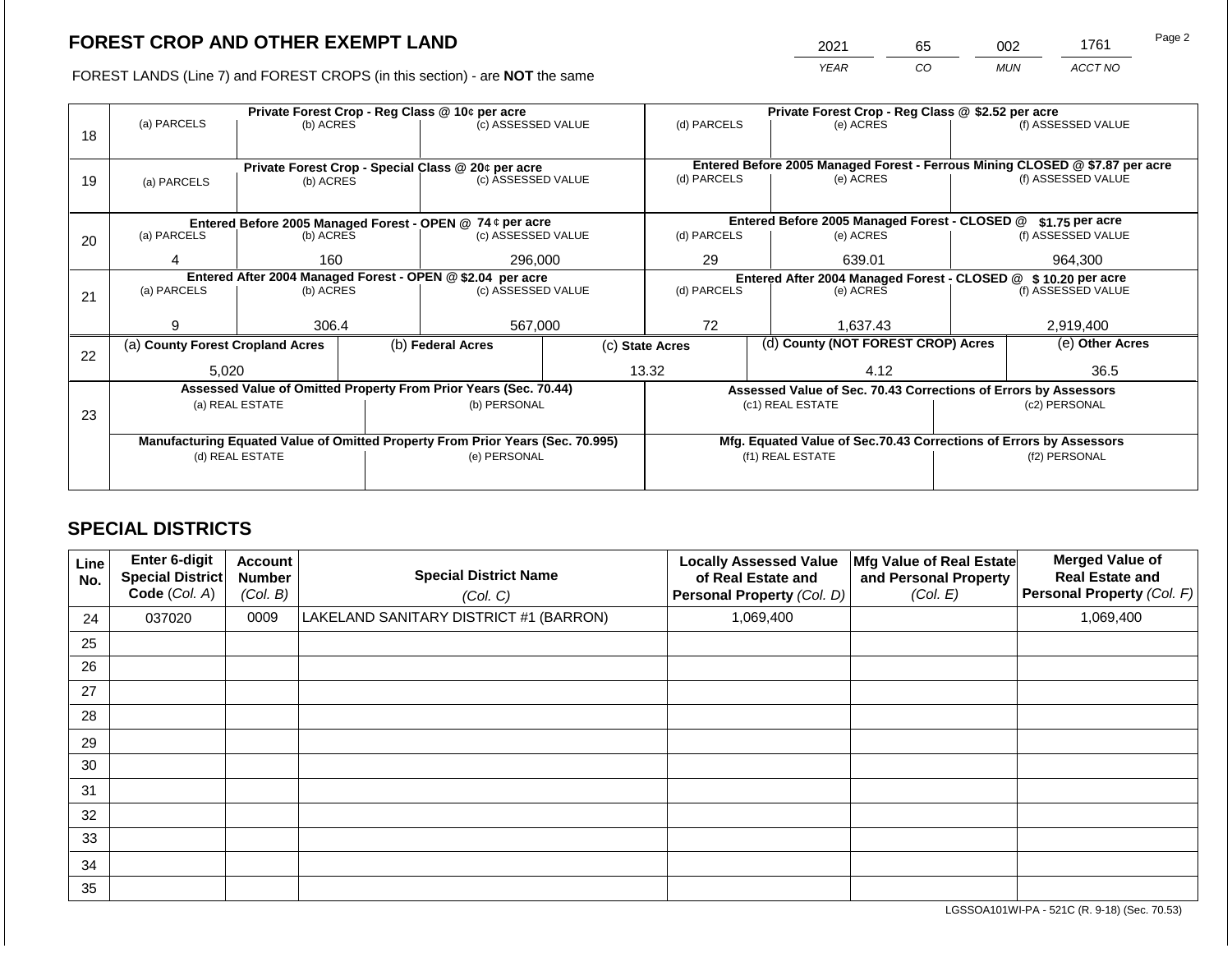|                 | <b>SCHOOL DISTRICTS</b>                                  |                                             | 2021                                                    | 65                                                                                | 002                                                           | 1761       |                                                                                |
|-----------------|----------------------------------------------------------|---------------------------------------------|---------------------------------------------------------|-----------------------------------------------------------------------------------|---------------------------------------------------------------|------------|--------------------------------------------------------------------------------|
|                 |                                                          |                                             |                                                         | <b>YEAR</b>                                                                       | CO                                                            | <b>MUN</b> | ACCT NO                                                                        |
| Line<br>No.     | Enter 6-digit<br><b>School District</b><br>Code (Col. A) | <b>Account</b><br><b>Number</b><br>(Col. B) | <b>School District Name</b><br>(Col. C)                 | <b>Locally Assessed Value</b><br>of Real Estate and<br>Personal Property (Col. D) | Mfg Value of Real Estate<br>and Personal Property<br>(Col. E) |            | <b>Merged Value of</b><br><b>Real Estate and</b><br>Personal Property (Col. F) |
|                 | A. SCHOOL DISTRICTS (K-8 and K-12)                       |                                             |                                                         |                                                                                   |                                                               |            |                                                                                |
| 36              | 655306                                                   | 0392                                        | <b>SCH D OF SHELL LAKE</b>                              | 38,757,500                                                                        |                                                               |            | 38,757,500                                                                     |
| 37              |                                                          |                                             |                                                         |                                                                                   |                                                               |            |                                                                                |
| 38              |                                                          |                                             |                                                         |                                                                                   |                                                               |            |                                                                                |
| 39              |                                                          |                                             |                                                         |                                                                                   |                                                               |            |                                                                                |
| 40              |                                                          |                                             |                                                         |                                                                                   |                                                               |            |                                                                                |
| 41              |                                                          |                                             |                                                         |                                                                                   |                                                               |            |                                                                                |
| 42              |                                                          |                                             |                                                         |                                                                                   |                                                               |            |                                                                                |
| 43              |                                                          |                                             |                                                         |                                                                                   |                                                               |            |                                                                                |
| 44<br>45        |                                                          |                                             |                                                         |                                                                                   |                                                               |            |                                                                                |
| $\overline{46}$ |                                                          |                                             |                                                         |                                                                                   |                                                               |            |                                                                                |
| 47              |                                                          |                                             |                                                         |                                                                                   |                                                               |            |                                                                                |
| 48              |                                                          |                                             |                                                         |                                                                                   |                                                               |            |                                                                                |
| 49              |                                                          |                                             |                                                         |                                                                                   |                                                               |            |                                                                                |
| 50              |                                                          |                                             | TOTAL ASSESSED VALUE OF SCHOOL DISTRICTS (K-8 and K-12) | 38,757,500                                                                        |                                                               |            | 38,757,500                                                                     |
|                 | <b>B.</b><br><b>UNION HIGH SCHOOL DISTRICTS</b>          |                                             |                                                         |                                                                                   |                                                               |            |                                                                                |
| 51              |                                                          |                                             |                                                         |                                                                                   |                                                               |            |                                                                                |
| 52              |                                                          |                                             |                                                         |                                                                                   |                                                               |            |                                                                                |
| 53              |                                                          |                                             |                                                         |                                                                                   |                                                               |            |                                                                                |
| 54              |                                                          |                                             |                                                         |                                                                                   |                                                               |            |                                                                                |
| 55              |                                                          |                                             | TOTAL ASSESSED VALUE OF UNION HIGH SCHOOLS              |                                                                                   |                                                               |            |                                                                                |
|                 | <b>TECHNICAL COLLEGE DISTRICTS</b><br>C.                 |                                             |                                                         |                                                                                   |                                                               |            |                                                                                |
| 56              | 001700                                                   | 0016                                        | NORTHWOOD TECHNICAL COLLEGE                             | 38,757,500                                                                        |                                                               |            | 38,757,500                                                                     |
| 57              |                                                          |                                             |                                                         |                                                                                   |                                                               |            |                                                                                |
| 58              |                                                          |                                             | TOTAL ASSESSED VALUE OF TECHNICAL COLLEGES              |                                                                                   |                                                               |            |                                                                                |
| 59              |                                                          |                                             |                                                         | 38,757,500                                                                        |                                                               |            | 38,757,500                                                                     |

 *I hereby certify, to the best of my knowledge and belief, this form is complete and correct.*

**SCHOOL DISTRICTS**

| Name                 |                           | Title | Submission date        |
|----------------------|---------------------------|-------|------------------------|
| PAUL DENEEN          |                           |       | 2021<br>14<br>∩ҕ<br>◡◡ |
| Phone                | Email address             |       |                        |
| 715<br>4792<br>468 - | PDENEEN@CO.WASHBURN.WI.US |       |                        |

LGSSOA101WI -PA-521C (R. 9-18) (Sec. 70.53)

Page 3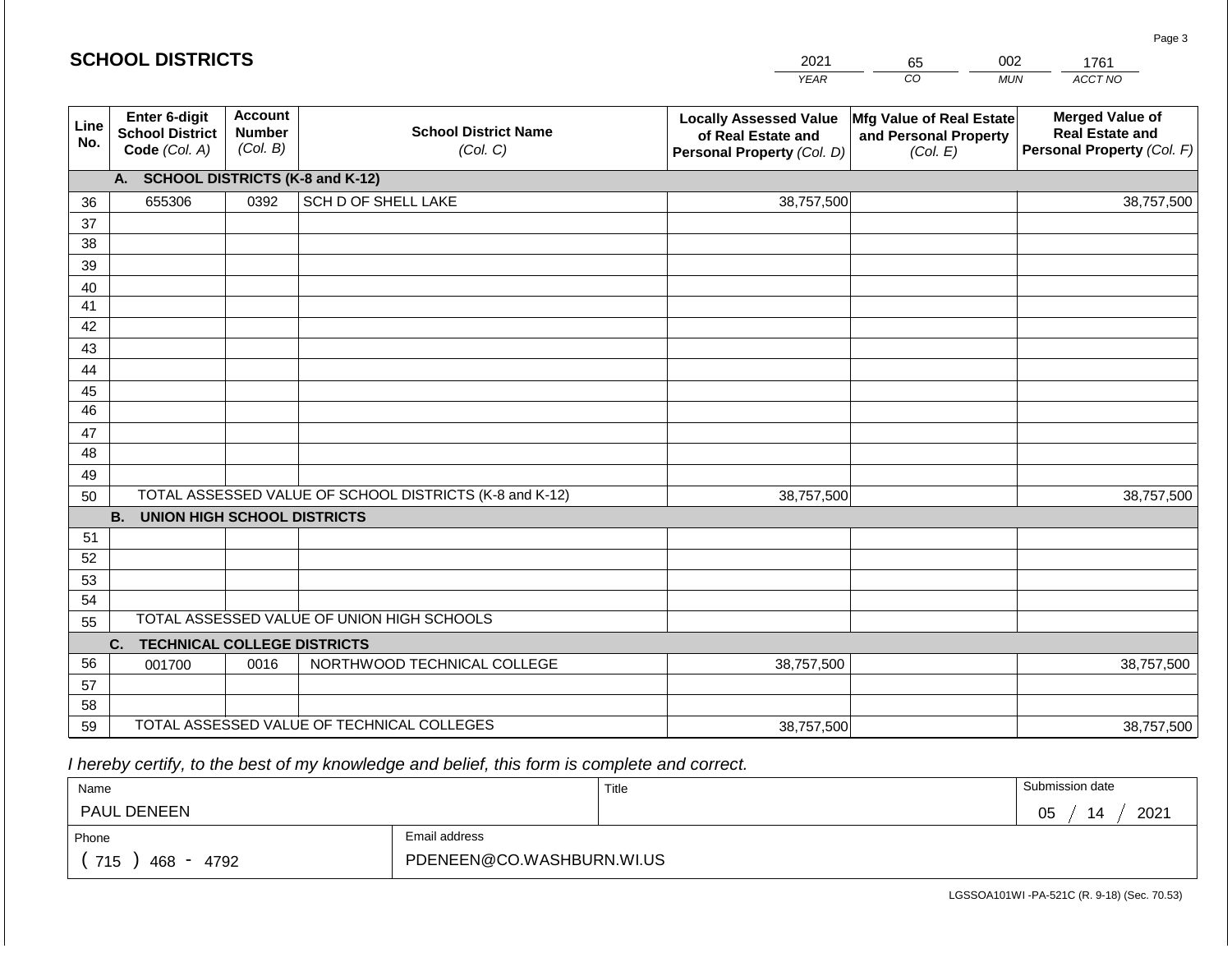- Each municipality's SOA is completed after the Board of Review and includes any changes made to the locally assessed values, under state law (sec. 70.53, Wis. Stats.)
- The Wisconsin Department of Revenue (DOR) merges the locally assessed values with the state assessed manufacturing values
- DOR provides the information regarding district names and codes. If a district is not listed, contact DOR.

Note: If you submit an amended SOA to DOR after your municipality's SOA is equated and posted to our website, we will process the SOA. However, DOR will not recalculate the *aggregate ratio or update the final SOA posted on our website. You should use the corrected values to calculate your tax rates.*

## **Page 1: Real Estate and Personal Property**

- Lines 1-9 assessed real estate values, parcel counts and acres by classification
- Lines 10-15 assessed personal property values and number of accounts by class
- Line 16 aggregate assessed value of all property subject to general property; use to calculate tax rates. Note: This line equals the total assessed value of K-8 and K-12 school districts (Line 50) and total assessed value of technical colleges (Line 59).
- Remarks assessment ratio used to calculate estimated fair market value on property tax bills

## **Page 2: Forest Crop, Other Exempt Land and Special Districts**

- Lines 18-21 private forest crop and managed forest lands assessed values
- Line  $22 -$  tax exempt land acres
- Line 23 prior years assessed value of omitted property under sec. 70.44 and correction of errors under sec. 70.43 shown by locally assessed or manufacturing real estate and personal property. Note: If there is an amount on this line, report the corresponding tax in the Statement of Taxes, Sections J or K.
- Lines 24-35 special district assessed values. These values are used to calculate tax rates for the special districts.

## **Page 3: School Districts**

- Lines 36-50 school districts (K-8 and K-12) assessed values. These values are used to calculate tax rates for school districts.
- Lines 51-55 union high school district assessed values. These values are used to calculate tax rates for union high school districts.
- Lines 56-59 technical college assessed values. These values are used to calculate tax rates for technical colleges.

If you have questions: Email: lgs@wisconsin.gov

 Phone: (608) 266-2569 or (608) 264-6892 Fax: (608) 264-6887

JENNY ARNES<br>TOWN OF BARRONETT<br>N525 LEACH LAKE RD TOWN OF BARRONETT BARRONETT, WI54813 BARRONETT, WI 54813N525 LEACH LAKE RD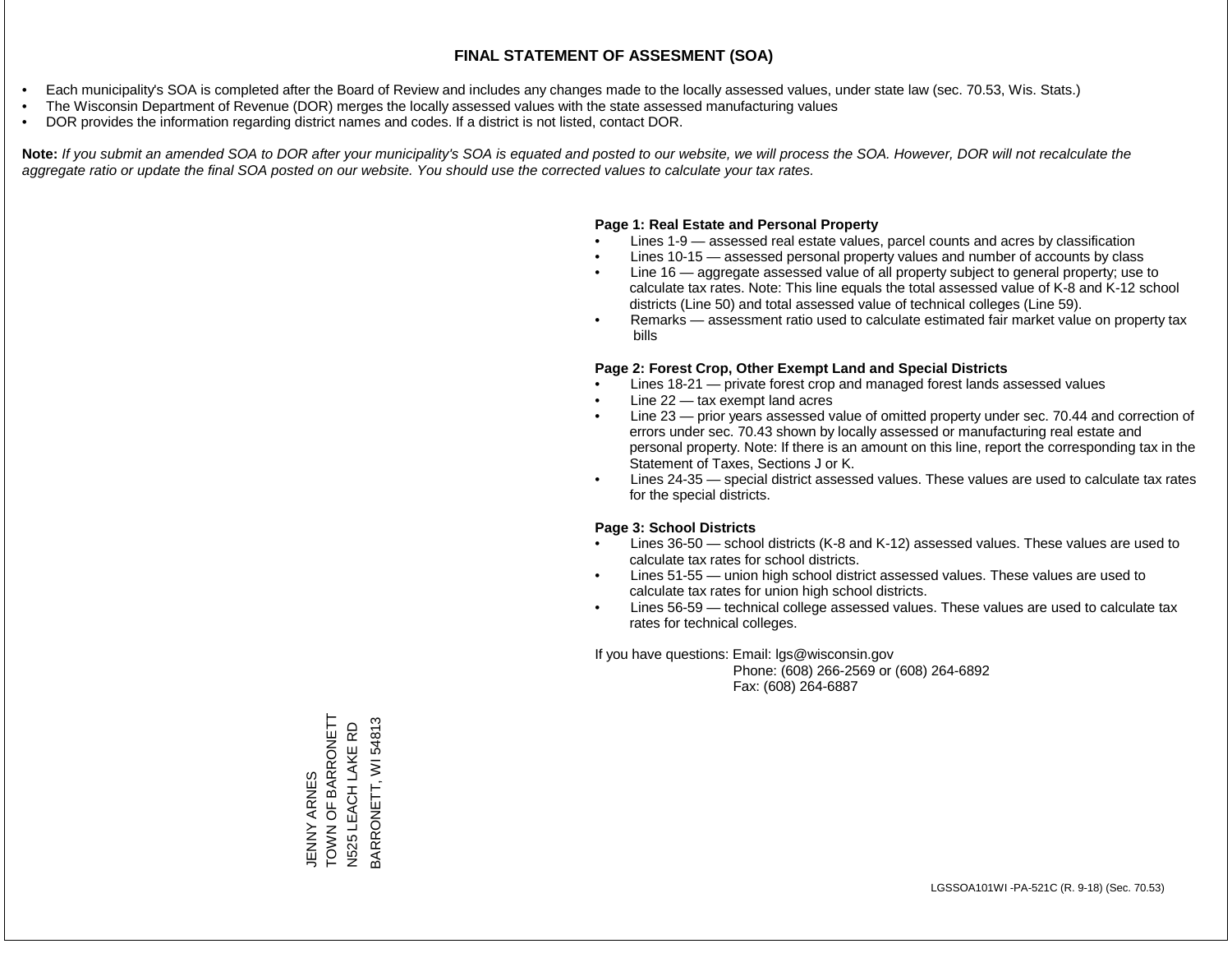|                |                                                              | <b>FINAL - EQUATED</b><br><b>STATEMENT OF ASSESSMENT FOR 2021</b>                                                                                                                            |                          | 65                        | 004                                 | 1762                    | This is an Amended Return | Page 1              |
|----------------|--------------------------------------------------------------|----------------------------------------------------------------------------------------------------------------------------------------------------------------------------------------------|--------------------------|---------------------------|-------------------------------------|-------------------------|---------------------------|---------------------|
|                |                                                              |                                                                                                                                                                                              |                          | CO                        | <b>MUN</b>                          | ACCT NO                 |                           |                     |
|                | <b>FOR</b>                                                   | <b>TOWN OF</b><br>OF                                                                                                                                                                         | <b>BASHAW</b>            |                           | <b>WASHBURN COUNTY</b>              |                         |                           |                     |
|                |                                                              | Town - Village - City                                                                                                                                                                        | <b>Municipality Name</b> |                           | <b>County Name</b>                  |                         |                           |                     |
|                | <b>REAL ESTATE</b>                                           |                                                                                                                                                                                              |                          | PARCEL COUNT              | NO. OF ACRES                        | <b>VALUE OF</b>         | <b>VALUE OF</b>           | TOTAL VALUE OF LAND |
| Line           |                                                              | (See Lines 18 - 22 for                                                                                                                                                                       |                          | TOTAL LAND   IMPROVEMENTS | <b>WHOLE</b><br><b>NUMBERS ONLY</b> | LAND                    | <b>IMPROVEMENTS</b>       | AND IMPROVEMENTS    |
| No.            |                                                              | other Real Estate)                                                                                                                                                                           | (Col. A)                 | (Col. B)                  | (Col. C)                            | (Col, D)                | (Col. E)                  | (Col. F)            |
| 1              |                                                              | <b>RESIDENTIAL - Class 1</b>                                                                                                                                                                 | 684                      | 521                       | 2,091                               | 10,422,100              | 54,637,000                | 65,059,100          |
| 2              |                                                              | <b>COMMERCIAL - Class 2</b>                                                                                                                                                                  | 11                       | 11                        | 20                                  | 96,800                  | 673,300                   | 770,100             |
| 3              |                                                              | MANUFACTURING - Class 3                                                                                                                                                                      | $\Omega$                 | $\overline{0}$            | $\Omega$                            | 0                       | 0                         | $\Omega$            |
| 4              |                                                              | <b>AGRICULTURAL - Class 4</b>                                                                                                                                                                | 383                      |                           | 7,967                               | 1,191,000               |                           | 1,191,000           |
| 5              |                                                              | UNDEVELOPED - Class 5                                                                                                                                                                        | 206                      |                           | 1,747                               | 636,800                 |                           | 636,800             |
| 6              |                                                              | AGRICULTURAL FOREST - Class 5m                                                                                                                                                               | 215                      |                           | 3,082                               | 2,594,200               |                           | 2,594,200           |
| $\overline{7}$ |                                                              | FOREST LANDS - Class 6                                                                                                                                                                       | 196                      |                           | 4,460                               | 7,550,900               |                           | 7,550,900           |
| 8              |                                                              | OTHER - Class 7                                                                                                                                                                              | 40                       | 40                        | 73                                  | 238,200                 | 2,720,300                 | 2,958,500           |
| 9              |                                                              | TOTAL - ALL COLUMNS                                                                                                                                                                          | 1,735                    | 572                       | 19,440                              | 22,730,000              | 58,030,600                | 80,760,600          |
| 10             |                                                              | NUMBER OF PERSONAL PROPERTY ACCOUNTS IN ROLL                                                                                                                                                 |                          |                           | 14                                  | <b>LOCALLY ASSESSED</b> | <b>MANUFACTURING</b>      | <b>MERGED</b>       |
| 11             |                                                              | BOATS AND OTHER WATERCRAFT NOT EXEMPT - Code 1                                                                                                                                               |                          |                           |                                     | 0                       | 0                         | $\Omega$            |
| 12             |                                                              | MACHINERY, TOOLS AND PATTERNS - Code 2                                                                                                                                                       |                          |                           |                                     |                         | 0                         | $\Omega$            |
| 13             |                                                              | FURNITURE, FIXTURES AND EQUIPMENT - Code 3                                                                                                                                                   |                          |                           |                                     | 3,096                   | 0                         | 3,096               |
| 14             |                                                              | ALL OTHER PERSONAL PROPERTY NOT EXEMPT - Codes 4A, 4B, 4C                                                                                                                                    |                          |                           |                                     | 1,128,102               | 0                         | 1,128,102           |
| 15             | TOTAL OF PERSONAL PROPERTY NOT EXEMPT (Total of Lines 11-14) |                                                                                                                                                                                              |                          |                           | 1,131,198                           |                         | $\mathbf 0$               | 1,131,198           |
| 16             |                                                              | AGGREGATE ASSESSED VALUE OF ALL PROPERTY SUBJECT TO THE GENERAL PROPERTY TAX (Total of Lines 9F and 15F)<br>MUST EQUAL TOTAL VALUE OF THE SCHOOL DISTRICTS (K-12 PLUS K-8) - Line 50, Col. F |                          |                           |                                     |                         |                           | 81,891,798          |
| 17             | <b>BOARD OF REVIEW</b>                                       |                                                                                                                                                                                              |                          |                           | Name of Assessor                    | Telephone #             |                           |                     |

REMARKS

The Assessment Ratio to be used in calculating the estimated Fair Market Value on tax bills for this tax district is .758872216

This ratio should be used to convert assessed values to "Calculate Equalized Values" in Step 1 of the Lottery and Gaming Credit Calculations.

 This ratio should be used in the "Computation of Tax Equivalent" schedule of the Annual Reports filed by the municipal electric, gas and water utilities with the Public Service Commission

05/26/2021 JEFF MARKHAM (608) 343-0372

DATE OF FINAL ADJOURNMENT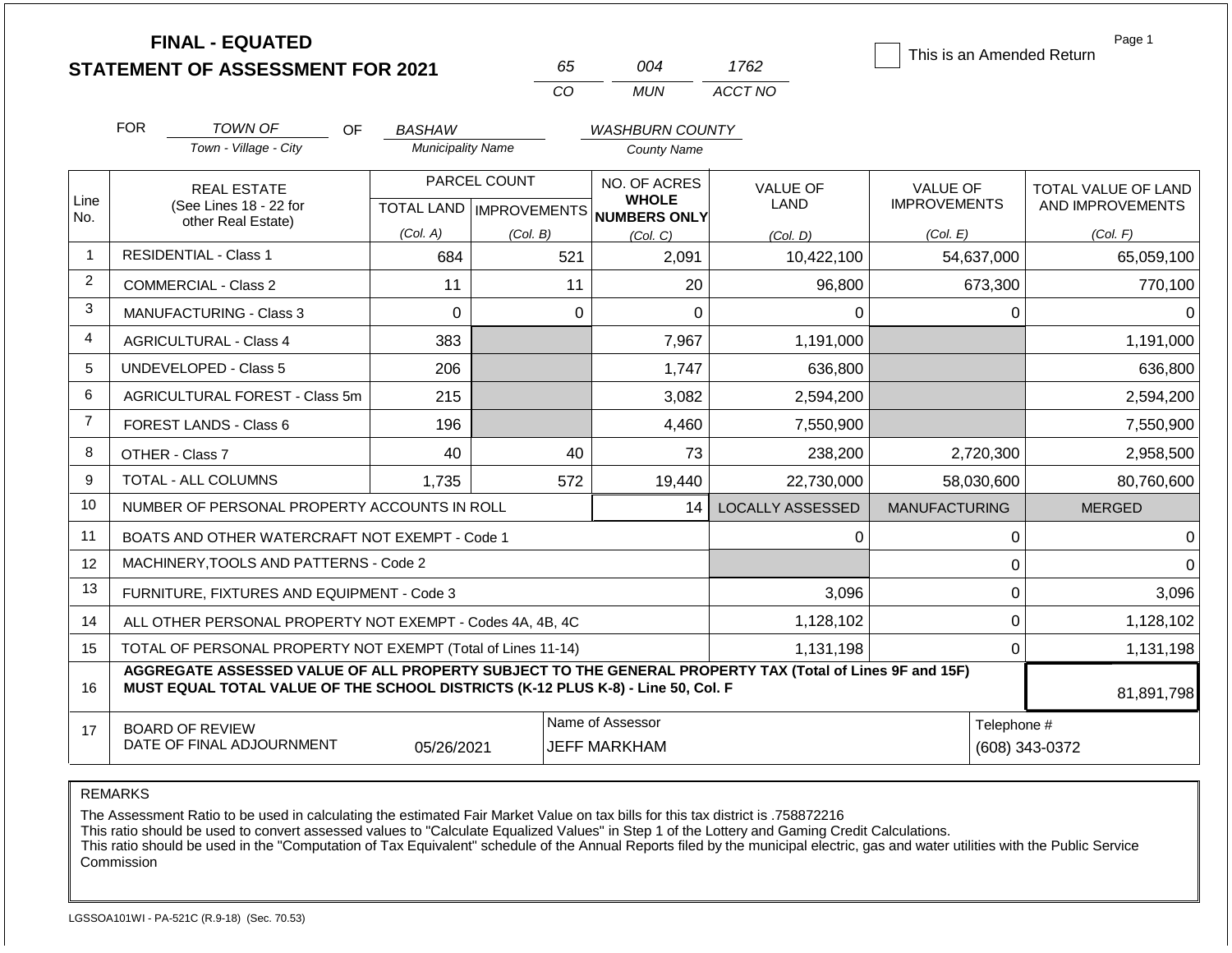2021 65 004 1762

FOREST LANDS (Line 7) and FOREST CROPS (in this section) - are **NOT** the same *YEAR CO MUN ACCT NO*

|    |                                                                                  | Private Forest Crop - Reg Class @ 10¢ per acre |  | Private Forest Crop - Reg Class @ \$2.52 per acre                              |                 |                                                                |  |                                                                              |               |                    |
|----|----------------------------------------------------------------------------------|------------------------------------------------|--|--------------------------------------------------------------------------------|-----------------|----------------------------------------------------------------|--|------------------------------------------------------------------------------|---------------|--------------------|
|    | (a) PARCELS                                                                      | (b) ACRES                                      |  | (c) ASSESSED VALUE                                                             |                 | (d) PARCELS                                                    |  | (e) ACRES                                                                    |               | (f) ASSESSED VALUE |
| 18 |                                                                                  |                                                |  |                                                                                |                 |                                                                |  |                                                                              |               |                    |
|    |                                                                                  |                                                |  |                                                                                |                 |                                                                |  |                                                                              |               |                    |
|    |                                                                                  |                                                |  | Private Forest Crop - Special Class @ 20¢ per acre                             |                 |                                                                |  | Entered Before 2005 Managed Forest - Ferrous Mining CLOSED @ \$7.87 per acre |               |                    |
| 19 | (a) PARCELS                                                                      | (b) ACRES                                      |  | (c) ASSESSED VALUE                                                             |                 | (d) PARCELS                                                    |  | (e) ACRES                                                                    |               | (f) ASSESSED VALUE |
|    |                                                                                  |                                                |  |                                                                                |                 |                                                                |  |                                                                              |               |                    |
|    |                                                                                  |                                                |  | Entered Before 2005 Managed Forest - OPEN @ 74 ¢ per acre                      |                 |                                                                |  | Entered Before 2005 Managed Forest - CLOSED @                                |               | $$1.75$ per acre   |
| 20 | (a) PARCELS                                                                      | (b) ACRES                                      |  | (c) ASSESSED VALUE                                                             |                 | (d) PARCELS                                                    |  | (e) ACRES                                                                    |               | (f) ASSESSED VALUE |
|    |                                                                                  |                                                |  |                                                                                |                 | 15                                                             |  | 513                                                                          |               | 704,500            |
|    |                                                                                  |                                                |  |                                                                                |                 |                                                                |  |                                                                              |               |                    |
|    | Entered After 2004 Managed Forest - OPEN @ \$2.04 per acre<br>(c) ASSESSED VALUE |                                                |  | (d) PARCELS                                                                    |                 | Entered After 2004 Managed Forest - CLOSED @ \$ 10.20 per acre |  | (f) ASSESSED VALUE                                                           |               |                    |
| 21 | (a) PARCELS                                                                      | (b) ACRES                                      |  |                                                                                |                 |                                                                |  | (e) ACRES                                                                    |               |                    |
|    |                                                                                  |                                                |  |                                                                                |                 |                                                                |  |                                                                              |               |                    |
|    | 2                                                                                | 43                                             |  | 77,400                                                                         |                 | 28                                                             |  | 828.16                                                                       |               | 1,395,900          |
|    | (a) County Forest Cropland Acres                                                 |                                                |  | (b) Federal Acres                                                              | (c) State Acres |                                                                |  | (d) County (NOT FOREST CROP) Acres                                           |               | (e) Other Acres    |
| 22 |                                                                                  |                                                |  |                                                                                |                 |                                                                |  |                                                                              |               |                    |
|    |                                                                                  |                                                |  |                                                                                |                 | 793.3                                                          |  | 55.89                                                                        |               | 35.1               |
|    |                                                                                  |                                                |  | Assessed Value of Omitted Property From Prior Years (Sec. 70.44)               |                 |                                                                |  | Assessed Value of Sec. 70.43 Corrections of Errors by Assessors              |               |                    |
|    |                                                                                  | (a) REAL ESTATE                                |  | (b) PERSONAL                                                                   |                 |                                                                |  | (c1) REAL ESTATE                                                             |               | (c2) PERSONAL      |
| 23 |                                                                                  |                                                |  |                                                                                |                 |                                                                |  |                                                                              |               |                    |
|    |                                                                                  |                                                |  | Manufacturing Equated Value of Omitted Property From Prior Years (Sec. 70.995) |                 |                                                                |  | Mfg. Equated Value of Sec.70.43 Corrections of Errors by Assessors           |               |                    |
|    |                                                                                  | (d) REAL ESTATE                                |  | (e) PERSONAL                                                                   |                 |                                                                |  | (f1) REAL ESTATE                                                             | (f2) PERSONAL |                    |
|    |                                                                                  |                                                |  |                                                                                |                 |                                                                |  |                                                                              |               |                    |
|    |                                                                                  |                                                |  |                                                                                |                 |                                                                |  |                                                                              |               |                    |

## **SPECIAL DISTRICTS**

| Line<br>No. | Enter 6-digit<br>Special District<br>Code (Col. A) | <b>Account</b><br><b>Number</b><br>(Col. B) | <b>Special District Name</b><br>(Col. C) | <b>Locally Assessed Value</b><br>of Real Estate and<br><b>Personal Property (Col. D)</b> | Mfg Value of Real Estate<br>and Personal Property<br>(Col. E) | <b>Merged Value of</b><br><b>Real Estate and</b><br>Personal Property (Col. F) |
|-------------|----------------------------------------------------|---------------------------------------------|------------------------------------------|------------------------------------------------------------------------------------------|---------------------------------------------------------------|--------------------------------------------------------------------------------|
| 24          |                                                    |                                             |                                          |                                                                                          |                                                               |                                                                                |
| 25          |                                                    |                                             |                                          |                                                                                          |                                                               |                                                                                |
| 26          |                                                    |                                             |                                          |                                                                                          |                                                               |                                                                                |
| 27          |                                                    |                                             |                                          |                                                                                          |                                                               |                                                                                |
| 28          |                                                    |                                             |                                          |                                                                                          |                                                               |                                                                                |
| 29          |                                                    |                                             |                                          |                                                                                          |                                                               |                                                                                |
| 30          |                                                    |                                             |                                          |                                                                                          |                                                               |                                                                                |
| 31          |                                                    |                                             |                                          |                                                                                          |                                                               |                                                                                |
| 32          |                                                    |                                             |                                          |                                                                                          |                                                               |                                                                                |
| 33          |                                                    |                                             |                                          |                                                                                          |                                                               |                                                                                |
| 34          |                                                    |                                             |                                          |                                                                                          |                                                               |                                                                                |
| 35          |                                                    |                                             |                                          |                                                                                          |                                                               |                                                                                |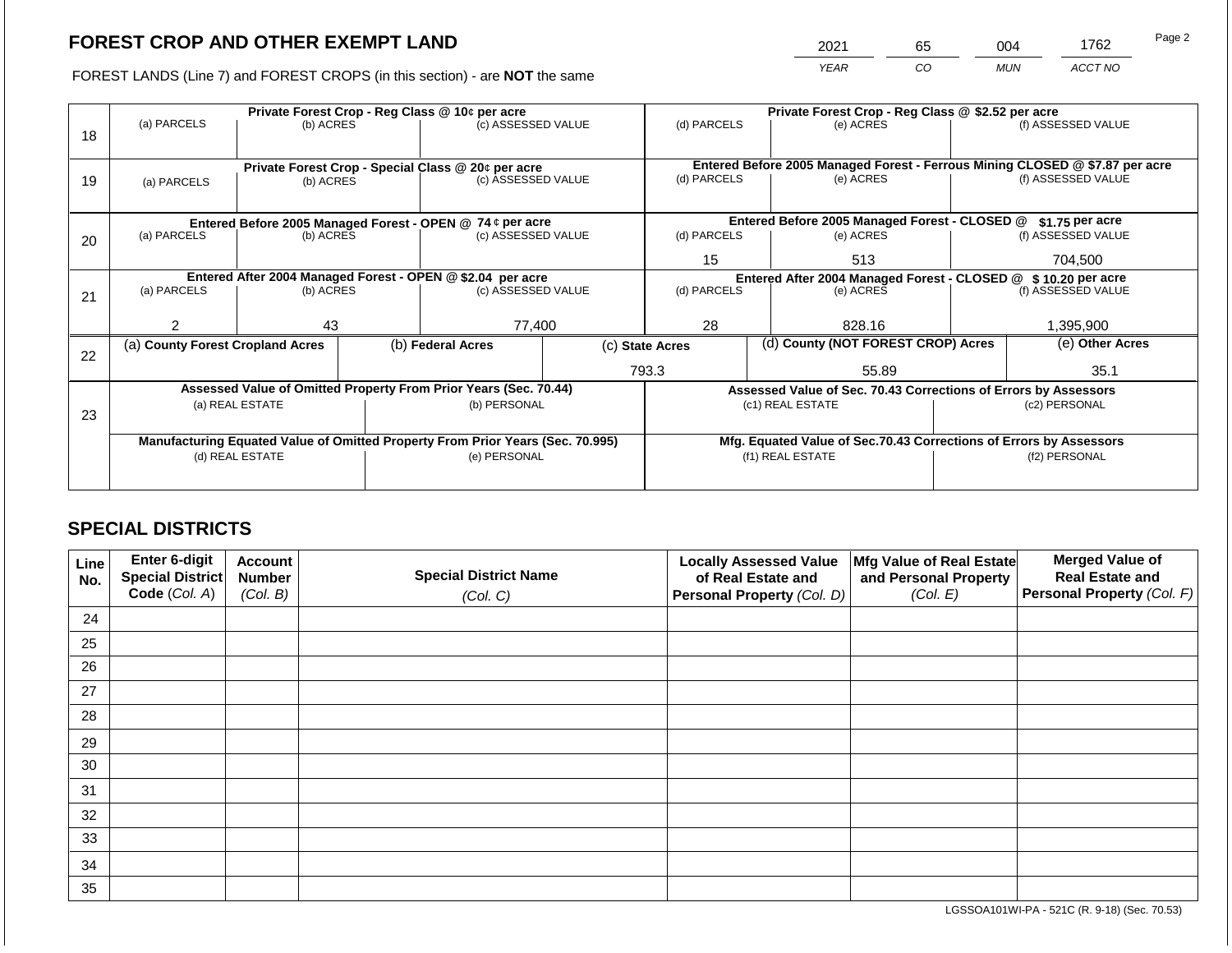|                       |                                                          |                                             |                                                         | <b>YEAR</b>                                                                       | $\overline{co}$<br><b>MUN</b>                                 | ACCT NO                                                                        |
|-----------------------|----------------------------------------------------------|---------------------------------------------|---------------------------------------------------------|-----------------------------------------------------------------------------------|---------------------------------------------------------------|--------------------------------------------------------------------------------|
| Line<br>No.           | Enter 6-digit<br><b>School District</b><br>Code (Col. A) | <b>Account</b><br><b>Number</b><br>(Col. B) | <b>School District Name</b><br>(Col. C)                 | <b>Locally Assessed Value</b><br>of Real Estate and<br>Personal Property (Col. D) | Mfg Value of Real Estate<br>and Personal Property<br>(Col. E) | <b>Merged Value of</b><br><b>Real Estate and</b><br>Personal Property (Col. F) |
|                       | A. SCHOOL DISTRICTS (K-8 and K-12)                       |                                             |                                                         |                                                                                   |                                                               |                                                                                |
| 36                    | 655306                                                   | 0392                                        | SCH D OF SHELL LAKE                                     | 57,779,368                                                                        |                                                               | 57,779,368                                                                     |
| 37                    | 655474                                                   | 0393                                        | SCH D OF SPOONER                                        | 24,112,430                                                                        |                                                               | 24,112,430                                                                     |
| 38                    |                                                          |                                             |                                                         |                                                                                   |                                                               |                                                                                |
| 39                    |                                                          |                                             |                                                         |                                                                                   |                                                               |                                                                                |
| 40                    |                                                          |                                             |                                                         |                                                                                   |                                                               |                                                                                |
| 41                    |                                                          |                                             |                                                         |                                                                                   |                                                               |                                                                                |
| 42                    |                                                          |                                             |                                                         |                                                                                   |                                                               |                                                                                |
| 43                    |                                                          |                                             |                                                         |                                                                                   |                                                               |                                                                                |
| 44                    |                                                          |                                             |                                                         |                                                                                   |                                                               |                                                                                |
| 45<br>$\overline{46}$ |                                                          |                                             |                                                         |                                                                                   |                                                               |                                                                                |
|                       |                                                          |                                             |                                                         |                                                                                   |                                                               |                                                                                |
| 47<br>48              |                                                          |                                             |                                                         |                                                                                   |                                                               |                                                                                |
| 49                    |                                                          |                                             |                                                         |                                                                                   |                                                               |                                                                                |
| 50                    |                                                          |                                             | TOTAL ASSESSED VALUE OF SCHOOL DISTRICTS (K-8 and K-12) | 81,891,798                                                                        |                                                               | 81,891,798                                                                     |
|                       | <b>B.</b><br><b>UNION HIGH SCHOOL DISTRICTS</b>          |                                             |                                                         |                                                                                   |                                                               |                                                                                |
| 51                    |                                                          |                                             |                                                         |                                                                                   |                                                               |                                                                                |
| 52                    |                                                          |                                             |                                                         |                                                                                   |                                                               |                                                                                |
| 53                    |                                                          |                                             |                                                         |                                                                                   |                                                               |                                                                                |
| 54                    |                                                          |                                             |                                                         |                                                                                   |                                                               |                                                                                |
| 55                    |                                                          |                                             | TOTAL ASSESSED VALUE OF UNION HIGH SCHOOLS              |                                                                                   |                                                               |                                                                                |
|                       | C.<br><b>TECHNICAL COLLEGE DISTRICTS</b>                 |                                             |                                                         |                                                                                   |                                                               |                                                                                |
| 56                    | 001700                                                   | 0016                                        | NORTHWOOD TECHNICAL COLLEGE                             | 81,891,798                                                                        |                                                               | 81,891,798                                                                     |
| 57                    |                                                          |                                             |                                                         |                                                                                   |                                                               |                                                                                |
| 58                    |                                                          |                                             |                                                         |                                                                                   |                                                               |                                                                                |
| 59                    |                                                          |                                             | TOTAL ASSESSED VALUE OF TECHNICAL COLLEGES              | 81,891,798                                                                        |                                                               | 81,891,798                                                                     |

2021

65

004

 *I hereby certify, to the best of my knowledge and belief, this form is complete and correct.*

**SCHOOL DISTRICTS**

| Name                 |                           | Title | Submission date  |  |  |
|----------------------|---------------------------|-------|------------------|--|--|
| <b>PAUL DENEEN</b>   |                           |       | 2021<br>02<br>06 |  |  |
| Phone                | Email address             |       |                  |  |  |
| 715<br>468 -<br>4792 | PDENEEN@CO.WASHBURN.WI.US |       |                  |  |  |

Page 3

1762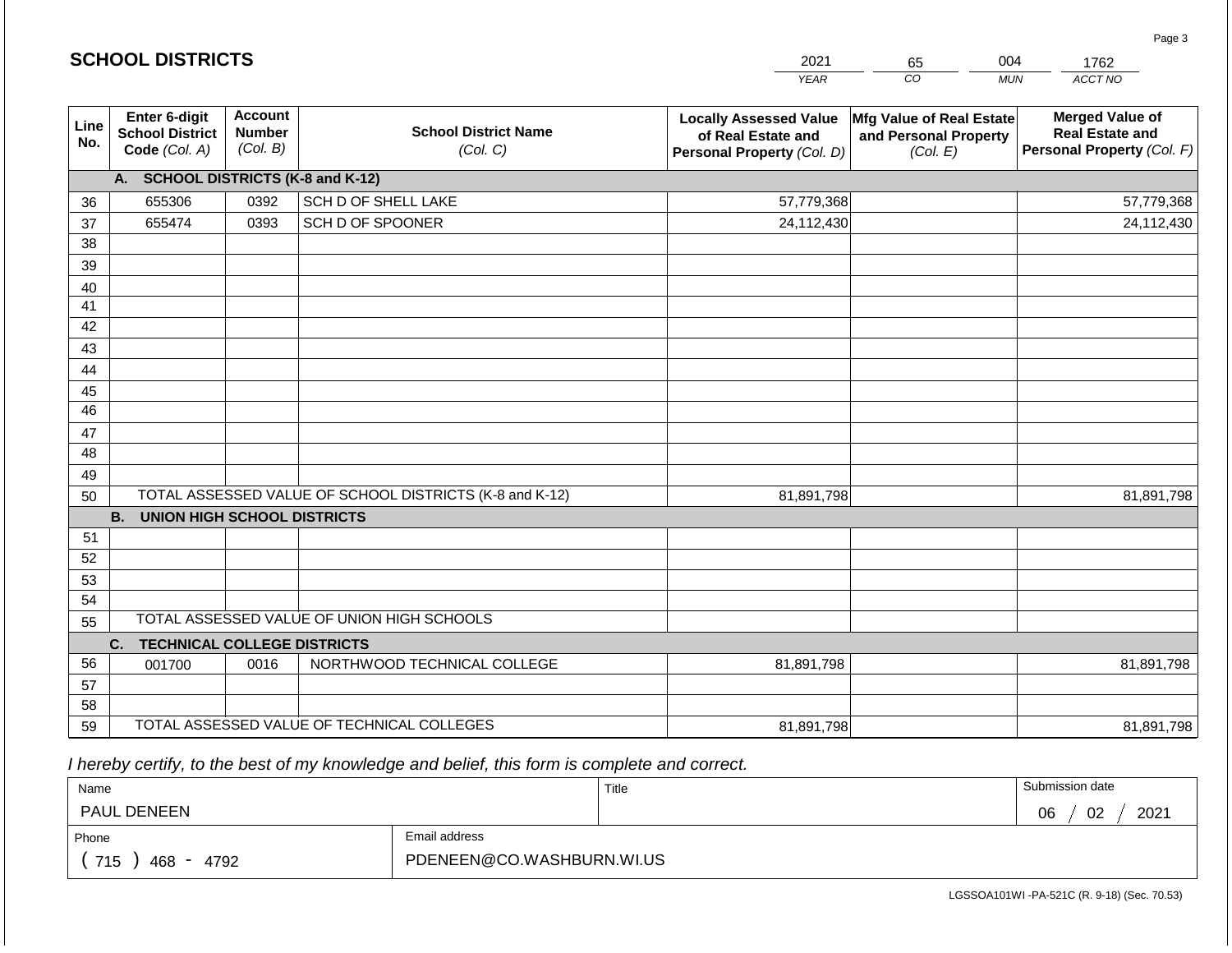- Each municipality's SOA is completed after the Board of Review and includes any changes made to the locally assessed values, under state law (sec. 70.53, Wis. Stats.)
- The Wisconsin Department of Revenue (DOR) merges the locally assessed values with the state assessed manufacturing values
- DOR provides the information regarding district names and codes. If a district is not listed, contact DOR.

Note: If you submit an amended SOA to DOR after your municipality's SOA is equated and posted to our website, we will process the SOA. However, DOR will not recalculate the *aggregate ratio or update the final SOA posted on our website. You should use the corrected values to calculate your tax rates.*

## **Page 1: Real Estate and Personal Property**

- Lines 1-9 assessed real estate values, parcel counts and acres by classification
- Lines 10-15 assessed personal property values and number of accounts by class
- Line 16 aggregate assessed value of all property subject to general property; use to calculate tax rates. Note: This line equals the total assessed value of K-8 and K-12 school districts (Line 50) and total assessed value of technical colleges (Line 59).
- Remarks assessment ratio used to calculate estimated fair market value on property tax bills

## **Page 2: Forest Crop, Other Exempt Land and Special Districts**

- Lines 18-21 private forest crop and managed forest lands assessed values
- Line  $22 -$  tax exempt land acres
- Line 23 prior years assessed value of omitted property under sec. 70.44 and correction of errors under sec. 70.43 shown by locally assessed or manufacturing real estate and personal property. Note: If there is an amount on this line, report the corresponding tax in the Statement of Taxes, Sections J or K.
- Lines 24-35 special district assessed values. These values are used to calculate tax rates for the special districts.

## **Page 3: School Districts**

- Lines 36-50 school districts (K-8 and K-12) assessed values. These values are used to calculate tax rates for school districts.
- Lines 51-55 union high school district assessed values. These values are used to calculate tax rates for union high school districts.
- Lines 56-59 technical college assessed values. These values are used to calculate tax rates for technical colleges.

If you have questions: Email: lgs@wisconsin.gov

 Phone: (608) 266-2569 or (608) 264-6892 Fax: (608) 264-6887

SHELL LAKE, WI 54871 SHELL LAKE, WI 54871NATSAS LO NOOL AMBER ANDERSON<br>TOWN OF BASHAW AMBER ANDERSON HWY 63 N3534 HWY 63 N3534 H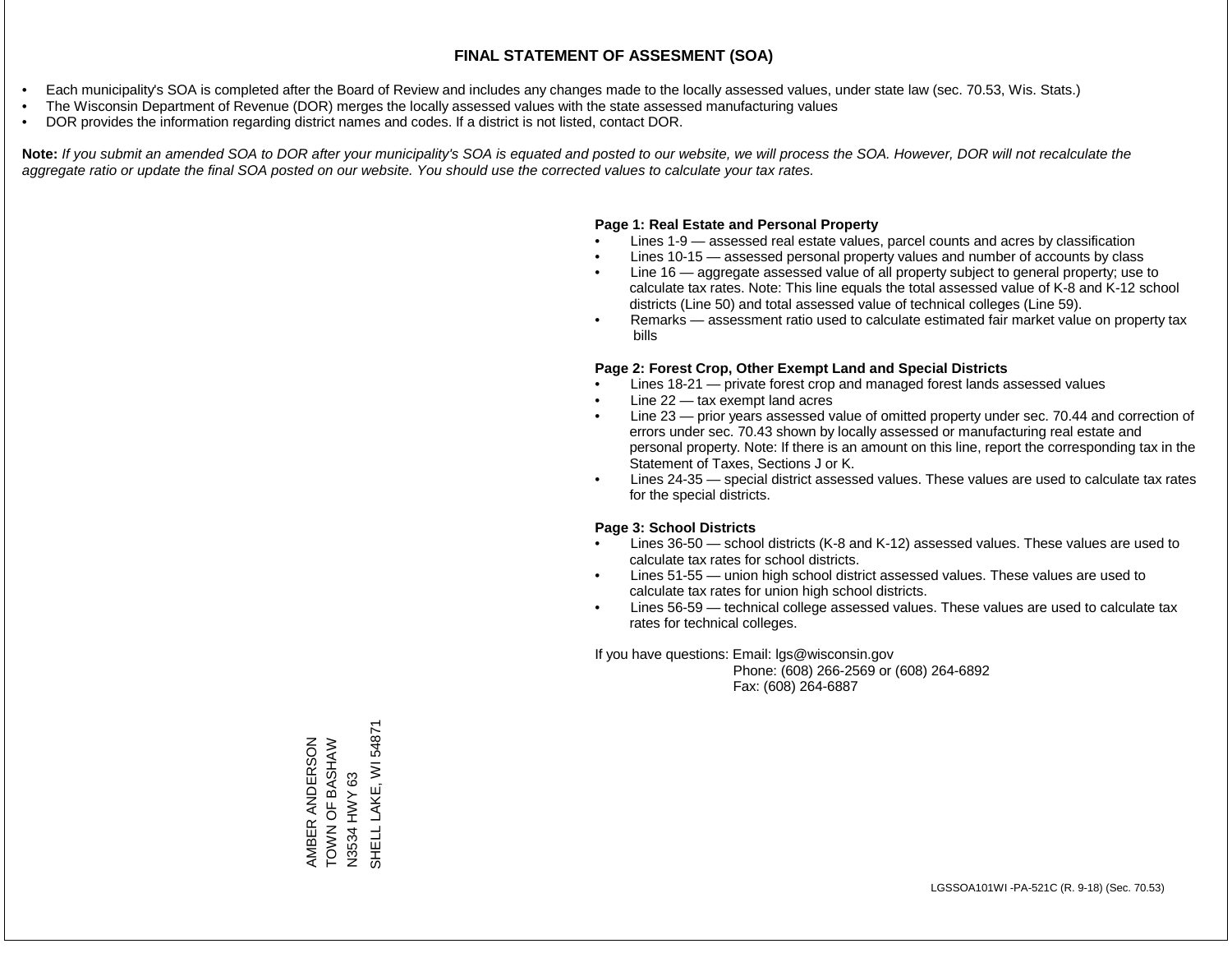**STATEMENT OF ASSESSMENT FOR 2021** 65 006 1763 **X** This is an Amended Return<br> **STATEMENT OF ASSESSMENT FOR 2021** 65 006 1763

| 65 | ററഞ   | 1763    |
|----|-------|---------|
| ററ | MI IN | ACCT NO |

Page 1

|                | <b>FOR</b>                                                             | <b>TOWN OF</b><br><b>OF</b>                                                                                                                                                                  | <b>BASS LAKE</b>                     |                                          | <b>WASHBURN COUNTY</b>       |                         |                      |                     |
|----------------|------------------------------------------------------------------------|----------------------------------------------------------------------------------------------------------------------------------------------------------------------------------------------|--------------------------------------|------------------------------------------|------------------------------|-------------------------|----------------------|---------------------|
|                |                                                                        | Town - Village - City                                                                                                                                                                        | <b>Municipality Name</b>             |                                          | County Name                  |                         |                      |                     |
| Line           |                                                                        | <b>REAL ESTATE</b>                                                                                                                                                                           |                                      | PARCEL COUNT                             | NO. OF ACRES<br><b>WHOLE</b> | <b>VALUE OF</b>         | <b>VALUE OF</b>      | TOTAL VALUE OF LAND |
| No.            | (See Lines 18 - 22 for<br>other Real Estate)                           |                                                                                                                                                                                              |                                      | TOTAL LAND   IMPROVEMENTS   NUMBERS ONLY |                              | LAND                    | <b>IMPROVEMENTS</b>  | AND IMPROVEMENTS    |
|                |                                                                        |                                                                                                                                                                                              | (Col. A)                             | (Col. B)                                 | (Col. C)                     | (Col. D)                | (Col. E)             | (Col. F)            |
| $\mathbf 1$    |                                                                        | <b>RESIDENTIAL - Class 1</b>                                                                                                                                                                 | 580                                  | 386                                      | 2,074                        | 11,891,500              | 34,002,400           | 45,893,900          |
| $\overline{2}$ |                                                                        | <b>COMMERCIAL - Class 2</b>                                                                                                                                                                  | 6                                    | 5                                        | 55                           | 147,900                 | 581,200              | 729,100             |
| 3              |                                                                        | <b>MANUFACTURING - Class 3</b>                                                                                                                                                               | $\Omega$                             | 0                                        | $\Omega$                     | $\Omega$                | $\Omega$             |                     |
| 4              |                                                                        | <b>AGRICULTURAL - Class 4</b>                                                                                                                                                                | 108                                  |                                          | 2,281                        | 275,400                 |                      | 275,400             |
| 5              |                                                                        | <b>UNDEVELOPED - Class 5</b>                                                                                                                                                                 | 93                                   |                                          | 822                          | 331,000                 |                      | 331,000             |
| 6              |                                                                        | AGRICULTURAL FOREST - Class 5m                                                                                                                                                               | 52                                   |                                          | 779                          | 706,100                 |                      | 706,100             |
| $\overline{7}$ |                                                                        | <b>FOREST LANDS - Class 6</b>                                                                                                                                                                | 283                                  |                                          | 7,007                        | 12,083,900              |                      | 12,083,900          |
| 8              |                                                                        | OTHER - Class 7                                                                                                                                                                              | 10                                   | 10                                       | 13                           | 52,400                  | 661,900              | 714,300             |
| 9              |                                                                        | <b>TOTAL - ALL COLUMNS</b>                                                                                                                                                                   | 1,132                                | 401                                      | 13,031                       | 25,488,200              | 35,245,500           | 60,733,700          |
| 10             |                                                                        | NUMBER OF PERSONAL PROPERTY ACCOUNTS IN ROLL                                                                                                                                                 |                                      |                                          | $\overline{7}$               | <b>LOCALLY ASSESSED</b> | <b>MANUFACTURING</b> | <b>MERGED</b>       |
| 11             |                                                                        | BOATS AND OTHER WATERCRAFT NOT EXEMPT - Code 1                                                                                                                                               |                                      |                                          |                              | 0                       | $\Omega$             |                     |
| 12             |                                                                        | MACHINERY, TOOLS AND PATTERNS - Code 2                                                                                                                                                       |                                      |                                          |                              |                         | $\Omega$             | U                   |
| 13             |                                                                        | FURNITURE, FIXTURES AND EQUIPMENT - Code 3                                                                                                                                                   |                                      |                                          |                              | 26,100                  | 0                    | 26,100              |
| 14             |                                                                        | ALL OTHER PERSONAL PROPERTY NOT EXEMPT - Codes 4A, 4B, 4C                                                                                                                                    |                                      |                                          |                              | 12,200                  | $\Omega$             | 12,200              |
| 15             | TOTAL OF PERSONAL PROPERTY NOT EXEMPT (Total of Lines 11-14)<br>38,300 |                                                                                                                                                                                              |                                      |                                          |                              |                         | $\Omega$             | 38,300              |
| 16             |                                                                        | AGGREGATE ASSESSED VALUE OF ALL PROPERTY SUBJECT TO THE GENERAL PROPERTY TAX (Total of Lines 9F and 15F)<br>MUST EQUAL TOTAL VALUE OF THE SCHOOL DISTRICTS (K-12 PLUS K-8) - Line 50, Col. F |                                      |                                          |                              |                         |                      | 60,772,000          |
| 17             |                                                                        | <b>BOARD OF REVIEW</b>                                                                                                                                                                       |                                      |                                          | Name of Assessor             |                         | Telephone #          |                     |
|                |                                                                        | DATE OF FINAL ADJOURNMENT                                                                                                                                                                    | 06/01/2021<br><b>STEVE NORDQUIST</b> |                                          |                              | (715) 934-2902          |                      |                     |

REMARKS

The Assessment Ratio to be used in calculating the estimated Fair Market Value on tax bills for this tax district is .768231142

This ratio should be used to convert assessed values to "Calculate Equalized Values" in Step 1 of the Lottery and Gaming Credit Calculations.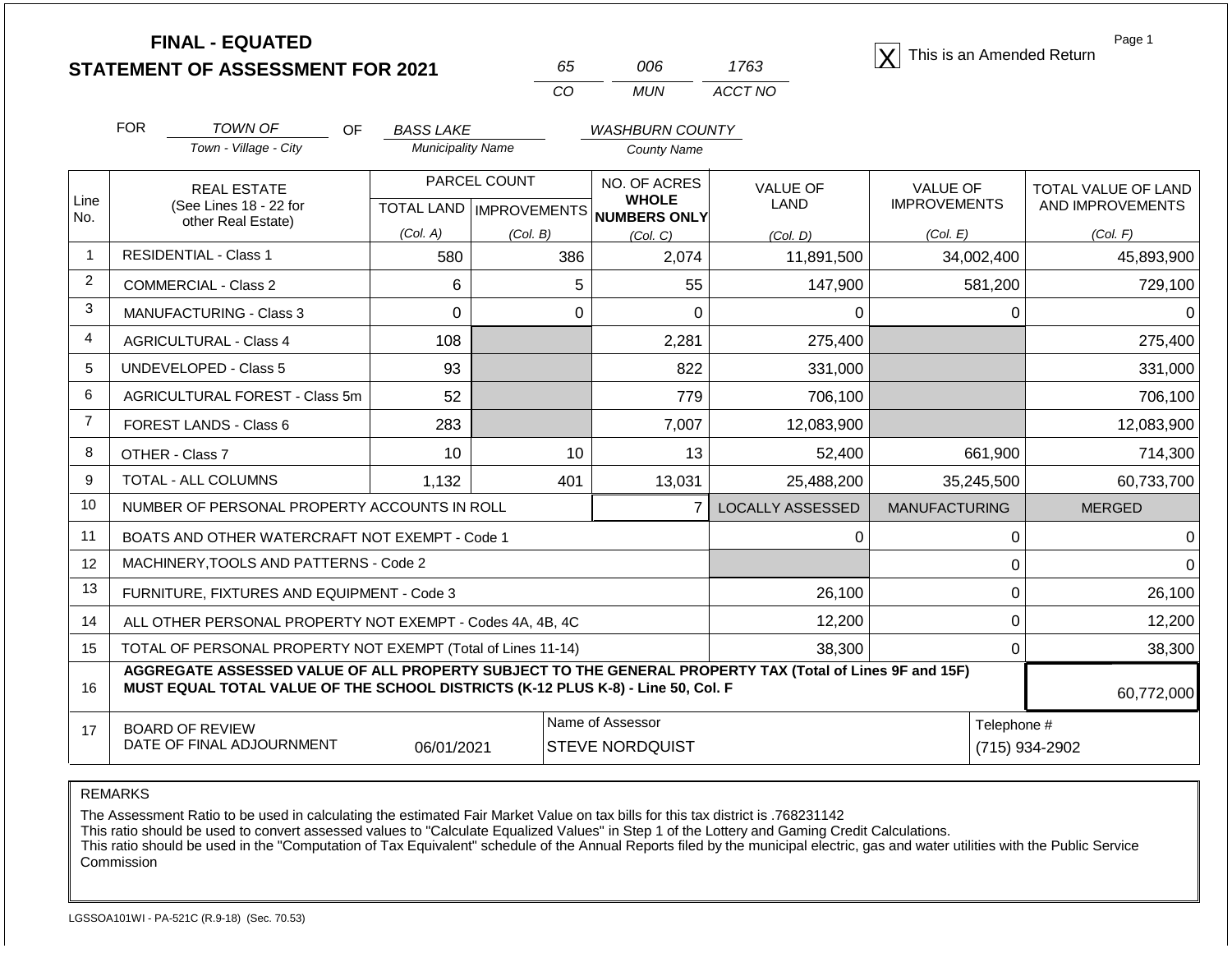2021 65 006 1763

FOREST LANDS (Line 7) and FOREST CROPS (in this section) - are **NOT** the same *YEAR CO MUN ACCT NO*

|    |                                                            |                 | Private Forest Crop - Reg Class @ \$2.52 per acre |                                                                                |                                                               |                                    |                    |                                                                                           |                 |                    |
|----|------------------------------------------------------------|-----------------|---------------------------------------------------|--------------------------------------------------------------------------------|---------------------------------------------------------------|------------------------------------|--------------------|-------------------------------------------------------------------------------------------|-----------------|--------------------|
|    | (a) PARCELS                                                | (b) ACRES       |                                                   | Private Forest Crop - Reg Class @ 10¢ per acre<br>(c) ASSESSED VALUE           |                                                               | (d) PARCELS                        |                    | (e) ACRES                                                                                 |                 | (f) ASSESSED VALUE |
| 18 |                                                            |                 |                                                   |                                                                                |                                                               |                                    |                    |                                                                                           |                 |                    |
|    |                                                            |                 |                                                   |                                                                                |                                                               |                                    |                    |                                                                                           |                 |                    |
|    |                                                            |                 |                                                   | Private Forest Crop - Special Class @ 20¢ per acre                             |                                                               | (d) PARCELS                        |                    | Entered Before 2005 Managed Forest - Ferrous Mining CLOSED @ \$7.87 per acre<br>(e) ACRES |                 | (f) ASSESSED VALUE |
| 19 | (b) ACRES<br>(a) PARCELS                                   |                 | (c) ASSESSED VALUE                                |                                                                                |                                                               |                                    |                    |                                                                                           |                 |                    |
|    |                                                            |                 |                                                   |                                                                                |                                                               |                                    |                    |                                                                                           |                 |                    |
|    | Entered Before 2005 Managed Forest - OPEN @ 74 ¢ per acre  |                 |                                                   |                                                                                | Entered Before 2005 Managed Forest - CLOSED @                 |                                    | \$1.75 per acre    |                                                                                           |                 |                    |
| 20 | (a) PARCELS<br>(b) ACRES<br>(c) ASSESSED VALUE             |                 | (d) PARCELS                                       |                                                                                | (e) ACRES                                                     |                                    | (f) ASSESSED VALUE |                                                                                           |                 |                    |
|    |                                                            |                 |                                                   |                                                                                |                                                               |                                    |                    |                                                                                           |                 |                    |
|    |                                                            |                 |                                                   |                                                                                | 24<br>539.65                                                  |                                    |                    | 899,400                                                                                   |                 |                    |
|    | Entered After 2004 Managed Forest - OPEN @ \$2.04 per acre |                 |                                                   |                                                                                | Entered After 2004 Managed Forest - CLOSED @ \$10.20 per acre |                                    |                    |                                                                                           |                 |                    |
| 21 | (a) PARCELS                                                | (b) ACRES       |                                                   | (c) ASSESSED VALUE                                                             |                                                               | (d) PARCELS                        |                    | (e) ACRES                                                                                 |                 | (f) ASSESSED VALUE |
|    |                                                            |                 |                                                   |                                                                                |                                                               |                                    |                    |                                                                                           |                 |                    |
|    |                                                            | 160             |                                                   | 262,300                                                                        |                                                               | 73                                 |                    | 2,319.14                                                                                  |                 | 3,697,200          |
|    | (a) County Forest Cropland Acres                           |                 |                                                   | (b) Federal Acres<br>(c) State Acres                                           |                                                               | (d) County (NOT FOREST CROP) Acres |                    |                                                                                           | (e) Other Acres |                    |
| 22 |                                                            |                 |                                                   |                                                                                |                                                               |                                    |                    |                                                                                           |                 |                    |
|    | 3,102.81                                                   |                 |                                                   | 523.84                                                                         |                                                               | 1,563.1                            |                    | 67.24                                                                                     |                 | 34.66              |
|    |                                                            |                 |                                                   | Assessed Value of Omitted Property From Prior Years (Sec. 70.44)               |                                                               |                                    |                    | Assessed Value of Sec. 70.43 Corrections of Errors by Assessors                           |                 |                    |
|    |                                                            | (a) REAL ESTATE |                                                   | (b) PERSONAL                                                                   |                                                               |                                    |                    | (c1) REAL ESTATE                                                                          |                 | (c2) PERSONAL      |
| 23 |                                                            |                 |                                                   |                                                                                |                                                               |                                    |                    |                                                                                           |                 |                    |
|    |                                                            |                 |                                                   | Manufacturing Equated Value of Omitted Property From Prior Years (Sec. 70.995) |                                                               |                                    |                    | Mfg. Equated Value of Sec.70.43 Corrections of Errors by Assessors                        |                 |                    |
|    |                                                            | (d) REAL ESTATE |                                                   | (e) PERSONAL                                                                   |                                                               | (f1) REAL ESTATE                   |                    |                                                                                           | (f2) PERSONAL   |                    |
|    |                                                            |                 |                                                   |                                                                                |                                                               |                                    |                    |                                                                                           |                 |                    |
|    |                                                            |                 |                                                   |                                                                                |                                                               |                                    |                    |                                                                                           |                 |                    |

## **SPECIAL DISTRICTS**

| Line<br>No. | Enter 6-digit<br>Special District<br>Code (Col. A) | <b>Account</b><br><b>Number</b><br>(Col. B) | <b>Special District Name</b><br>(Col. C) | <b>Locally Assessed Value</b><br>of Real Estate and<br><b>Personal Property (Col. D)</b> | Mfg Value of Real Estate<br>and Personal Property<br>(Col. E) | <b>Merged Value of</b><br><b>Real Estate and</b><br>Personal Property (Col. F) |
|-------------|----------------------------------------------------|---------------------------------------------|------------------------------------------|------------------------------------------------------------------------------------------|---------------------------------------------------------------|--------------------------------------------------------------------------------|
| 24          |                                                    |                                             |                                          |                                                                                          |                                                               |                                                                                |
| 25          |                                                    |                                             |                                          |                                                                                          |                                                               |                                                                                |
| 26          |                                                    |                                             |                                          |                                                                                          |                                                               |                                                                                |
| 27          |                                                    |                                             |                                          |                                                                                          |                                                               |                                                                                |
| 28          |                                                    |                                             |                                          |                                                                                          |                                                               |                                                                                |
| 29          |                                                    |                                             |                                          |                                                                                          |                                                               |                                                                                |
| 30          |                                                    |                                             |                                          |                                                                                          |                                                               |                                                                                |
| 31          |                                                    |                                             |                                          |                                                                                          |                                                               |                                                                                |
| 32          |                                                    |                                             |                                          |                                                                                          |                                                               |                                                                                |
| 33          |                                                    |                                             |                                          |                                                                                          |                                                               |                                                                                |
| 34          |                                                    |                                             |                                          |                                                                                          |                                                               |                                                                                |
| 35          |                                                    |                                             |                                          |                                                                                          |                                                               |                                                                                |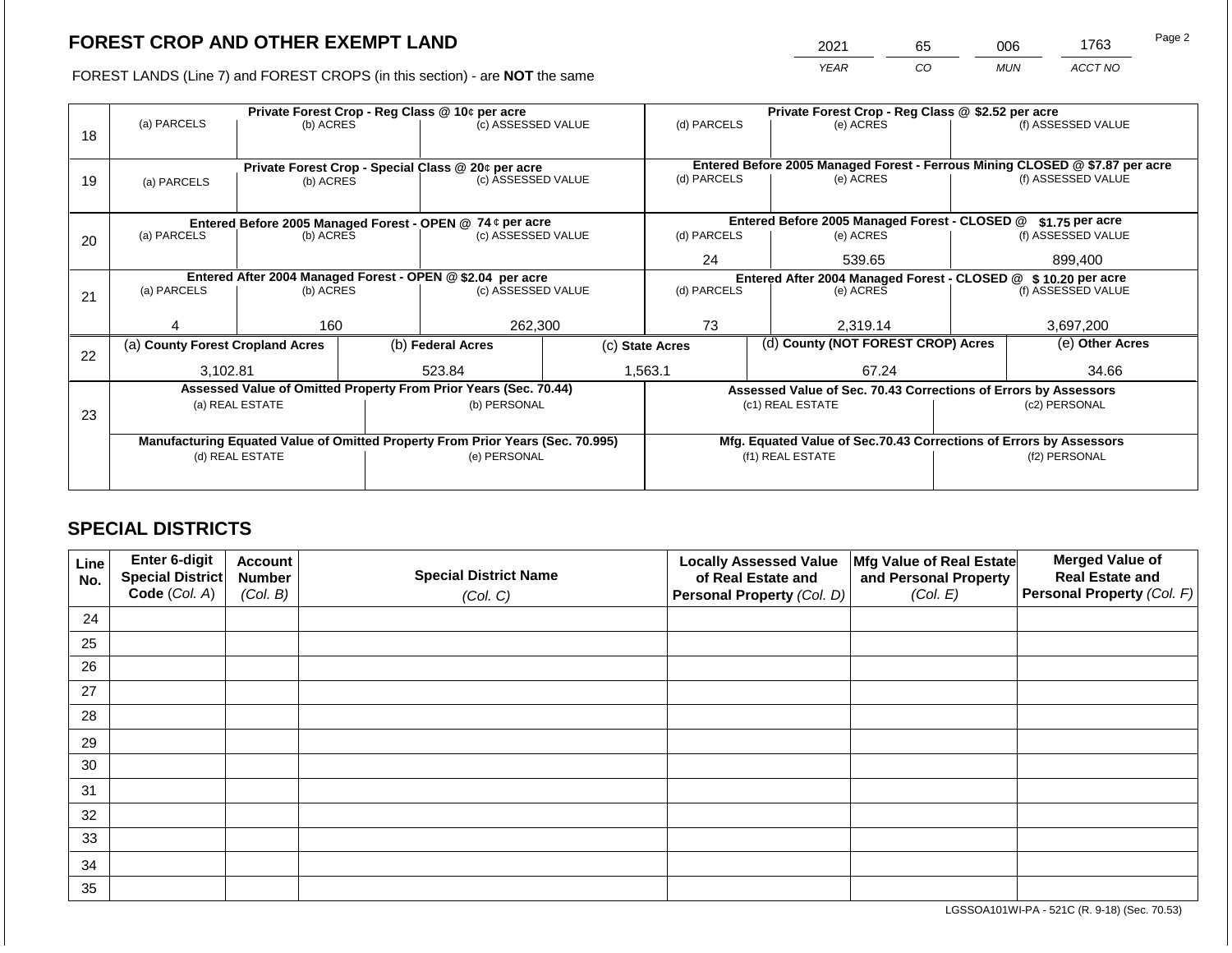|                       | <b>SCHOOL DISTRICTS</b>                                  |                                             |                                                         | 2021                                                                              | 006<br>65<br>1763                                             |                                                                                |  |
|-----------------------|----------------------------------------------------------|---------------------------------------------|---------------------------------------------------------|-----------------------------------------------------------------------------------|---------------------------------------------------------------|--------------------------------------------------------------------------------|--|
|                       |                                                          |                                             |                                                         | <b>YEAR</b>                                                                       | CO                                                            | ACCT NO<br><b>MUN</b>                                                          |  |
| Line<br>No.           | Enter 6-digit<br><b>School District</b><br>Code (Col. A) | <b>Account</b><br><b>Number</b><br>(Col. B) | <b>School District Name</b><br>(Col. C)                 | <b>Locally Assessed Value</b><br>of Real Estate and<br>Personal Property (Col. D) | Mfg Value of Real Estate<br>and Personal Property<br>(Col. E) | <b>Merged Value of</b><br><b>Real Estate and</b><br>Personal Property (Col. F) |  |
|                       | A. SCHOOL DISTRICTS (K-8 and K-12)                       |                                             |                                                         |                                                                                   |                                                               |                                                                                |  |
| 36                    | 572478                                                   | 0339                                        | SCH D OF HAYWARD COMMUNITY                              | 25,975,300                                                                        |                                                               | 25,975,300                                                                     |  |
| 37                    | 655474                                                   | 0393                                        | SCH D OF SPOONER                                        | 34,796,700                                                                        |                                                               | 34,796,700                                                                     |  |
| 38                    |                                                          |                                             |                                                         |                                                                                   |                                                               |                                                                                |  |
| 39                    |                                                          |                                             |                                                         |                                                                                   |                                                               |                                                                                |  |
| 40                    |                                                          |                                             |                                                         |                                                                                   |                                                               |                                                                                |  |
| 41                    |                                                          |                                             |                                                         |                                                                                   |                                                               |                                                                                |  |
| 42                    |                                                          |                                             |                                                         |                                                                                   |                                                               |                                                                                |  |
| 43                    |                                                          |                                             |                                                         |                                                                                   |                                                               |                                                                                |  |
| 44                    |                                                          |                                             |                                                         |                                                                                   |                                                               |                                                                                |  |
| 45<br>$\overline{46}$ |                                                          |                                             |                                                         |                                                                                   |                                                               |                                                                                |  |
| 47                    |                                                          |                                             |                                                         |                                                                                   |                                                               |                                                                                |  |
| 48                    |                                                          |                                             |                                                         |                                                                                   |                                                               |                                                                                |  |
| 49                    |                                                          |                                             |                                                         |                                                                                   |                                                               |                                                                                |  |
| 50                    |                                                          |                                             | TOTAL ASSESSED VALUE OF SCHOOL DISTRICTS (K-8 and K-12) | 60,772,000                                                                        |                                                               | 60,772,000                                                                     |  |
|                       | <b>B. UNION HIGH SCHOOL DISTRICTS</b>                    |                                             |                                                         |                                                                                   |                                                               |                                                                                |  |
| 51                    |                                                          |                                             |                                                         |                                                                                   |                                                               |                                                                                |  |
| 52                    |                                                          |                                             |                                                         |                                                                                   |                                                               |                                                                                |  |
| 53                    |                                                          |                                             |                                                         |                                                                                   |                                                               |                                                                                |  |
| 54                    |                                                          |                                             |                                                         |                                                                                   |                                                               |                                                                                |  |
| 55                    |                                                          |                                             | TOTAL ASSESSED VALUE OF UNION HIGH SCHOOLS              |                                                                                   |                                                               |                                                                                |  |
|                       | C.<br><b>TECHNICAL COLLEGE DISTRICTS</b>                 |                                             |                                                         |                                                                                   |                                                               |                                                                                |  |
| 56                    | 001700                                                   | 0016                                        | NORTHWOOD TECHNICAL COLLEGE                             | 60,772,000                                                                        |                                                               | 60,772,000                                                                     |  |
| 57                    |                                                          |                                             |                                                         |                                                                                   |                                                               |                                                                                |  |
| 58                    |                                                          |                                             |                                                         |                                                                                   |                                                               |                                                                                |  |
| 59                    |                                                          |                                             | TOTAL ASSESSED VALUE OF TECHNICAL COLLEGES              | 60,772,000                                                                        |                                                               | 60,772,000                                                                     |  |

 *I hereby certify, to the best of my knowledge and belief, this form is complete and correct.*

**SCHOOL DISTRICTS**

| Name                                           |                           | Title | Submission date        |  |  |
|------------------------------------------------|---------------------------|-------|------------------------|--|--|
| <b>PAUL DENEEN</b>                             |                           |       | 2021<br>ാറ<br>09<br>∠∪ |  |  |
| Phone                                          | Email address             |       |                        |  |  |
| 715<br>4792<br>468<br>$\overline{\phantom{a}}$ | PDENEEN@CO.WASHBURN.WI.US |       |                        |  |  |

LGSSOA101WI -PA-521C (R. 9-18) (Sec. 70.53)

Page 3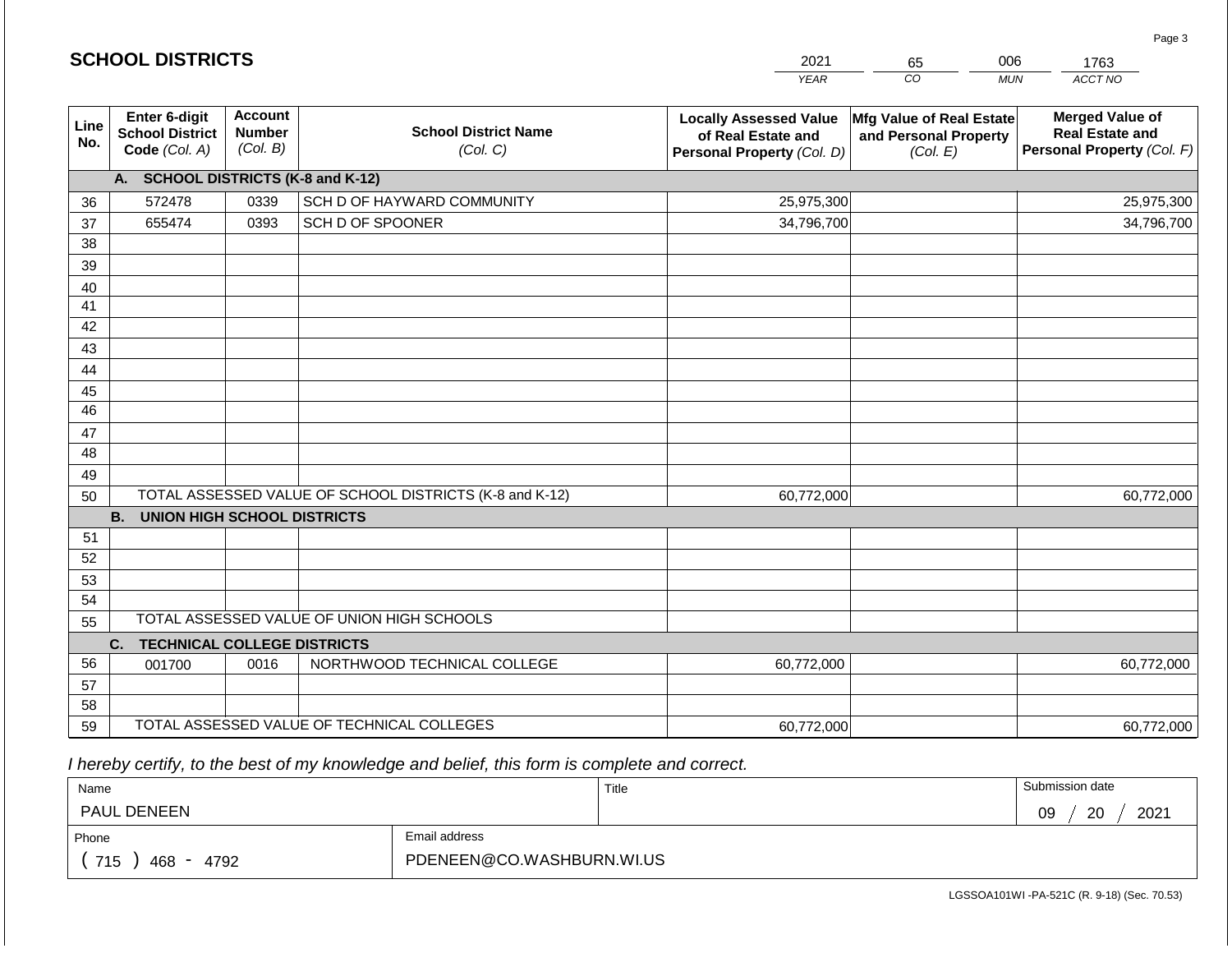- Each municipality's SOA is completed after the Board of Review and includes any changes made to the locally assessed values, under state law (sec. 70.53, Wis. Stats.)
- The Wisconsin Department of Revenue (DOR) merges the locally assessed values with the state assessed manufacturing values
- DOR provides the information regarding district names and codes. If a district is not listed, contact DOR.

Note: If you submit an amended SOA to DOR after your municipality's SOA is equated and posted to our website, we will process the SOA. However, DOR will not recalculate the *aggregate ratio or update the final SOA posted on our website. You should use the corrected values to calculate your tax rates.*

## **Page 1: Real Estate and Personal Property**

- Lines 1-9 assessed real estate values, parcel counts and acres by classification
- Lines 10-15 assessed personal property values and number of accounts by class
- Line 16 aggregate assessed value of all property subject to general property; use to calculate tax rates. Note: This line equals the total assessed value of K-8 and K-12 school districts (Line 50) and total assessed value of technical colleges (Line 59).
- Remarks assessment ratio used to calculate estimated fair market value on property tax bills

## **Page 2: Forest Crop, Other Exempt Land and Special Districts**

- Lines 18-21 private forest crop and managed forest lands assessed values
- Line  $22 -$  tax exempt land acres
- Line 23 prior years assessed value of omitted property under sec. 70.44 and correction of errors under sec. 70.43 shown by locally assessed or manufacturing real estate and personal property. Note: If there is an amount on this line, report the corresponding tax in the Statement of Taxes, Sections J or K.
- Lines 24-35 special district assessed values. These values are used to calculate tax rates for the special districts.

## **Page 3: School Districts**

- Lines 36-50 school districts (K-8 and K-12) assessed values. These values are used to calculate tax rates for school districts.
- Lines 51-55 union high school district assessed values. These values are used to calculate tax rates for union high school districts.
- Lines 56-59 technical college assessed values. These values are used to calculate tax rates for technical colleges.

If you have questions: Email: lgs@wisconsin.gov

 Phone: (608) 266-2569 or (608) 264-6892 Fax: (608) 264-6887

SPRINGBROOK, WI 54875 - 9611 SPRINGBROOK, WI 54875 - 9611TOWN OF BASS LAKE W1685 TOWNHALL RD W1685 TOWNHALL RD JERI BOYCE<br>TOWN OF BASS LAKE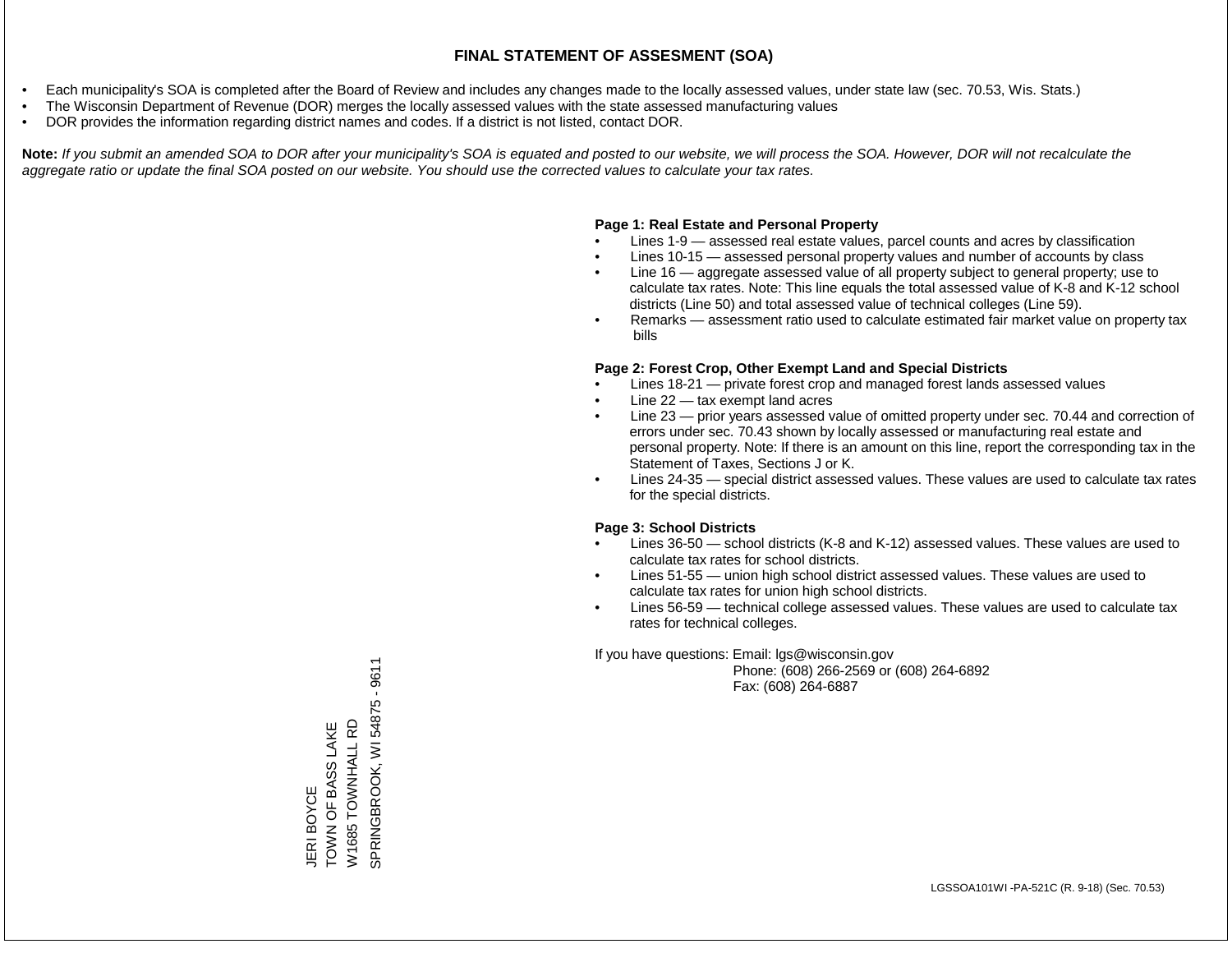|                |                                                              | <b>FINAL - EQUATED</b><br><b>STATEMENT OF ASSESSMENT FOR 2021</b>                                                                                                                            |                          |              | 65  | 008                                                 | 1764                    | This is an Amended Return | Page 1                     |  |  |
|----------------|--------------------------------------------------------------|----------------------------------------------------------------------------------------------------------------------------------------------------------------------------------------------|--------------------------|--------------|-----|-----------------------------------------------------|-------------------------|---------------------------|----------------------------|--|--|
|                |                                                              |                                                                                                                                                                                              |                          |              | CO  | <b>MUN</b>                                          | ACCT NO                 |                           |                            |  |  |
|                | <b>FOR</b>                                                   | <b>TOWN OF</b><br>OF.                                                                                                                                                                        | <b>BEAVER BROOK</b>      |              |     | <b>WASHBURN COUNTY</b>                              |                         |                           |                            |  |  |
|                |                                                              | Town - Village - City                                                                                                                                                                        | <b>Municipality Name</b> |              |     | <b>County Name</b>                                  |                         |                           |                            |  |  |
|                |                                                              | <b>REAL ESTATE</b>                                                                                                                                                                           |                          | PARCEL COUNT |     | NO. OF ACRES                                        | <b>VALUE OF</b>         | <b>VALUE OF</b>           | <b>TOTAL VALUE OF LAND</b> |  |  |
| Line<br>No.    |                                                              | (See Lines 18 - 22 for<br>other Real Estate)                                                                                                                                                 |                          |              |     | <b>WHOLE</b><br>TOTAL LAND MPROVEMENTS NUMBERS ONLY | <b>LAND</b>             | <b>IMPROVEMENTS</b>       | AND IMPROVEMENTS           |  |  |
|                |                                                              |                                                                                                                                                                                              | (Col. A)                 | (Col. B)     |     | (Col. C)                                            | (Col, D)                | (Col. E)                  | (Col. F)                   |  |  |
| 1              |                                                              | <b>RESIDENTIAL - Class 1</b>                                                                                                                                                                 | 423                      |              | 338 | 1,025                                               | 6,780,600               | 33,095,100                | 39,875,700                 |  |  |
| 2              |                                                              | <b>COMMERCIAL - Class 2</b>                                                                                                                                                                  | 36                       |              | 28  | 58                                                  | 1,190,500               | 5,412,300                 | 6,602,800                  |  |  |
| 3              | <b>MANUFACTURING - Class 3</b><br>4                          |                                                                                                                                                                                              |                          | -1           | 138 | 459,800                                             | 471,900                 | 931,700                   |                            |  |  |
| 4              |                                                              | <b>AGRICULTURAL - Class 4</b>                                                                                                                                                                | 312                      |              |     | 6,295                                               | 801,400                 |                           | 801,400                    |  |  |
| 5              |                                                              | <b>UNDEVELOPED - Class 5</b>                                                                                                                                                                 | 191                      |              |     | 1,327                                               | 294,700                 |                           | 294,700                    |  |  |
| 6              |                                                              | AGRICULTURAL FOREST - Class 5m                                                                                                                                                               | 144                      |              |     | 2,009                                               | 1,783,700               |                           | 1,783,700                  |  |  |
| $\overline{7}$ |                                                              | FOREST LANDS - Class 6                                                                                                                                                                       | 208                      |              |     | 3,160                                               | 5,307,400               |                           | 5,307,400                  |  |  |
| 8              |                                                              | OTHER - Class 7                                                                                                                                                                              | 27                       |              | 27  | 59                                                  | 273,900                 | 2,511,400                 | 2,785,300                  |  |  |
| 9              |                                                              | TOTAL - ALL COLUMNS                                                                                                                                                                          | 1,345                    |              | 394 | 14,071                                              | 16,892,000              | 41,490,700                | 58,382,700                 |  |  |
| 10             |                                                              | NUMBER OF PERSONAL PROPERTY ACCOUNTS IN ROLL                                                                                                                                                 |                          |              |     | 28                                                  | <b>LOCALLY ASSESSED</b> | <b>MANUFACTURING</b>      | <b>MERGED</b>              |  |  |
| 11             |                                                              | BOATS AND OTHER WATERCRAFT NOT EXEMPT - Code 1                                                                                                                                               |                          |              |     |                                                     | 0                       | 0                         | $\Omega$                   |  |  |
| 12             |                                                              | MACHINERY, TOOLS AND PATTERNS - Code 2                                                                                                                                                       |                          |              |     |                                                     |                         | 52,100                    | 52,100                     |  |  |
| 13             |                                                              | FURNITURE, FIXTURES AND EQUIPMENT - Code 3                                                                                                                                                   |                          |              |     |                                                     | 152,100                 | 21,600                    | 173,700                    |  |  |
| 14             |                                                              | ALL OTHER PERSONAL PROPERTY NOT EXEMPT - Codes 4A, 4B, 4C                                                                                                                                    |                          |              |     |                                                     | 172,700                 | 2,900                     | 175,600                    |  |  |
| 15             | TOTAL OF PERSONAL PROPERTY NOT EXEMPT (Total of Lines 11-14) |                                                                                                                                                                                              |                          |              |     |                                                     | 324,800                 | 76,600                    | 401,400                    |  |  |
| 16             |                                                              | AGGREGATE ASSESSED VALUE OF ALL PROPERTY SUBJECT TO THE GENERAL PROPERTY TAX (Total of Lines 9F and 15F)<br>MUST EQUAL TOTAL VALUE OF THE SCHOOL DISTRICTS (K-12 PLUS K-8) - Line 50, Col. F |                          |              |     |                                                     |                         |                           | 58,784,100                 |  |  |
| 17             |                                                              | <b>BOARD OF REVIEW</b>                                                                                                                                                                       |                          |              |     | Name of Assessor                                    |                         | Telephone #               |                            |  |  |
|                |                                                              | DATE OF FINAL ADJOURNMENT                                                                                                                                                                    | 05/26/2021               |              |     | <b>STEVE NORDQUIST</b>                              |                         |                           | (715) 934-2902             |  |  |

REMARKS

The Assessment Ratio to be used in calculating the estimated Fair Market Value on tax bills for this tax district is .876503803

This ratio should be used to convert assessed values to "Calculate Equalized Values" in Step 1 of the Lottery and Gaming Credit Calculations.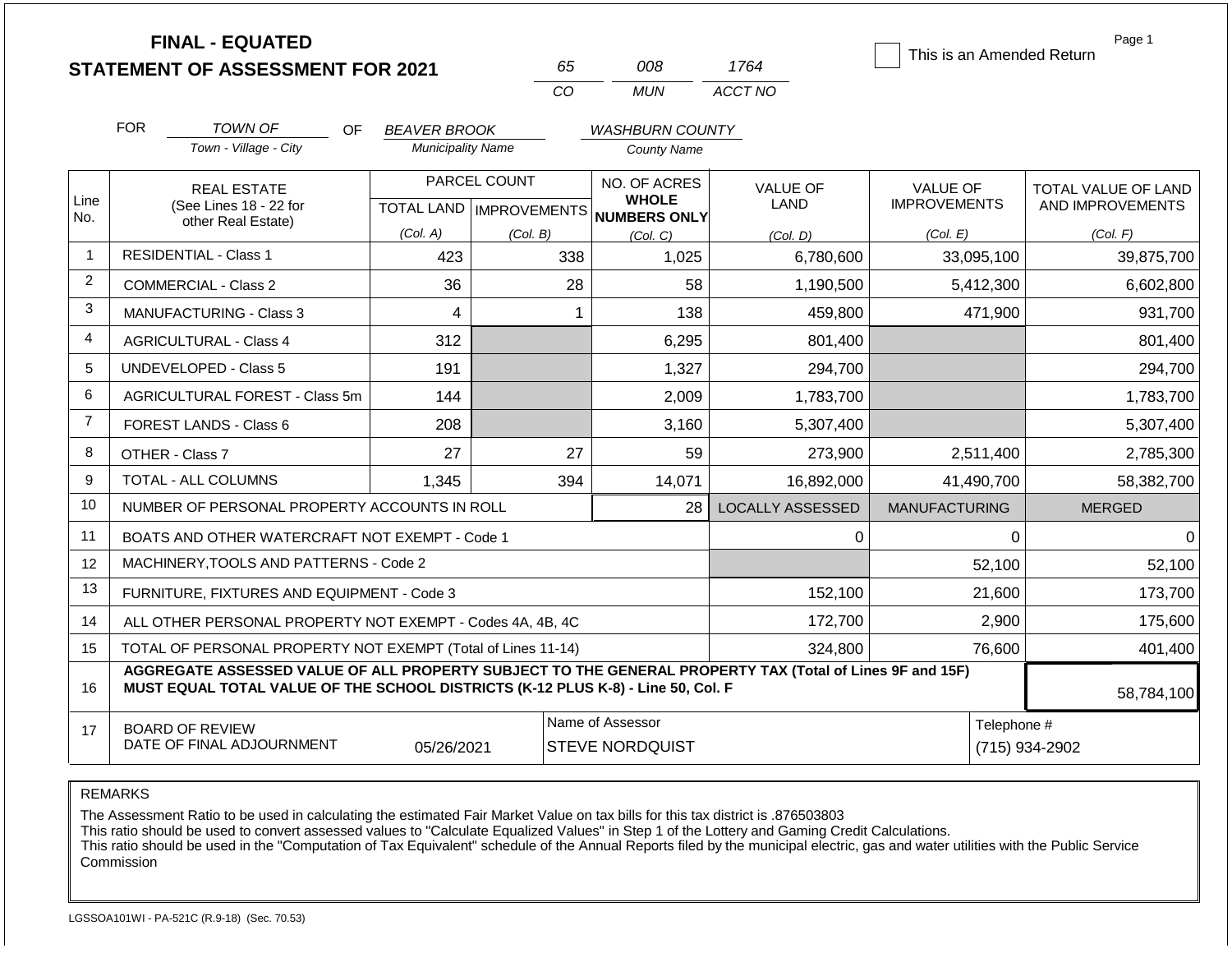2021 65 008 1764 Page 2

FOREST LANDS (Line 7) and FOREST CROPS (in this section) - are **NOT** the same *YEAR CO MUN ACCT NO*

|    |                                                                                  |                    |  | Private Forest Crop - Reg Class @ 10¢ per acre                                 |                                               | Private Forest Crop - Reg Class @ \$2.52 per acre |                 |                                                                    |               |                                                                              |
|----|----------------------------------------------------------------------------------|--------------------|--|--------------------------------------------------------------------------------|-----------------------------------------------|---------------------------------------------------|-----------------|--------------------------------------------------------------------|---------------|------------------------------------------------------------------------------|
|    | (a) PARCELS                                                                      | (b) ACRES          |  | (c) ASSESSED VALUE                                                             |                                               | (d) PARCELS                                       |                 | (e) ACRES                                                          |               | (f) ASSESSED VALUE                                                           |
| 18 |                                                                                  |                    |  |                                                                                |                                               |                                                   |                 |                                                                    |               |                                                                              |
|    |                                                                                  |                    |  |                                                                                |                                               |                                                   |                 |                                                                    |               | Entered Before 2005 Managed Forest - Ferrous Mining CLOSED @ \$7.87 per acre |
| 19 |                                                                                  | (b) ACRES          |  | Private Forest Crop - Special Class @ 20¢ per acre                             |                                               | (d) PARCELS                                       |                 | (e) ACRES                                                          |               | (f) ASSESSED VALUE                                                           |
|    | (a) PARCELS                                                                      | (c) ASSESSED VALUE |  |                                                                                |                                               |                                                   |                 |                                                                    |               |                                                                              |
|    |                                                                                  |                    |  |                                                                                |                                               |                                                   |                 |                                                                    |               |                                                                              |
|    | Entered Before 2005 Managed Forest - OPEN @ 74 ¢ per acre                        |                    |  |                                                                                | Entered Before 2005 Managed Forest - CLOSED @ |                                                   | \$1.75 per acre |                                                                    |               |                                                                              |
| 20 | (a) PARCELS                                                                      | (b) ACRES          |  | (c) ASSESSED VALUE                                                             |                                               | (d) PARCELS                                       |                 | (e) ACRES                                                          |               | (f) ASSESSED VALUE                                                           |
|    |                                                                                  |                    |  |                                                                                |                                               | 12                                                |                 | 377.67                                                             |               | 659,700                                                                      |
|    |                                                                                  |                    |  |                                                                                |                                               |                                                   |                 |                                                                    |               |                                                                              |
|    | Entered After 2004 Managed Forest - OPEN @ \$2.04 per acre<br>(c) ASSESSED VALUE |                    |  |                                                                                |                                               |                                                   |                 | Entered After 2004 Managed Forest - CLOSED @ \$10.20 per acre      |               |                                                                              |
| 21 | (a) PARCELS                                                                      | (b) ACRES          |  |                                                                                |                                               | (d) PARCELS                                       |                 | (e) ACRES                                                          |               | (f) ASSESSED VALUE                                                           |
|    |                                                                                  |                    |  |                                                                                |                                               |                                                   |                 |                                                                    |               |                                                                              |
|    | 6                                                                                | 193.59             |  | 344,500                                                                        |                                               | 24                                                |                 | 740.96                                                             |               | 1,242,100                                                                    |
|    | (a) County Forest Cropland Acres                                                 |                    |  | (b) Federal Acres                                                              | (c) State Acres                               |                                                   |                 | (d) County (NOT FOREST CROP) Acres                                 |               | (e) Other Acres                                                              |
| 22 |                                                                                  |                    |  |                                                                                |                                               |                                                   |                 |                                                                    |               |                                                                              |
|    | 2,983.56                                                                         |                    |  |                                                                                |                                               | 2,266.97                                          |                 | 156.8                                                              |               | 95.51                                                                        |
|    |                                                                                  |                    |  | Assessed Value of Omitted Property From Prior Years (Sec. 70.44)               |                                               |                                                   |                 | Assessed Value of Sec. 70.43 Corrections of Errors by Assessors    |               |                                                                              |
|    |                                                                                  | (a) REAL ESTATE    |  | (b) PERSONAL                                                                   |                                               |                                                   |                 | (c1) REAL ESTATE                                                   |               | (c2) PERSONAL                                                                |
| 23 |                                                                                  |                    |  |                                                                                |                                               |                                                   |                 |                                                                    |               |                                                                              |
|    |                                                                                  |                    |  | Manufacturing Equated Value of Omitted Property From Prior Years (Sec. 70.995) |                                               |                                                   |                 | Mfg. Equated Value of Sec.70.43 Corrections of Errors by Assessors |               |                                                                              |
|    |                                                                                  | (d) REAL ESTATE    |  | (e) PERSONAL                                                                   |                                               |                                                   |                 | (f1) REAL ESTATE                                                   | (f2) PERSONAL |                                                                              |
|    |                                                                                  |                    |  |                                                                                |                                               |                                                   |                 |                                                                    |               |                                                                              |
|    |                                                                                  |                    |  |                                                                                |                                               |                                                   |                 |                                                                    |               |                                                                              |

## **SPECIAL DISTRICTS**

| Line<br>No. | Enter 6-digit<br><b>Special District</b><br>Code (Col. A) | <b>Account</b><br><b>Number</b><br>(Col. B) | <b>Special District Name</b><br>(Col. C) | <b>Locally Assessed Value</b><br>of Real Estate and<br>Personal Property (Col. D) | Mfg Value of Real Estate<br>and Personal Property<br>(Col. E) | <b>Merged Value of</b><br><b>Real Estate and</b><br><b>Personal Property (Col. F)</b> |
|-------------|-----------------------------------------------------------|---------------------------------------------|------------------------------------------|-----------------------------------------------------------------------------------|---------------------------------------------------------------|---------------------------------------------------------------------------------------|
| 24          | 657030                                                    | 0423                                        | <b>BEAVER BROOK SANITARY DISTRICT #1</b> | 12,528,700                                                                        |                                                               | 12,528,700                                                                            |
| 25          |                                                           |                                             |                                          |                                                                                   |                                                               |                                                                                       |
| 26          |                                                           |                                             |                                          |                                                                                   |                                                               |                                                                                       |
| 27          |                                                           |                                             |                                          |                                                                                   |                                                               |                                                                                       |
| 28          |                                                           |                                             |                                          |                                                                                   |                                                               |                                                                                       |
| 29          |                                                           |                                             |                                          |                                                                                   |                                                               |                                                                                       |
| 30          |                                                           |                                             |                                          |                                                                                   |                                                               |                                                                                       |
| 31          |                                                           |                                             |                                          |                                                                                   |                                                               |                                                                                       |
| 32          |                                                           |                                             |                                          |                                                                                   |                                                               |                                                                                       |
| 33          |                                                           |                                             |                                          |                                                                                   |                                                               |                                                                                       |
| 34          |                                                           |                                             |                                          |                                                                                   |                                                               |                                                                                       |
| 35          |                                                           |                                             |                                          |                                                                                   |                                                               |                                                                                       |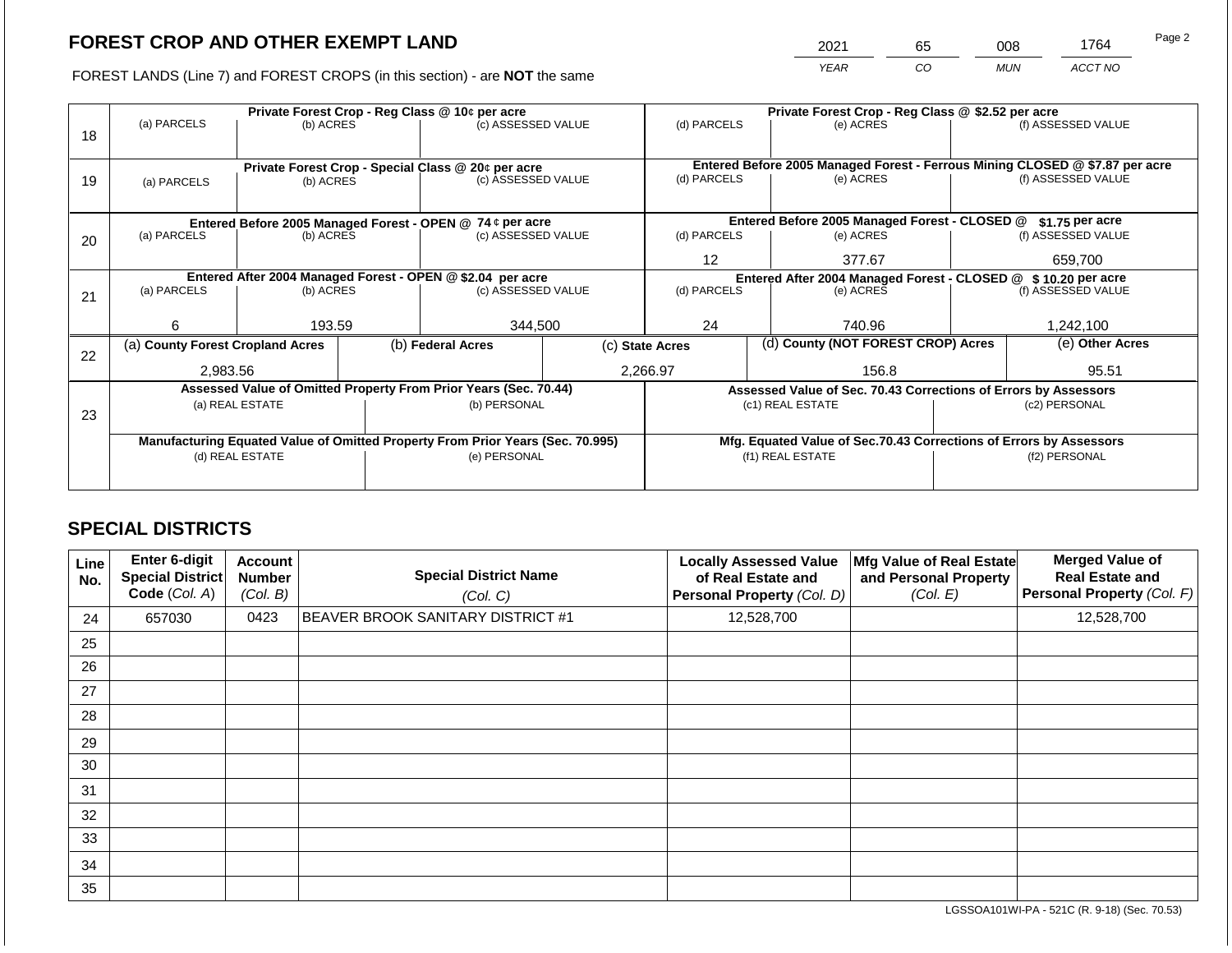|                       | <b>SCHOOL DISTRICTS</b>                                  |                                                                                        |                                                         | 2021                                                                              | 008<br>65<br>1764                                             |                                                                                |  |
|-----------------------|----------------------------------------------------------|----------------------------------------------------------------------------------------|---------------------------------------------------------|-----------------------------------------------------------------------------------|---------------------------------------------------------------|--------------------------------------------------------------------------------|--|
|                       |                                                          |                                                                                        |                                                         | <b>YEAR</b>                                                                       | CO<br><b>MUN</b>                                              | ACCT NO                                                                        |  |
| Line<br>No.           | Enter 6-digit<br><b>School District</b><br>Code (Col. A) | <b>Account</b><br><b>School District Name</b><br><b>Number</b><br>(Col. B)<br>(Col. C) |                                                         | <b>Locally Assessed Value</b><br>of Real Estate and<br>Personal Property (Col. D) | Mfg Value of Real Estate<br>and Personal Property<br>(Col. E) | <b>Merged Value of</b><br><b>Real Estate and</b><br>Personal Property (Col. F) |  |
|                       | A. SCHOOL DISTRICTS (K-8 and K-12)                       |                                                                                        |                                                         |                                                                                   |                                                               |                                                                                |  |
| 36                    | 655306                                                   | 0392                                                                                   | SCH D OF SHELL LAKE                                     | 16,954,200                                                                        | 44,600                                                        | 16,998,800                                                                     |  |
| 37                    | 655474                                                   | 0393                                                                                   | SCH D OF SPOONER                                        | 40,821,600                                                                        | 963,700                                                       | 41,785,300                                                                     |  |
| 38                    |                                                          |                                                                                        |                                                         |                                                                                   |                                                               |                                                                                |  |
| 39                    |                                                          |                                                                                        |                                                         |                                                                                   |                                                               |                                                                                |  |
| 40                    |                                                          |                                                                                        |                                                         |                                                                                   |                                                               |                                                                                |  |
| 41                    |                                                          |                                                                                        |                                                         |                                                                                   |                                                               |                                                                                |  |
| 42                    |                                                          |                                                                                        |                                                         |                                                                                   |                                                               |                                                                                |  |
| 43                    |                                                          |                                                                                        |                                                         |                                                                                   |                                                               |                                                                                |  |
| 44                    |                                                          |                                                                                        |                                                         |                                                                                   |                                                               |                                                                                |  |
| 45<br>$\overline{46}$ |                                                          |                                                                                        |                                                         |                                                                                   |                                                               |                                                                                |  |
|                       |                                                          |                                                                                        |                                                         |                                                                                   |                                                               |                                                                                |  |
| 47<br>48              |                                                          |                                                                                        |                                                         |                                                                                   |                                                               |                                                                                |  |
| 49                    |                                                          |                                                                                        |                                                         |                                                                                   |                                                               |                                                                                |  |
| 50                    |                                                          |                                                                                        | TOTAL ASSESSED VALUE OF SCHOOL DISTRICTS (K-8 and K-12) | 57,775,800                                                                        | 1,008,300                                                     | 58,784,100                                                                     |  |
|                       | <b>B.</b><br><b>UNION HIGH SCHOOL DISTRICTS</b>          |                                                                                        |                                                         |                                                                                   |                                                               |                                                                                |  |
| 51                    |                                                          |                                                                                        |                                                         |                                                                                   |                                                               |                                                                                |  |
| 52                    |                                                          |                                                                                        |                                                         |                                                                                   |                                                               |                                                                                |  |
| 53                    |                                                          |                                                                                        |                                                         |                                                                                   |                                                               |                                                                                |  |
| 54                    |                                                          |                                                                                        |                                                         |                                                                                   |                                                               |                                                                                |  |
| 55                    |                                                          |                                                                                        | TOTAL ASSESSED VALUE OF UNION HIGH SCHOOLS              |                                                                                   |                                                               |                                                                                |  |
|                       | <b>TECHNICAL COLLEGE DISTRICTS</b><br>C.                 |                                                                                        |                                                         |                                                                                   |                                                               |                                                                                |  |
| 56                    | 001700                                                   | 0016                                                                                   | NORTHWOOD TECHNICAL COLLEGE                             | 57,775,800                                                                        | 1,008,300                                                     | 58,784,100                                                                     |  |
| 57                    |                                                          |                                                                                        |                                                         |                                                                                   |                                                               |                                                                                |  |
| 58                    |                                                          |                                                                                        |                                                         |                                                                                   |                                                               |                                                                                |  |
| 59                    |                                                          |                                                                                        | TOTAL ASSESSED VALUE OF TECHNICAL COLLEGES              | 57,775,800                                                                        | 1,008,300                                                     | 58,784,100                                                                     |  |

 *I hereby certify, to the best of my knowledge and belief, this form is complete and correct.*

**SCHOOL DISTRICTS**

| Name                                           |                           | Title | Submission date        |  |  |
|------------------------------------------------|---------------------------|-------|------------------------|--|--|
| <b>PAUL DENEEN</b>                             |                           |       | 2021<br>02<br>∩ഭ<br>υυ |  |  |
| Phone                                          | Email address             |       |                        |  |  |
| 715<br>468<br>4792<br>$\overline{\phantom{0}}$ | PDENEEN@CO.WASHBURN.WI.US |       |                        |  |  |

Page 3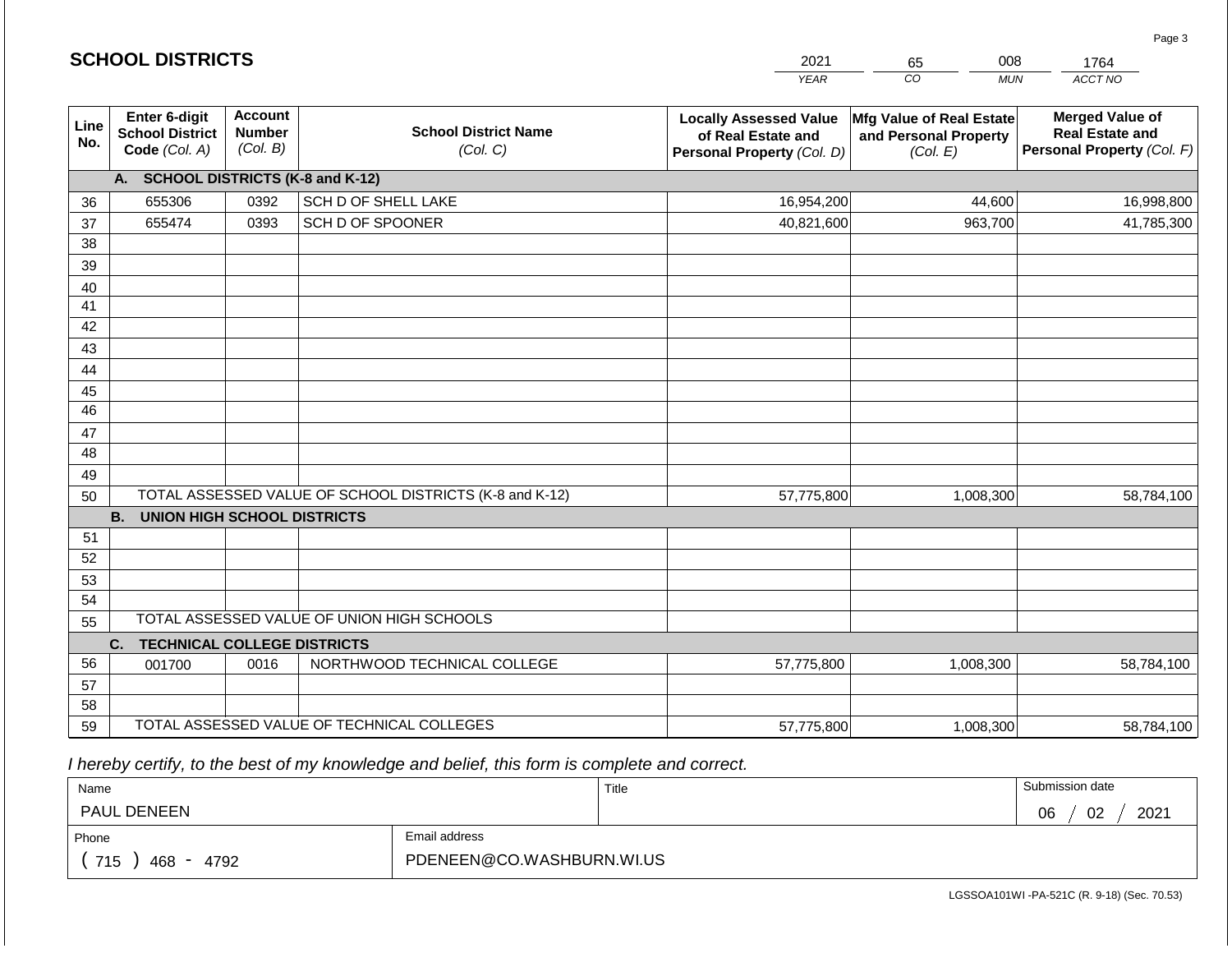- Each municipality's SOA is completed after the Board of Review and includes any changes made to the locally assessed values, under state law (sec. 70.53, Wis. Stats.)
- The Wisconsin Department of Revenue (DOR) merges the locally assessed values with the state assessed manufacturing values
- DOR provides the information regarding district names and codes. If a district is not listed, contact DOR.

Note: If you submit an amended SOA to DOR after your municipality's SOA is equated and posted to our website, we will process the SOA. However, DOR will not recalculate the *aggregate ratio or update the final SOA posted on our website. You should use the corrected values to calculate your tax rates.*

#### **Page 1: Real Estate and Personal Property**

- Lines 1-9 assessed real estate values, parcel counts and acres by classification
- Lines 10-15 assessed personal property values and number of accounts by class
- Line 16 aggregate assessed value of all property subject to general property; use to calculate tax rates. Note: This line equals the total assessed value of K-8 and K-12 school districts (Line 50) and total assessed value of technical colleges (Line 59).
- Remarks assessment ratio used to calculate estimated fair market value on property tax bills

#### **Page 2: Forest Crop, Other Exempt Land and Special Districts**

- Lines 18-21 private forest crop and managed forest lands assessed values
- Line  $22 -$  tax exempt land acres
- Line 23 prior years assessed value of omitted property under sec. 70.44 and correction of errors under sec. 70.43 shown by locally assessed or manufacturing real estate and personal property. Note: If there is an amount on this line, report the corresponding tax in the Statement of Taxes, Sections J or K.
- Lines 24-35 special district assessed values. These values are used to calculate tax rates for the special districts.

#### **Page 3: School Districts**

- Lines 36-50 school districts (K-8 and K-12) assessed values. These values are used to calculate tax rates for school districts.
- Lines 51-55 union high school district assessed values. These values are used to calculate tax rates for union high school districts.
- Lines 56-59 technical college assessed values. These values are used to calculate tax rates for technical colleges.

If you have questions: Email: lgs@wisconsin.gov

 Phone: (608) 266-2569 or (608) 264-6892 Fax: (608) 264-6887

NANCY ERICKSON<br>TOWN OF BEAVER BROOK<br>W5177 HWY 70 TOWN OF BEAVER BROOK SPOONER, WI 54801 SPOONER, WI 54801NANCY ERICKSON W5177 HWY 70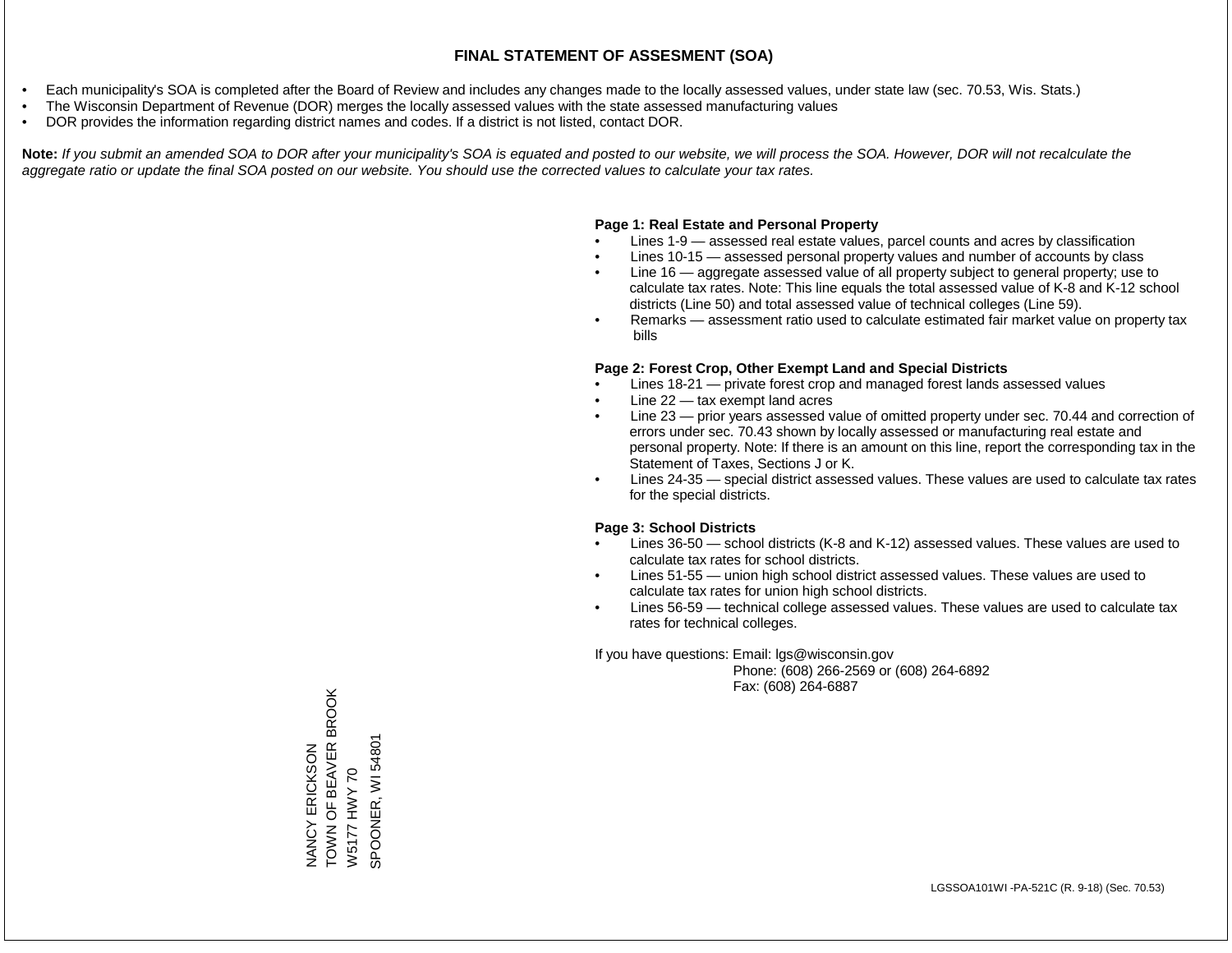|                | <b>FINAL - EQUATED</b><br><b>STATEMENT OF ASSESSMENT FOR 2021</b>                                                                                                                            |                          | 65                               | 010                                    | 1765                    | This is an Amended Return | Page 1              |
|----------------|----------------------------------------------------------------------------------------------------------------------------------------------------------------------------------------------|--------------------------|----------------------------------|----------------------------------------|-------------------------|---------------------------|---------------------|
|                |                                                                                                                                                                                              |                          | CO                               | <b>MUN</b>                             | ACCT NO                 |                           |                     |
|                | <b>FOR</b><br>TOWN OF<br>OF                                                                                                                                                                  | <b>BIRCHWOOD</b>         |                                  | <b>WASHBURN COUNTY</b>                 |                         |                           |                     |
|                | Town - Village - City                                                                                                                                                                        | <b>Municipality Name</b> |                                  | <b>County Name</b>                     |                         |                           |                     |
|                | <b>REAL ESTATE</b>                                                                                                                                                                           |                          | PARCEL COUNT                     | NO. OF ACRES                           | <b>VALUE OF</b>         | <b>VALUE OF</b>           | TOTAL VALUE OF LAND |
| Line<br>No.    | (See Lines 18 - 22 for<br>other Real Estate)                                                                                                                                                 |                          | <b>TOTAL LAND   IMPROVEMENTS</b> | <b>WHOLE</b><br><b>NUMBERS ONLY</b>    | LAND                    | <b>IMPROVEMENTS</b>       | AND IMPROVEMENTS    |
|                |                                                                                                                                                                                              | (Col. A)                 | (Col. B)                         | (Col. C)                               | (Col. D)                | (Col. E)                  | (Col. F)            |
| $\overline{1}$ | <b>RESIDENTIAL - Class 1</b>                                                                                                                                                                 | 1,237                    | 815                              | 1,839                                  | 81,973,800              | 114,045,000               | 196,018,800         |
| $\overline{2}$ | COMMERCIAL - Class 2                                                                                                                                                                         | 14                       | 10                               | 83                                     | 672,500                 | 806,600                   | 1,479,100           |
| 3              | <b>MANUFACTURING - Class 3</b>                                                                                                                                                               | $\Omega$                 | $\Omega$                         | $\Omega$                               | 0                       | 0                         | 0                   |
| $\overline{4}$ | <b>AGRICULTURAL - Class 4</b>                                                                                                                                                                | 157                      |                                  | 3,218                                  | 358,100                 |                           | 358,100             |
| 5              | <b>UNDEVELOPED - Class 5</b>                                                                                                                                                                 | 318                      |                                  | 3,377                                  | 947,600                 |                           | 947,600             |
| 6              | AGRICULTURAL FOREST - Class 5m                                                                                                                                                               | 32                       |                                  | 489                                    | 491,700                 |                           | 491,700             |
| $\overline{7}$ | FOREST LANDS - Class 6                                                                                                                                                                       | 513                      |                                  | 8,709                                  | 18,483,600              |                           | 18,483,600          |
| 8              | OTHER - Class 7                                                                                                                                                                              | 16                       | 15                               | 28                                     | 92,700                  | 1,194,200                 | 1,286,900           |
| 9              | TOTAL - ALL COLUMNS                                                                                                                                                                          | 2,287                    | 840                              | 17,743                                 | 103,020,000             | 116,045,800               | 219,065,800         |
| 10             | NUMBER OF PERSONAL PROPERTY ACCOUNTS IN ROLL                                                                                                                                                 |                          |                                  | 15                                     | <b>LOCALLY ASSESSED</b> | <b>MANUFACTURING</b>      | <b>MERGED</b>       |
| 11             | BOATS AND OTHER WATERCRAFT NOT EXEMPT - Code 1                                                                                                                                               |                          |                                  |                                        | 0                       | 0                         | 0                   |
| 12             | MACHINERY, TOOLS AND PATTERNS - Code 2                                                                                                                                                       |                          |                                  |                                        |                         | 0                         | $\Omega$            |
| 13             | FURNITURE, FIXTURES AND EQUIPMENT - Code 3                                                                                                                                                   |                          |                                  |                                        | 10,600                  | 0                         | 10,600              |
| 14             | ALL OTHER PERSONAL PROPERTY NOT EXEMPT - Codes 4A, 4B, 4C                                                                                                                                    |                          |                                  |                                        | 319,600                 | 0                         | 319,600             |
| 15             | TOTAL OF PERSONAL PROPERTY NOT EXEMPT (Total of Lines 11-14)                                                                                                                                 |                          |                                  |                                        | 330,200                 | 0                         | 330,200             |
| 16             | AGGREGATE ASSESSED VALUE OF ALL PROPERTY SUBJECT TO THE GENERAL PROPERTY TAX (Total of Lines 9F and 15F)<br>MUST EQUAL TOTAL VALUE OF THE SCHOOL DISTRICTS (K-12 PLUS K-8) - Line 50, Col. F |                          |                                  |                                        |                         |                           | 219,396,000         |
| 17             | <b>BOARD OF REVIEW</b><br>DATE OF FINAL ADJOURNMENT                                                                                                                                          | 05/27/2021               |                                  | Name of Assessor<br><b>WALT HUGHES</b> |                         | Telephone #               | (800) 721-4157      |

REMARKS

The Assessment Ratio to be used in calculating the estimated Fair Market Value on tax bills for this tax district is .859234195

This ratio should be used to convert assessed values to "Calculate Equalized Values" in Step 1 of the Lottery and Gaming Credit Calculations.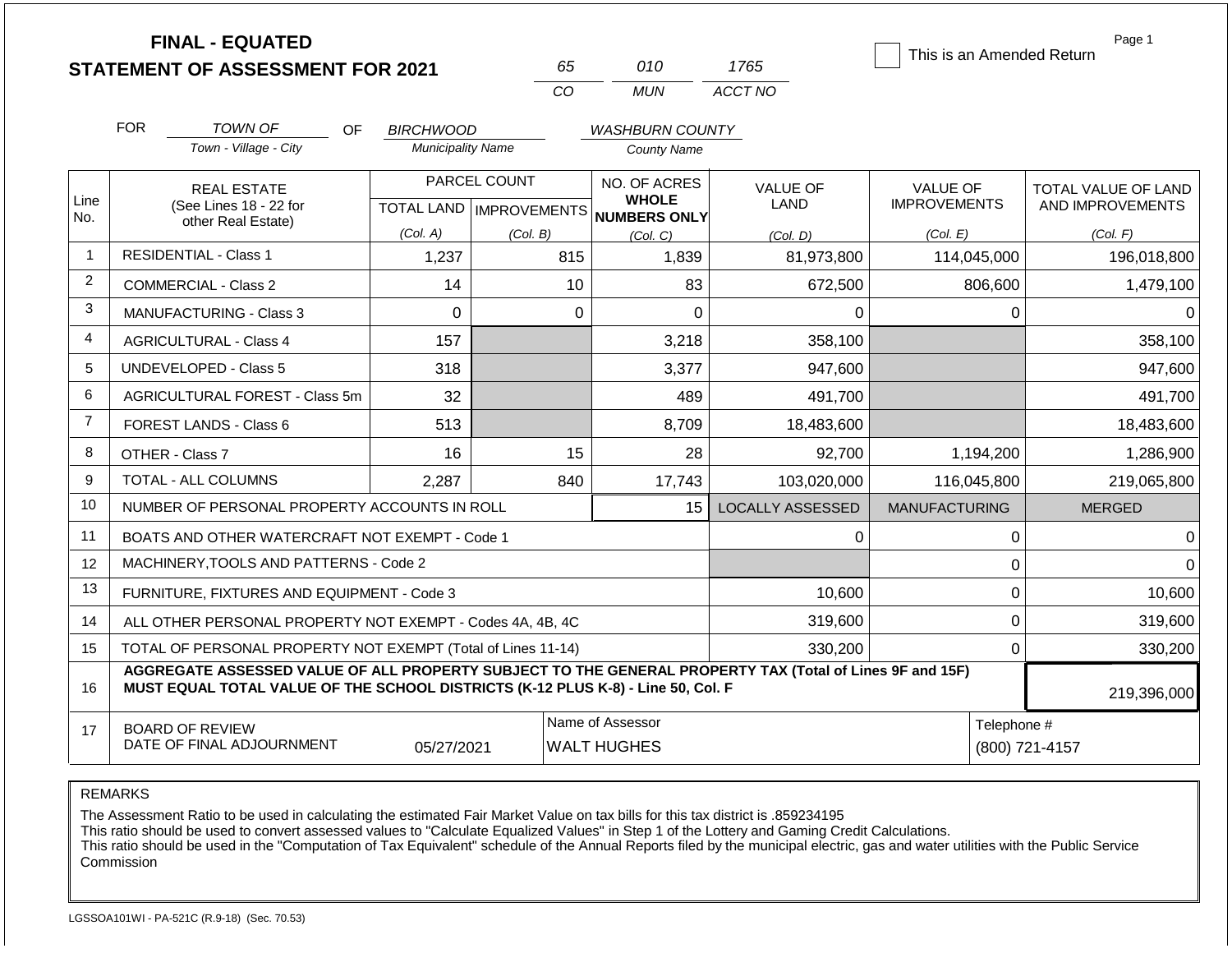2021 65 010 1765

FOREST LANDS (Line 7) and FOREST CROPS (in this section) - are **NOT** the same *YEAR CO MUN ACCT NO*

|    | Private Forest Crop - Reg Class @ 10¢ per acre                                 |                 |  |                                                                  |  | Private Forest Crop - Reg Class @ \$2.52 per acre                            |                                                                    |                                                                 |               |                    |
|----|--------------------------------------------------------------------------------|-----------------|--|------------------------------------------------------------------|--|------------------------------------------------------------------------------|--------------------------------------------------------------------|-----------------------------------------------------------------|---------------|--------------------|
| 18 | (a) PARCELS                                                                    | (b) ACRES       |  | (c) ASSESSED VALUE                                               |  | (d) PARCELS                                                                  |                                                                    | (e) ACRES                                                       |               | (f) ASSESSED VALUE |
|    |                                                                                |                 |  |                                                                  |  |                                                                              |                                                                    |                                                                 |               |                    |
|    |                                                                                |                 |  | Private Forest Crop - Special Class @ 20¢ per acre               |  | Entered Before 2005 Managed Forest - Ferrous Mining CLOSED @ \$7.87 per acre |                                                                    |                                                                 |               |                    |
| 19 | (a) PARCELS                                                                    | (b) ACRES       |  | (c) ASSESSED VALUE                                               |  | (d) PARCELS                                                                  |                                                                    | (e) ACRES                                                       |               | (f) ASSESSED VALUE |
|    |                                                                                |                 |  |                                                                  |  |                                                                              |                                                                    |                                                                 |               |                    |
|    |                                                                                |                 |  | Entered Before 2005 Managed Forest - OPEN @ 74 ¢ per acre        |  | Entered Before 2005 Managed Forest - CLOSED @<br>\$1.75 per acre             |                                                                    |                                                                 |               |                    |
| 20 | (a) PARCELS                                                                    | (b) ACRES       |  | (c) ASSESSED VALUE                                               |  | (d) PARCELS                                                                  |                                                                    | (e) ACRES                                                       |               | (f) ASSESSED VALUE |
|    |                                                                                |                 |  |                                                                  |  | 45                                                                           |                                                                    | 1.438.83                                                        |               | 3,078,800          |
|    |                                                                                |                 |  | Entered After 2004 Managed Forest - OPEN @ \$2.04 per acre       |  | Entered After 2004 Managed Forest - CLOSED @ \$ 10.20 per acre               |                                                                    |                                                                 |               |                    |
| 21 | (a) PARCELS                                                                    | (b) ACRES       |  | (c) ASSESSED VALUE                                               |  | (d) PARCELS                                                                  |                                                                    | (e) ACRES                                                       |               | (f) ASSESSED VALUE |
|    |                                                                                |                 |  |                                                                  |  |                                                                              |                                                                    |                                                                 |               |                    |
|    | 48                                                                             | 1,775.52        |  | 3,745,400                                                        |  | 48                                                                           |                                                                    | 1,556.78                                                        |               | 2,899,300          |
|    | (a) County Forest Cropland Acres                                               |                 |  | (b) Federal Acres                                                |  | (c) State Acres                                                              |                                                                    | (d) County (NOT FOREST CROP) Acres                              |               | (e) Other Acres    |
| 22 |                                                                                |                 |  |                                                                  |  |                                                                              |                                                                    |                                                                 |               |                    |
|    | 19,871.64                                                                      |                 |  |                                                                  |  | 30.66                                                                        |                                                                    | 19.8                                                            |               | 115.11             |
|    |                                                                                |                 |  | Assessed Value of Omitted Property From Prior Years (Sec. 70.44) |  |                                                                              |                                                                    | Assessed Value of Sec. 70.43 Corrections of Errors by Assessors |               |                    |
| 23 |                                                                                | (a) REAL ESTATE |  | (b) PERSONAL                                                     |  |                                                                              |                                                                    | (c1) REAL ESTATE                                                |               | (c2) PERSONAL      |
|    |                                                                                |                 |  |                                                                  |  |                                                                              |                                                                    |                                                                 |               |                    |
|    | Manufacturing Equated Value of Omitted Property From Prior Years (Sec. 70.995) |                 |  |                                                                  |  |                                                                              | Mfg. Equated Value of Sec.70.43 Corrections of Errors by Assessors |                                                                 |               |                    |
|    |                                                                                | (d) REAL ESTATE |  | (e) PERSONAL                                                     |  |                                                                              |                                                                    | (f1) REAL ESTATE                                                | (f2) PERSONAL |                    |
|    |                                                                                |                 |  |                                                                  |  |                                                                              |                                                                    |                                                                 |               |                    |
|    |                                                                                |                 |  |                                                                  |  |                                                                              |                                                                    |                                                                 |               |                    |

## **SPECIAL DISTRICTS**

| Line<br>No. | Enter 6-digit<br>Special District | <b>Account</b><br><b>Number</b> | <b>Special District Name</b> | <b>Locally Assessed Value</b><br>of Real Estate and | Mfg Value of Real Estate<br>and Personal Property | <b>Merged Value of</b><br><b>Real Estate and</b> |
|-------------|-----------------------------------|---------------------------------|------------------------------|-----------------------------------------------------|---------------------------------------------------|--------------------------------------------------|
|             | Code (Col. A)                     | (Col. B)                        | (Col. C)                     | Personal Property (Col. D)                          | (Col. E)                                          | Personal Property (Col. F)                       |
| 24          |                                   |                                 |                              |                                                     |                                                   |                                                  |
| 25          |                                   |                                 |                              |                                                     |                                                   |                                                  |
| 26          |                                   |                                 |                              |                                                     |                                                   |                                                  |
| 27          |                                   |                                 |                              |                                                     |                                                   |                                                  |
| 28          |                                   |                                 |                              |                                                     |                                                   |                                                  |
| 29          |                                   |                                 |                              |                                                     |                                                   |                                                  |
| 30          |                                   |                                 |                              |                                                     |                                                   |                                                  |
| 31          |                                   |                                 |                              |                                                     |                                                   |                                                  |
| 32          |                                   |                                 |                              |                                                     |                                                   |                                                  |
| 33          |                                   |                                 |                              |                                                     |                                                   |                                                  |
| 34          |                                   |                                 |                              |                                                     |                                                   |                                                  |
| 35          |                                   |                                 |                              |                                                     |                                                   |                                                  |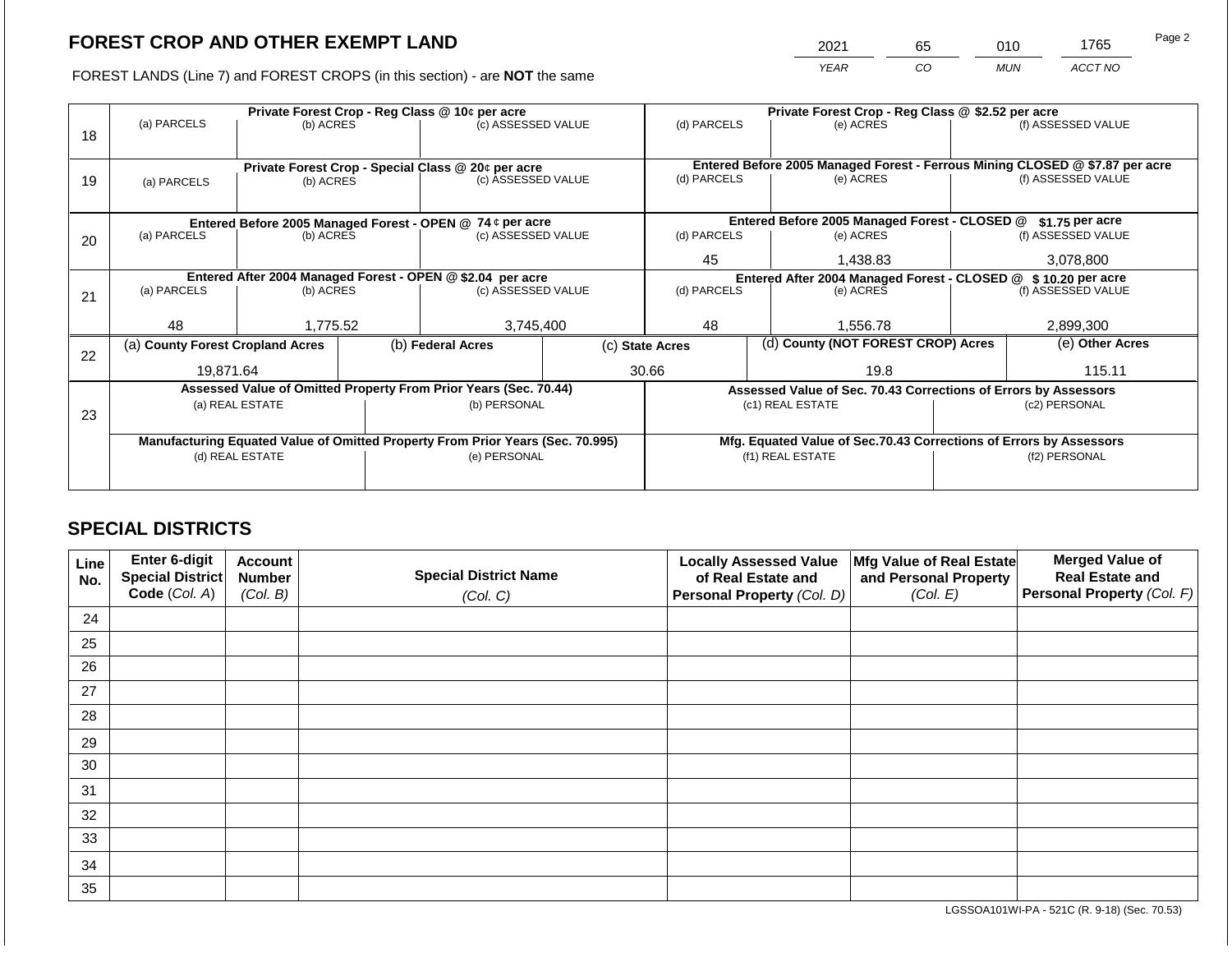|                 |                                                          |                                             |                                                         | <b>YEAR</b>                                                                       | $\overline{co}$<br><b>MUN</b>                                 | ACCT NO                                                                        |
|-----------------|----------------------------------------------------------|---------------------------------------------|---------------------------------------------------------|-----------------------------------------------------------------------------------|---------------------------------------------------------------|--------------------------------------------------------------------------------|
| Line<br>No.     | Enter 6-digit<br><b>School District</b><br>Code (Col. A) | <b>Account</b><br><b>Number</b><br>(Col. B) | <b>School District Name</b><br>(Col. C)                 | <b>Locally Assessed Value</b><br>of Real Estate and<br>Personal Property (Col. D) | Mfg Value of Real Estate<br>and Personal Property<br>(Col. E) | <b>Merged Value of</b><br><b>Real Estate and</b><br>Personal Property (Col. F) |
|                 | <b>A.</b>                                                |                                             | <b>SCHOOL DISTRICTS (K-8 and K-12)</b>                  |                                                                                   |                                                               |                                                                                |
| 36              | 034802                                                   | 0027                                        | SCH D OF RICE LAKE AREA                                 | 1,270,800                                                                         |                                                               | 1,270,800                                                                      |
| 37              | 572478                                                   | 0339                                        | SCH D OF HAYWARD COMMUNITY                              | 169,000                                                                           |                                                               | 169,000                                                                        |
| 38              | 650441                                                   | 0390                                        | SCH D OF BIRCHWOOD                                      | 169,296,700                                                                       |                                                               | 169,296,700                                                                    |
| 39              | 655474                                                   | 0393                                        | SCH D OF SPOONER                                        | 48,659,500                                                                        |                                                               | 48,659,500                                                                     |
| 40              |                                                          |                                             |                                                         |                                                                                   |                                                               |                                                                                |
| 41              |                                                          |                                             |                                                         |                                                                                   |                                                               |                                                                                |
| 42              |                                                          |                                             |                                                         |                                                                                   |                                                               |                                                                                |
| 43              |                                                          |                                             |                                                         |                                                                                   |                                                               |                                                                                |
| 44              |                                                          |                                             |                                                         |                                                                                   |                                                               |                                                                                |
| 45              |                                                          |                                             |                                                         |                                                                                   |                                                               |                                                                                |
| $\overline{46}$ |                                                          |                                             |                                                         |                                                                                   |                                                               |                                                                                |
| 47              |                                                          |                                             |                                                         |                                                                                   |                                                               |                                                                                |
| 48              |                                                          |                                             |                                                         |                                                                                   |                                                               |                                                                                |
| 49              |                                                          |                                             |                                                         |                                                                                   |                                                               |                                                                                |
| 50              |                                                          |                                             | TOTAL ASSESSED VALUE OF SCHOOL DISTRICTS (K-8 and K-12) | 219,396,000                                                                       |                                                               | 219,396,000                                                                    |
|                 | <b>B.</b><br>UNION HIGH SCHOOL DISTRICTS                 |                                             |                                                         |                                                                                   |                                                               |                                                                                |
| 51              |                                                          |                                             |                                                         |                                                                                   |                                                               |                                                                                |
| 52              |                                                          |                                             |                                                         |                                                                                   |                                                               |                                                                                |
| 53<br>54        |                                                          |                                             |                                                         |                                                                                   |                                                               |                                                                                |
| 55              |                                                          |                                             | TOTAL ASSESSED VALUE OF UNION HIGH SCHOOLS              |                                                                                   |                                                               |                                                                                |
|                 | C.<br><b>TECHNICAL COLLEGE DISTRICTS</b>                 |                                             |                                                         |                                                                                   |                                                               |                                                                                |
| 56              | 001700                                                   | 0016                                        | NORTHWOOD TECHNICAL COLLEGE                             | 219,396,000                                                                       |                                                               | 219,396,000                                                                    |
| 57              |                                                          |                                             |                                                         |                                                                                   |                                                               |                                                                                |
| 58              |                                                          |                                             |                                                         |                                                                                   |                                                               |                                                                                |
| 59              |                                                          |                                             | TOTAL ASSESSED VALUE OF TECHNICAL COLLEGES              | 219,396,000                                                                       |                                                               | 219,396,000                                                                    |

2021

65

010

 *I hereby certify, to the best of my knowledge and belief, this form is complete and correct.*

**SCHOOL DISTRICTS**

| Name               |                           | Title | Submission date  |
|--------------------|---------------------------|-------|------------------|
| <b>PAUL DENEEN</b> |                           |       | 2021<br>02<br>06 |
| Phone              | Email address             |       |                  |
| 715<br>468<br>4792 | PDENEEN@CO.WASHBURN.WI.US |       |                  |

1765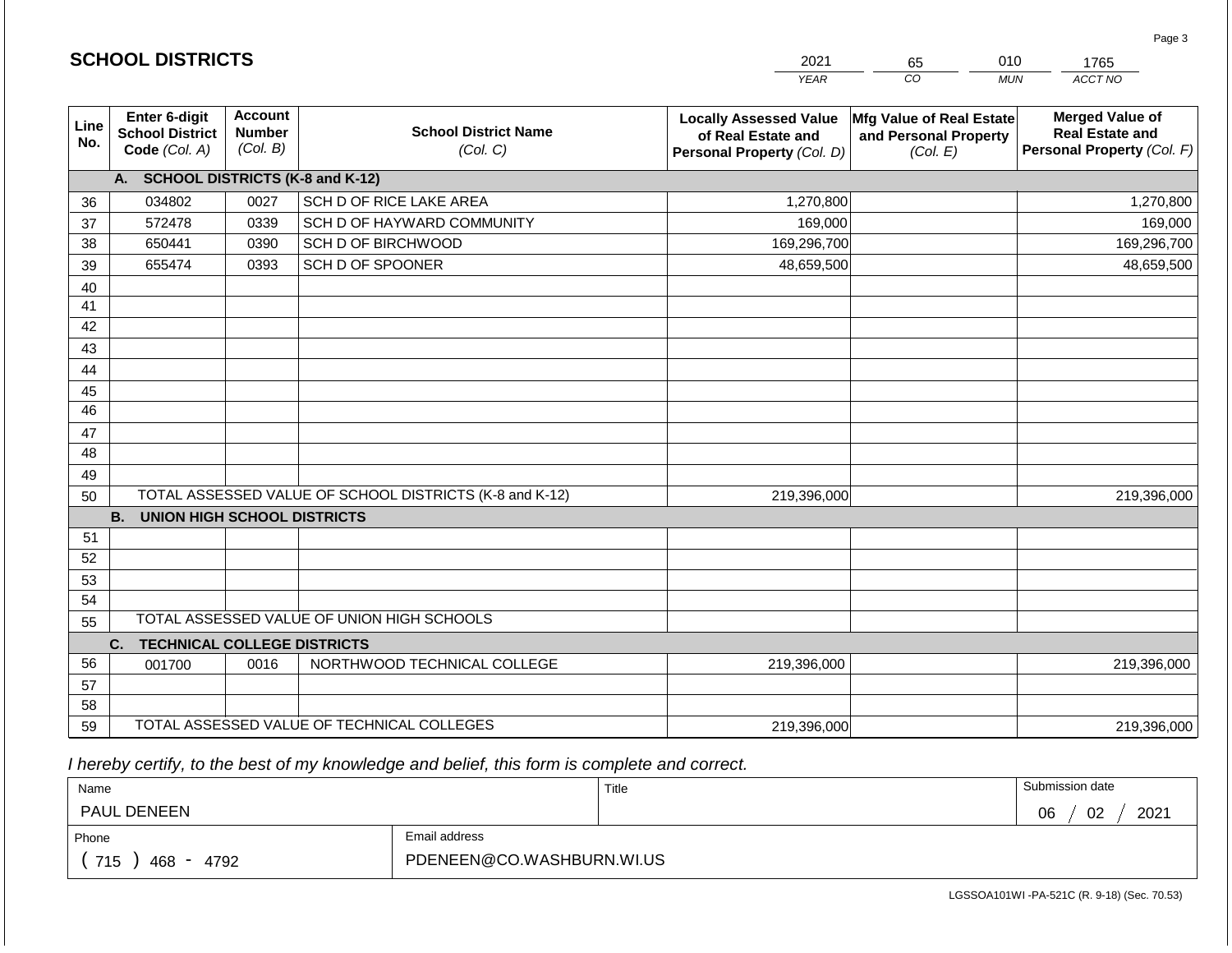- Each municipality's SOA is completed after the Board of Review and includes any changes made to the locally assessed values, under state law (sec. 70.53, Wis. Stats.)
- The Wisconsin Department of Revenue (DOR) merges the locally assessed values with the state assessed manufacturing values
- DOR provides the information regarding district names and codes. If a district is not listed, contact DOR.

Note: If you submit an amended SOA to DOR after your municipality's SOA is equated and posted to our website, we will process the SOA. However, DOR will not recalculate the *aggregate ratio or update the final SOA posted on our website. You should use the corrected values to calculate your tax rates.*

## **Page 1: Real Estate and Personal Property**

- Lines 1-9 assessed real estate values, parcel counts and acres by classification
- Lines 10-15 assessed personal property values and number of accounts by class
- Line 16 aggregate assessed value of all property subject to general property; use to calculate tax rates. Note: This line equals the total assessed value of K-8 and K-12 school districts (Line 50) and total assessed value of technical colleges (Line 59).
- Remarks assessment ratio used to calculate estimated fair market value on property tax bills

## **Page 2: Forest Crop, Other Exempt Land and Special Districts**

- Lines 18-21 private forest crop and managed forest lands assessed values
- Line  $22 -$  tax exempt land acres
- Line 23 prior years assessed value of omitted property under sec. 70.44 and correction of errors under sec. 70.43 shown by locally assessed or manufacturing real estate and personal property. Note: If there is an amount on this line, report the corresponding tax in the Statement of Taxes, Sections J or K.
- Lines 24-35 special district assessed values. These values are used to calculate tax rates for the special districts.

## **Page 3: School Districts**

- Lines 36-50 school districts (K-8 and K-12) assessed values. These values are used to calculate tax rates for school districts.
- Lines 51-55 union high school district assessed values. These values are used to calculate tax rates for union high school districts.
- Lines 56-59 technical college assessed values. These values are used to calculate tax rates for technical colleges.

If you have questions: Email: lgs@wisconsin.gov

 Phone: (608) 266-2569 or (608) 264-6892 Fax: (608) 264-6887

DOONT OF BIRCH NICOLE MINNICK<br>TOWN OF BIRCHWOOD N1549 COUNTY ROAD T N1549 COUNTY ROAD T 3IRCHWOOD, WI 54817 BIRCHWOOD, WI 54817NICOLE MINNICK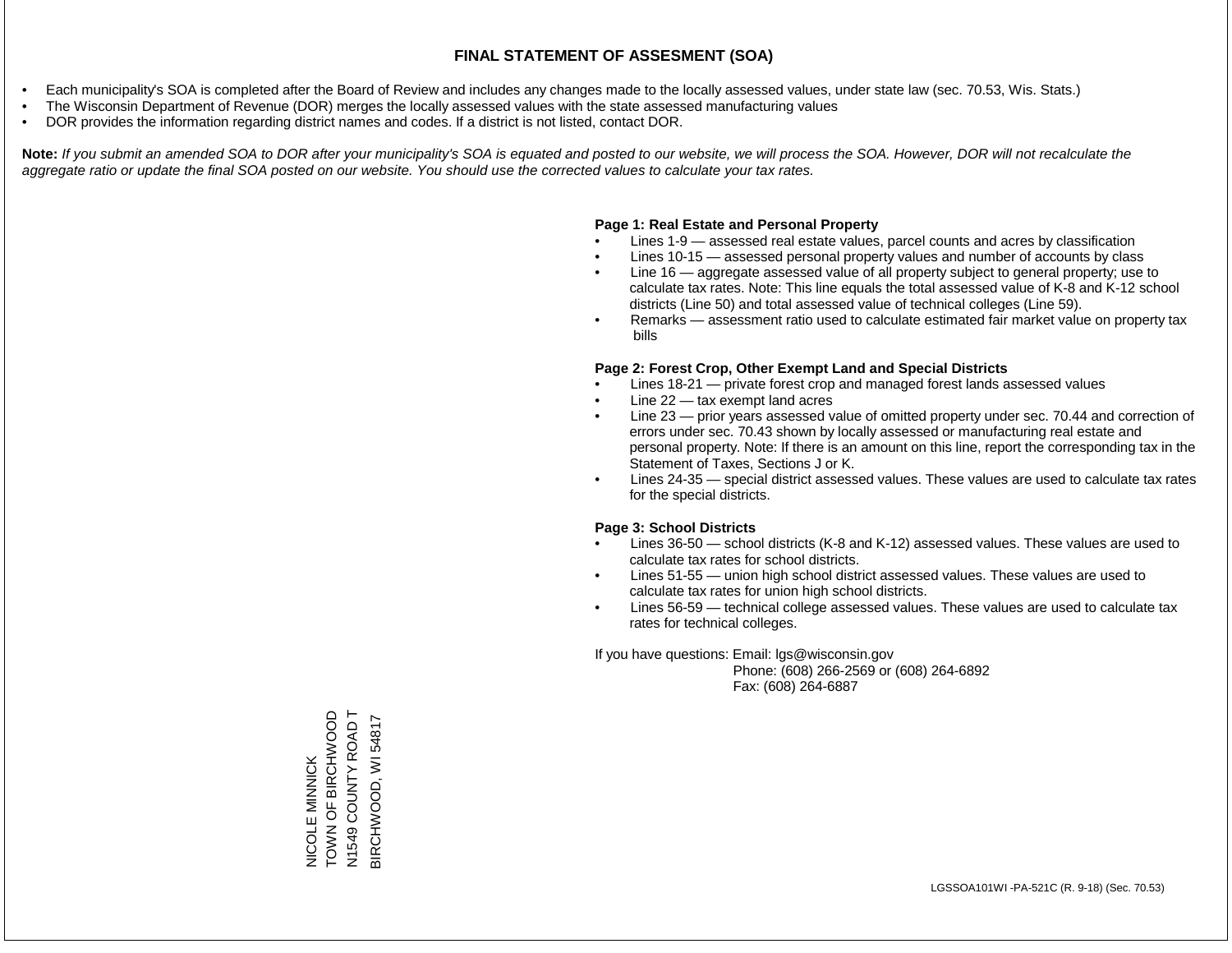|                | <b>FINAL - EQUATED</b>                                                                                                                                                                       |                          |                           |                                     |                         |                           | Page 1              |  |
|----------------|----------------------------------------------------------------------------------------------------------------------------------------------------------------------------------------------|--------------------------|---------------------------|-------------------------------------|-------------------------|---------------------------|---------------------|--|
|                | <b>STATEMENT OF ASSESSMENT FOR 2021</b>                                                                                                                                                      |                          | 65                        | 012                                 | 1766                    | This is an Amended Return |                     |  |
|                |                                                                                                                                                                                              |                          | CO                        | <b>MUN</b>                          | ACCT NO                 |                           |                     |  |
|                | <b>FOR</b><br><b>TOWN OF</b><br>OF                                                                                                                                                           | <b>BROOKLYN</b>          |                           | <b>WASHBURN COUNTY</b>              |                         |                           |                     |  |
|                | Town - Village - City                                                                                                                                                                        | <b>Municipality Name</b> |                           | <b>County Name</b>                  |                         |                           |                     |  |
|                | <b>REAL ESTATE</b>                                                                                                                                                                           |                          | PARCEL COUNT              | NO. OF ACRES                        | <b>VALUE OF</b>         | <b>VALUE OF</b>           | TOTAL VALUE OF LAND |  |
| Line<br>No.    | (See Lines 18 - 22 for<br>other Real Estate)                                                                                                                                                 |                          | TOTAL LAND   IMPROVEMENTS | <b>WHOLE</b><br><b>NUMBERS ONLY</b> | <b>LAND</b>             | <b>IMPROVEMENTS</b>       | AND IMPROVEMENTS    |  |
|                |                                                                                                                                                                                              | (Col. A)                 | (Col. B)                  | (Col, C)                            | (Col. D)                | (Col. E)                  | (Col. F)            |  |
| -1             | <b>RESIDENTIAL - Class 1</b>                                                                                                                                                                 | 331                      | 281                       | 760                                 | 5,369,100               | 21,649,000                | 27,018,100          |  |
| 2              | <b>COMMERCIAL - Class 2</b>                                                                                                                                                                  | 10                       | 6                         | 12                                  | 43,800                  | 324,400                   | 368,200             |  |
| 3              | MANUFACTURING - Class 3                                                                                                                                                                      | $\overline{0}$           | $\mathbf 0$               | 0                                   | 0                       | 0                         | $\Omega$            |  |
| 4              | <b>AGRICULTURAL - Class 4</b>                                                                                                                                                                | 122                      |                           | 2,213                               | 279,200                 |                           | 279,200             |  |
| 5              | <b>UNDEVELOPED - Class 5</b>                                                                                                                                                                 | 225                      |                           | 2,215                               | 676,300                 |                           | 676,300             |  |
| 6              | AGRICULTURAL FOREST - Class 5m                                                                                                                                                               | 76                       |                           | 1,149                               | 814,900                 |                           | 814,900             |  |
| $\overline{7}$ | FOREST LANDS - Class 6                                                                                                                                                                       | 354                      |                           | 5,991                               | 8,745,000               |                           | 8,745,000           |  |
| 8              | OTHER - Class 7                                                                                                                                                                              | 15                       | 15                        | 24                                  | 42,600                  | 927,600                   | 970,200             |  |
| 9              | TOTAL - ALL COLUMNS                                                                                                                                                                          | 1,133                    | 302                       | 12,364                              | 15,970,900              | 22,901,000                | 38,871,900          |  |
| 10             | NUMBER OF PERSONAL PROPERTY ACCOUNTS IN ROLL                                                                                                                                                 |                          |                           | 15                                  | <b>LOCALLY ASSESSED</b> | <b>MANUFACTURING</b>      | <b>MERGED</b>       |  |
| 11             | BOATS AND OTHER WATERCRAFT NOT EXEMPT - Code 1                                                                                                                                               |                          |                           |                                     | 0                       | 0                         | 0                   |  |
| 12             | MACHINERY, TOOLS AND PATTERNS - Code 2                                                                                                                                                       |                          |                           |                                     |                         | 0                         | $\Omega$            |  |
| 13             | FURNITURE, FIXTURES AND EQUIPMENT - Code 3                                                                                                                                                   |                          |                           |                                     | 5,600                   | 0                         | 5,600               |  |
| 14             | ALL OTHER PERSONAL PROPERTY NOT EXEMPT - Codes 4A, 4B, 4C                                                                                                                                    |                          |                           |                                     | 238,300                 | 0                         | 238,300             |  |
| 15             | TOTAL OF PERSONAL PROPERTY NOT EXEMPT (Total of Lines 11-14)                                                                                                                                 |                          |                           |                                     | 243,900                 | 0                         | 243,900             |  |
| 16             | AGGREGATE ASSESSED VALUE OF ALL PROPERTY SUBJECT TO THE GENERAL PROPERTY TAX (Total of Lines 9F and 15F)<br>MUST EQUAL TOTAL VALUE OF THE SCHOOL DISTRICTS (K-12 PLUS K-8) - Line 50, Col. F |                          |                           |                                     |                         |                           | 39,115,800          |  |
|                | <b>BOARD OF REVIEW</b>                                                                                                                                                                       |                          |                           | Name of Assessor                    |                         | Telephone #               |                     |  |
| 17             | DATE OF FINAL ADJOURNMENT                                                                                                                                                                    | 05/04/2021               |                           | <b>STEVE NORDQUIST</b>              |                         |                           | (715) 934-2902      |  |

REMARKS

The Assessment Ratio to be used in calculating the estimated Fair Market Value on tax bills for this tax district is .79799989

This ratio should be used to convert assessed values to "Calculate Equalized Values" in Step 1 of the Lottery and Gaming Credit Calculations.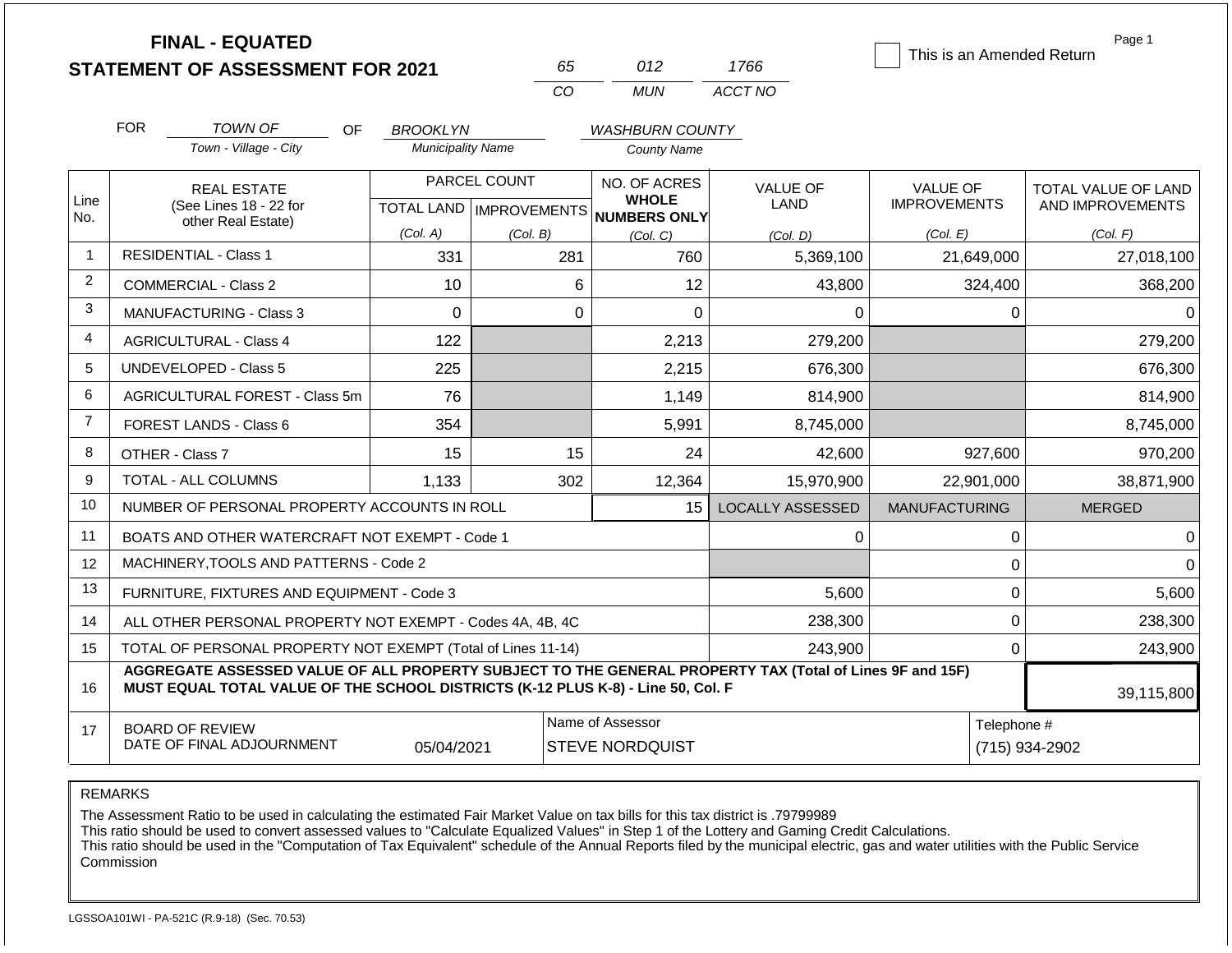2021 65 012 1766

FOREST LANDS (Line 7) and FOREST CROPS (in this section) - are **NOT** the same *YEAR CO MUN ACCT NO*

|    | Private Forest Crop - Reg Class @ 10¢ per acre |                                                                                |  |                                                    |  | Private Forest Crop - Reg Class @ \$2.52 per acre                            |  |                                                                    |               |                    |
|----|------------------------------------------------|--------------------------------------------------------------------------------|--|----------------------------------------------------|--|------------------------------------------------------------------------------|--|--------------------------------------------------------------------|---------------|--------------------|
| 18 | (a) PARCELS                                    | (b) ACRES                                                                      |  | (c) ASSESSED VALUE                                 |  | (d) PARCELS                                                                  |  | (e) ACRES                                                          |               | (f) ASSESSED VALUE |
|    |                                                |                                                                                |  |                                                    |  |                                                                              |  |                                                                    |               |                    |
|    |                                                |                                                                                |  | Private Forest Crop - Special Class @ 20¢ per acre |  | Entered Before 2005 Managed Forest - Ferrous Mining CLOSED @ \$7.87 per acre |  |                                                                    |               |                    |
| 19 | (a) PARCELS                                    | (b) ACRES                                                                      |  | (c) ASSESSED VALUE                                 |  | (d) PARCELS                                                                  |  | (e) ACRES                                                          |               | (f) ASSESSED VALUE |
|    |                                                |                                                                                |  |                                                    |  |                                                                              |  |                                                                    |               |                    |
|    |                                                |                                                                                |  |                                                    |  |                                                                              |  |                                                                    |               |                    |
|    |                                                | Entered Before 2005 Managed Forest - OPEN @ 74 ¢ per acre                      |  |                                                    |  |                                                                              |  | Entered Before 2005 Managed Forest - CLOSED @                      |               | $$1.75$ per acre   |
| 20 | (a) PARCELS                                    | (b) ACRES                                                                      |  | (c) ASSESSED VALUE                                 |  | (d) PARCELS                                                                  |  | (e) ACRES                                                          |               | (f) ASSESSED VALUE |
|    | 14                                             | 541.44                                                                         |  | 730,400                                            |  | 44                                                                           |  | 1,326.7                                                            |               | 1,717,500          |
|    |                                                | Entered After 2004 Managed Forest - OPEN @ \$2.04 per acre                     |  |                                                    |  | Entered After 2004 Managed Forest - CLOSED @ \$ 10.20 per acre               |  |                                                                    |               |                    |
| 21 | (a) PARCELS                                    | (b) ACRES                                                                      |  | (c) ASSESSED VALUE                                 |  | (d) PARCELS<br>(e) ACRES                                                     |  | (f) ASSESSED VALUE                                                 |               |                    |
|    |                                                |                                                                                |  |                                                    |  |                                                                              |  |                                                                    |               |                    |
|    | 8                                              | 294.84                                                                         |  | 392,600                                            |  | 46                                                                           |  | 1,674.28                                                           |               | 2,424,700          |
|    | (a) County Forest Cropland Acres               |                                                                                |  | (b) Federal Acres                                  |  | (c) State Acres                                                              |  | (d) County (NOT FOREST CROP) Acres                                 |               | (e) Other Acres    |
| 22 |                                                |                                                                                |  |                                                    |  |                                                                              |  |                                                                    |               |                    |
|    | 5.763.71                                       |                                                                                |  | 157.53                                             |  | 537.68                                                                       |  | 80                                                                 |               | 48.6               |
|    |                                                | Assessed Value of Omitted Property From Prior Years (Sec. 70.44)               |  |                                                    |  |                                                                              |  | Assessed Value of Sec. 70.43 Corrections of Errors by Assessors    |               |                    |
|    |                                                | (a) REAL ESTATE                                                                |  | (b) PERSONAL                                       |  |                                                                              |  | (c1) REAL ESTATE                                                   |               | (c2) PERSONAL      |
| 23 |                                                |                                                                                |  |                                                    |  |                                                                              |  |                                                                    |               |                    |
|    |                                                | Manufacturing Equated Value of Omitted Property From Prior Years (Sec. 70.995) |  |                                                    |  |                                                                              |  | Mfg. Equated Value of Sec.70.43 Corrections of Errors by Assessors |               |                    |
|    |                                                | (d) REAL ESTATE                                                                |  | (e) PERSONAL                                       |  |                                                                              |  | (f1) REAL ESTATE                                                   | (f2) PERSONAL |                    |
|    |                                                |                                                                                |  |                                                    |  |                                                                              |  |                                                                    |               |                    |
|    |                                                |                                                                                |  |                                                    |  |                                                                              |  |                                                                    |               |                    |

## **SPECIAL DISTRICTS**

| Line<br>No. | Enter 6-digit<br>Special District<br>Code (Col. A) | <b>Account</b><br><b>Number</b><br>(Col. B) | <b>Special District Name</b><br>(Col. C) | <b>Locally Assessed Value</b><br>of Real Estate and<br><b>Personal Property (Col. D)</b> | Mfg Value of Real Estate<br>and Personal Property<br>(Col. E) | <b>Merged Value of</b><br><b>Real Estate and</b><br>Personal Property (Col. F) |
|-------------|----------------------------------------------------|---------------------------------------------|------------------------------------------|------------------------------------------------------------------------------------------|---------------------------------------------------------------|--------------------------------------------------------------------------------|
| 24          |                                                    |                                             |                                          |                                                                                          |                                                               |                                                                                |
| 25          |                                                    |                                             |                                          |                                                                                          |                                                               |                                                                                |
| 26          |                                                    |                                             |                                          |                                                                                          |                                                               |                                                                                |
| 27          |                                                    |                                             |                                          |                                                                                          |                                                               |                                                                                |
| 28          |                                                    |                                             |                                          |                                                                                          |                                                               |                                                                                |
| 29          |                                                    |                                             |                                          |                                                                                          |                                                               |                                                                                |
| 30          |                                                    |                                             |                                          |                                                                                          |                                                               |                                                                                |
| 31          |                                                    |                                             |                                          |                                                                                          |                                                               |                                                                                |
| 32          |                                                    |                                             |                                          |                                                                                          |                                                               |                                                                                |
| 33          |                                                    |                                             |                                          |                                                                                          |                                                               |                                                                                |
| 34          |                                                    |                                             |                                          |                                                                                          |                                                               |                                                                                |
| 35          |                                                    |                                             |                                          |                                                                                          |                                                               |                                                                                |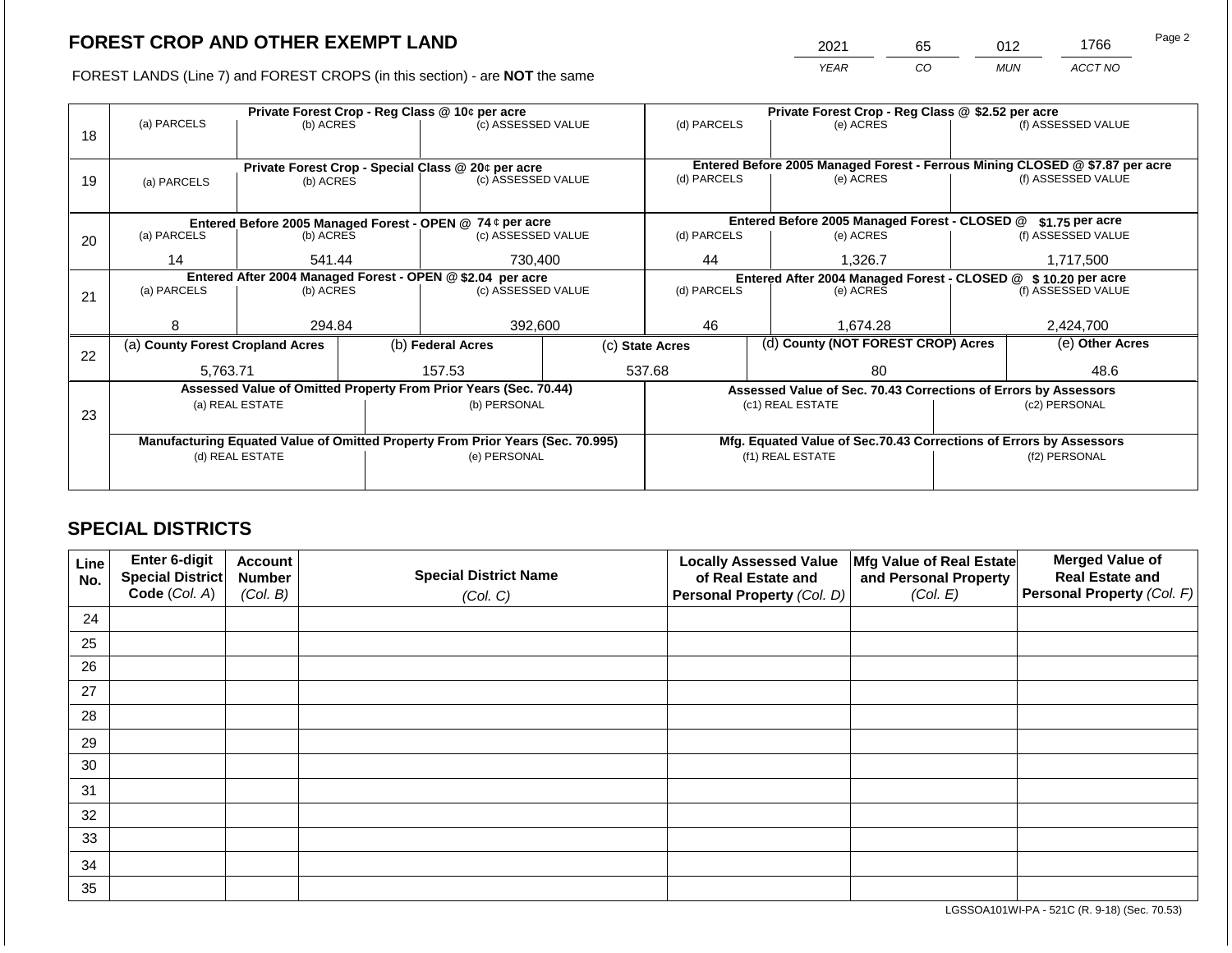| <b>SCHOOL DISTRICTS</b> |                                                          |                                             |                                                         | 2021                                                                              | 65                                                            | 012<br>1766                                                                    |
|-------------------------|----------------------------------------------------------|---------------------------------------------|---------------------------------------------------------|-----------------------------------------------------------------------------------|---------------------------------------------------------------|--------------------------------------------------------------------------------|
|                         |                                                          |                                             |                                                         | <b>YEAR</b>                                                                       | CO                                                            | ACCT NO<br><b>MUN</b>                                                          |
| Line<br>No.             | Enter 6-digit<br><b>School District</b><br>Code (Col. A) | <b>Account</b><br><b>Number</b><br>(Col. B) | <b>School District Name</b><br>(Col. C)                 | <b>Locally Assessed Value</b><br>of Real Estate and<br>Personal Property (Col. D) | Mfg Value of Real Estate<br>and Personal Property<br>(Col. E) | <b>Merged Value of</b><br><b>Real Estate and</b><br>Personal Property (Col. F) |
|                         | A. SCHOOL DISTRICTS (K-8 and K-12)                       |                                             |                                                         |                                                                                   |                                                               |                                                                                |
| 36                      | 653654                                                   | 0391                                        | SCH D OF NORTHWOOD (MINONG)                             | 94,700                                                                            |                                                               | 94,700                                                                         |
| 37                      | 655474                                                   | 0393                                        | SCH D OF SPOONER                                        | 39,021,100                                                                        |                                                               | 39,021,100                                                                     |
| 38                      |                                                          |                                             |                                                         |                                                                                   |                                                               |                                                                                |
| 39                      |                                                          |                                             |                                                         |                                                                                   |                                                               |                                                                                |
| 40                      |                                                          |                                             |                                                         |                                                                                   |                                                               |                                                                                |
| 41<br>42                |                                                          |                                             |                                                         |                                                                                   |                                                               |                                                                                |
| 43                      |                                                          |                                             |                                                         |                                                                                   |                                                               |                                                                                |
| 44                      |                                                          |                                             |                                                         |                                                                                   |                                                               |                                                                                |
| 45                      |                                                          |                                             |                                                         |                                                                                   |                                                               |                                                                                |
| 46                      |                                                          |                                             |                                                         |                                                                                   |                                                               |                                                                                |
| 47                      |                                                          |                                             |                                                         |                                                                                   |                                                               |                                                                                |
| 48                      |                                                          |                                             |                                                         |                                                                                   |                                                               |                                                                                |
| 49                      |                                                          |                                             |                                                         |                                                                                   |                                                               |                                                                                |
| 50                      |                                                          |                                             | TOTAL ASSESSED VALUE OF SCHOOL DISTRICTS (K-8 and K-12) | 39,115,800                                                                        |                                                               | 39,115,800                                                                     |
|                         | <b>B. UNION HIGH SCHOOL DISTRICTS</b>                    |                                             |                                                         |                                                                                   |                                                               |                                                                                |
| 51<br>52                |                                                          |                                             |                                                         |                                                                                   |                                                               |                                                                                |
| 53                      |                                                          |                                             |                                                         |                                                                                   |                                                               |                                                                                |
| 54                      |                                                          |                                             |                                                         |                                                                                   |                                                               |                                                                                |
| 55                      |                                                          |                                             | TOTAL ASSESSED VALUE OF UNION HIGH SCHOOLS              |                                                                                   |                                                               |                                                                                |
|                         | C.<br><b>TECHNICAL COLLEGE DISTRICTS</b>                 |                                             |                                                         |                                                                                   |                                                               |                                                                                |
| 56                      | 001700                                                   | 0016                                        | NORTHWOOD TECHNICAL COLLEGE                             | 39,115,800                                                                        |                                                               | 39,115,800                                                                     |
| 57                      |                                                          |                                             |                                                         |                                                                                   |                                                               |                                                                                |
| 58                      |                                                          |                                             |                                                         |                                                                                   |                                                               |                                                                                |
| 59                      |                                                          |                                             | TOTAL ASSESSED VALUE OF TECHNICAL COLLEGES              | 39,115,800                                                                        |                                                               | 39,115,800                                                                     |

 *I hereby certify, to the best of my knowledge and belief, this form is complete and correct.*

**SCHOOL DISTRICTS**

| Name               |                           | Title | Submission date                |
|--------------------|---------------------------|-------|--------------------------------|
| <b>PAUL DENEEN</b> |                           |       | 2021<br>12<br>05<br>. <u>.</u> |
| Phone              | Email address             |       |                                |
| 715<br>468<br>4792 | PDENEEN@CO.WASHBURN.WI.US |       |                                |

LGSSOA101WI -PA-521C (R. 9-18) (Sec. 70.53)

Page 3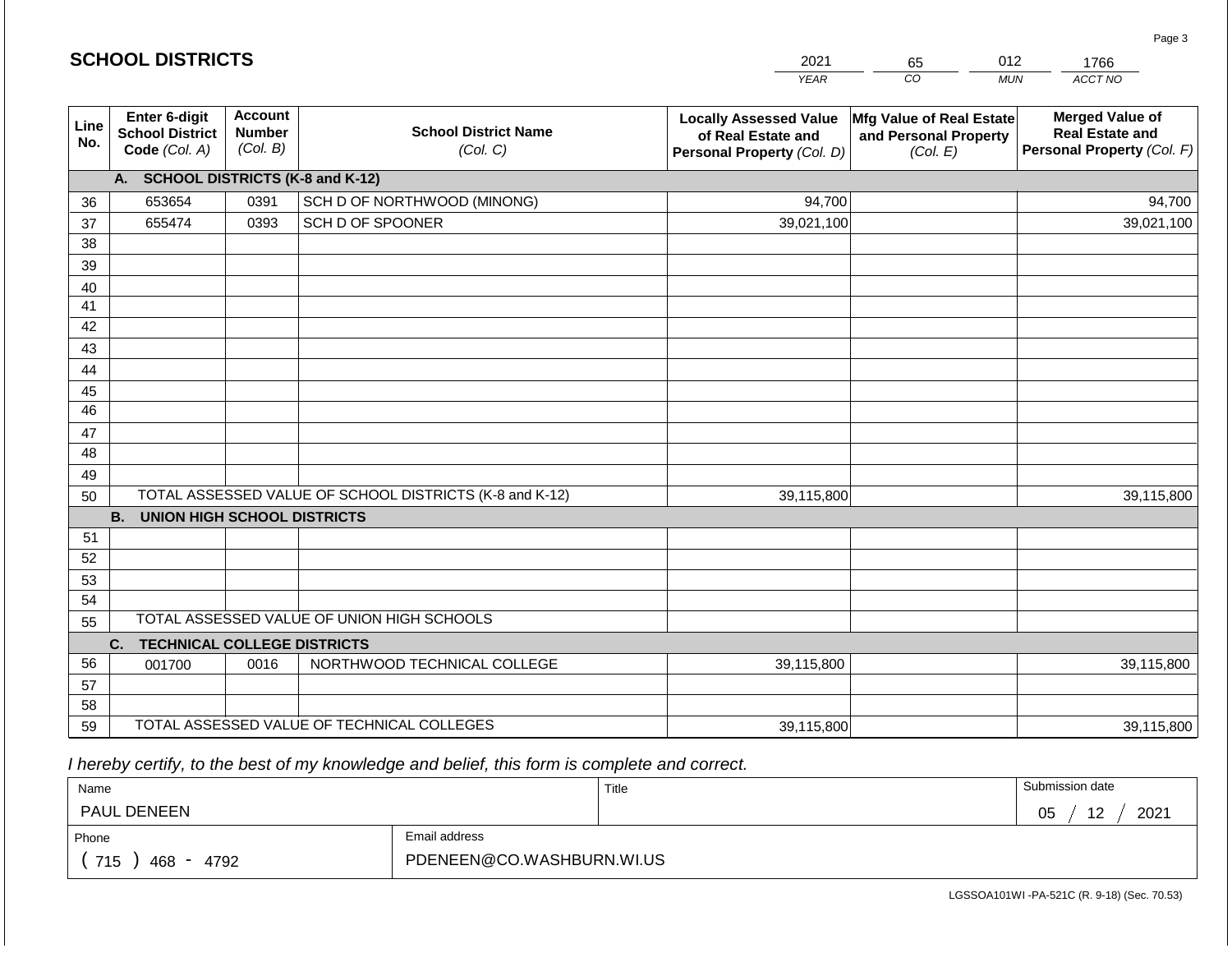- Each municipality's SOA is completed after the Board of Review and includes any changes made to the locally assessed values, under state law (sec. 70.53, Wis. Stats.)
- The Wisconsin Department of Revenue (DOR) merges the locally assessed values with the state assessed manufacturing values
- DOR provides the information regarding district names and codes. If a district is not listed, contact DOR.

Note: If you submit an amended SOA to DOR after your municipality's SOA is equated and posted to our website, we will process the SOA. However, DOR will not recalculate the *aggregate ratio or update the final SOA posted on our website. You should use the corrected values to calculate your tax rates.*

## **Page 1: Real Estate and Personal Property**

- Lines 1-9 assessed real estate values, parcel counts and acres by classification
- Lines 10-15 assessed personal property values and number of accounts by class
- Line 16 aggregate assessed value of all property subject to general property; use to calculate tax rates. Note: This line equals the total assessed value of K-8 and K-12 school districts (Line 50) and total assessed value of technical colleges (Line 59).
- Remarks assessment ratio used to calculate estimated fair market value on property tax bills

## **Page 2: Forest Crop, Other Exempt Land and Special Districts**

- Lines 18-21 private forest crop and managed forest lands assessed values
- Line  $22 -$  tax exempt land acres
- Line 23 prior years assessed value of omitted property under sec. 70.44 and correction of errors under sec. 70.43 shown by locally assessed or manufacturing real estate and personal property. Note: If there is an amount on this line, report the corresponding tax in the Statement of Taxes, Sections J or K.
- Lines 24-35 special district assessed values. These values are used to calculate tax rates for the special districts.

## **Page 3: School Districts**

- Lines 36-50 school districts (K-8 and K-12) assessed values. These values are used to calculate tax rates for school districts.
- Lines 51-55 union high school district assessed values. These values are used to calculate tax rates for union high school districts.
- Lines 56-59 technical college assessed values. These values are used to calculate tax rates for technical colleges.

If you have questions: Email: lgs@wisconsin.gov

 Phone: (608) 266-2569 or (608) 264-6892 Fax: (608) 264-6887

TREGO, WI 54888 - 9224TREGO, WI 54888 - 9224 TOWN OF BROOKLYN TOWN OF BROOKLYN N10399 LAKESIDE RD N10399 LAKESIDE RD CHRISTY DAVIS CHRISTY DAVIS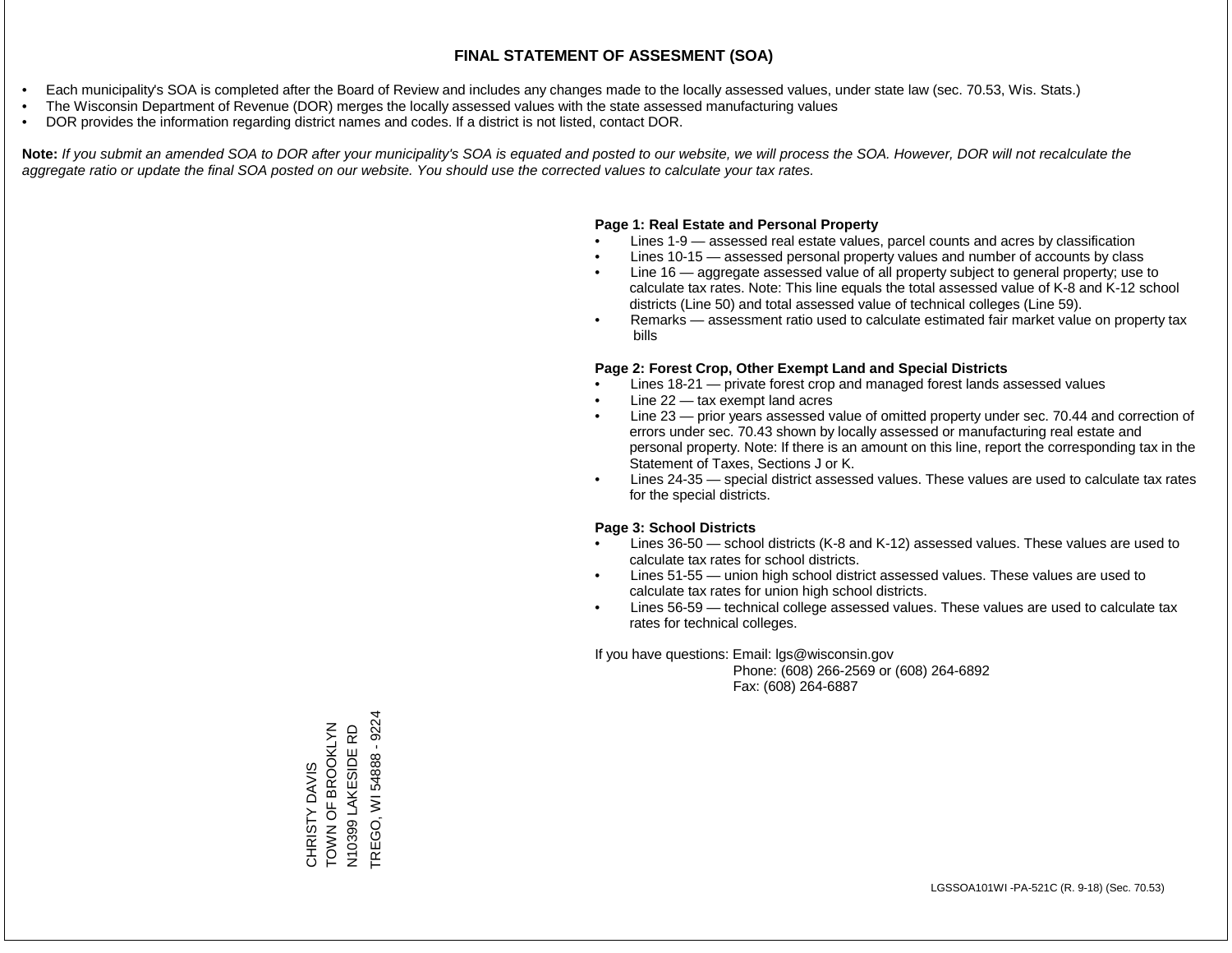**FINAL - EQUATED**

| nh. | በ14   | 1767    |
|-----|-------|---------|
| CO. | MI IN | ACCT NO |

This is an Amended Return

Page 1

|                | <b>FOR</b>                                   | <b>TOWN OF</b><br><b>OF</b>                                                                                                                                                                  | CASEY                    |                           | <b>WASHBURN COUNTY</b>              |                         |                      |                     |
|----------------|----------------------------------------------|----------------------------------------------------------------------------------------------------------------------------------------------------------------------------------------------|--------------------------|---------------------------|-------------------------------------|-------------------------|----------------------|---------------------|
|                |                                              | Town - Village - City                                                                                                                                                                        | <b>Municipality Name</b> |                           | <b>County Name</b>                  |                         |                      |                     |
|                |                                              | <b>REAL ESTATE</b>                                                                                                                                                                           |                          | PARCEL COUNT              | <b>NO. OF ACRES</b>                 | <b>VALUE OF</b>         | <b>VALUE OF</b>      | TOTAL VALUE OF LAND |
| Line<br>No.    | (See Lines 18 - 22 for<br>other Real Estate) |                                                                                                                                                                                              |                          | TOTAL LAND   IMPROVEMENTS | <b>WHOLE</b><br><b>NUMBERS ONLY</b> | <b>LAND</b>             | <b>IMPROVEMENTS</b>  | AND IMPROVEMENTS    |
|                |                                              |                                                                                                                                                                                              | (Col. A)                 | (Col. B)                  | (Col, C)                            | (Col, D)                | (Col. E)             | (Col. F)            |
| -1             |                                              | <b>RESIDENTIAL - Class 1</b>                                                                                                                                                                 | 997                      | 810                       | 1,910                               | 63,027,400              | 86,956,200           | 149,983,600         |
| 2              |                                              | <b>COMMERCIAL - Class 2</b>                                                                                                                                                                  | 9                        | 8                         | 17                                  | 827,800                 | 1,310,000            | 2,137,800           |
| 3              |                                              | <b>MANUFACTURING - Class 3</b>                                                                                                                                                               | 3                        | $\overline{2}$            | 43                                  | 233,300                 | 1,020,400            | 1,253,700           |
| $\overline{4}$ |                                              | <b>AGRICULTURAL - Class 4</b>                                                                                                                                                                | 28                       |                           | 636                                 | 109,300                 |                      | 109,300             |
| 5              |                                              | <b>UNDEVELOPED - Class 5</b>                                                                                                                                                                 | 128                      |                           | 1,324                               | 360,000                 |                      | 360,000             |
| 6              |                                              | AGRICULTURAL FOREST - Class 5m                                                                                                                                                               | 18                       |                           | 268                                 | 226,600                 |                      | 226,600             |
| $\overline{7}$ |                                              | FOREST LANDS - Class 6                                                                                                                                                                       | 309                      |                           | 4,979                               | 8,378,000               |                      | 8,378,000           |
| 8              |                                              | OTHER - Class 7                                                                                                                                                                              | 3                        | 5                         | 4                                   | 25,100                  | 219,900              | 245,000             |
| 9              |                                              | <b>TOTAL - ALL COLUMNS</b>                                                                                                                                                                   | 1,495                    | 825                       | 9,181                               | 73,187,500              | 89,506,500           | 162,694,000         |
| 10             |                                              | NUMBER OF PERSONAL PROPERTY ACCOUNTS IN ROLL                                                                                                                                                 |                          |                           | 9                                   | <b>LOCALLY ASSESSED</b> | <b>MANUFACTURING</b> | <b>MERGED</b>       |
| 11             |                                              | BOATS AND OTHER WATERCRAFT NOT EXEMPT - Code 1                                                                                                                                               |                          |                           |                                     | $\Omega$                | $\Omega$             | 0                   |
| 12             |                                              | MACHINERY, TOOLS AND PATTERNS - Code 2                                                                                                                                                       |                          |                           |                                     |                         | 87,800               | 87,800              |
| 13             |                                              | FURNITURE, FIXTURES AND EQUIPMENT - Code 3                                                                                                                                                   |                          |                           |                                     | 7,900                   | 37,800               | 45,700              |
| 14             |                                              | ALL OTHER PERSONAL PROPERTY NOT EXEMPT - Codes 4A, 4B, 4C                                                                                                                                    |                          |                           |                                     | 7,300                   | 2,500                | 9,800               |
| 15             |                                              | TOTAL OF PERSONAL PROPERTY NOT EXEMPT (Total of Lines 11-14)                                                                                                                                 |                          |                           |                                     | 15,200                  | 128,100              | 143,300             |
| 16             |                                              | AGGREGATE ASSESSED VALUE OF ALL PROPERTY SUBJECT TO THE GENERAL PROPERTY TAX (Total of Lines 9F and 15F)<br>MUST EQUAL TOTAL VALUE OF THE SCHOOL DISTRICTS (K-12 PLUS K-8) - Line 50, Col. F |                          |                           |                                     |                         |                      | 162,837,300         |
| 17             |                                              | <b>BOARD OF REVIEW</b>                                                                                                                                                                       |                          |                           | Name of Assessor                    | Telephone #             |                      |                     |
|                |                                              | DATE OF FINAL ADJOURNMENT                                                                                                                                                                    | 05/01/2021               |                           | <b>DENNIS FEIT</b>                  |                         |                      | (715) 235-1338      |

REMARKS

The Assessment Ratio to be used in calculating the estimated Fair Market Value on tax bills for this tax district is .823206966

This ratio should be used to convert assessed values to "Calculate Equalized Values" in Step 1 of the Lottery and Gaming Credit Calculations.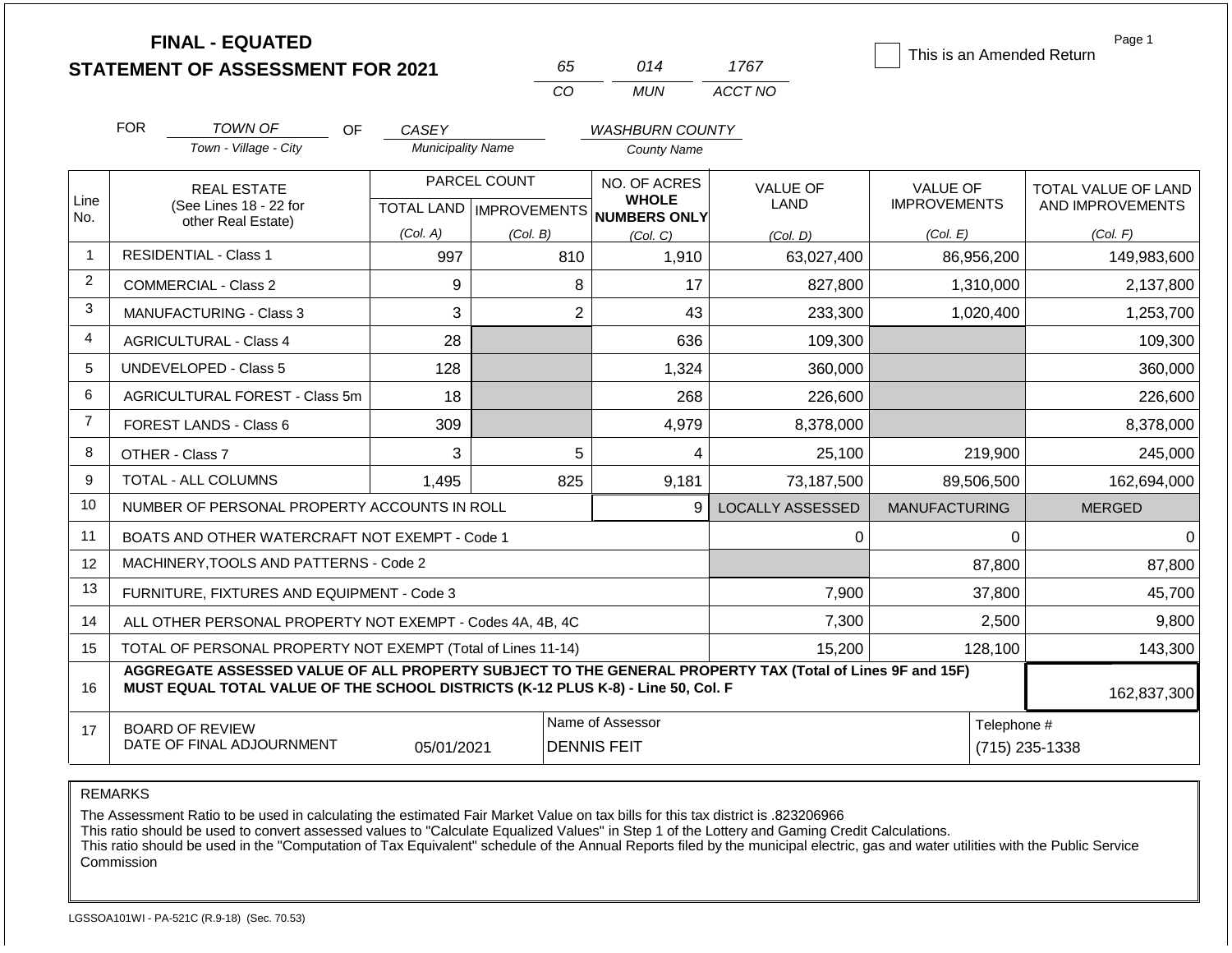2021 65 014 1767

FOREST LANDS (Line 7) and FOREST CROPS (in this section) - are **NOT** the same *YEAR CO MUN ACCT NO*

|    |                                                                                | Private Forest Crop - Reg Class @ 10¢ per acre |  |                                                                          |                                                                    |                 | Private Forest Crop - Reg Class @ \$2.52 per acre |                                                                              |               |                    |  |
|----|--------------------------------------------------------------------------------|------------------------------------------------|--|--------------------------------------------------------------------------|--------------------------------------------------------------------|-----------------|---------------------------------------------------|------------------------------------------------------------------------------|---------------|--------------------|--|
|    | (a) PARCELS                                                                    | (b) ACRES                                      |  | (c) ASSESSED VALUE                                                       |                                                                    | (d) PARCELS     |                                                   | (e) ACRES                                                                    |               | (f) ASSESSED VALUE |  |
| 18 |                                                                                |                                                |  |                                                                          |                                                                    |                 |                                                   |                                                                              |               |                    |  |
|    |                                                                                |                                                |  |                                                                          |                                                                    |                 |                                                   | Entered Before 2005 Managed Forest - Ferrous Mining CLOSED @ \$7.87 per acre |               |                    |  |
| 19 | (a) PARCELS                                                                    | (b) ACRES                                      |  | Private Forest Crop - Special Class @ 20¢ per acre<br>(c) ASSESSED VALUE |                                                                    | (d) PARCELS     |                                                   | (e) ACRES                                                                    |               | (f) ASSESSED VALUE |  |
|    |                                                                                |                                                |  |                                                                          |                                                                    |                 |                                                   |                                                                              |               |                    |  |
|    |                                                                                |                                                |  |                                                                          |                                                                    |                 |                                                   |                                                                              |               |                    |  |
|    |                                                                                |                                                |  | Entered Before 2005 Managed Forest - OPEN @ 74 ¢ per acre                |                                                                    |                 |                                                   | Entered Before 2005 Managed Forest - CLOSED @                                |               | $$1.75$ per acre   |  |
| 20 | (a) PARCELS                                                                    | (b) ACRES                                      |  | (c) ASSESSED VALUE                                                       |                                                                    | (d) PARCELS     |                                                   | (e) ACRES                                                                    |               | (f) ASSESSED VALUE |  |
|    |                                                                                | 29                                             |  | 46,400                                                                   | 16                                                                 |                 | 651.29                                            |                                                                              | 1,042,100     |                    |  |
|    |                                                                                |                                                |  |                                                                          |                                                                    |                 |                                                   |                                                                              |               |                    |  |
|    | Entered After 2004 Managed Forest - OPEN @ \$2.04 per acre<br>(a) PARCELS      |                                                |  |                                                                          |                                                                    | (d) PARCELS     |                                                   | Entered After 2004 Managed Forest - CLOSED @ \$10.20 per acre                |               | (f) ASSESSED VALUE |  |
| 21 |                                                                                | (b) ACRES                                      |  | (c) ASSESSED VALUE                                                       |                                                                    |                 |                                                   | (e) ACRES                                                                    |               |                    |  |
|    |                                                                                |                                                |  |                                                                          |                                                                    |                 |                                                   |                                                                              |               |                    |  |
|    | з                                                                              | 52.13                                          |  | 222,000                                                                  |                                                                    | 28              |                                                   | 916.63                                                                       |               | 1,396,500          |  |
|    | (a) County Forest Cropland Acres                                               |                                                |  | (b) Federal Acres                                                        |                                                                    | (c) State Acres |                                                   | (d) County (NOT FOREST CROP) Acres                                           |               | (e) Other Acres    |  |
| 22 |                                                                                |                                                |  |                                                                          |                                                                    |                 |                                                   |                                                                              |               |                    |  |
|    | 8.565.88                                                                       |                                                |  | 343.7                                                                    |                                                                    | 73.51           |                                                   | 10.22                                                                        |               | 10.4               |  |
|    |                                                                                |                                                |  | Assessed Value of Omitted Property From Prior Years (Sec. 70.44)         |                                                                    |                 |                                                   | Assessed Value of Sec. 70.43 Corrections of Errors by Assessors              |               |                    |  |
|    |                                                                                | (a) REAL ESTATE                                |  | (b) PERSONAL                                                             |                                                                    |                 |                                                   | (c1) REAL ESTATE                                                             |               | (c2) PERSONAL      |  |
| 23 |                                                                                |                                                |  |                                                                          |                                                                    |                 |                                                   |                                                                              |               |                    |  |
|    | Manufacturing Equated Value of Omitted Property From Prior Years (Sec. 70.995) |                                                |  |                                                                          | Mfg. Equated Value of Sec.70.43 Corrections of Errors by Assessors |                 |                                                   |                                                                              |               |                    |  |
|    |                                                                                | (d) REAL ESTATE                                |  | (e) PERSONAL                                                             |                                                                    |                 |                                                   | (f1) REAL ESTATE                                                             | (f2) PERSONAL |                    |  |
|    |                                                                                |                                                |  |                                                                          |                                                                    |                 |                                                   |                                                                              |               |                    |  |
|    |                                                                                |                                                |  |                                                                          |                                                                    |                 |                                                   |                                                                              |               |                    |  |

## **SPECIAL DISTRICTS**

| Line<br>No. | Enter 6-digit<br>Special District<br>Code (Col. A) | <b>Account</b><br><b>Number</b><br>(Col. B) | <b>Special District Name</b><br>(Col. C) | <b>Locally Assessed Value</b><br>of Real Estate and<br><b>Personal Property (Col. D)</b> | Mfg Value of Real Estate<br>and Personal Property<br>(Col. E) | <b>Merged Value of</b><br><b>Real Estate and</b><br>Personal Property (Col. F) |
|-------------|----------------------------------------------------|---------------------------------------------|------------------------------------------|------------------------------------------------------------------------------------------|---------------------------------------------------------------|--------------------------------------------------------------------------------|
| 24          |                                                    |                                             |                                          |                                                                                          |                                                               |                                                                                |
| 25          |                                                    |                                             |                                          |                                                                                          |                                                               |                                                                                |
| 26          |                                                    |                                             |                                          |                                                                                          |                                                               |                                                                                |
| 27          |                                                    |                                             |                                          |                                                                                          |                                                               |                                                                                |
| 28          |                                                    |                                             |                                          |                                                                                          |                                                               |                                                                                |
| 29          |                                                    |                                             |                                          |                                                                                          |                                                               |                                                                                |
| 30          |                                                    |                                             |                                          |                                                                                          |                                                               |                                                                                |
| 31          |                                                    |                                             |                                          |                                                                                          |                                                               |                                                                                |
| 32          |                                                    |                                             |                                          |                                                                                          |                                                               |                                                                                |
| 33          |                                                    |                                             |                                          |                                                                                          |                                                               |                                                                                |
| 34          |                                                    |                                             |                                          |                                                                                          |                                                               |                                                                                |
| 35          |                                                    |                                             |                                          |                                                                                          |                                                               |                                                                                |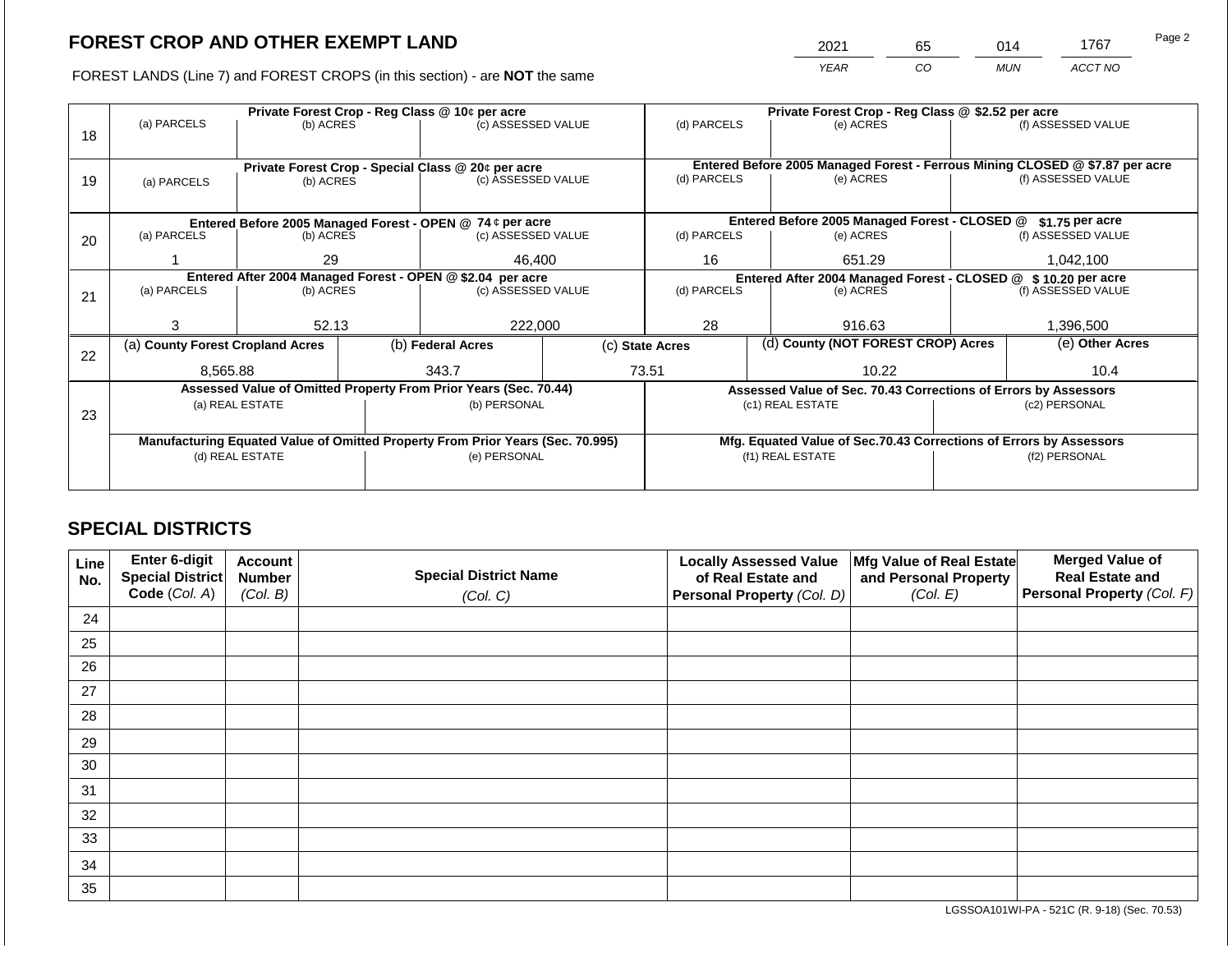#### *YEAR*   $\overline{co}$ *MUN ACCT NO*  1767 **Line No. Enter 6-digit School District Code** *(Col. A)* **Account Number** *(Col. B)* **School District Name** *(Col. C)* **Locally Assessed Value of Real Estate and Personal Property** *(Col. D)* **Mfg Value of Real Estate and Personal Property** *(Col. E)* **Merged Value of Real Estate and Personal Property** *(Col. F)* **A. SCHOOL DISTRICTS (K-8 and K-12)** 36 37 38 39 40 41 42 43 44 45 46 47 48 49 50 TOTAL ASSESSED VALUE OF SCHOOL DISTRICTS (K-8 and K-12) **B. UNION HIGH SCHOOL DISTRICTS** 51 52 53 54 55 **C. TECHNICAL COLLEGE DISTRICTS** 56 57 58 59 TOTAL ASSESSED VALUE OF TECHNICAL COLLEGES TOTAL ASSESSED VALUE OF UNION HIGH SCHOOLS 655474 0393 SCH D OF SPOONER 161,455,500 161,455,500 001700 | 0016 | NORTHWOOD TECHNICAL COLLEGE 161,455,500 1,381,800 162,837,300 1,381,800 162,837,300 1,381,800 162,837,300 161,455,500 1,381,800 1,381,800 162,837,300

 *I hereby certify, to the best of my knowledge and belief, this form is complete and correct.*

| Name                   |                           | Title | Submission date  |
|------------------------|---------------------------|-------|------------------|
| <b>PAUL DENEEN</b>     |                           |       | 03<br>2021<br>05 |
| Email address<br>Phone |                           |       |                  |
| 715<br>4792<br>468     | PDENEEN@CO.WASHBURN.WI.US |       |                  |

LGSSOA101WI -PA-521C (R. 9-18) (Sec. 70.53)

Page 3

2021 65 014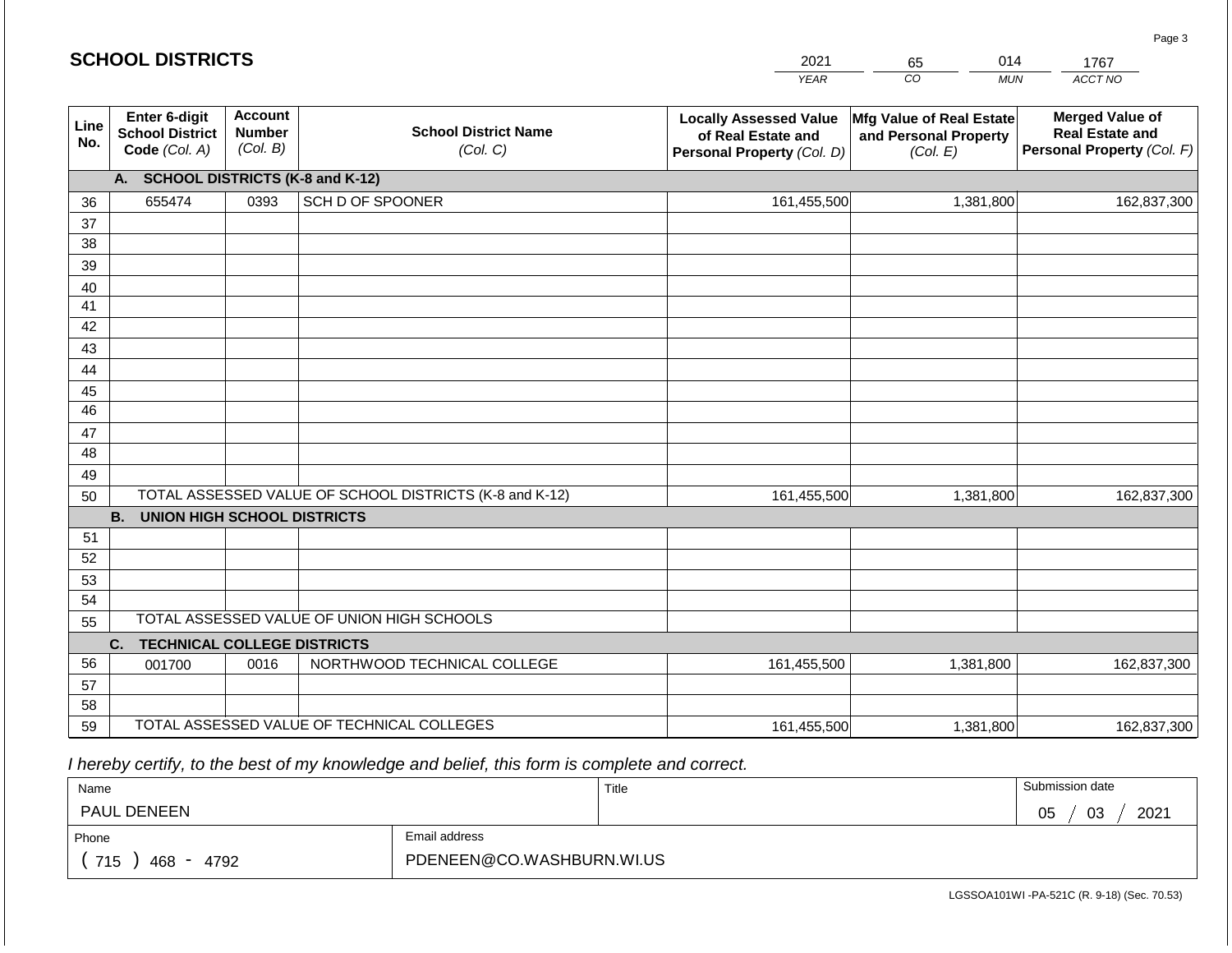- Each municipality's SOA is completed after the Board of Review and includes any changes made to the locally assessed values, under state law (sec. 70.53, Wis. Stats.)
- The Wisconsin Department of Revenue (DOR) merges the locally assessed values with the state assessed manufacturing values
- DOR provides the information regarding district names and codes. If a district is not listed, contact DOR.

Note: If you submit an amended SOA to DOR after your municipality's SOA is equated and posted to our website, we will process the SOA. However, DOR will not recalculate the *aggregate ratio or update the final SOA posted on our website. You should use the corrected values to calculate your tax rates.*

#### **Page 1: Real Estate and Personal Property**

- Lines 1-9 assessed real estate values, parcel counts and acres by classification
- Lines 10-15 assessed personal property values and number of accounts by class
- Line 16 aggregate assessed value of all property subject to general property; use to calculate tax rates. Note: This line equals the total assessed value of K-8 and K-12 school districts (Line 50) and total assessed value of technical colleges (Line 59).
- Remarks assessment ratio used to calculate estimated fair market value on property tax bills

#### **Page 2: Forest Crop, Other Exempt Land and Special Districts**

- Lines 18-21 private forest crop and managed forest lands assessed values
- Line  $22 -$  tax exempt land acres
- Line 23 prior years assessed value of omitted property under sec. 70.44 and correction of errors under sec. 70.43 shown by locally assessed or manufacturing real estate and personal property. Note: If there is an amount on this line, report the corresponding tax in the Statement of Taxes, Sections J or K.
- Lines 24-35 special district assessed values. These values are used to calculate tax rates for the special districts.

#### **Page 3: School Districts**

- Lines 36-50 school districts (K-8 and K-12) assessed values. These values are used to calculate tax rates for school districts.
- Lines 51-55 union high school district assessed values. These values are used to calculate tax rates for union high school districts.
- Lines 56-59 technical college assessed values. These values are used to calculate tax rates for technical colleges.

If you have questions: Email: lgs@wisconsin.gov

 Phone: (608) 266-2569 or (608) 264-6892 Fax: (608) 264-6887

SPOONER, WI 54801 - 8449 SPOONER, WI 54801 - 8449Щ CORINNE SLABAUGH<br>TOWN OF CASEY W7920 COUNTY RD E CORINNE SLABAUGH RD<sub>I</sub> TOWN OF CASEY W7920 COUNTY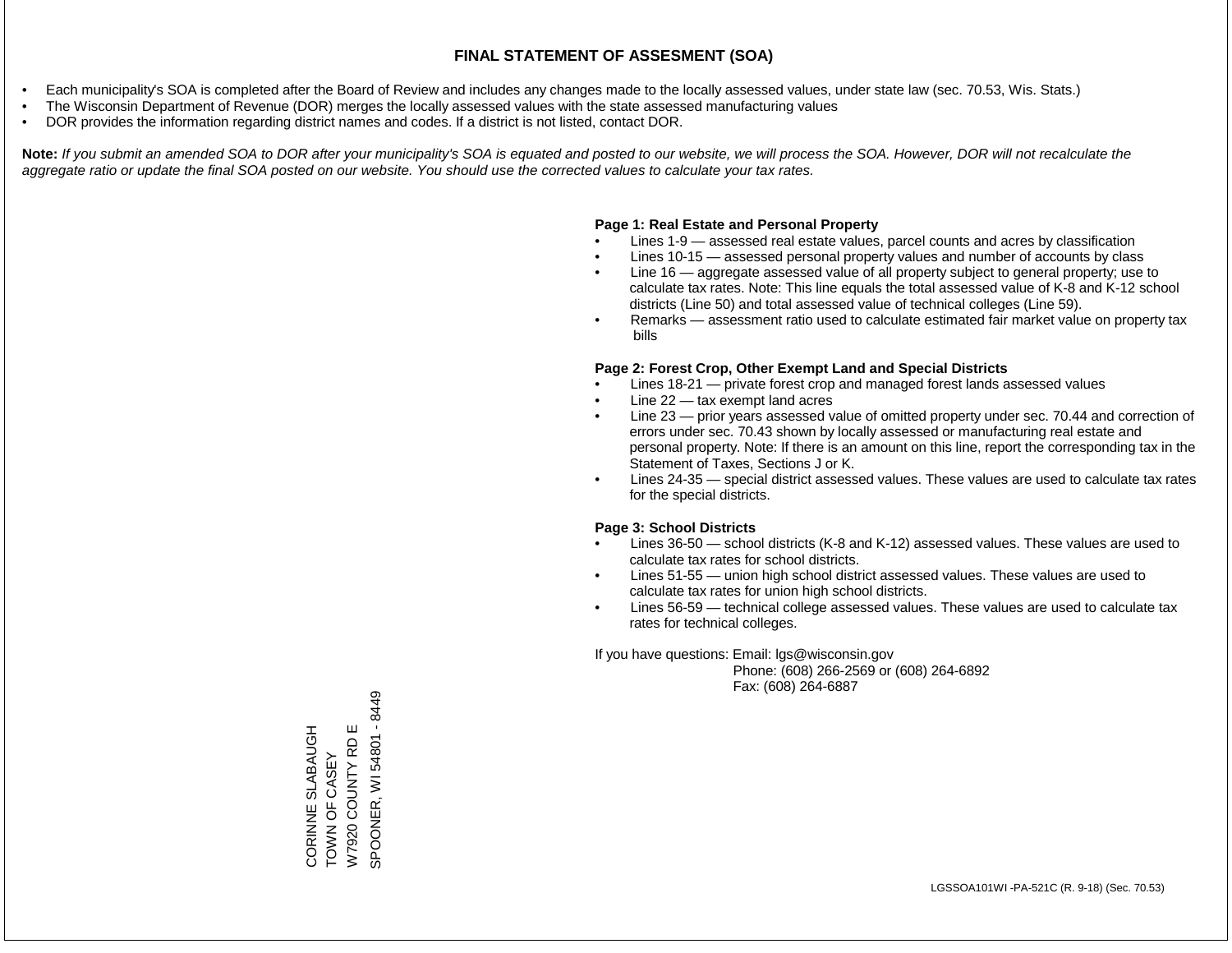|                |                                              | <b>FINAL - EQUATED</b>                                                                                                                                                                       |                          |                           |                              |                                | This is an Amended Return              | Page 1                                  |  |
|----------------|----------------------------------------------|----------------------------------------------------------------------------------------------------------------------------------------------------------------------------------------------|--------------------------|---------------------------|------------------------------|--------------------------------|----------------------------------------|-----------------------------------------|--|
|                |                                              | <b>STATEMENT OF ASSESSMENT FOR 2021</b>                                                                                                                                                      |                          | 65                        | 016                          | 1768                           |                                        |                                         |  |
|                |                                              |                                                                                                                                                                                              |                          | CO                        | <b>MUN</b>                   | ACCT NO                        |                                        |                                         |  |
|                | <b>FOR</b>                                   | <b>TOWN OF</b><br>OF.                                                                                                                                                                        | <b>CHICOG</b>            |                           | <b>WASHBURN COUNTY</b>       |                                |                                        |                                         |  |
|                |                                              | Town - Village - City                                                                                                                                                                        | <b>Municipality Name</b> |                           | <b>County Name</b>           |                                |                                        |                                         |  |
| Line           | <b>REAL ESTATE</b><br>(See Lines 18 - 22 for |                                                                                                                                                                                              |                          | PARCEL COUNT              | NO. OF ACRES<br><b>WHOLE</b> | <b>VALUE OF</b><br><b>LAND</b> | <b>VALUE OF</b><br><b>IMPROVEMENTS</b> | TOTAL VALUE OF LAND<br>AND IMPROVEMENTS |  |
| No.            |                                              | other Real Estate)                                                                                                                                                                           | (Col. A)                 | TOTAL LAND   IMPROVEMENTS | <b>NUMBERS ONLY</b>          |                                |                                        |                                         |  |
| $\mathbf 1$    |                                              | <b>RESIDENTIAL - Class 1</b>                                                                                                                                                                 | 975                      | (Col. B)<br>592           | (Col, C)<br>2,550            | (Col. D)<br>39,989,200         | (Col. E)<br>47,239,600                 | (Col. F)<br>87,228,800                  |  |
| 2              |                                              | <b>COMMERCIAL - Class 2</b>                                                                                                                                                                  | 15                       | 15                        | 81                           | 707,200                        | 2,164,900                              | 2,872,100                               |  |
| 3              |                                              | <b>MANUFACTURING - Class 3</b>                                                                                                                                                               | 1                        |                           | 40<br>$\mathbf 0$            | 95,100                         | 0                                      | 95,100                                  |  |
| 4              |                                              | <b>AGRICULTURAL - Class 4</b>                                                                                                                                                                | 12                       |                           | 230                          | 39,800                         |                                        | 39,800                                  |  |
| 5              |                                              | <b>UNDEVELOPED - Class 5</b>                                                                                                                                                                 | 62                       |                           | 756                          |                                |                                        |                                         |  |
| 6              |                                              |                                                                                                                                                                                              |                          |                           |                              | 288,300                        |                                        | 288,300                                 |  |
| $\overline{7}$ |                                              | AGRICULTURAL FOREST - Class 5m                                                                                                                                                               | 9                        |                           | 150                          | 117,400                        |                                        | 117,400                                 |  |
|                |                                              | FOREST LANDS - Class 6                                                                                                                                                                       | 285                      |                           | 7,088                        | 10,228,000                     |                                        | 10,228,000                              |  |
| 8              |                                              | OTHER - Class 7                                                                                                                                                                              | $\Omega$                 |                           | $\mathbf 0$<br>$\Omega$      | 0                              | $\Omega$                               | $\Omega$                                |  |
| 9              |                                              | TOTAL - ALL COLUMNS                                                                                                                                                                          | 1,359                    | 607                       | 10,895                       | 51,465,000                     | 49,404,500                             | 100,869,500                             |  |
| 10             |                                              | NUMBER OF PERSONAL PROPERTY ACCOUNTS IN ROLL                                                                                                                                                 |                          |                           | 91                           | <b>LOCALLY ASSESSED</b>        | <b>MANUFACTURING</b>                   | <b>MERGED</b>                           |  |
| 11             |                                              | BOATS AND OTHER WATERCRAFT NOT EXEMPT - Code 1                                                                                                                                               |                          |                           |                              | 0                              | 0                                      | $\Omega$                                |  |
| 12             |                                              | MACHINERY, TOOLS AND PATTERNS - Code 2                                                                                                                                                       |                          |                           |                              |                                | 0                                      | $\Omega$                                |  |
| 13             |                                              | FURNITURE, FIXTURES AND EQUIPMENT - Code 3                                                                                                                                                   |                          |                           |                              | 271,200                        | $\mathbf 0$                            | 271,200                                 |  |
| 14             |                                              | ALL OTHER PERSONAL PROPERTY NOT EXEMPT - Codes 4A, 4B, 4C                                                                                                                                    |                          |                           |                              | 443,700                        | 0                                      | 443,700                                 |  |
| 15             |                                              | TOTAL OF PERSONAL PROPERTY NOT EXEMPT (Total of Lines 11-14)                                                                                                                                 |                          |                           |                              | 714,900                        | 0                                      | 714,900                                 |  |
| 16             |                                              | AGGREGATE ASSESSED VALUE OF ALL PROPERTY SUBJECT TO THE GENERAL PROPERTY TAX (Total of Lines 9F and 15F)<br>MUST EQUAL TOTAL VALUE OF THE SCHOOL DISTRICTS (K-12 PLUS K-8) - Line 50, Col. F |                          |                           |                              |                                |                                        | 101,584,400                             |  |
| 17             |                                              | <b>BOARD OF REVIEW</b>                                                                                                                                                                       |                          |                           | Name of Assessor             |                                | Telephone #                            |                                         |  |
|                |                                              | DATE OF FINAL ADJOURNMENT                                                                                                                                                                    | 06/19/2021               |                           | <b>BOB IRWIN</b>             |                                |                                        | (715) 235-6941                          |  |

REMARKS

The Assessment Ratio to be used in calculating the estimated Fair Market Value on tax bills for this tax district is .853834964

This ratio should be used to convert assessed values to "Calculate Equalized Values" in Step 1 of the Lottery and Gaming Credit Calculations.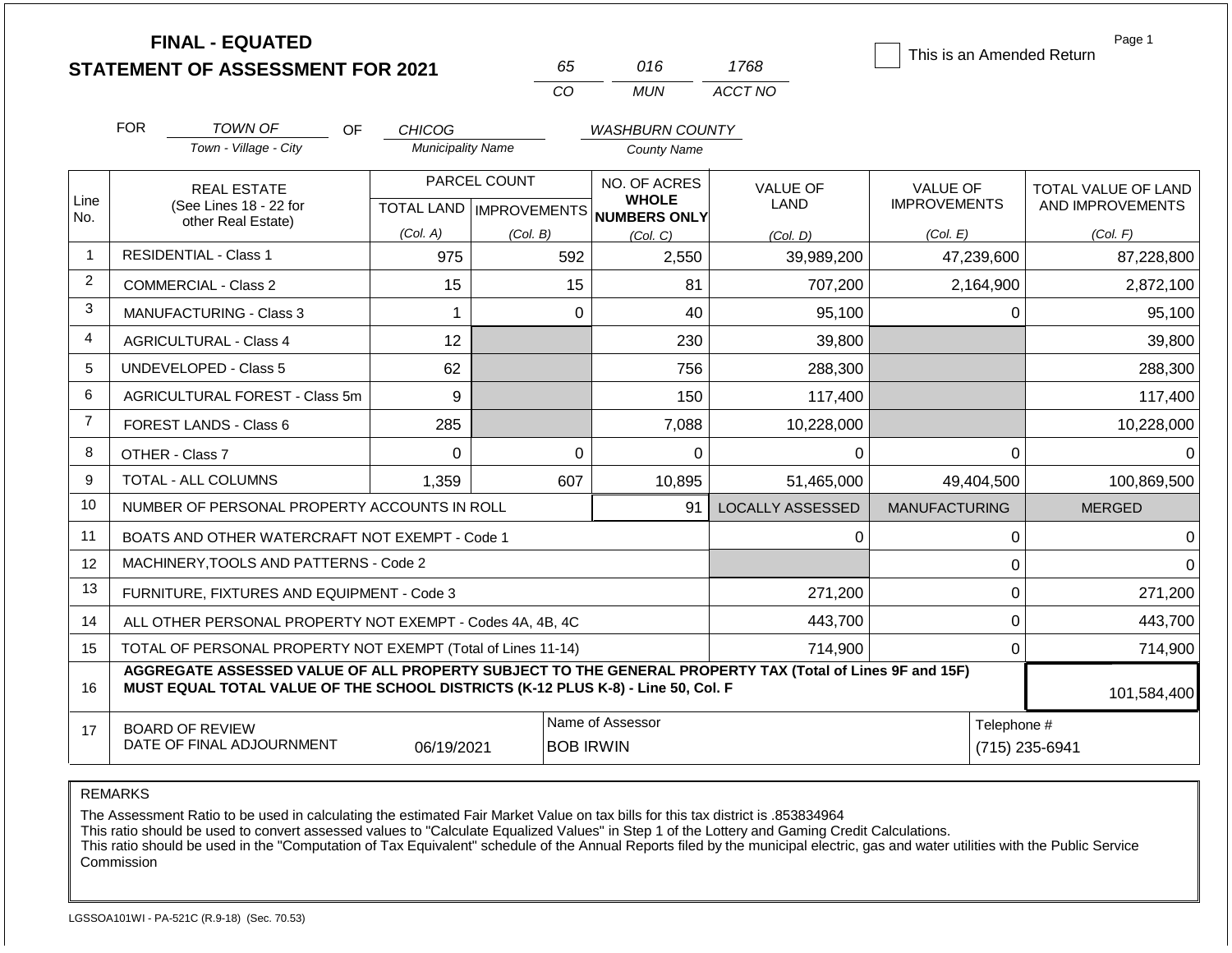2021 65 016 1768

FOREST LANDS (Line 7) and FOREST CROPS (in this section) - are **NOT** the same *YEAR CO MUN ACCT NO*

|    |                                                                                |                 |  | Private Forest Crop - Reg Class @ 10¢ per acre                   |                                                                              | Private Forest Crop - Reg Class @ \$2.52 per acre                |                                                               |                                                                    |               |                    |
|----|--------------------------------------------------------------------------------|-----------------|--|------------------------------------------------------------------|------------------------------------------------------------------------------|------------------------------------------------------------------|---------------------------------------------------------------|--------------------------------------------------------------------|---------------|--------------------|
|    | (a) PARCELS                                                                    | (b) ACRES       |  | (c) ASSESSED VALUE                                               |                                                                              | (d) PARCELS                                                      |                                                               | (e) ACRES                                                          |               | (f) ASSESSED VALUE |
| 18 |                                                                                |                 |  |                                                                  |                                                                              |                                                                  |                                                               | 40                                                                 |               | 64.000             |
|    |                                                                                |                 |  | Private Forest Crop - Special Class @ 20¢ per acre               | Entered Before 2005 Managed Forest - Ferrous Mining CLOSED @ \$7.87 per acre |                                                                  |                                                               |                                                                    |               |                    |
| 19 | (a) PARCELS                                                                    | (b) ACRES       |  | (c) ASSESSED VALUE                                               |                                                                              | (d) PARCELS                                                      |                                                               | (e) ACRES                                                          |               | (f) ASSESSED VALUE |
|    |                                                                                |                 |  |                                                                  |                                                                              |                                                                  |                                                               |                                                                    |               |                    |
|    |                                                                                |                 |  | Entered Before 2005 Managed Forest - OPEN @ 74 ¢ per acre        |                                                                              | Entered Before 2005 Managed Forest - CLOSED @<br>\$1.75 per acre |                                                               |                                                                    |               |                    |
| 20 | (a) PARCELS                                                                    | (b) ACRES       |  | (c) ASSESSED VALUE                                               |                                                                              | (d) PARCELS                                                      |                                                               | (e) ACRES                                                          |               | (f) ASSESSED VALUE |
|    |                                                                                |                 |  |                                                                  |                                                                              |                                                                  |                                                               |                                                                    |               |                    |
|    | 15                                                                             | 509.84          |  | 815,800                                                          |                                                                              | 64                                                               | 2,370.84                                                      |                                                                    | 3,881,800     |                    |
|    |                                                                                |                 |  | Entered After 2004 Managed Forest - OPEN @ \$2.04 per acre       |                                                                              |                                                                  | Entered After 2004 Managed Forest - CLOSED @ \$10.20 per acre |                                                                    |               |                    |
| 21 | (a) PARCELS                                                                    | (b) ACRES       |  | (c) ASSESSED VALUE                                               |                                                                              | (d) PARCELS                                                      |                                                               | (e) ACRES                                                          |               | (f) ASSESSED VALUE |
|    |                                                                                |                 |  |                                                                  |                                                                              |                                                                  |                                                               |                                                                    |               |                    |
|    | 23                                                                             | 865.48          |  | 1,339,600                                                        |                                                                              | 50                                                               |                                                               | 1,371.36                                                           |               | 2,118,300          |
|    | (a) County Forest Cropland Acres                                               |                 |  | (b) Federal Acres                                                |                                                                              | (c) State Acres                                                  |                                                               | (d) County (NOT FOREST CROP) Acres                                 |               | (e) Other Acres    |
| 22 |                                                                                |                 |  |                                                                  |                                                                              |                                                                  |                                                               |                                                                    |               |                    |
|    | 9,177.98                                                                       |                 |  | 1,153.18                                                         |                                                                              | 441.58                                                           |                                                               | 49.1                                                               |               | 404.32             |
|    |                                                                                |                 |  | Assessed Value of Omitted Property From Prior Years (Sec. 70.44) |                                                                              |                                                                  |                                                               | Assessed Value of Sec. 70.43 Corrections of Errors by Assessors    |               |                    |
| 23 |                                                                                | (a) REAL ESTATE |  | (b) PERSONAL                                                     |                                                                              |                                                                  |                                                               | (c1) REAL ESTATE                                                   |               | (c2) PERSONAL      |
|    |                                                                                |                 |  |                                                                  |                                                                              |                                                                  |                                                               |                                                                    |               |                    |
|    | Manufacturing Equated Value of Omitted Property From Prior Years (Sec. 70.995) |                 |  |                                                                  |                                                                              |                                                                  |                                                               | Mfg. Equated Value of Sec.70.43 Corrections of Errors by Assessors |               |                    |
|    |                                                                                | (d) REAL ESTATE |  | (e) PERSONAL                                                     |                                                                              |                                                                  |                                                               | (f1) REAL ESTATE                                                   | (f2) PERSONAL |                    |
|    |                                                                                |                 |  |                                                                  |                                                                              |                                                                  |                                                               |                                                                    |               |                    |
|    |                                                                                |                 |  |                                                                  |                                                                              |                                                                  |                                                               |                                                                    |               |                    |

## **SPECIAL DISTRICTS**

| Line<br>No. | <b>Enter 6-digit</b><br>Special District | <b>Account</b><br><b>Number</b> | <b>Special District Name</b> | <b>Locally Assessed Value</b><br>of Real Estate and | Mfg Value of Real Estate<br>and Personal Property | <b>Merged Value of</b><br><b>Real Estate and</b> |
|-------------|------------------------------------------|---------------------------------|------------------------------|-----------------------------------------------------|---------------------------------------------------|--------------------------------------------------|
|             | Code (Col. A)                            | (Col. B)                        | (Col. C)                     | Personal Property (Col. D)                          | (Col. E)                                          | Personal Property (Col. F)                       |
| 24          |                                          |                                 |                              |                                                     |                                                   |                                                  |
| 25          |                                          |                                 |                              |                                                     |                                                   |                                                  |
| 26          |                                          |                                 |                              |                                                     |                                                   |                                                  |
| 27          |                                          |                                 |                              |                                                     |                                                   |                                                  |
| 28          |                                          |                                 |                              |                                                     |                                                   |                                                  |
| 29          |                                          |                                 |                              |                                                     |                                                   |                                                  |
| 30          |                                          |                                 |                              |                                                     |                                                   |                                                  |
| 31          |                                          |                                 |                              |                                                     |                                                   |                                                  |
| 32          |                                          |                                 |                              |                                                     |                                                   |                                                  |
| 33          |                                          |                                 |                              |                                                     |                                                   |                                                  |
| 34          |                                          |                                 |                              |                                                     |                                                   |                                                  |
| 35          |                                          |                                 |                              |                                                     |                                                   |                                                  |

LGSSOA101WI-PA - 521C (R. 9-18) (Sec. 70.53)

Page 2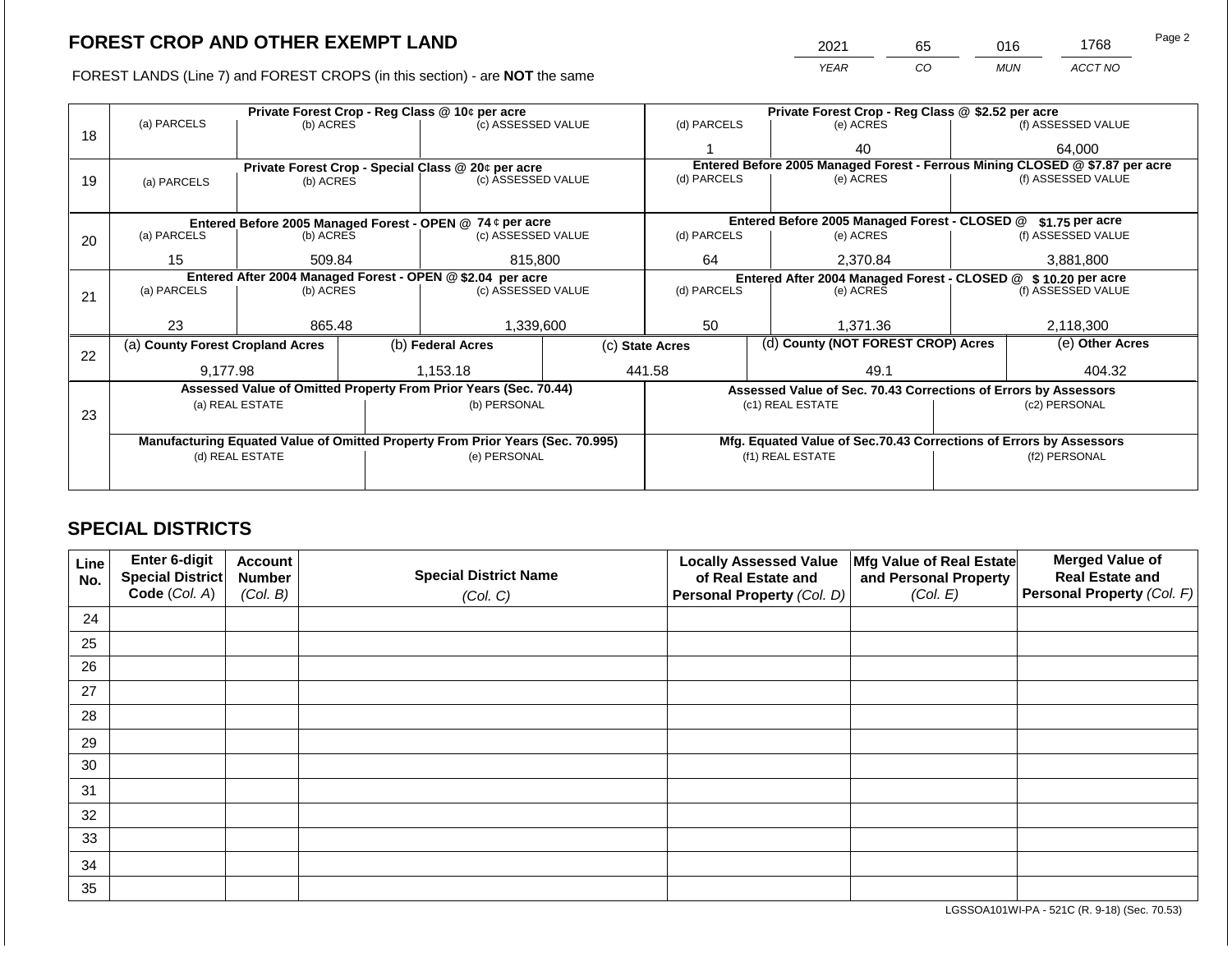#### *YEAR*  2021  $\overline{co}$ 65 *MUN*  016 *ACCT NO*  1768 **SCHOOL DISTRICTS Line No. Enter 6-digit School District Code** *(Col. A)* **Account Number** *(Col. B)* **School District Name** *(Col. C)* **Locally Assessed Value of Real Estate and Personal Property** *(Col. D)* **Mfg Value of Real Estate and Personal Property** *(Col. E)* **Merged Value of Real Estate and Personal Property** *(Col. F)* **A. SCHOOL DISTRICTS (K-8 and K-12)** 36 37 38 39 40 41 42 43 44 45 46 47 48 49 50 TOTAL ASSESSED VALUE OF SCHOOL DISTRICTS (K-8 and K-12) **B. UNION HIGH SCHOOL DISTRICTS** 51 52 53 54 55 **C. TECHNICAL COLLEGE DISTRICTS** 56 57 58 59 TOTAL ASSESSED VALUE OF TECHNICAL COLLEGES TOTAL ASSESSED VALUE OF UNION HIGH SCHOOLS 655474 0393 SCH D OF SPOONER 101,489,300 101,489,300 001700 | 0016 | NORTHWOOD TECHNICAL COLLEGE 101,489,300 95,100 101,584,400 95,100 101,584,400 95,100 101,584,400 101,489,300 95,100 95,100 101,584,400

 *I hereby certify, to the best of my knowledge and belief, this form is complete and correct.*

| Name                   |                           | Title | Submission date                    |
|------------------------|---------------------------|-------|------------------------------------|
| <b>PAUL DENEEN</b>     |                           |       | $\Omega$<br>2021<br>06<br><u>_</u> |
| Email address<br>Phone |                           |       |                                    |
| 715<br>4792<br>468 -   | PDENEEN@CO.WASHBURN.WI.US |       |                                    |

LGSSOA101WI -PA-521C (R. 9-18) (Sec. 70.53)

Page 3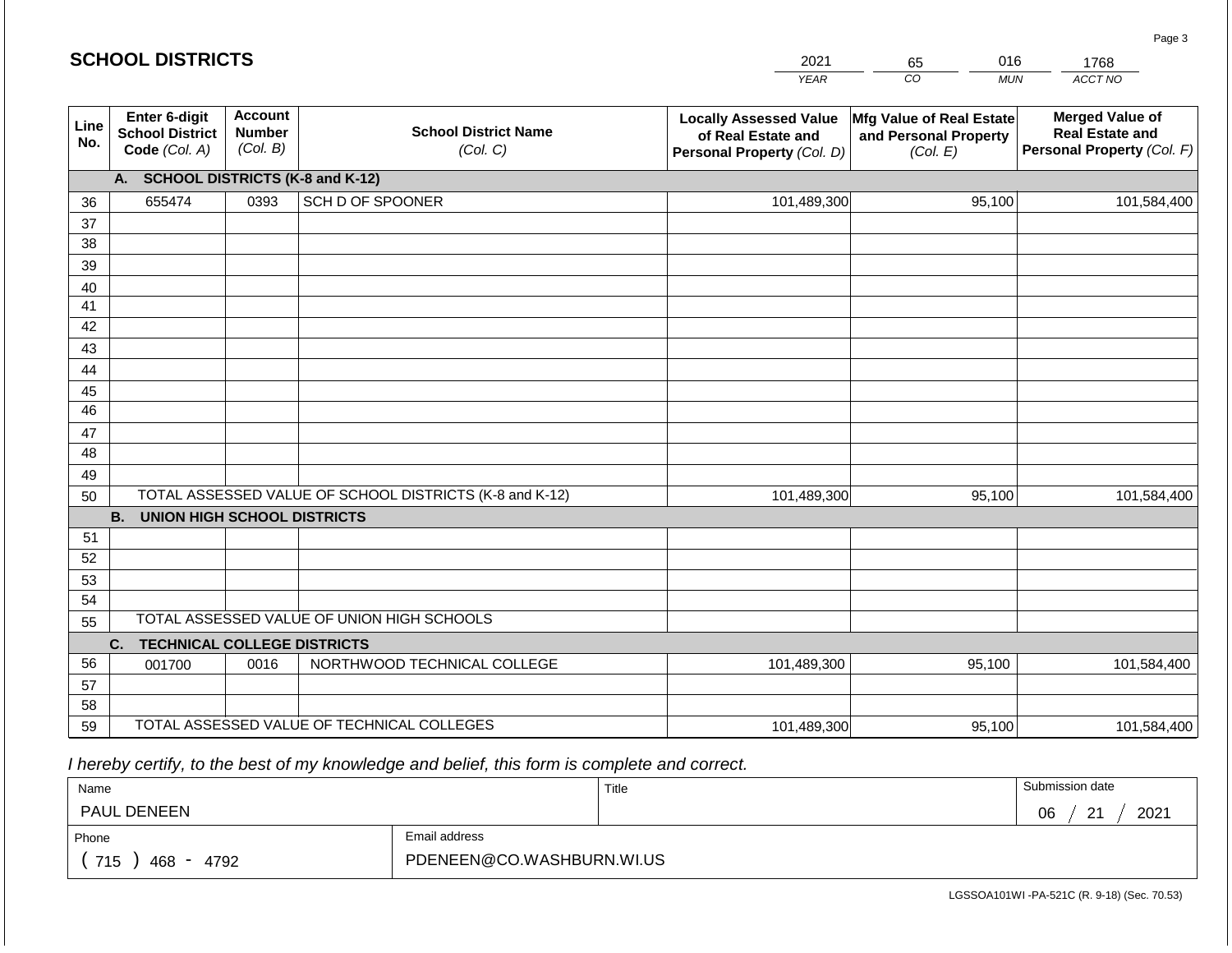- Each municipality's SOA is completed after the Board of Review and includes any changes made to the locally assessed values, under state law (sec. 70.53, Wis. Stats.)
- The Wisconsin Department of Revenue (DOR) merges the locally assessed values with the state assessed manufacturing values
- DOR provides the information regarding district names and codes. If a district is not listed, contact DOR.

Note: If you submit an amended SOA to DOR after your municipality's SOA is equated and posted to our website, we will process the SOA. However, DOR will not recalculate the *aggregate ratio or update the final SOA posted on our website. You should use the corrected values to calculate your tax rates.*

#### **Page 1: Real Estate and Personal Property**

- Lines 1-9 assessed real estate values, parcel counts and acres by classification
- Lines 10-15 assessed personal property values and number of accounts by class
- Line 16 aggregate assessed value of all property subject to general property; use to calculate tax rates. Note: This line equals the total assessed value of K-8 and K-12 school districts (Line 50) and total assessed value of technical colleges (Line 59).
- Remarks assessment ratio used to calculate estimated fair market value on property tax bills

#### **Page 2: Forest Crop, Other Exempt Land and Special Districts**

- Lines 18-21 private forest crop and managed forest lands assessed values
- Line  $22 -$  tax exempt land acres
- Line 23 prior years assessed value of omitted property under sec. 70.44 and correction of errors under sec. 70.43 shown by locally assessed or manufacturing real estate and personal property. Note: If there is an amount on this line, report the corresponding tax in the Statement of Taxes, Sections J or K.
- Lines 24-35 special district assessed values. These values are used to calculate tax rates for the special districts.

#### **Page 3: School Districts**

- Lines 36-50 school districts (K-8 and K-12) assessed values. These values are used to calculate tax rates for school districts.
- Lines 51-55 union high school district assessed values. These values are used to calculate tax rates for union high school districts.
- Lines 56-59 technical college assessed values. These values are used to calculate tax rates for technical colleges.

If you have questions: Email: lgs@wisconsin.gov

 Phone: (608) 266-2569 or (608) 264-6892 Fax: (608) 264-6887

VIINONG, WI 54859 - 8903 MINONG, WI 5459 - 8902 N11867 BRANCEL RD N11867 BRANCEL RD TERESA CORRIE<br>TOWN OF CHICOG **OODHO LO NNOL** TERESA CORRIE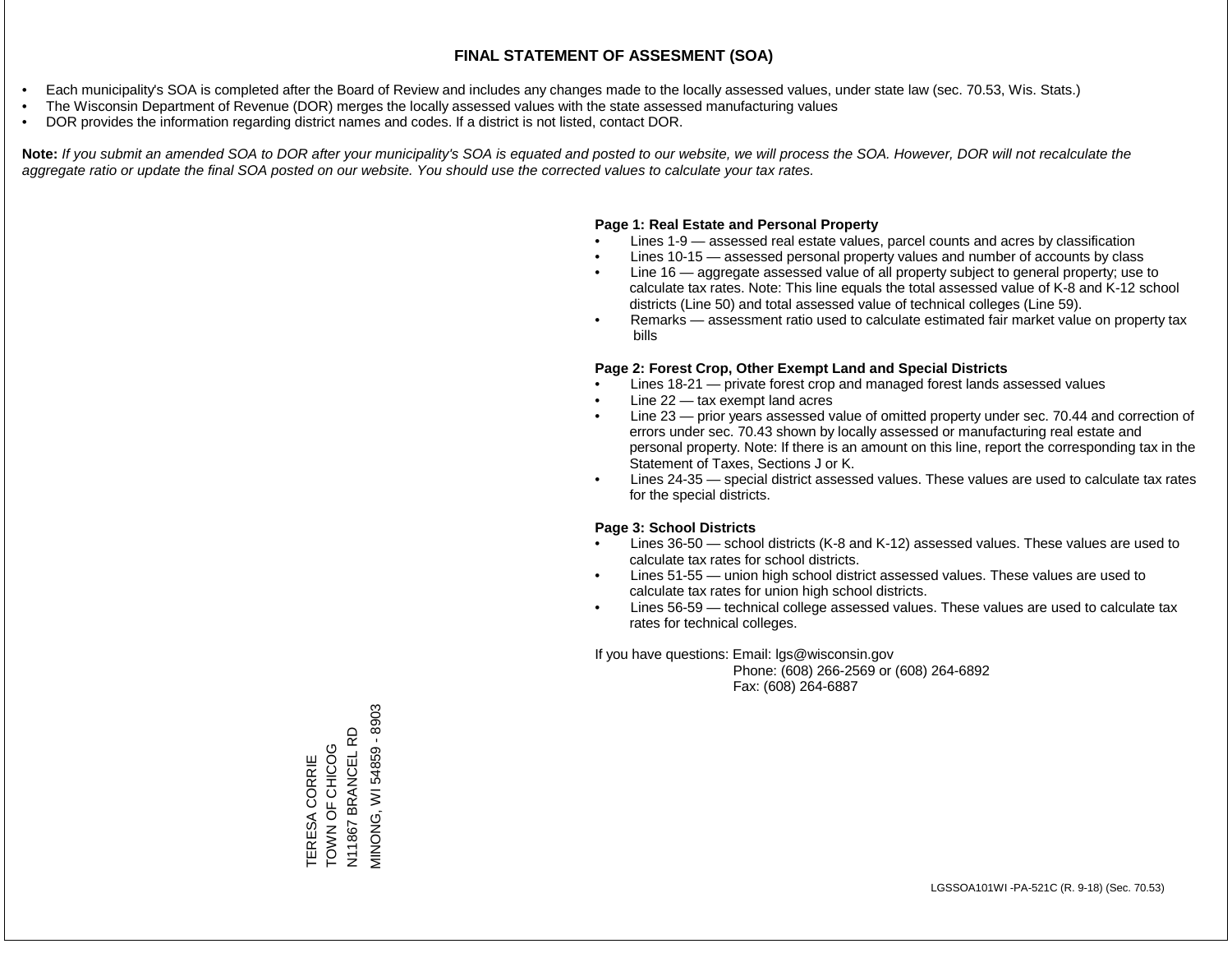|                 | <b>FINAL - EQUATED</b><br><b>STATEMENT OF ASSESSMENT FOR 2021</b>                                                                                                                            |                                            | 65                        | 018                                          | 1769                           | This is an Amended Return              | Page 1                                  |  |
|-----------------|----------------------------------------------------------------------------------------------------------------------------------------------------------------------------------------------|--------------------------------------------|---------------------------|----------------------------------------------|--------------------------------|----------------------------------------|-----------------------------------------|--|
|                 |                                                                                                                                                                                              |                                            | CO                        | <b>MUN</b>                                   | ACCT NO                        |                                        |                                         |  |
|                 | <b>FOR</b>                                                                                                                                                                                   |                                            |                           |                                              |                                |                                        |                                         |  |
|                 | <b>TOWN OF</b><br><b>OF</b><br>Town - Village - City                                                                                                                                         | <b>CRYSTAL</b><br><b>Municipality Name</b> |                           | <b>WASHBURN COUNTY</b><br><b>County Name</b> |                                |                                        |                                         |  |
|                 |                                                                                                                                                                                              |                                            |                           |                                              |                                |                                        |                                         |  |
| Line            | <b>REAL ESTATE</b>                                                                                                                                                                           |                                            | PARCEL COUNT              | NO. OF ACRES<br><b>WHOLE</b>                 | <b>VALUE OF</b><br><b>LAND</b> | <b>VALUE OF</b><br><b>IMPROVEMENTS</b> | TOTAL VALUE OF LAND<br>AND IMPROVEMENTS |  |
| No.             | (See Lines 18 - 22 for<br>other Real Estate)                                                                                                                                                 |                                            | TOTAL LAND   IMPROVEMENTS | <b>NUMBERS ONLY</b>                          |                                |                                        |                                         |  |
|                 |                                                                                                                                                                                              | (Col. A)                                   | (Col. B)                  | (Col. C)                                     | (Col. D)                       | (Col. E)                               | (Col. F)                                |  |
| $\overline{1}$  | <b>RESIDENTIAL - Class 1</b>                                                                                                                                                                 | 299                                        | 232                       | 588                                          | 9,546,500                      | 18,947,200                             | 28,493,700                              |  |
| 2               | <b>COMMERCIAL - Class 2</b>                                                                                                                                                                  | 3                                          |                           | 10                                           | 23,500                         | 139,400                                | 162,900                                 |  |
| 3               | <b>MANUFACTURING - Class 3</b>                                                                                                                                                               | $\mathbf 0$                                | $\mathbf 0$               | $\mathbf 0$                                  | 0                              | 0                                      | $\Omega$                                |  |
| 4               | <b>AGRICULTURAL - Class 4</b>                                                                                                                                                                | 261                                        |                           | 5,842                                        | 685,100                        |                                        | 685,100                                 |  |
| 5               | <b>UNDEVELOPED - Class 5</b>                                                                                                                                                                 | 229                                        |                           | 2,321                                        | 952,900                        |                                        | 952,900                                 |  |
| 6               | AGRICULTURAL FOREST - Class 5m                                                                                                                                                               | 117                                        |                           | 2,018                                        | 1,580,200                      |                                        | 1,580,200                               |  |
| $\overline{7}$  | FOREST LANDS - Class 6                                                                                                                                                                       | 231                                        |                           | 5,153                                        | 8,038,500                      |                                        | 8,038,500                               |  |
| 8               | OTHER - Class 7                                                                                                                                                                              | 17                                         | 17                        | 25                                           | 86,300                         | 1,029,300                              | 1,115,600                               |  |
| 9               | TOTAL - ALL COLUMNS                                                                                                                                                                          | 1,157                                      | 250                       | 15,957                                       | 20,913,000                     | 20,115,900                             | 41,028,900                              |  |
| 10              | NUMBER OF PERSONAL PROPERTY ACCOUNTS IN ROLL                                                                                                                                                 |                                            |                           | 6                                            | <b>LOCALLY ASSESSED</b>        | <b>MANUFACTURING</b>                   | <b>MERGED</b>                           |  |
| 11              | BOATS AND OTHER WATERCRAFT NOT EXEMPT - Code 1                                                                                                                                               |                                            |                           |                                              | 0                              | 0                                      | $\Omega$                                |  |
| 12 <sup>2</sup> | MACHINERY, TOOLS AND PATTERNS - Code 2                                                                                                                                                       |                                            |                           |                                              |                                | 0                                      | $\Omega$                                |  |
| 13              | FURNITURE, FIXTURES AND EQUIPMENT - Code 3                                                                                                                                                   |                                            |                           |                                              | 105,500                        | $\boldsymbol{0}$                       | 105,500                                 |  |
| 14              | ALL OTHER PERSONAL PROPERTY NOT EXEMPT - Codes 4A, 4B, 4C                                                                                                                                    |                                            |                           |                                              | 12,200                         | 0                                      | 12,200                                  |  |
| 15              | TOTAL OF PERSONAL PROPERTY NOT EXEMPT (Total of Lines 11-14)                                                                                                                                 |                                            |                           |                                              | 117,700                        | $\mathbf 0$                            | 117,700                                 |  |
| 16              | AGGREGATE ASSESSED VALUE OF ALL PROPERTY SUBJECT TO THE GENERAL PROPERTY TAX (Total of Lines 9F and 15F)<br>MUST EQUAL TOTAL VALUE OF THE SCHOOL DISTRICTS (K-12 PLUS K-8) - Line 50, Col. F |                                            | 41,146,600                |                                              |                                |                                        |                                         |  |
| 17              | <b>BOARD OF REVIEW</b>                                                                                                                                                                       |                                            |                           | Name of Assessor                             |                                | Telephone #                            |                                         |  |
|                 | DATE OF FINAL ADJOURNMENT                                                                                                                                                                    | 04/30/2021                                 |                           | <b>STEVE NORDQUIST</b>                       |                                | (715) 934-2902                         |                                         |  |

REMARKS

The Assessment Ratio to be used in calculating the estimated Fair Market Value on tax bills for this tax district is .835558967

This ratio should be used to convert assessed values to "Calculate Equalized Values" in Step 1 of the Lottery and Gaming Credit Calculations.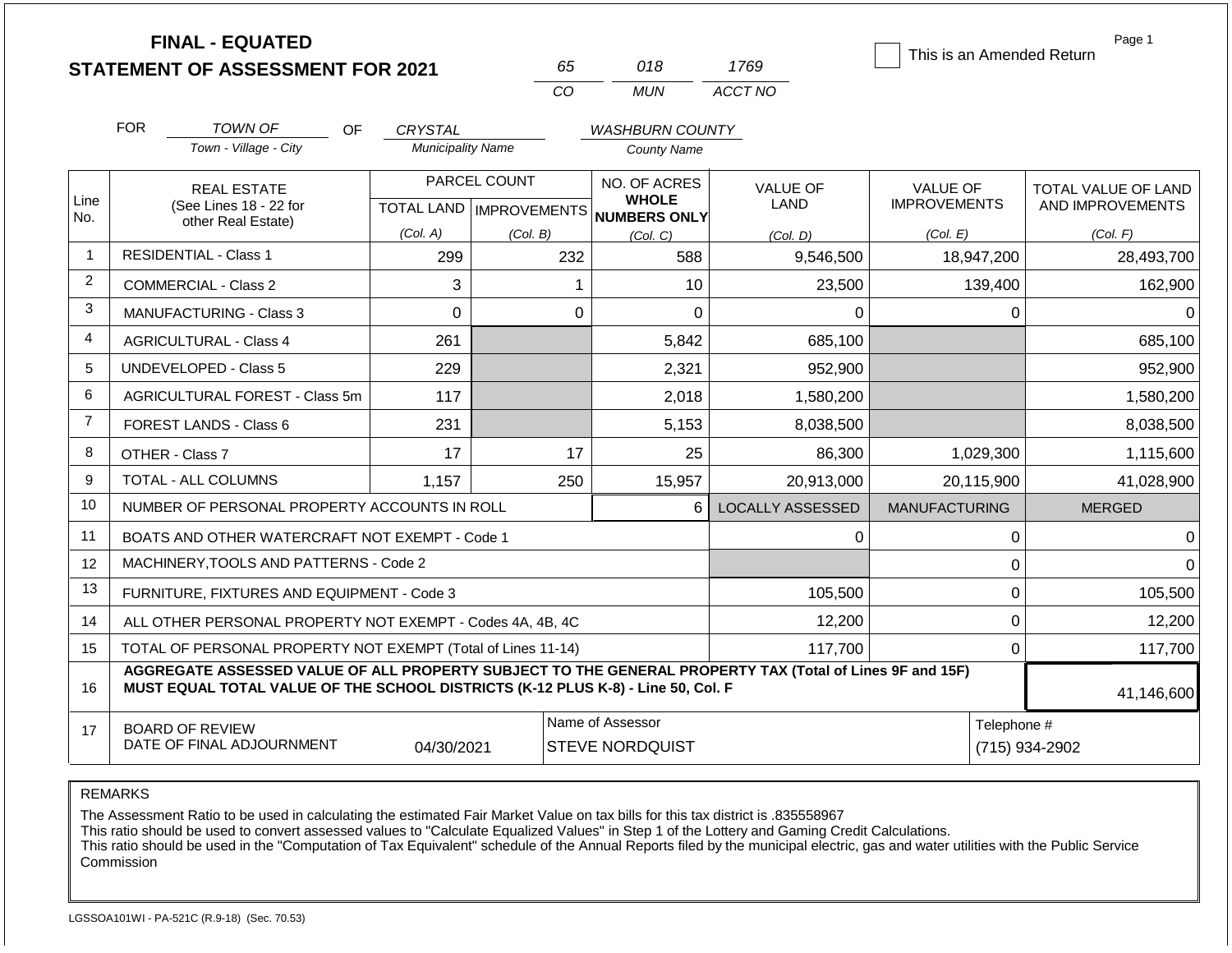FOREST LANDS (Line 7) and FOREST CROPS (in this section) - are NOT the same

| 2021 | 65 | 018        | 1769    | Page 2 |  |
|------|----|------------|---------|--------|--|
| YEAR | CO | <b>MUN</b> | ACCT NO |        |  |

|    |                                  |                 |  | Private Forest Crop - Reg Class @ 10¢ per acre                                 |                    |                                                                              | Private Forest Crop - Reg Class @ \$2.52 per acre             |               |                    |  |  |
|----|----------------------------------|-----------------|--|--------------------------------------------------------------------------------|--------------------|------------------------------------------------------------------------------|---------------------------------------------------------------|---------------|--------------------|--|--|
|    | (a) PARCELS                      | (b) ACRES       |  | (c) ASSESSED VALUE                                                             |                    | (d) PARCELS                                                                  | (e) ACRES                                                     |               | (f) ASSESSED VALUE |  |  |
| 18 |                                  |                 |  |                                                                                |                    | $\overline{2}$                                                               | 95.96                                                         |               | 132,100            |  |  |
|    |                                  |                 |  | Private Forest Crop - Special Class @ 20¢ per acre                             |                    | Entered Before 2005 Managed Forest - Ferrous Mining CLOSED @ \$7.87 per acre |                                                               |               |                    |  |  |
| 19 | (a) PARCELS                      | (b) ACRES       |  | (c) ASSESSED VALUE                                                             |                    | (d) PARCELS                                                                  | (e) ACRES                                                     |               | (f) ASSESSED VALUE |  |  |
|    |                                  |                 |  |                                                                                |                    |                                                                              |                                                               |               |                    |  |  |
|    |                                  |                 |  | Entered Before 2005 Managed Forest - OPEN @ 74 ¢ per acre                      |                    | Entered Before 2005 Managed Forest - CLOSED @<br>\$1.75 per acre             |                                                               |               |                    |  |  |
| 20 | (a) PARCELS                      | (b) ACRES       |  | (c) ASSESSED VALUE                                                             |                    | (d) PARCELS                                                                  | (e) ACRES                                                     |               | (f) ASSESSED VALUE |  |  |
|    |                                  |                 |  |                                                                                |                    |                                                                              |                                                               |               |                    |  |  |
|    | 5                                | 176.25          |  | 273,400                                                                        |                    | 23                                                                           | 896.87                                                        |               | 1,287,200          |  |  |
|    |                                  |                 |  | Entered After 2004 Managed Forest - OPEN @ \$2.04 per acre                     |                    | (d) PARCELS                                                                  | Entered After 2004 Managed Forest - CLOSED @ \$10.20 per acre |               |                    |  |  |
| 21 | (a) PARCELS                      | (b) ACRES       |  |                                                                                | (c) ASSESSED VALUE |                                                                              | (e) ACRES                                                     |               | (f) ASSESSED VALUE |  |  |
|    |                                  |                 |  |                                                                                |                    |                                                                              |                                                               |               |                    |  |  |
|    | 24                               | 896.13          |  |                                                                                | 1,190,200          |                                                                              | 42<br>1,329.68                                                |               | 1,946,100          |  |  |
|    | (a) County Forest Cropland Acres |                 |  | (b) Federal Acres                                                              |                    | (d) County (NOT FOREST CROP) Acres<br>(c) State Acres                        |                                                               |               | (e) Other Acres    |  |  |
| 22 |                                  |                 |  |                                                                                |                    |                                                                              |                                                               |               |                    |  |  |
|    | 3,589                            |                 |  |                                                                                |                    | 76.26                                                                        | 125                                                           |               | 11.77              |  |  |
|    |                                  |                 |  | Assessed Value of Omitted Property From Prior Years (Sec. 70.44)               |                    | Assessed Value of Sec. 70.43 Corrections of Errors by Assessors              |                                                               |               |                    |  |  |
|    |                                  | (a) REAL ESTATE |  | (b) PERSONAL                                                                   |                    |                                                                              | (c1) REAL ESTATE                                              |               | (c2) PERSONAL      |  |  |
| 23 |                                  |                 |  |                                                                                |                    |                                                                              |                                                               |               |                    |  |  |
|    |                                  |                 |  | Manufacturing Equated Value of Omitted Property From Prior Years (Sec. 70.995) |                    |                                                                              |                                                               |               |                    |  |  |
|    |                                  |                 |  |                                                                                |                    | Mfg. Equated Value of Sec.70.43 Corrections of Errors by Assessors           |                                                               |               |                    |  |  |
|    |                                  | (d) REAL ESTATE |  | (e) PERSONAL                                                                   |                    |                                                                              | (f1) REAL ESTATE                                              | (f2) PERSONAL |                    |  |  |
|    |                                  |                 |  |                                                                                |                    |                                                                              |                                                               |               |                    |  |  |
|    |                                  |                 |  |                                                                                |                    |                                                                              |                                                               |               |                    |  |  |

## **SPECIAL DISTRICTS**

| Line<br>No. | <b>Enter 6-digit</b><br>Special District<br>Code (Col. A) | <b>Account</b><br><b>Number</b><br>(Col. B) | <b>Special District Name</b><br>(Col. C) | <b>Locally Assessed Value</b><br>of Real Estate and<br>Personal Property (Col. D) | Mfg Value of Real Estate<br>and Personal Property<br>(Col. E) | <b>Merged Value of</b><br><b>Real Estate and</b><br>Personal Property (Col. F) |
|-------------|-----------------------------------------------------------|---------------------------------------------|------------------------------------------|-----------------------------------------------------------------------------------|---------------------------------------------------------------|--------------------------------------------------------------------------------|
|             |                                                           |                                             |                                          |                                                                                   |                                                               |                                                                                |
| 24          |                                                           |                                             |                                          |                                                                                   |                                                               |                                                                                |
| 25          |                                                           |                                             |                                          |                                                                                   |                                                               |                                                                                |
| 26          |                                                           |                                             |                                          |                                                                                   |                                                               |                                                                                |
| 27          |                                                           |                                             |                                          |                                                                                   |                                                               |                                                                                |
| 28          |                                                           |                                             |                                          |                                                                                   |                                                               |                                                                                |
| 29          |                                                           |                                             |                                          |                                                                                   |                                                               |                                                                                |
| 30          |                                                           |                                             |                                          |                                                                                   |                                                               |                                                                                |
| 31          |                                                           |                                             |                                          |                                                                                   |                                                               |                                                                                |
| 32          |                                                           |                                             |                                          |                                                                                   |                                                               |                                                                                |
| 33          |                                                           |                                             |                                          |                                                                                   |                                                               |                                                                                |
| 34          |                                                           |                                             |                                          |                                                                                   |                                                               |                                                                                |
| 35          |                                                           |                                             |                                          |                                                                                   |                                                               |                                                                                |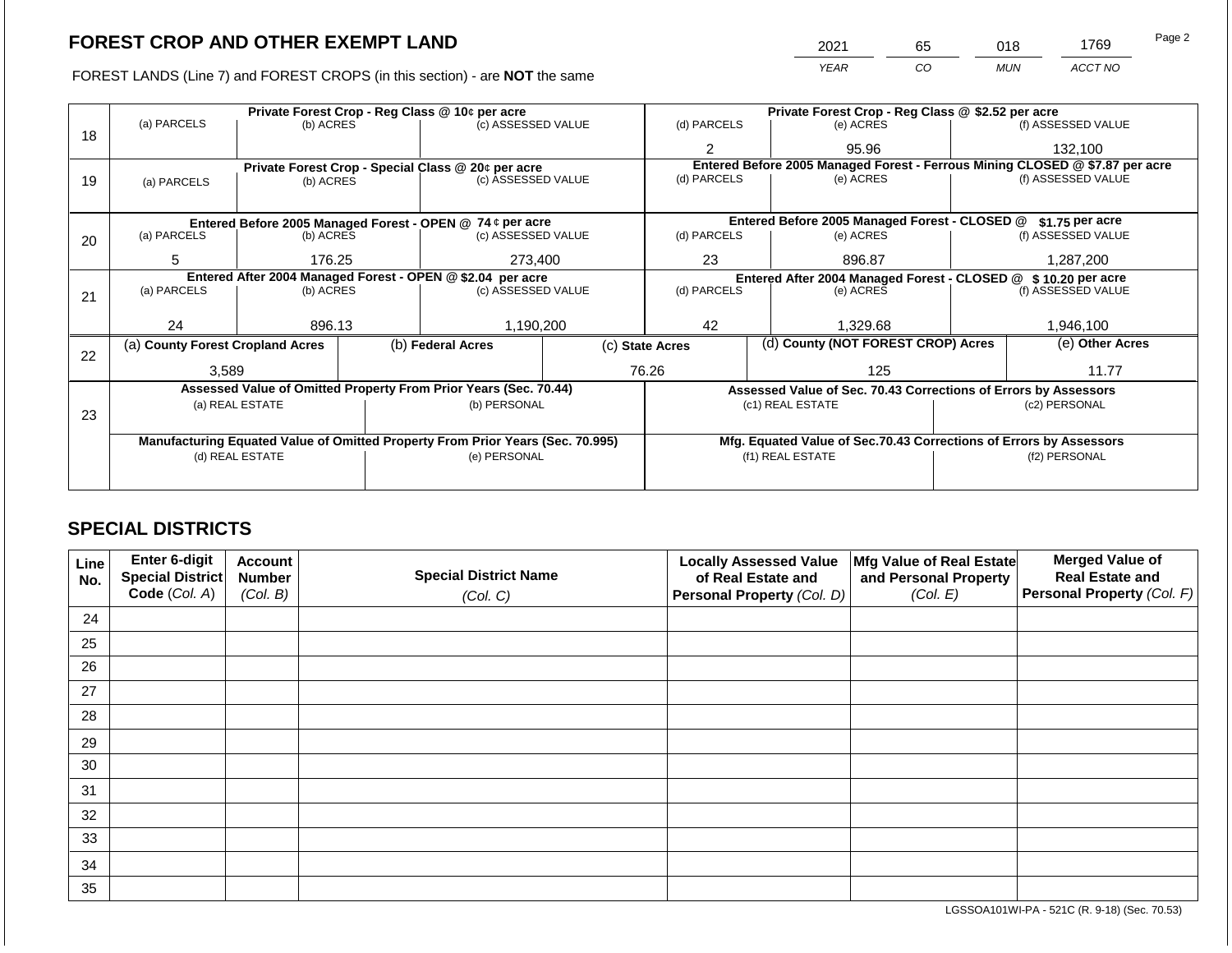|             | <b>SCHOOL DISTRICTS</b>                                  |                                             |                                            | 2021                                                                              | 65                                                            | 018<br>1769                                                                    |  |  |
|-------------|----------------------------------------------------------|---------------------------------------------|--------------------------------------------|-----------------------------------------------------------------------------------|---------------------------------------------------------------|--------------------------------------------------------------------------------|--|--|
|             |                                                          |                                             |                                            | <b>YEAR</b>                                                                       | CO                                                            | ACCT NO<br><b>MUN</b>                                                          |  |  |
| Line<br>No. | Enter 6-digit<br><b>School District</b><br>Code (Col. A) | <b>Account</b><br><b>Number</b><br>(Col. B) | <b>School District Name</b><br>(Col. C)    | <b>Locally Assessed Value</b><br>of Real Estate and<br>Personal Property (Col. D) | Mfg Value of Real Estate<br>and Personal Property<br>(Col. E) | <b>Merged Value of</b><br><b>Real Estate and</b><br>Personal Property (Col. F) |  |  |
|             | A. SCHOOL DISTRICTS (K-8 and K-12)                       |                                             |                                            |                                                                                   |                                                               |                                                                                |  |  |
| 36          | 655474                                                   | 0393                                        | SCH D OF SPOONER                           | 41,146,600                                                                        |                                                               | 41,146,600                                                                     |  |  |
| 37          |                                                          |                                             |                                            |                                                                                   |                                                               |                                                                                |  |  |
| 38          |                                                          |                                             |                                            |                                                                                   |                                                               |                                                                                |  |  |
| 39          |                                                          |                                             |                                            |                                                                                   |                                                               |                                                                                |  |  |
| 40          |                                                          |                                             |                                            |                                                                                   |                                                               |                                                                                |  |  |
| 41          |                                                          |                                             |                                            |                                                                                   |                                                               |                                                                                |  |  |
| 42<br>43    |                                                          |                                             |                                            |                                                                                   |                                                               |                                                                                |  |  |
| 44          |                                                          |                                             |                                            |                                                                                   |                                                               |                                                                                |  |  |
| 45          |                                                          |                                             |                                            |                                                                                   |                                                               |                                                                                |  |  |
| 46          |                                                          |                                             |                                            |                                                                                   |                                                               |                                                                                |  |  |
| 47          |                                                          |                                             |                                            |                                                                                   |                                                               |                                                                                |  |  |
| 48          |                                                          |                                             |                                            |                                                                                   |                                                               |                                                                                |  |  |
| 49          |                                                          |                                             |                                            |                                                                                   |                                                               |                                                                                |  |  |
| 50          | TOTAL ASSESSED VALUE OF SCHOOL DISTRICTS (K-8 and K-12)  |                                             | 41,146,600                                 |                                                                                   | 41,146,600                                                    |                                                                                |  |  |
|             | <b>B.</b><br><b>UNION HIGH SCHOOL DISTRICTS</b>          |                                             |                                            |                                                                                   |                                                               |                                                                                |  |  |
| 51          |                                                          |                                             |                                            |                                                                                   |                                                               |                                                                                |  |  |
| 52          |                                                          |                                             |                                            |                                                                                   |                                                               |                                                                                |  |  |
| 53          |                                                          |                                             |                                            |                                                                                   |                                                               |                                                                                |  |  |
| 54          |                                                          |                                             |                                            |                                                                                   |                                                               |                                                                                |  |  |
| 55          | TOTAL ASSESSED VALUE OF UNION HIGH SCHOOLS               |                                             |                                            |                                                                                   |                                                               |                                                                                |  |  |
|             | <b>TECHNICAL COLLEGE DISTRICTS</b><br>C.                 |                                             |                                            |                                                                                   |                                                               |                                                                                |  |  |
| 56          | 001700                                                   | 0016                                        | NORTHWOOD TECHNICAL COLLEGE                | 41,146,600                                                                        |                                                               | 41,146,600                                                                     |  |  |
| 57<br>58    |                                                          |                                             |                                            |                                                                                   |                                                               |                                                                                |  |  |
| 59          |                                                          |                                             | TOTAL ASSESSED VALUE OF TECHNICAL COLLEGES | 41,146,600                                                                        |                                                               | 41,146,600                                                                     |  |  |
|             |                                                          |                                             |                                            |                                                                                   |                                                               |                                                                                |  |  |

 *I hereby certify, to the best of my knowledge and belief, this form is complete and correct.*

| Name                   |                           | Title | Submission date       |
|------------------------|---------------------------|-------|-----------------------|
| <b>PAUL DENEEN</b>     |                           |       | 2021<br>03<br>∩ҕ<br>◡ |
| Email address<br>Phone |                           |       |                       |
| 715<br>4792<br>468     | PDENEEN@CO.WASHBURN.WI.US |       |                       |

Page 3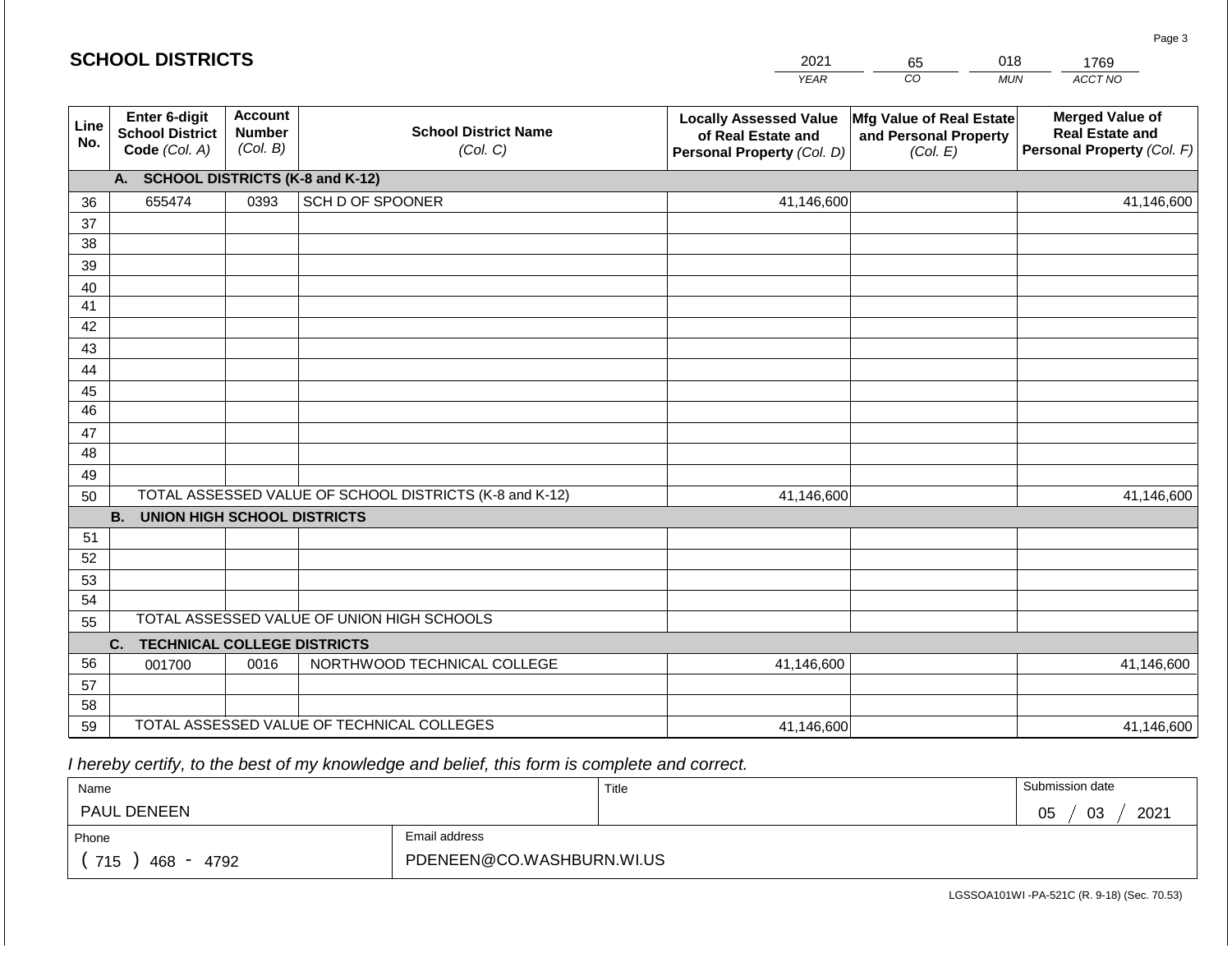- Each municipality's SOA is completed after the Board of Review and includes any changes made to the locally assessed values, under state law (sec. 70.53, Wis. Stats.)
- The Wisconsin Department of Revenue (DOR) merges the locally assessed values with the state assessed manufacturing values
- DOR provides the information regarding district names and codes. If a district is not listed, contact DOR.

Note: If you submit an amended SOA to DOR after your municipality's SOA is equated and posted to our website, we will process the SOA. However, DOR will not recalculate the *aggregate ratio or update the final SOA posted on our website. You should use the corrected values to calculate your tax rates.*

#### **Page 1: Real Estate and Personal Property**

- Lines 1-9 assessed real estate values, parcel counts and acres by classification
- Lines 10-15 assessed personal property values and number of accounts by class
- Line 16 aggregate assessed value of all property subject to general property; use to calculate tax rates. Note: This line equals the total assessed value of K-8 and K-12 school districts (Line 50) and total assessed value of technical colleges (Line 59).
- Remarks assessment ratio used to calculate estimated fair market value on property tax bills

#### **Page 2: Forest Crop, Other Exempt Land and Special Districts**

- Lines 18-21 private forest crop and managed forest lands assessed values
- Line  $22 -$  tax exempt land acres
- Line 23 prior years assessed value of omitted property under sec. 70.44 and correction of errors under sec. 70.43 shown by locally assessed or manufacturing real estate and personal property. Note: If there is an amount on this line, report the corresponding tax in the Statement of Taxes, Sections J or K.
- Lines 24-35 special district assessed values. These values are used to calculate tax rates for the special districts.

#### **Page 3: School Districts**

- Lines 36-50 school districts (K-8 and K-12) assessed values. These values are used to calculate tax rates for school districts.
- Lines 51-55 union high school district assessed values. These values are used to calculate tax rates for union high school districts.
- Lines 56-59 technical college assessed values. These values are used to calculate tax rates for technical colleges.

If you have questions: Email: lgs@wisconsin.gov

 Phone: (608) 266-2569 or (608) 264-6892 Fax: (608) 264-6887

SPOONER, WI 54801 - 7293 SPOONER, WI 54801 - 7293TOWN OF CRYSTAL ABIGAIL E SCHMIDT<br>TOWN OF CRYSTAL ABIGAIL E SCHMIDT W3234 2ND AVE W3234 2ND AVE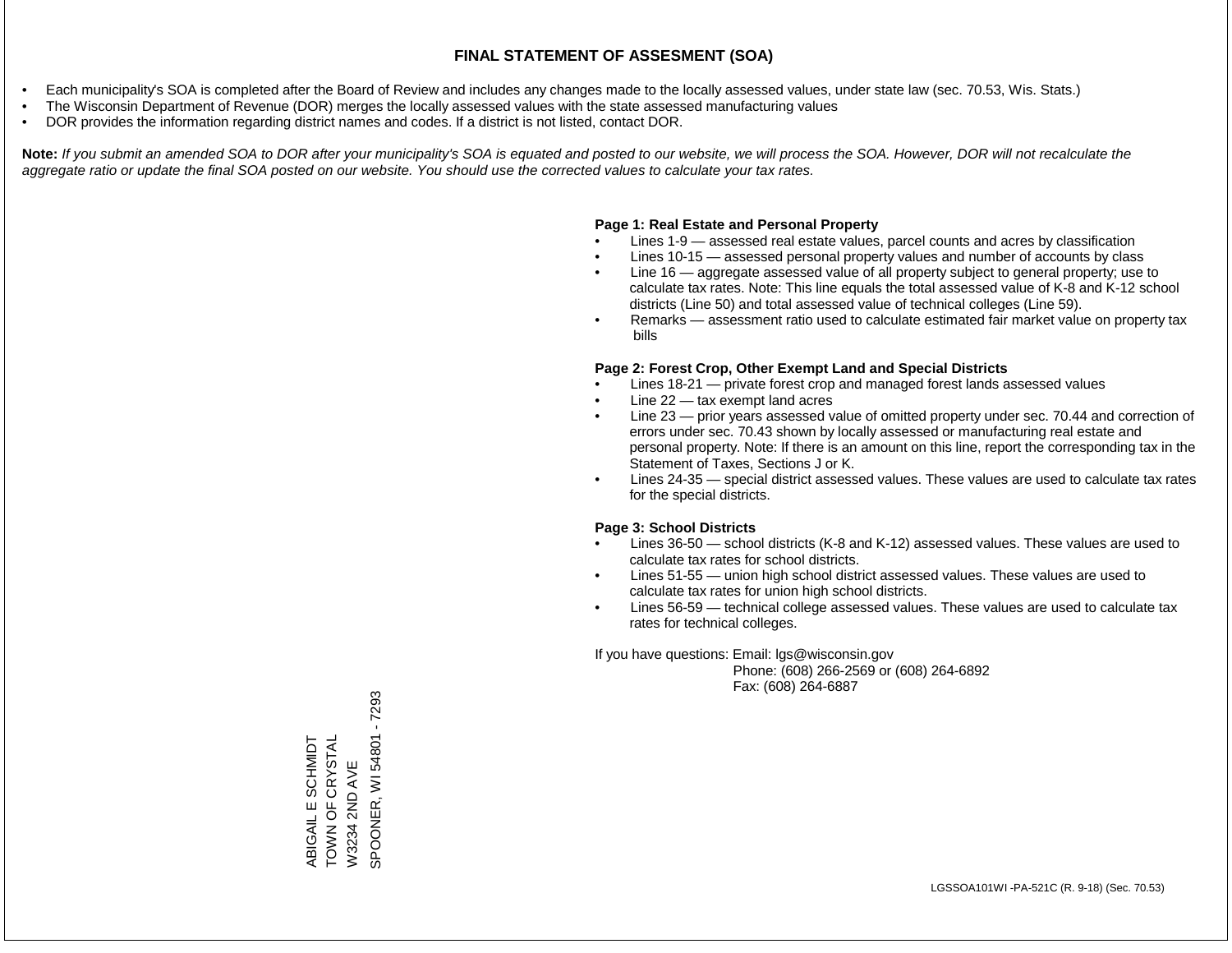**FINAL - EQUATED**

*TOWN OF* 

FOR **TOWN OF OF EVERGREEN** 

OF

| 65.         | 020 | 1770    |
|-------------|-----|---------|
| $($ . $($ ) | MUN | ACCT NO |

*WASHBURN COUNTY*

 $T<sub>bin</sub>$  is an Amended Return

Page 1

|             | This is an Amended Return              |                                         |
|-------------|----------------------------------------|-----------------------------------------|
| JE OF<br>۸D | <b>VALUE OF</b><br><b>IMPROVEMENTS</b> | TOTAL VALUE OF LAND<br>AND IMPROVEMENTS |
| ו. D)       | (Col. E)                               | (Col. F)                                |

|                | <b>REAL ESTATE</b>                                                                                                                                                                                         |            | PARCEL COUNT | NO. OF ACRES                                         | <b>VALUE OF</b>         | <b>VALUE OF</b>      | TOTAL VALUE OF LAND |  |  |
|----------------|------------------------------------------------------------------------------------------------------------------------------------------------------------------------------------------------------------|------------|--------------|------------------------------------------------------|-------------------------|----------------------|---------------------|--|--|
| Line<br>No.    | (See Lines 18 - 22 for<br>other Real Estate)                                                                                                                                                               |            |              | <b>WHOLE</b><br>TOTAL LAND IMPROVEMENTS NUMBERS ONLY | <b>LAND</b>             | <b>IMPROVEMENTS</b>  | AND IMPROVEMENTS    |  |  |
|                |                                                                                                                                                                                                            | (Col. A)   | (Col. B)     | (Col, C)                                             | (Col, D)                | (Col. E)             | (Col. F)            |  |  |
| -1             | <b>RESIDENTIAL - Class 1</b>                                                                                                                                                                               | 918        | 663          | 2,406                                                | 19,550,700              | 59,566,500           | 79,117,200          |  |  |
| 2              | <b>COMMERCIAL - Class 2</b>                                                                                                                                                                                | 19         | 16           | 51                                                   | 293,300                 | 1,155,400            | 1,448,700           |  |  |
| 3              | MANUFACTURING - Class 3                                                                                                                                                                                    | 0          | 0            | $\Omega$                                             | $\Omega$                | 0                    | 0                   |  |  |
| $\overline{4}$ | <b>AGRICULTURAL - Class 4</b>                                                                                                                                                                              | 284        |              | 5,055                                                | 722,400                 |                      | 722,400             |  |  |
| 5              | <b>UNDEVELOPED - Class 5</b>                                                                                                                                                                               | 278        |              | 2,885                                                | 1,085,800               |                      | 1,085,800           |  |  |
| 6              | AGRICULTURAL FOREST - Class 5m                                                                                                                                                                             | 132        |              | 1,700                                                | 1,361,600               |                      | 1,361,600           |  |  |
| $\overline{7}$ | FOREST LANDS - Class 6                                                                                                                                                                                     | 372        |              | 7,389                                                | 12,242,700              |                      | 12,242,700          |  |  |
| 8              | OTHER - Class 7                                                                                                                                                                                            | 27         | 27           | 69                                                   | 154,900                 | 2,407,300            | 2,562,200           |  |  |
| 9              | TOTAL - ALL COLUMNS                                                                                                                                                                                        | 2,030      | 706          | 19,555                                               | 35,411,400              | 63,129,200           | 98,540,600          |  |  |
| 10             | NUMBER OF PERSONAL PROPERTY ACCOUNTS IN ROLL                                                                                                                                                               |            |              | 12 <sup>2</sup>                                      | <b>LOCALLY ASSESSED</b> | <b>MANUFACTURING</b> | <b>MERGED</b>       |  |  |
| 11             | BOATS AND OTHER WATERCRAFT NOT EXEMPT - Code 1                                                                                                                                                             |            |              |                                                      | 261                     | 0                    | 261                 |  |  |
| 12             | MACHINERY, TOOLS AND PATTERNS - Code 2                                                                                                                                                                     |            |              |                                                      |                         | 0                    | 0                   |  |  |
| 13             | FURNITURE, FIXTURES AND EQUIPMENT - Code 3                                                                                                                                                                 |            |              |                                                      | 19,656                  | 0                    | 19,656              |  |  |
| 14             | ALL OTHER PERSONAL PROPERTY NOT EXEMPT - Codes 4A, 4B, 4C                                                                                                                                                  |            |              |                                                      | 45,604                  | 0                    | 45,604              |  |  |
| 15             | TOTAL OF PERSONAL PROPERTY NOT EXEMPT (Total of Lines 11-14)                                                                                                                                               |            |              |                                                      | 65,521                  | 0                    | 65,521              |  |  |
| 16             | AGGREGATE ASSESSED VALUE OF ALL PROPERTY SUBJECT TO THE GENERAL PROPERTY TAX (Total of Lines 9F and 15F)<br>MUST EQUAL TOTAL VALUE OF THE SCHOOL DISTRICTS (K-12 PLUS K-8) - Line 50, Col. F<br>98,606,121 |            |              |                                                      |                         |                      |                     |  |  |
| 17             | <b>BOARD OF REVIEW</b>                                                                                                                                                                                     |            |              | Name of Assessor                                     |                         | Telephone #          |                     |  |  |
|                | DATE OF FINAL ADJOURNMENT                                                                                                                                                                                  | 05/24/2021 |              | JEFF MARKHAM                                         |                         |                      | (608) 343-0372      |  |  |

REMARKS

The Assessment Ratio to be used in calculating the estimated Fair Market Value on tax bills for this tax district is .763860346

*Town - Village - City Municipality Name County Name*

This ratio should be used to convert assessed values to "Calculate Equalized Values" in Step 1 of the Lottery and Gaming Credit Calculations.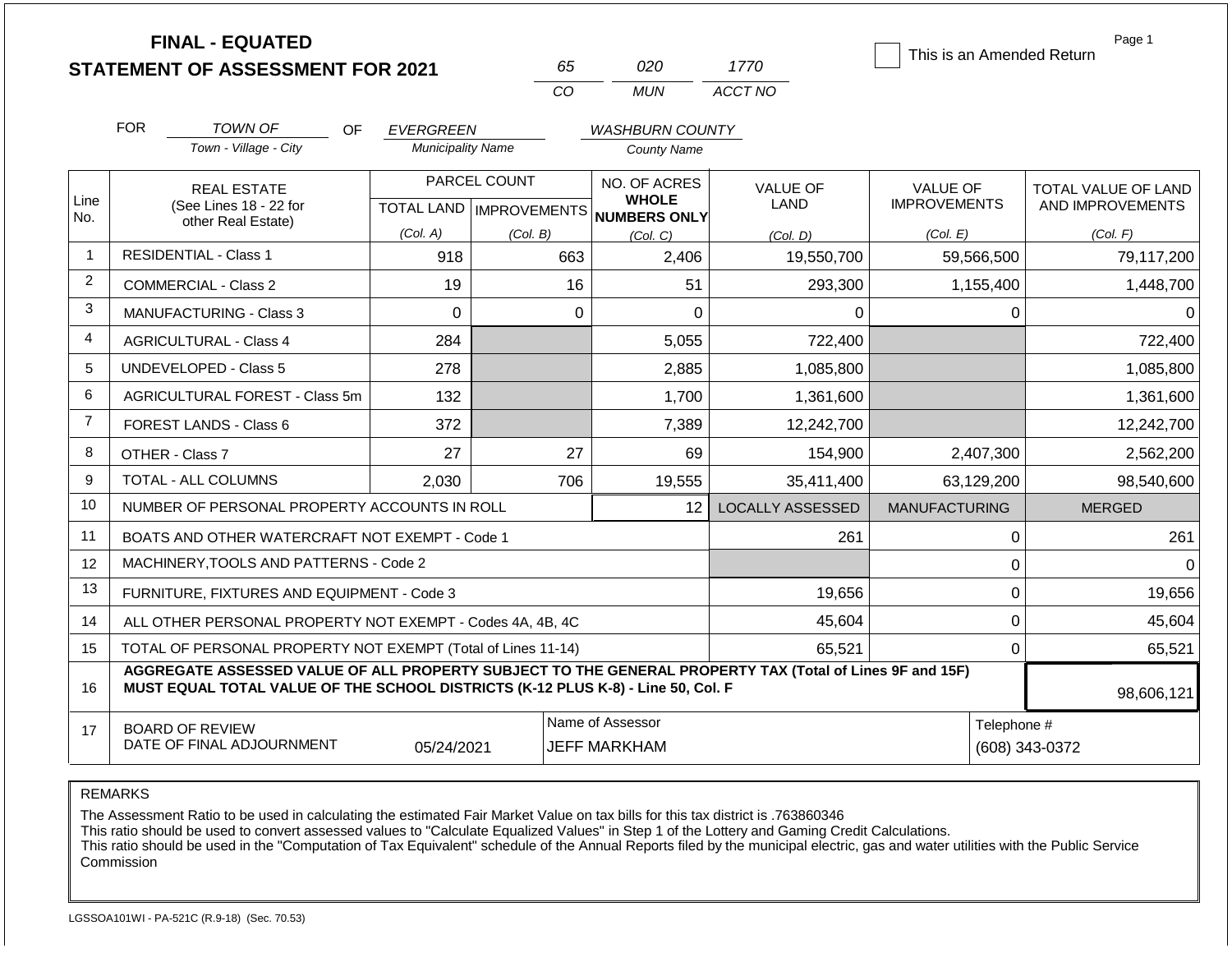2021 65 020 1770

FOREST LANDS (Line 7) and FOREST CROPS (in this section) - are **NOT** the same *YEAR CO MUN ACCT NO*

|    | Private Forest Crop - Reg Class @ 10¢ per acre |                 |  |                                                                                |  |                                                                 | Private Forest Crop - Reg Class @ \$2.52 per acre |                                                                    |               |                                                                              |
|----|------------------------------------------------|-----------------|--|--------------------------------------------------------------------------------|--|-----------------------------------------------------------------|---------------------------------------------------|--------------------------------------------------------------------|---------------|------------------------------------------------------------------------------|
|    | (a) PARCELS                                    | (b) ACRES       |  | (c) ASSESSED VALUE                                                             |  | (d) PARCELS                                                     |                                                   | (e) ACRES                                                          |               | (f) ASSESSED VALUE                                                           |
| 18 |                                                |                 |  |                                                                                |  |                                                                 |                                                   |                                                                    |               |                                                                              |
|    |                                                |                 |  |                                                                                |  |                                                                 |                                                   |                                                                    |               |                                                                              |
|    |                                                |                 |  | Private Forest Crop - Special Class @ 20¢ per acre                             |  |                                                                 |                                                   |                                                                    |               | Entered Before 2005 Managed Forest - Ferrous Mining CLOSED @ \$7.87 per acre |
| 19 | (a) PARCELS                                    | (b) ACRES       |  | (c) ASSESSED VALUE                                                             |  | (d) PARCELS                                                     |                                                   | (e) ACRES                                                          |               | (f) ASSESSED VALUE                                                           |
|    |                                                |                 |  |                                                                                |  |                                                                 |                                                   |                                                                    |               |                                                                              |
|    |                                                |                 |  | Entered Before 2005 Managed Forest - OPEN @ 74 ¢ per acre                      |  |                                                                 |                                                   | Entered Before 2005 Managed Forest - CLOSED @                      |               | \$1.75 per acre                                                              |
| 20 | (a) PARCELS                                    | (b) ACRES       |  | (c) ASSESSED VALUE                                                             |  | (d) PARCELS                                                     |                                                   | (e) ACRES                                                          |               | (f) ASSESSED VALUE                                                           |
|    |                                                |                 |  |                                                                                |  |                                                                 |                                                   |                                                                    |               |                                                                              |
|    |                                                |                 |  |                                                                                |  | 14                                                              |                                                   | 586.25                                                             |               | 855,400                                                                      |
|    |                                                |                 |  | Entered After 2004 Managed Forest - OPEN @ \$2.04 per acre                     |  | Entered After 2004 Managed Forest - CLOSED @ \$10.20 per acre   |                                                   |                                                                    |               |                                                                              |
| 21 | (a) PARCELS                                    | (b) ACRES       |  | (c) ASSESSED VALUE                                                             |  | (d) PARCELS                                                     |                                                   | (e) ACRES                                                          |               | (f) ASSESSED VALUE                                                           |
|    |                                                |                 |  |                                                                                |  |                                                                 |                                                   |                                                                    |               |                                                                              |
|    |                                                |                 |  |                                                                                |  | 40                                                              |                                                   | 1,334.94                                                           |               | 2,181,500                                                                    |
|    | (a) County Forest Cropland Acres               |                 |  | (b) Federal Acres                                                              |  | (c) State Acres                                                 |                                                   | (d) County (NOT FOREST CROP) Acres                                 |               | (e) Other Acres                                                              |
| 22 |                                                |                 |  |                                                                                |  |                                                                 |                                                   |                                                                    |               |                                                                              |
|    |                                                |                 |  | 20                                                                             |  |                                                                 | 35                                                |                                                                    | 28.33         |                                                                              |
|    |                                                |                 |  | Assessed Value of Omitted Property From Prior Years (Sec. 70.44)               |  | Assessed Value of Sec. 70.43 Corrections of Errors by Assessors |                                                   |                                                                    |               |                                                                              |
|    |                                                | (a) REAL ESTATE |  | (b) PERSONAL                                                                   |  |                                                                 |                                                   | (c1) REAL ESTATE                                                   | (c2) PERSONAL |                                                                              |
| 23 |                                                |                 |  |                                                                                |  |                                                                 |                                                   |                                                                    |               |                                                                              |
|    |                                                |                 |  | Manufacturing Equated Value of Omitted Property From Prior Years (Sec. 70.995) |  |                                                                 |                                                   | Mfg. Equated Value of Sec.70.43 Corrections of Errors by Assessors |               |                                                                              |
|    | (d) REAL ESTATE                                |                 |  | (e) PERSONAL                                                                   |  |                                                                 |                                                   | (f1) REAL ESTATE                                                   | (f2) PERSONAL |                                                                              |
|    |                                                |                 |  |                                                                                |  |                                                                 |                                                   |                                                                    |               |                                                                              |
|    |                                                |                 |  |                                                                                |  |                                                                 |                                                   |                                                                    |               |                                                                              |

## **SPECIAL DISTRICTS**

| Line<br>No. | Enter 6-digit<br>Special District<br>Code (Col. A) | <b>Account</b><br><b>Number</b><br>(Col. B) | <b>Special District Name</b><br>(Col. C) | <b>Locally Assessed Value</b><br>of Real Estate and<br><b>Personal Property (Col. D)</b> | Mfg Value of Real Estate<br>and Personal Property<br>(Col. E) | <b>Merged Value of</b><br><b>Real Estate and</b><br>Personal Property (Col. F) |
|-------------|----------------------------------------------------|---------------------------------------------|------------------------------------------|------------------------------------------------------------------------------------------|---------------------------------------------------------------|--------------------------------------------------------------------------------|
| 24          |                                                    |                                             |                                          |                                                                                          |                                                               |                                                                                |
| 25          |                                                    |                                             |                                          |                                                                                          |                                                               |                                                                                |
| 26          |                                                    |                                             |                                          |                                                                                          |                                                               |                                                                                |
| 27          |                                                    |                                             |                                          |                                                                                          |                                                               |                                                                                |
| 28          |                                                    |                                             |                                          |                                                                                          |                                                               |                                                                                |
| 29          |                                                    |                                             |                                          |                                                                                          |                                                               |                                                                                |
| 30          |                                                    |                                             |                                          |                                                                                          |                                                               |                                                                                |
| 31          |                                                    |                                             |                                          |                                                                                          |                                                               |                                                                                |
| 32          |                                                    |                                             |                                          |                                                                                          |                                                               |                                                                                |
| 33          |                                                    |                                             |                                          |                                                                                          |                                                               |                                                                                |
| 34          |                                                    |                                             |                                          |                                                                                          |                                                               |                                                                                |
| 35          |                                                    |                                             |                                          |                                                                                          |                                                               |                                                                                |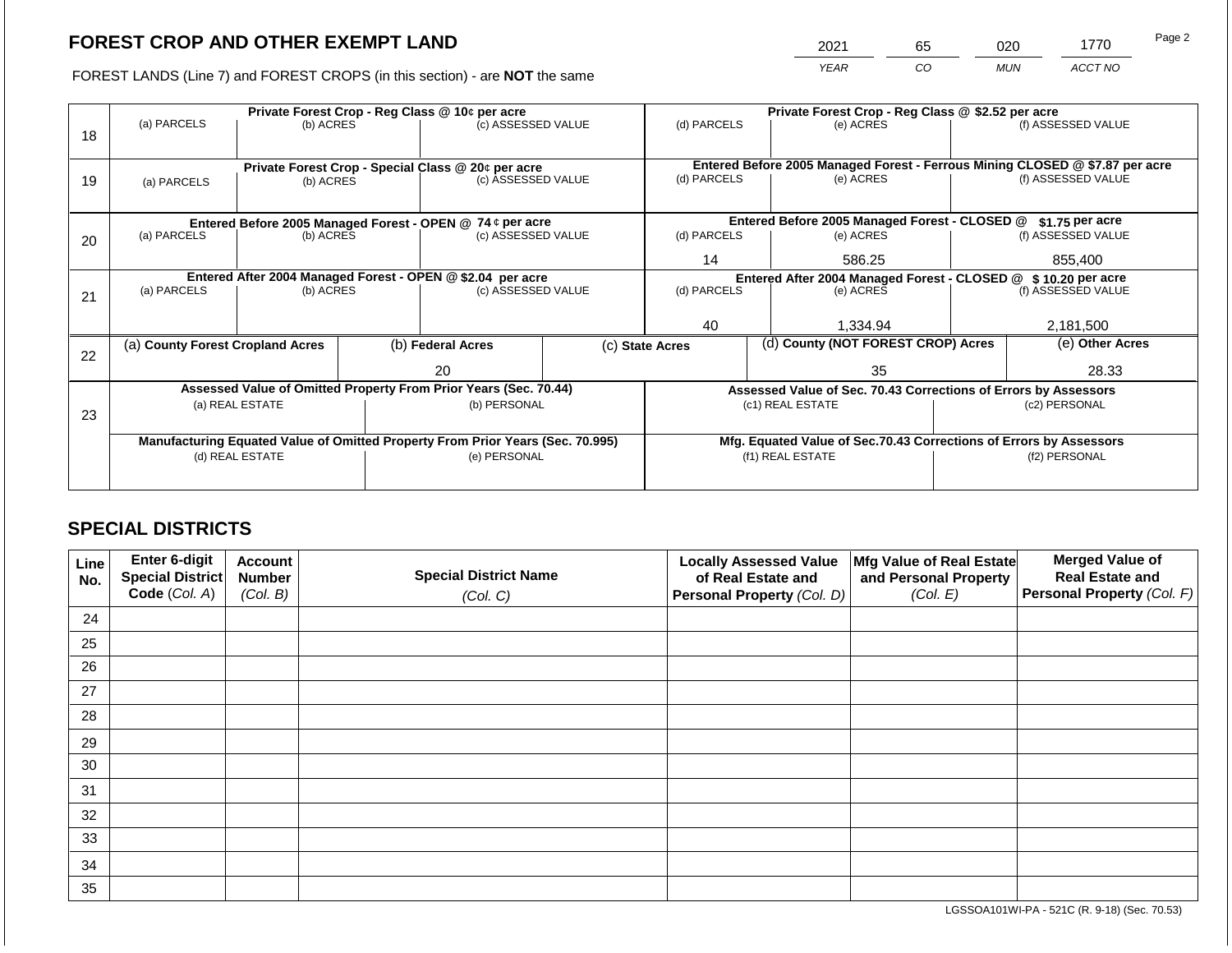|             | <b>SCHOOL DISTRICTS</b>                                  |                                             |                                                         | 2021                                                                              | 65                                                            | 020        | 1770                                                                           |
|-------------|----------------------------------------------------------|---------------------------------------------|---------------------------------------------------------|-----------------------------------------------------------------------------------|---------------------------------------------------------------|------------|--------------------------------------------------------------------------------|
|             |                                                          |                                             |                                                         | <b>YEAR</b>                                                                       | CO                                                            | <b>MUN</b> | ACCT NO                                                                        |
| Line<br>No. | Enter 6-digit<br><b>School District</b><br>Code (Col. A) | <b>Account</b><br><b>Number</b><br>(Col. B) | <b>School District Name</b><br>(Col. C)                 | <b>Locally Assessed Value</b><br>of Real Estate and<br>Personal Property (Col. D) | Mfg Value of Real Estate<br>and Personal Property<br>(Col. E) |            | <b>Merged Value of</b><br><b>Real Estate and</b><br>Personal Property (Col. F) |
|             | A. SCHOOL DISTRICTS (K-8 and K-12)                       |                                             |                                                         |                                                                                   |                                                               |            |                                                                                |
| 36          | 655474                                                   | 0393                                        | SCH D OF SPOONER                                        | 98,606,121                                                                        |                                                               |            | 98,606,121                                                                     |
| 37          |                                                          |                                             |                                                         |                                                                                   |                                                               |            |                                                                                |
| 38          |                                                          |                                             |                                                         |                                                                                   |                                                               |            |                                                                                |
| 39          |                                                          |                                             |                                                         |                                                                                   |                                                               |            |                                                                                |
| 40          |                                                          |                                             |                                                         |                                                                                   |                                                               |            |                                                                                |
| 41          |                                                          |                                             |                                                         |                                                                                   |                                                               |            |                                                                                |
| 42<br>43    |                                                          |                                             |                                                         |                                                                                   |                                                               |            |                                                                                |
| 44          |                                                          |                                             |                                                         |                                                                                   |                                                               |            |                                                                                |
| 45          |                                                          |                                             |                                                         |                                                                                   |                                                               |            |                                                                                |
| 46          |                                                          |                                             |                                                         |                                                                                   |                                                               |            |                                                                                |
| 47          |                                                          |                                             |                                                         |                                                                                   |                                                               |            |                                                                                |
| 48          |                                                          |                                             |                                                         |                                                                                   |                                                               |            |                                                                                |
| 49          |                                                          |                                             |                                                         |                                                                                   |                                                               |            |                                                                                |
| 50          |                                                          |                                             | TOTAL ASSESSED VALUE OF SCHOOL DISTRICTS (K-8 and K-12) | 98,606,121                                                                        |                                                               |            | 98,606,121                                                                     |
|             | <b>B. UNION HIGH SCHOOL DISTRICTS</b>                    |                                             |                                                         |                                                                                   |                                                               |            |                                                                                |
| 51          |                                                          |                                             |                                                         |                                                                                   |                                                               |            |                                                                                |
| 52          |                                                          |                                             |                                                         |                                                                                   |                                                               |            |                                                                                |
| 53          |                                                          |                                             |                                                         |                                                                                   |                                                               |            |                                                                                |
| 54          |                                                          |                                             | TOTAL ASSESSED VALUE OF UNION HIGH SCHOOLS              |                                                                                   |                                                               |            |                                                                                |
| 55          |                                                          |                                             |                                                         |                                                                                   |                                                               |            |                                                                                |
|             | <b>TECHNICAL COLLEGE DISTRICTS</b><br>C.                 |                                             |                                                         |                                                                                   |                                                               |            |                                                                                |
| 56          | 001700                                                   | 0016                                        | NORTHWOOD TECHNICAL COLLEGE                             | 98,606,121                                                                        |                                                               |            | 98,606,121                                                                     |
| 57<br>58    |                                                          |                                             |                                                         |                                                                                   |                                                               |            |                                                                                |
| 59          |                                                          |                                             | TOTAL ASSESSED VALUE OF TECHNICAL COLLEGES              | 98,606,121                                                                        |                                                               |            | 98,606,121                                                                     |

| Name               |                           | Title | Submission date  |  |  |
|--------------------|---------------------------|-------|------------------|--|--|
| <b>PAUL DENEEN</b> |                           |       | 2021<br>02<br>06 |  |  |
| Phone              | Email address             |       |                  |  |  |
| 715<br>468<br>4792 | PDENEEN@CO.WASHBURN.WI.US |       |                  |  |  |

Page 3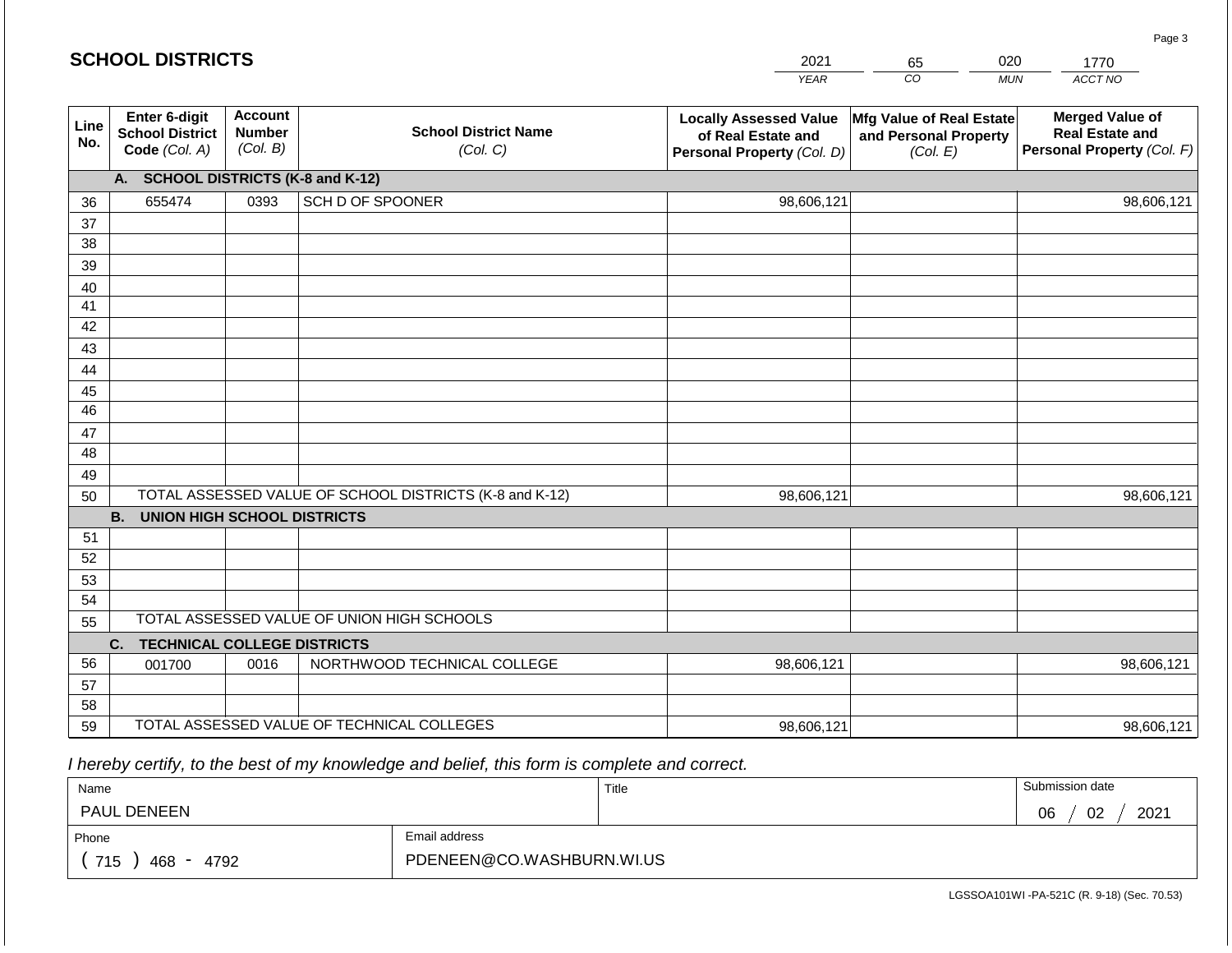- Each municipality's SOA is completed after the Board of Review and includes any changes made to the locally assessed values, under state law (sec. 70.53, Wis. Stats.)
- The Wisconsin Department of Revenue (DOR) merges the locally assessed values with the state assessed manufacturing values
- DOR provides the information regarding district names and codes. If a district is not listed, contact DOR.

Note: If you submit an amended SOA to DOR after your municipality's SOA is equated and posted to our website, we will process the SOA. However, DOR will not recalculate the *aggregate ratio or update the final SOA posted on our website. You should use the corrected values to calculate your tax rates.*

## **Page 1: Real Estate and Personal Property**

- Lines 1-9 assessed real estate values, parcel counts and acres by classification
- Lines 10-15 assessed personal property values and number of accounts by class
- Line 16 aggregate assessed value of all property subject to general property; use to calculate tax rates. Note: This line equals the total assessed value of K-8 and K-12 school districts (Line 50) and total assessed value of technical colleges (Line 59).
- Remarks assessment ratio used to calculate estimated fair market value on property tax bills

## **Page 2: Forest Crop, Other Exempt Land and Special Districts**

- Lines 18-21 private forest crop and managed forest lands assessed values
- Line  $22 -$  tax exempt land acres
- Line 23 prior years assessed value of omitted property under sec. 70.44 and correction of errors under sec. 70.43 shown by locally assessed or manufacturing real estate and personal property. Note: If there is an amount on this line, report the corresponding tax in the Statement of Taxes, Sections J or K.
- Lines 24-35 special district assessed values. These values are used to calculate tax rates for the special districts.

## **Page 3: School Districts**

- Lines 36-50 school districts (K-8 and K-12) assessed values. These values are used to calculate tax rates for school districts.
- Lines 51-55 union high school district assessed values. These values are used to calculate tax rates for union high school districts.
- Lines 56-59 technical college assessed values. These values are used to calculate tax rates for technical colleges.

If you have questions: Email: lgs@wisconsin.gov

 Phone: (608) 266-2569 or (608) 264-6892 Fax: (608) 264-6887

JULIE KESSLER<br>TOWN OF EVERGREEN<br>W8896 CARLTON ROAD TOWN OF EVERGREEN W8896 CARLTON ROAD 54801 SPOONER, WI 54801JULIE KESSLER SPOONER, WI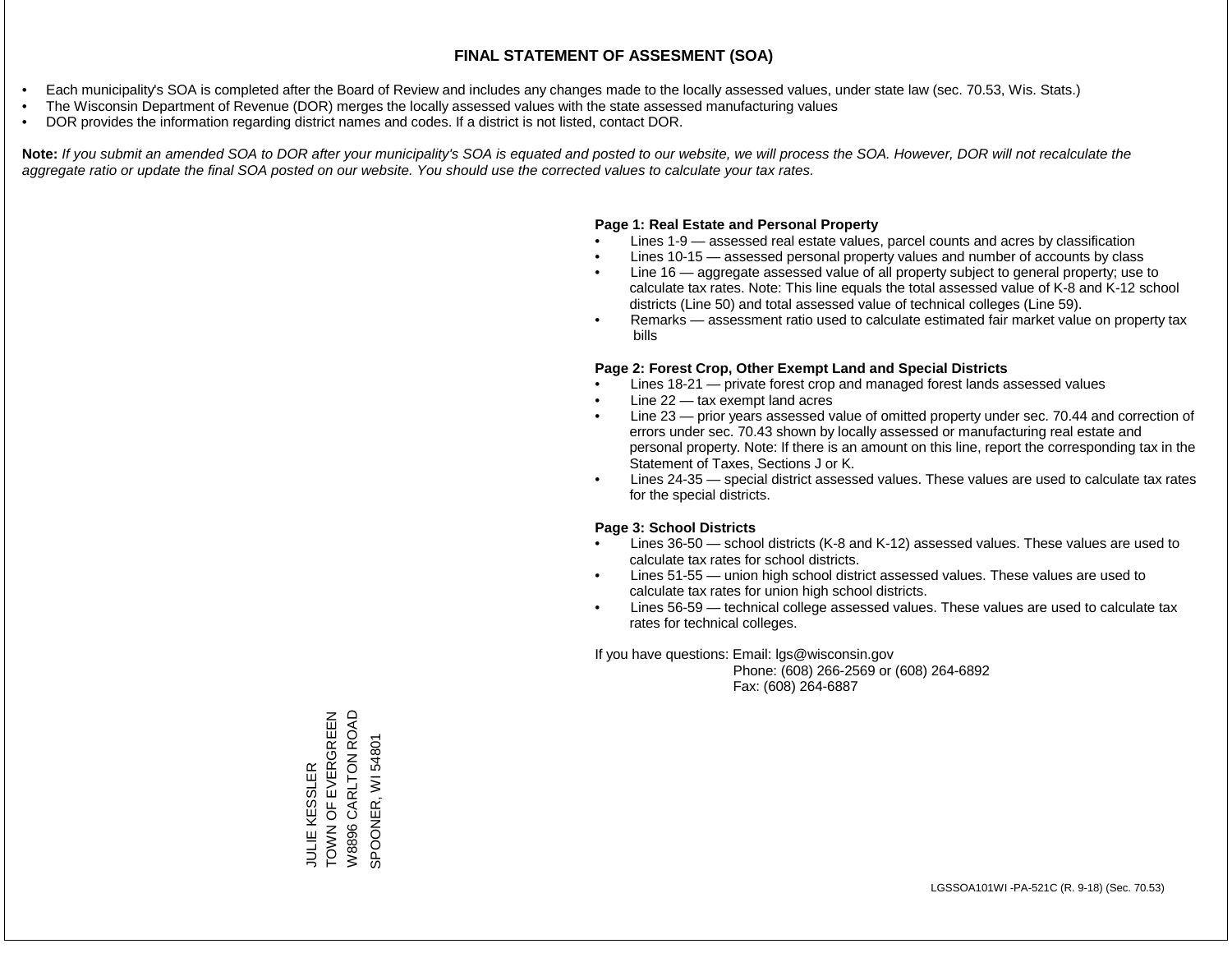**FINAL - EQUATED**

| n.       | 122   | 1771    |
|----------|-------|---------|
| $\cdots$ | MI IN | ACCT NO |

This is an Amended Return

Page 1

|                | <b>FOR</b>                                                                                                                                                                                                 | <b>TOWN OF</b><br><b>OF</b>                                  | <b>FROG CREEK</b>        |                                              | <b>WASHBURN COUNTY</b>                    |                         |                                        |                                         |  |
|----------------|------------------------------------------------------------------------------------------------------------------------------------------------------------------------------------------------------------|--------------------------------------------------------------|--------------------------|----------------------------------------------|-------------------------------------------|-------------------------|----------------------------------------|-----------------------------------------|--|
|                |                                                                                                                                                                                                            | Town - Village - City                                        | <b>Municipality Name</b> |                                              | <b>County Name</b>                        |                         |                                        |                                         |  |
| Line           |                                                                                                                                                                                                            | <b>REAL ESTATE</b><br>(See Lines 18 - 22 for                 |                          | PARCEL COUNT                                 | NO. OF ACRES<br><b>WHOLE</b>              | <b>VALUE OF</b><br>LAND | <b>VALUE OF</b><br><b>IMPROVEMENTS</b> | TOTAL VALUE OF LAND<br>AND IMPROVEMENTS |  |
| No.            |                                                                                                                                                                                                            | other Real Estate)                                           | (Col. A)                 | <b>TOTAL LAND   IMPROVEMENTS</b><br>(Col. B) | <b>NUMBERS ONLY</b><br>(Col, C)           | (Col, D)                | (Col. E)                               | (Col. F)                                |  |
|                |                                                                                                                                                                                                            | <b>RESIDENTIAL - Class 1</b>                                 | 110                      | 96                                           | 173                                       | 1,248,600               | 8,140,000                              | 9,388,600                               |  |
| $\overline{2}$ |                                                                                                                                                                                                            | <b>COMMERCIAL - Class 2</b>                                  | $\overline{2}$           | $\overline{2}$                               | $\overline{2}$                            | 3,700                   | 4,100                                  | 7,800                                   |  |
| 3              |                                                                                                                                                                                                            | <b>MANUFACTURING - Class 3</b>                               | 0                        | 0                                            | 0                                         | $\Omega$                | 0                                      | $\Omega$                                |  |
| $\overline{4}$ |                                                                                                                                                                                                            | <b>AGRICULTURAL - Class 4</b>                                | 101                      |                                              | 2,212                                     | 265,700                 |                                        | 265,700                                 |  |
| 5              |                                                                                                                                                                                                            | <b>UNDEVELOPED - Class 5</b>                                 | 135                      |                                              | 1,753                                     | 523,900                 |                                        | 523,900                                 |  |
| 6              |                                                                                                                                                                                                            | AGRICULTURAL FOREST - Class 5m                               | 35                       |                                              | 652                                       | 553,700                 |                                        | 553,700                                 |  |
| $\overline{7}$ |                                                                                                                                                                                                            | FOREST LANDS - Class 6                                       | 175                      |                                              | 3,519                                     | 5,341,200               |                                        | 5,341,200                               |  |
| 8              |                                                                                                                                                                                                            | OTHER - Class 7                                              | 8                        | 8                                            | 8                                         | 15,600                  | 308,000                                | 323,600                                 |  |
| 9              |                                                                                                                                                                                                            | TOTAL - ALL COLUMNS                                          | 566                      | 106                                          | 8,319                                     | 7,952,400               | 8,452,100                              | 16,404,500                              |  |
| 10             |                                                                                                                                                                                                            | NUMBER OF PERSONAL PROPERTY ACCOUNTS IN ROLL                 |                          |                                              | 3                                         | <b>LOCALLY ASSESSED</b> | <b>MANUFACTURING</b>                   | <b>MERGED</b>                           |  |
| 11             |                                                                                                                                                                                                            | BOATS AND OTHER WATERCRAFT NOT EXEMPT - Code 1               |                          |                                              |                                           | $\Omega$                | 0                                      | 0                                       |  |
| 12             |                                                                                                                                                                                                            | MACHINERY, TOOLS AND PATTERNS - Code 2                       |                          |                                              |                                           |                         | 0                                      | n                                       |  |
| 13             |                                                                                                                                                                                                            | FURNITURE, FIXTURES AND EQUIPMENT - Code 3                   |                          |                                              |                                           | $\Omega$                | 0                                      | ∩                                       |  |
| 14             |                                                                                                                                                                                                            | ALL OTHER PERSONAL PROPERTY NOT EXEMPT - Codes 4A, 4B, 4C    |                          |                                              |                                           | 9,400                   | 0                                      | 9,400                                   |  |
| 15             |                                                                                                                                                                                                            | TOTAL OF PERSONAL PROPERTY NOT EXEMPT (Total of Lines 11-14) |                          |                                              |                                           | 9,400                   | $\Omega$                               | 9,400                                   |  |
| 16             | AGGREGATE ASSESSED VALUE OF ALL PROPERTY SUBJECT TO THE GENERAL PROPERTY TAX (Total of Lines 9F and 15F)<br>MUST EQUAL TOTAL VALUE OF THE SCHOOL DISTRICTS (K-12 PLUS K-8) - Line 50, Col. F<br>16,413,900 |                                                              |                          |                                              |                                           |                         |                                        |                                         |  |
| 17             |                                                                                                                                                                                                            | <b>BOARD OF REVIEW</b><br>DATE OF FINAL ADJOURNMENT          | 05/10/2021               |                                              | Name of Assessor<br><b>MARV NORDQUIST</b> |                         | Telephone #                            | (715) 634-2283                          |  |
|                |                                                                                                                                                                                                            |                                                              |                          |                                              |                                           |                         |                                        |                                         |  |

REMARKS

The Assessment Ratio to be used in calculating the estimated Fair Market Value on tax bills for this tax district is .904516549

This ratio should be used to convert assessed values to "Calculate Equalized Values" in Step 1 of the Lottery and Gaming Credit Calculations.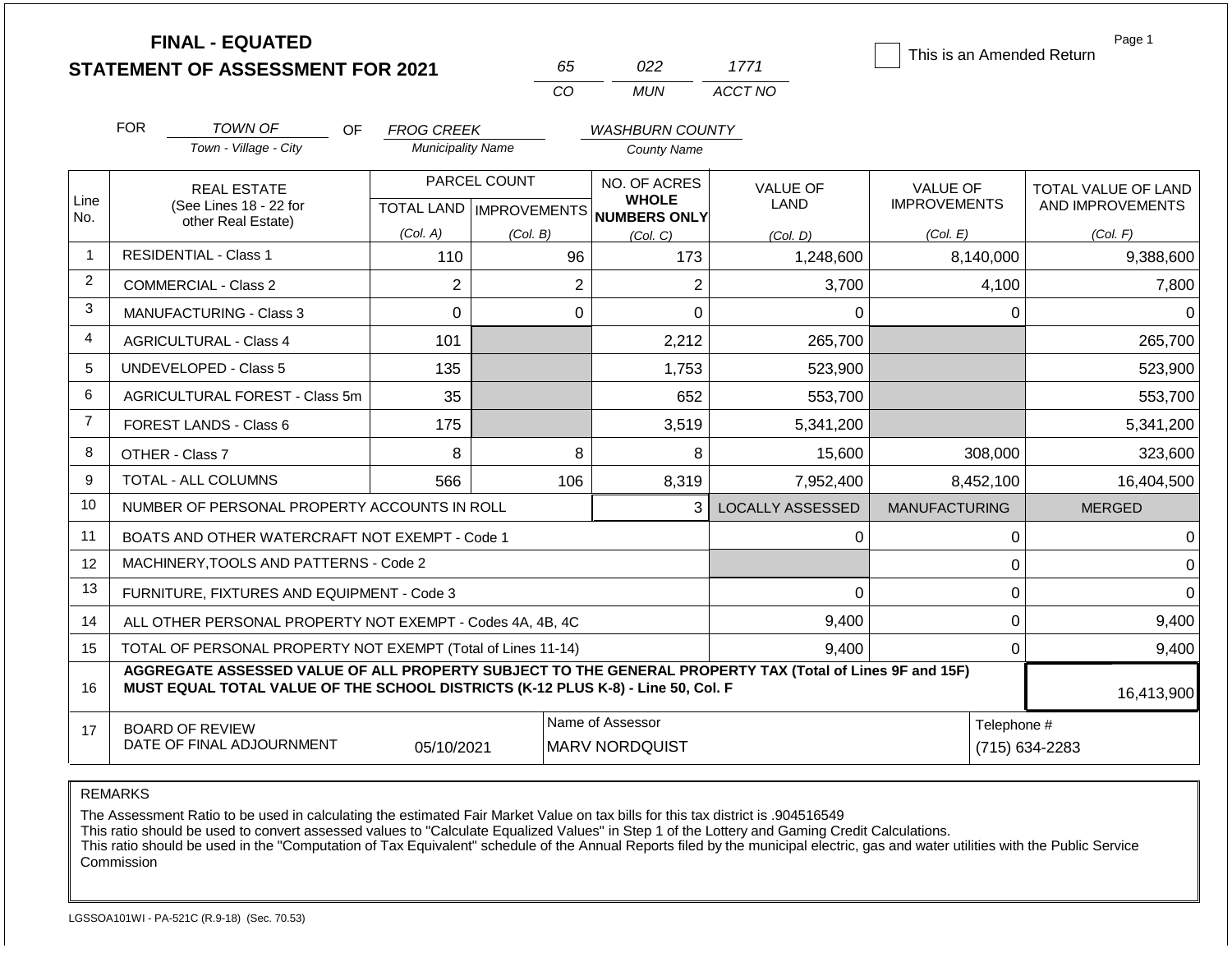2021 65 022 1771

FOREST LANDS (Line 7) and FOREST CROPS (in this section) - are **NOT** the same *YEAR CO MUN ACCT NO*

|    | Private Forest Crop - Reg Class @ 10¢ per acre                                 |                 |  |                                                                  |  |                                                                 | Private Forest Crop - Reg Class @ \$2.52 per acre |                                                                              |                                        |                    |
|----|--------------------------------------------------------------------------------|-----------------|--|------------------------------------------------------------------|--|-----------------------------------------------------------------|---------------------------------------------------|------------------------------------------------------------------------------|----------------------------------------|--------------------|
| 18 | (a) PARCELS                                                                    | (b) ACRES       |  | (c) ASSESSED VALUE                                               |  | (d) PARCELS                                                     |                                                   | (e) ACRES                                                                    |                                        | (f) ASSESSED VALUE |
|    |                                                                                |                 |  |                                                                  |  |                                                                 |                                                   | 40                                                                           |                                        | 64,000             |
|    |                                                                                |                 |  | Private Forest Crop - Special Class @ 20¢ per acre               |  |                                                                 |                                                   | Entered Before 2005 Managed Forest - Ferrous Mining CLOSED @ \$7.87 per acre |                                        |                    |
| 19 | (a) PARCELS                                                                    | (b) ACRES       |  | (c) ASSESSED VALUE                                               |  | (d) PARCELS                                                     |                                                   | (e) ACRES                                                                    |                                        | (f) ASSESSED VALUE |
|    |                                                                                |                 |  |                                                                  |  |                                                                 |                                                   |                                                                              |                                        |                    |
|    |                                                                                |                 |  | Entered Before 2005 Managed Forest - OPEN @ 74 ¢ per acre        |  |                                                                 |                                                   | Entered Before 2005 Managed Forest - CLOSED @                                |                                        | $$1.75$ per acre   |
| 20 | (a) PARCELS                                                                    | (b) ACRES       |  | (c) ASSESSED VALUE                                               |  | (d) PARCELS                                                     |                                                   | (e) ACRES                                                                    |                                        | (f) ASSESSED VALUE |
|    |                                                                                | 234.69          |  | 348,000                                                          |  | 18                                                              |                                                   | 513                                                                          |                                        | 741,200            |
|    |                                                                                |                 |  | Entered After 2004 Managed Forest - OPEN @ \$2.04 per acre       |  | Entered After 2004 Managed Forest - CLOSED @                    |                                                   |                                                                              |                                        |                    |
|    | (a) PARCELS                                                                    | (b) ACRES       |  | (c) ASSESSED VALUE                                               |  | (d) PARCELS                                                     |                                                   | (e) ACRES                                                                    | \$10.20 per acre<br>(f) ASSESSED VALUE |                    |
| 21 |                                                                                |                 |  |                                                                  |  |                                                                 |                                                   |                                                                              |                                        |                    |
|    | 5.                                                                             | 151             |  | 180,900                                                          |  | 13                                                              |                                                   | 407.93                                                                       |                                        | 752,800            |
|    |                                                                                |                 |  |                                                                  |  |                                                                 |                                                   |                                                                              |                                        |                    |
| 22 | (a) County Forest Cropland Acres                                               |                 |  | (b) Federal Acres                                                |  | (c) State Acres                                                 |                                                   | (d) County (NOT FOREST CROP) Acres                                           |                                        | (e) Other Acres    |
|    | 35.278.97                                                                      |                 |  |                                                                  |  | 652.79                                                          |                                                   | 37.35                                                                        |                                        | 101.19             |
|    |                                                                                |                 |  | Assessed Value of Omitted Property From Prior Years (Sec. 70.44) |  | Assessed Value of Sec. 70.43 Corrections of Errors by Assessors |                                                   |                                                                              |                                        |                    |
|    | (a) REAL ESTATE                                                                |                 |  | (b) PERSONAL                                                     |  |                                                                 |                                                   | (c1) REAL ESTATE                                                             | (c2) PERSONAL                          |                    |
| 23 |                                                                                |                 |  |                                                                  |  |                                                                 |                                                   |                                                                              |                                        |                    |
|    | Manufacturing Equated Value of Omitted Property From Prior Years (Sec. 70.995) |                 |  |                                                                  |  |                                                                 |                                                   | Mfg. Equated Value of Sec.70.43 Corrections of Errors by Assessors           |                                        |                    |
|    |                                                                                | (d) REAL ESTATE |  | (e) PERSONAL                                                     |  |                                                                 |                                                   | (f1) REAL ESTATE                                                             |                                        | (f2) PERSONAL      |
|    |                                                                                |                 |  |                                                                  |  |                                                                 |                                                   |                                                                              |                                        |                    |
|    |                                                                                |                 |  |                                                                  |  |                                                                 |                                                   |                                                                              |                                        |                    |

## **SPECIAL DISTRICTS**

| Line<br>No. | Enter 6-digit<br>Special District<br>Code (Col. A) | <b>Account</b><br><b>Number</b><br>(Col. B) | <b>Special District Name</b><br>(Col. C) | <b>Locally Assessed Value</b><br>of Real Estate and<br><b>Personal Property (Col. D)</b> | Mfg Value of Real Estate<br>and Personal Property<br>(Col. E) | <b>Merged Value of</b><br><b>Real Estate and</b><br>Personal Property (Col. F) |
|-------------|----------------------------------------------------|---------------------------------------------|------------------------------------------|------------------------------------------------------------------------------------------|---------------------------------------------------------------|--------------------------------------------------------------------------------|
| 24          |                                                    |                                             |                                          |                                                                                          |                                                               |                                                                                |
| 25          |                                                    |                                             |                                          |                                                                                          |                                                               |                                                                                |
| 26          |                                                    |                                             |                                          |                                                                                          |                                                               |                                                                                |
| 27          |                                                    |                                             |                                          |                                                                                          |                                                               |                                                                                |
| 28          |                                                    |                                             |                                          |                                                                                          |                                                               |                                                                                |
| 29          |                                                    |                                             |                                          |                                                                                          |                                                               |                                                                                |
| 30          |                                                    |                                             |                                          |                                                                                          |                                                               |                                                                                |
| 31          |                                                    |                                             |                                          |                                                                                          |                                                               |                                                                                |
| 32          |                                                    |                                             |                                          |                                                                                          |                                                               |                                                                                |
| 33          |                                                    |                                             |                                          |                                                                                          |                                                               |                                                                                |
| 34          |                                                    |                                             |                                          |                                                                                          |                                                               |                                                                                |
| 35          |                                                    |                                             |                                          |                                                                                          |                                                               |                                                                                |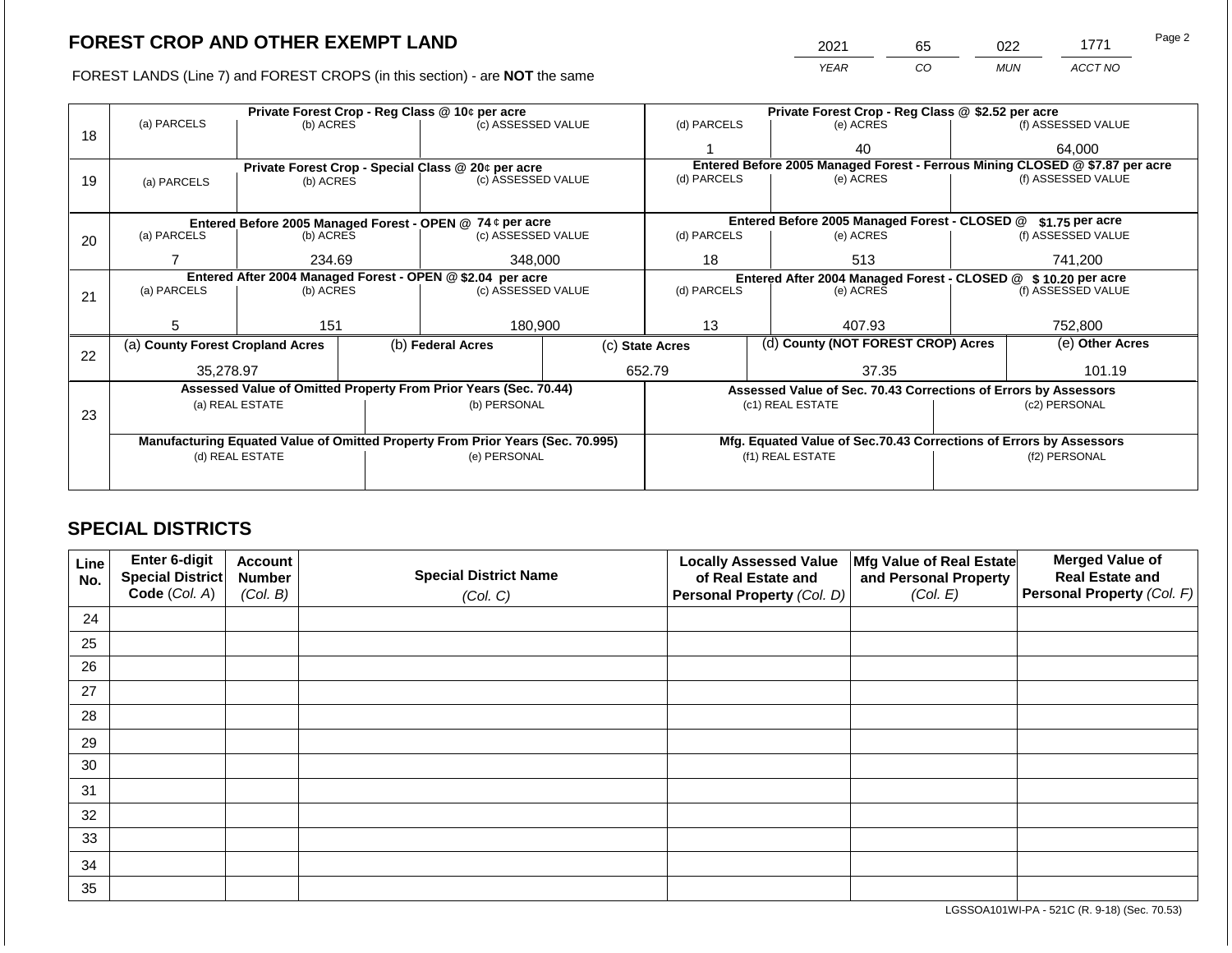|             | <b>SCHOOL DISTRICTS</b>                                         |                                             |                                                         | 2021                                                                              | 65                                                            | 022        | 1771                                                                           |
|-------------|-----------------------------------------------------------------|---------------------------------------------|---------------------------------------------------------|-----------------------------------------------------------------------------------|---------------------------------------------------------------|------------|--------------------------------------------------------------------------------|
|             |                                                                 |                                             |                                                         | <b>YEAR</b>                                                                       | CO                                                            | <b>MUN</b> | ACCT NO                                                                        |
| Line<br>No. | <b>Enter 6-digit</b><br><b>School District</b><br>Code (Col. A) | <b>Account</b><br><b>Number</b><br>(Col. B) | <b>School District Name</b><br>(Col. C)                 | <b>Locally Assessed Value</b><br>of Real Estate and<br>Personal Property (Col. D) | Mfg Value of Real Estate<br>and Personal Property<br>(Col. E) |            | <b>Merged Value of</b><br><b>Real Estate and</b><br>Personal Property (Col. F) |
|             | A.                                                              |                                             | <b>SCHOOL DISTRICTS (K-8 and K-12)</b>                  |                                                                                   |                                                               |            |                                                                                |
| 36          | 653654                                                          | 0391                                        | SCH D OF NORTHWOOD (MINONG)                             | 16,413,900                                                                        |                                                               |            | 16,413,900                                                                     |
| 37          |                                                                 |                                             |                                                         |                                                                                   |                                                               |            |                                                                                |
| 38          |                                                                 |                                             |                                                         |                                                                                   |                                                               |            |                                                                                |
| 39          |                                                                 |                                             |                                                         |                                                                                   |                                                               |            |                                                                                |
| 40          |                                                                 |                                             |                                                         |                                                                                   |                                                               |            |                                                                                |
| 41          |                                                                 |                                             |                                                         |                                                                                   |                                                               |            |                                                                                |
| 42          |                                                                 |                                             |                                                         |                                                                                   |                                                               |            |                                                                                |
| 43          |                                                                 |                                             |                                                         |                                                                                   |                                                               |            |                                                                                |
| 44<br>45    |                                                                 |                                             |                                                         |                                                                                   |                                                               |            |                                                                                |
| 46          |                                                                 |                                             |                                                         |                                                                                   |                                                               |            |                                                                                |
| 47          |                                                                 |                                             |                                                         |                                                                                   |                                                               |            |                                                                                |
| 48          |                                                                 |                                             |                                                         |                                                                                   |                                                               |            |                                                                                |
| 49          |                                                                 |                                             |                                                         |                                                                                   |                                                               |            |                                                                                |
| 50          |                                                                 |                                             | TOTAL ASSESSED VALUE OF SCHOOL DISTRICTS (K-8 and K-12) | 16,413,900                                                                        |                                                               |            | 16,413,900                                                                     |
|             | <b>B.</b><br><b>UNION HIGH SCHOOL DISTRICTS</b>                 |                                             |                                                         |                                                                                   |                                                               |            |                                                                                |
| 51          |                                                                 |                                             |                                                         |                                                                                   |                                                               |            |                                                                                |
| 52          |                                                                 |                                             |                                                         |                                                                                   |                                                               |            |                                                                                |
| 53          |                                                                 |                                             |                                                         |                                                                                   |                                                               |            |                                                                                |
| 54          |                                                                 |                                             |                                                         |                                                                                   |                                                               |            |                                                                                |
| 55          |                                                                 |                                             | TOTAL ASSESSED VALUE OF UNION HIGH SCHOOLS              |                                                                                   |                                                               |            |                                                                                |
|             | <b>TECHNICAL COLLEGE DISTRICTS</b><br>C.                        |                                             |                                                         |                                                                                   |                                                               |            |                                                                                |
| 56          | 001700                                                          | 0016                                        | NORTHWOOD TECHNICAL COLLEGE                             | 16,413,900                                                                        |                                                               |            | 16,413,900                                                                     |
| 57          |                                                                 |                                             |                                                         |                                                                                   |                                                               |            |                                                                                |
| 58<br>59    |                                                                 |                                             | TOTAL ASSESSED VALUE OF TECHNICAL COLLEGES              |                                                                                   |                                                               |            |                                                                                |
|             |                                                                 |                                             |                                                         | 16,413,900                                                                        |                                                               |            | 16,413,900                                                                     |

| Name                                           |                           | Title | Submission date  |
|------------------------------------------------|---------------------------|-------|------------------|
| <b>PAUL DENEEN</b>                             |                           |       | 18<br>2021<br>05 |
| Phone                                          | Email address             |       |                  |
| 715<br>4792<br>468<br>$\overline{\phantom{a}}$ | PDENEEN@CO.WASHBURN.WI.US |       |                  |

LGSSOA101WI -PA-521C (R. 9-18) (Sec. 70.53)

Page 3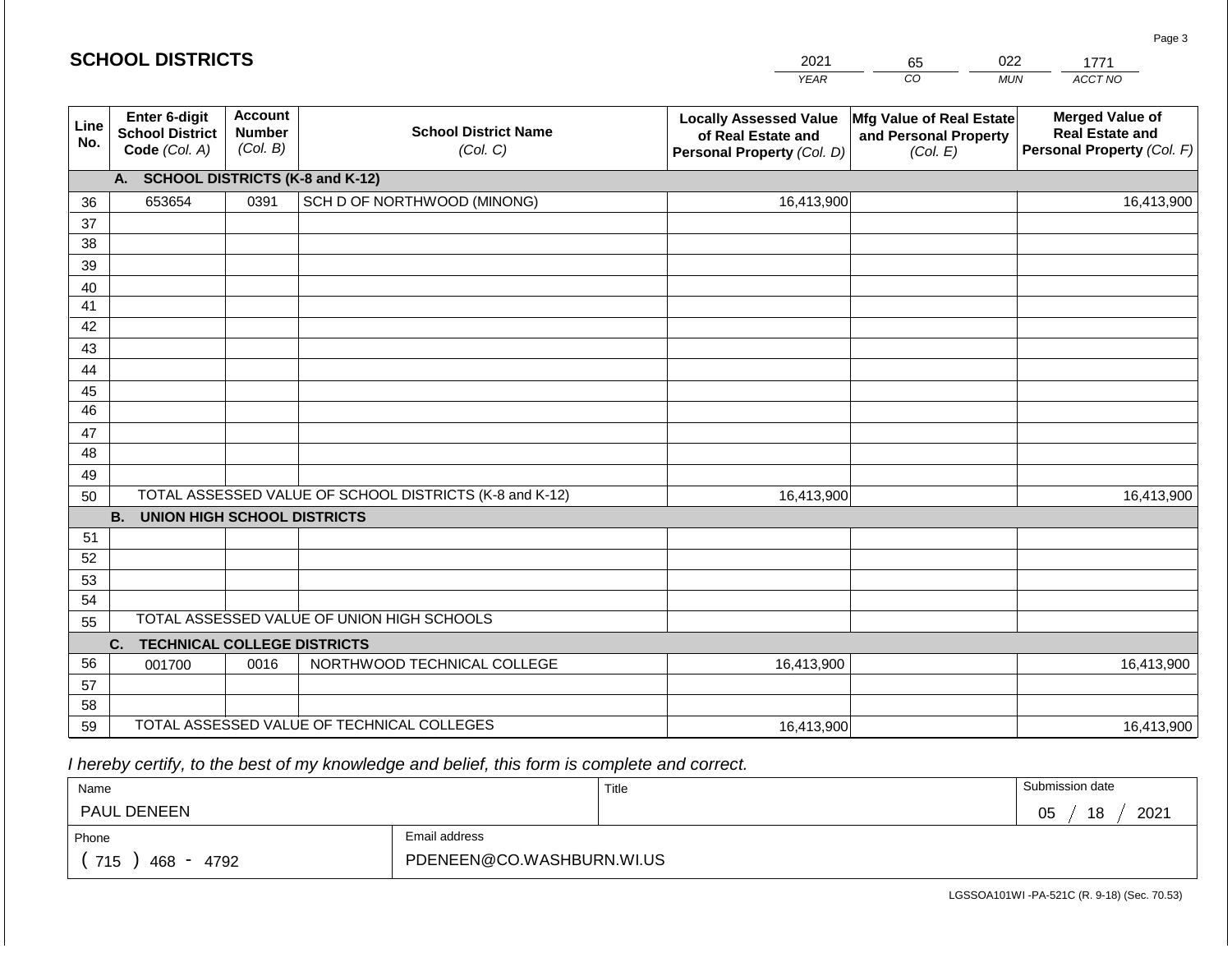- Each municipality's SOA is completed after the Board of Review and includes any changes made to the locally assessed values, under state law (sec. 70.53, Wis. Stats.)
- The Wisconsin Department of Revenue (DOR) merges the locally assessed values with the state assessed manufacturing values
- DOR provides the information regarding district names and codes. If a district is not listed, contact DOR.

Note: If you submit an amended SOA to DOR after your municipality's SOA is equated and posted to our website, we will process the SOA. However, DOR will not recalculate the *aggregate ratio or update the final SOA posted on our website. You should use the corrected values to calculate your tax rates.*

## **Page 1: Real Estate and Personal Property**

- Lines 1-9 assessed real estate values, parcel counts and acres by classification
- Lines 10-15 assessed personal property values and number of accounts by class
- Line 16 aggregate assessed value of all property subject to general property; use to calculate tax rates. Note: This line equals the total assessed value of K-8 and K-12 school districts (Line 50) and total assessed value of technical colleges (Line 59).
- Remarks assessment ratio used to calculate estimated fair market value on property tax bills

## **Page 2: Forest Crop, Other Exempt Land and Special Districts**

- Lines 18-21 private forest crop and managed forest lands assessed values
- Line  $22 -$  tax exempt land acres
- Line 23 prior years assessed value of omitted property under sec. 70.44 and correction of errors under sec. 70.43 shown by locally assessed or manufacturing real estate and personal property. Note: If there is an amount on this line, report the corresponding tax in the Statement of Taxes, Sections J or K.
- Lines 24-35 special district assessed values. These values are used to calculate tax rates for the special districts.

## **Page 3: School Districts**

- Lines 36-50 school districts (K-8 and K-12) assessed values. These values are used to calculate tax rates for school districts.
- Lines 51-55 union high school district assessed values. These values are used to calculate tax rates for union high school districts.
- Lines 56-59 technical college assessed values. These values are used to calculate tax rates for technical colleges.

If you have questions: Email: lgs@wisconsin.gov

 Phone: (608) 266-2569 or (608) 264-6892 Fax: (608) 264-6887

JO ANNE DENNINGER<br>TOWN OF FROG CREEK<br>W3936 FROG CREEK RD TOWN OF FROG CREEK VIINONG, WI 54859 - 9107 2016 - 95845 IN 'QNONIN W3936 FROG CREEK RD JO ANNE DENNINGER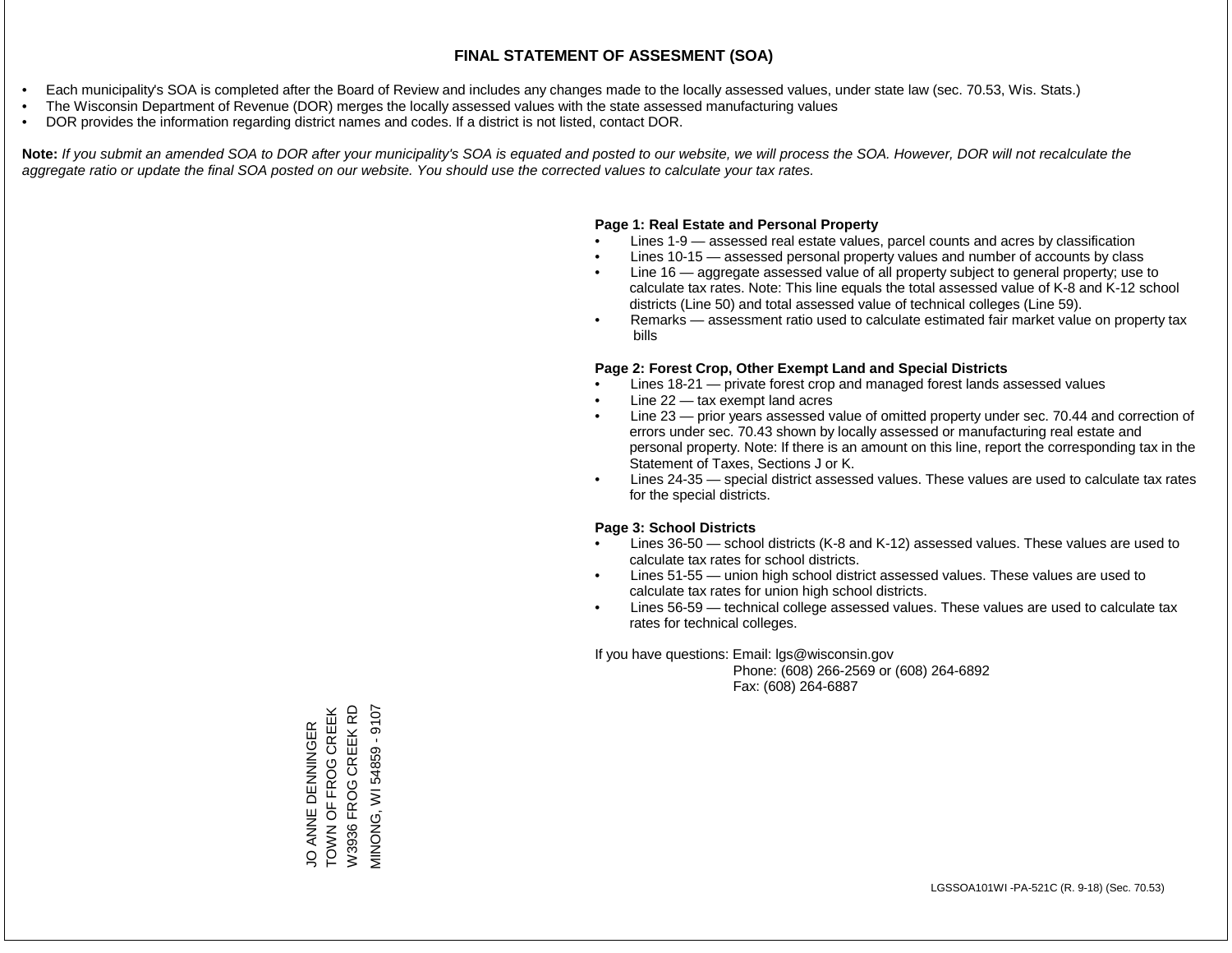|                |                                                                   | <b>FINAL - EQUATED</b>                                                                                                                                                                       |                          |                                           |                                        |                                 |                                | This is an Amended Return              |             | Page 1                                  |
|----------------|-------------------------------------------------------------------|----------------------------------------------------------------------------------------------------------------------------------------------------------------------------------------------|--------------------------|-------------------------------------------|----------------------------------------|---------------------------------|--------------------------------|----------------------------------------|-------------|-----------------------------------------|
|                |                                                                   | <b>STATEMENT OF ASSESSMENT FOR 2021</b>                                                                                                                                                      |                          |                                           | 65                                     | 024                             | 1772                           |                                        |             |                                         |
|                |                                                                   |                                                                                                                                                                                              |                          | CO                                        |                                        | <b>MUN</b>                      | ACCT NO                        |                                        |             |                                         |
|                | <b>FOR</b>                                                        | TOWN OF<br><b>OF</b>                                                                                                                                                                         | <b>GULL LAKE</b>         |                                           |                                        | <b>WASHBURN COUNTY</b>          |                                |                                        |             |                                         |
|                |                                                                   | Town - Village - City                                                                                                                                                                        | <b>Municipality Name</b> |                                           |                                        | <b>County Name</b>              |                                |                                        |             |                                         |
| Line           | <b>REAL ESTATE</b><br>(See Lines 18 - 22 for                      |                                                                                                                                                                                              |                          | PARCEL COUNT<br>TOTAL LAND   IMPROVEMENTS |                                        | NO. OF ACRES<br><b>WHOLE</b>    | <b>VALUE OF</b><br><b>LAND</b> | <b>VALUE OF</b><br><b>IMPROVEMENTS</b> |             | TOTAL VALUE OF LAND<br>AND IMPROVEMENTS |
| No.            |                                                                   | other Real Estate)                                                                                                                                                                           | (Col. A)                 | (Col. B)                                  |                                        | <b>NUMBERS ONLY</b><br>(Col. C) | (Col. D)                       | (Col. E)                               |             | (Col. F)                                |
| $\mathbf 1$    |                                                                   | <b>RESIDENTIAL - Class 1</b>                                                                                                                                                                 | 265                      |                                           | 194                                    | 615                             | 11,586,400                     | 18,052,000                             |             | 29,638,400                              |
| 2              |                                                                   | <b>COMMERCIAL - Class 2</b>                                                                                                                                                                  | $\mathbf 0$              |                                           | $\Omega$                               | 0                               | 0                              |                                        | 0           |                                         |
| 3              |                                                                   | <b>MANUFACTURING - Class 3</b>                                                                                                                                                               | $\overline{0}$           |                                           | $\mathbf 0$                            | 0                               | 0                              |                                        | 0           | $\Omega$                                |
| 4              |                                                                   | <b>AGRICULTURAL - Class 4</b>                                                                                                                                                                | 67                       |                                           |                                        | 1,313                           | 119,000                        |                                        |             | 119,000                                 |
| 5              |                                                                   | <b>UNDEVELOPED - Class 5</b>                                                                                                                                                                 | 150                      |                                           |                                        | 1,491                           | 451,900                        |                                        |             | 451,900                                 |
| 6              |                                                                   | AGRICULTURAL FOREST - Class 5m                                                                                                                                                               | 38                       |                                           |                                        | 435                             | 325,700                        |                                        |             | 325,700                                 |
| $\overline{7}$ |                                                                   | FOREST LANDS - Class 6                                                                                                                                                                       | 129                      |                                           |                                        | 2,326                           | 3,694,900                      |                                        |             | 3,694,900                               |
| 8              |                                                                   | OTHER - Class 7                                                                                                                                                                              | 8                        |                                           | 8                                      | 12                              | 42,000                         |                                        | 477,600     | 519,600                                 |
| 9              |                                                                   | TOTAL - ALL COLUMNS                                                                                                                                                                          | 657                      |                                           | 202                                    | 6,192                           | 16,219,900                     | 18,529,600                             |             | 34,749,500                              |
| 10             |                                                                   | NUMBER OF PERSONAL PROPERTY ACCOUNTS IN ROLL                                                                                                                                                 |                          |                                           |                                        | 12 <sup>2</sup>                 | <b>LOCALLY ASSESSED</b>        | <b>MANUFACTURING</b>                   |             | <b>MERGED</b>                           |
| 11             |                                                                   | BOATS AND OTHER WATERCRAFT NOT EXEMPT - Code 1                                                                                                                                               |                          |                                           |                                        |                                 | 0                              |                                        | 0           | $\Omega$                                |
| 12             |                                                                   | MACHINERY, TOOLS AND PATTERNS - Code 2                                                                                                                                                       |                          |                                           |                                        |                                 |                                |                                        | 0           | $\Omega$                                |
| 13             |                                                                   | FURNITURE, FIXTURES AND EQUIPMENT - Code 3                                                                                                                                                   |                          |                                           |                                        |                                 | 1,700                          |                                        | 0           | 1,700                                   |
| 14             |                                                                   | ALL OTHER PERSONAL PROPERTY NOT EXEMPT - Codes 4A, 4B, 4C                                                                                                                                    |                          |                                           |                                        |                                 | 240,900                        |                                        | 0           | 240,900                                 |
| 15             |                                                                   | TOTAL OF PERSONAL PROPERTY NOT EXEMPT (Total of Lines 11-14)                                                                                                                                 |                          |                                           |                                        |                                 | 242,600                        |                                        | 0           | 242,600                                 |
| 16             |                                                                   | AGGREGATE ASSESSED VALUE OF ALL PROPERTY SUBJECT TO THE GENERAL PROPERTY TAX (Total of Lines 9F and 15F)<br>MUST EQUAL TOTAL VALUE OF THE SCHOOL DISTRICTS (K-12 PLUS K-8) - Line 50, Col. F |                          |                                           |                                        |                                 |                                |                                        |             | 34,992,100                              |
| 17             | <b>BOARD OF REVIEW</b><br>DATE OF FINAL ADJOURNMENT<br>05/05/2021 |                                                                                                                                                                                              |                          |                                           | Name of Assessor<br><b>WALT HUGHES</b> |                                 |                                |                                        | Telephone # | (906) 285-2291                          |

REMARKS

The Assessment Ratio to be used in calculating the estimated Fair Market Value on tax bills for this tax district is .806193424

This ratio should be used to convert assessed values to "Calculate Equalized Values" in Step 1 of the Lottery and Gaming Credit Calculations.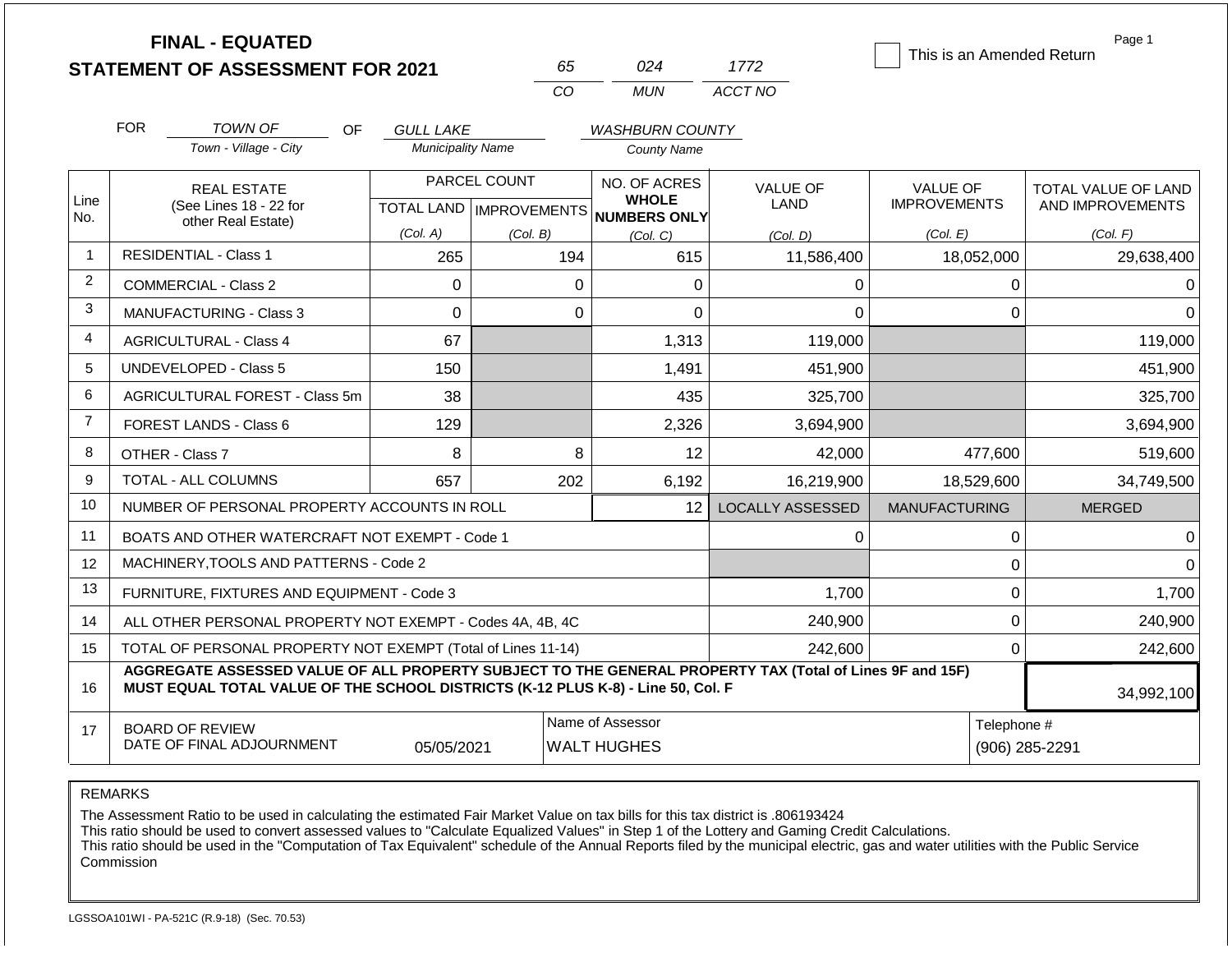2021 65 024 1772

FOREST LANDS (Line 7) and FOREST CROPS (in this section) - are **NOT** the same *YEAR CO MUN ACCT NO*

|    |                                                                                |                 |                                                           | Private Forest Crop - Reg Class @ 10¢ per acre                           |                                                                  | Private Forest Crop - Reg Class @ \$2.52 per acre                                           |                  |                                                                    |                    |                    |  |
|----|--------------------------------------------------------------------------------|-----------------|-----------------------------------------------------------|--------------------------------------------------------------------------|------------------------------------------------------------------|---------------------------------------------------------------------------------------------|------------------|--------------------------------------------------------------------|--------------------|--------------------|--|
|    | (a) PARCELS                                                                    | (b) ACRES       |                                                           | (c) ASSESSED VALUE                                                       |                                                                  | (d) PARCELS                                                                                 |                  | (e) ACRES                                                          |                    | (f) ASSESSED VALUE |  |
| 18 |                                                                                |                 |                                                           |                                                                          |                                                                  |                                                                                             |                  |                                                                    |                    |                    |  |
|    |                                                                                |                 |                                                           |                                                                          |                                                                  |                                                                                             |                  |                                                                    |                    |                    |  |
|    |                                                                                |                 |                                                           | Private Forest Crop - Special Class @ 20¢ per acre<br>(c) ASSESSED VALUE |                                                                  | Entered Before 2005 Managed Forest - Ferrous Mining CLOSED @ \$7.87 per acre<br>(d) PARCELS |                  | (e) ACRES                                                          | (f) ASSESSED VALUE |                    |  |
| 19 | (a) PARCELS                                                                    | (b) ACRES       |                                                           |                                                                          |                                                                  |                                                                                             |                  |                                                                    |                    |                    |  |
|    |                                                                                |                 |                                                           |                                                                          |                                                                  |                                                                                             |                  |                                                                    |                    |                    |  |
|    |                                                                                |                 | Entered Before 2005 Managed Forest - OPEN @ 74 ¢ per acre |                                                                          | Entered Before 2005 Managed Forest - CLOSED @<br>\$1.75 per acre |                                                                                             |                  |                                                                    |                    |                    |  |
| 20 | (a) PARCELS                                                                    | (b) ACRES       |                                                           | (c) ASSESSED VALUE                                                       |                                                                  | (d) PARCELS                                                                                 |                  | (e) ACRES                                                          |                    | (f) ASSESSED VALUE |  |
|    |                                                                                |                 |                                                           |                                                                          |                                                                  |                                                                                             |                  |                                                                    |                    |                    |  |
|    | 5                                                                              | 185.42          |                                                           | 269,700                                                                  |                                                                  | 23                                                                                          |                  | 859.86                                                             |                    | 1,164,200          |  |
|    |                                                                                |                 |                                                           | Entered After 2004 Managed Forest - OPEN @ \$2.04 per acre               |                                                                  |                                                                                             |                  | Entered After 2004 Managed Forest - CLOSED @ \$10.20 per acre      |                    |                    |  |
| 21 | (a) PARCELS                                                                    | (b) ACRES       |                                                           | (c) ASSESSED VALUE                                                       |                                                                  | (d) PARCELS                                                                                 |                  | (e) ACRES                                                          |                    | (f) ASSESSED VALUE |  |
|    |                                                                                |                 |                                                           |                                                                          |                                                                  |                                                                                             |                  |                                                                    |                    |                    |  |
|    | 8                                                                              | 317.99          |                                                           | 508,400                                                                  |                                                                  | 31                                                                                          |                  | 988.58                                                             |                    | 1,434,500          |  |
|    | (a) County Forest Cropland Acres                                               |                 |                                                           | (b) Federal Acres                                                        |                                                                  | (d) County (NOT FOREST CROP) Acres<br>(c) State Acres                                       |                  |                                                                    |                    | (e) Other Acres    |  |
| 22 |                                                                                |                 |                                                           |                                                                          |                                                                  |                                                                                             |                  |                                                                    |                    |                    |  |
|    | 14,131.48                                                                      |                 |                                                           |                                                                          |                                                                  |                                                                                             | 28.36            |                                                                    |                    | 3.8                |  |
|    |                                                                                |                 |                                                           | Assessed Value of Omitted Property From Prior Years (Sec. 70.44)         |                                                                  |                                                                                             |                  | Assessed Value of Sec. 70.43 Corrections of Errors by Assessors    |                    |                    |  |
|    |                                                                                | (a) REAL ESTATE |                                                           | (b) PERSONAL                                                             |                                                                  |                                                                                             |                  | (c1) REAL ESTATE                                                   |                    | (c2) PERSONAL      |  |
| 23 |                                                                                |                 |                                                           |                                                                          |                                                                  |                                                                                             |                  |                                                                    |                    |                    |  |
|    | Manufacturing Equated Value of Omitted Property From Prior Years (Sec. 70.995) |                 |                                                           |                                                                          |                                                                  |                                                                                             |                  | Mfg. Equated Value of Sec.70.43 Corrections of Errors by Assessors |                    |                    |  |
|    |                                                                                | (d) REAL ESTATE |                                                           | (e) PERSONAL                                                             |                                                                  |                                                                                             | (f1) REAL ESTATE |                                                                    |                    | (f2) PERSONAL      |  |
|    |                                                                                |                 |                                                           |                                                                          |                                                                  |                                                                                             |                  |                                                                    |                    |                    |  |
|    |                                                                                |                 |                                                           |                                                                          |                                                                  |                                                                                             |                  |                                                                    |                    |                    |  |

## **SPECIAL DISTRICTS**

| Line<br>No. | <b>Enter 6-digit</b><br>Special District | <b>Account</b><br><b>Number</b> | <b>Special District Name</b> | <b>Locally Assessed Value</b><br>of Real Estate and | Mfg Value of Real Estate<br>and Personal Property | <b>Merged Value of</b><br><b>Real Estate and</b> |
|-------------|------------------------------------------|---------------------------------|------------------------------|-----------------------------------------------------|---------------------------------------------------|--------------------------------------------------|
|             | Code (Col. A)                            | (Col. B)                        | (Col. C)                     | Personal Property (Col. D)                          | (Col. E)                                          | <b>Personal Property (Col. F)</b>                |
| 24          |                                          |                                 |                              |                                                     |                                                   |                                                  |
| 25          |                                          |                                 |                              |                                                     |                                                   |                                                  |
| 26          |                                          |                                 |                              |                                                     |                                                   |                                                  |
| 27          |                                          |                                 |                              |                                                     |                                                   |                                                  |
| 28          |                                          |                                 |                              |                                                     |                                                   |                                                  |
| 29          |                                          |                                 |                              |                                                     |                                                   |                                                  |
| 30          |                                          |                                 |                              |                                                     |                                                   |                                                  |
| 31          |                                          |                                 |                              |                                                     |                                                   |                                                  |
| 32          |                                          |                                 |                              |                                                     |                                                   |                                                  |
| 33          |                                          |                                 |                              |                                                     |                                                   |                                                  |
| 34          |                                          |                                 |                              |                                                     |                                                   |                                                  |
| 35          |                                          |                                 |                              |                                                     |                                                   |                                                  |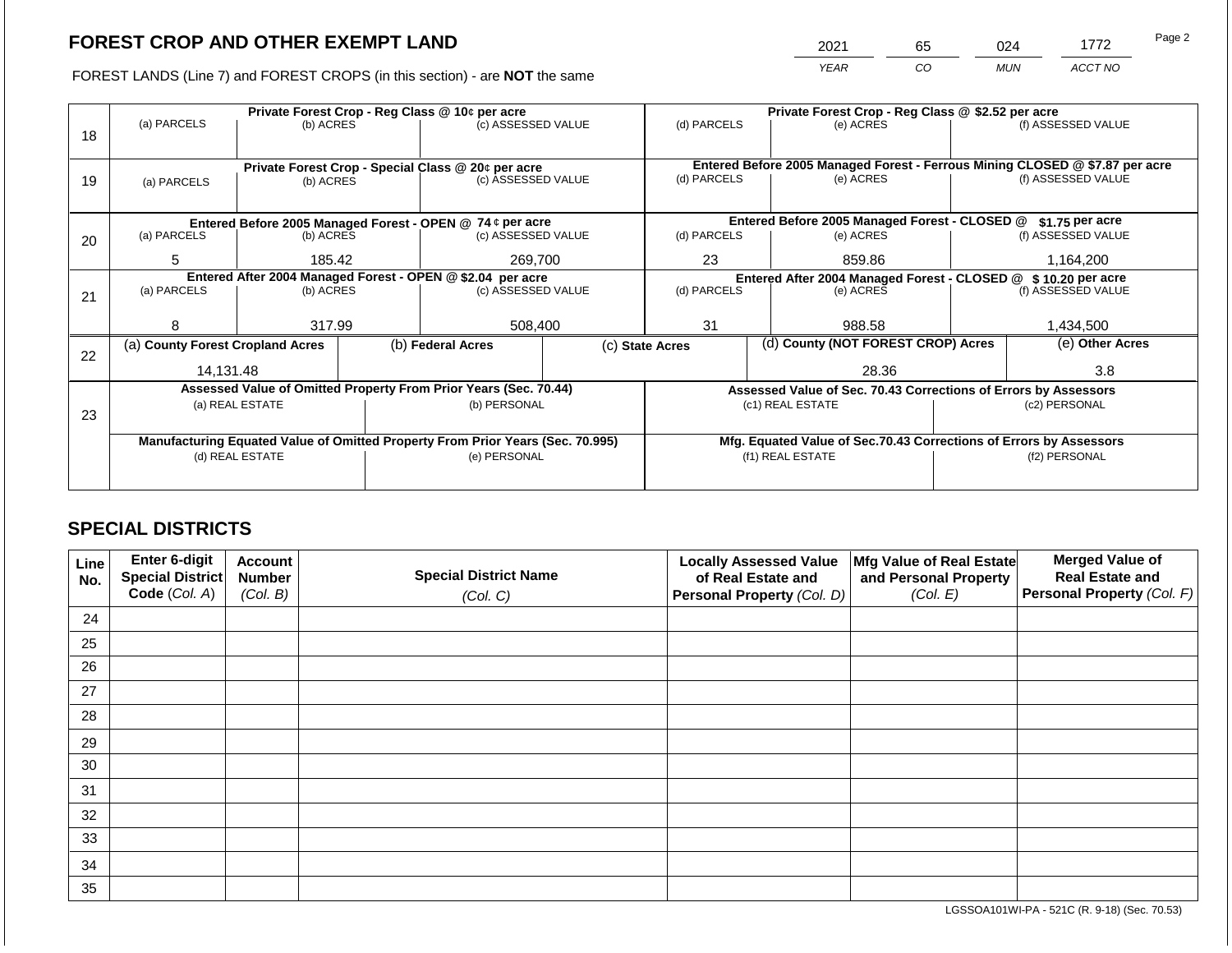|             | <b>SCHOOL DISTRICTS</b>                                  |                                             |                                                         | 2021                                                                              | 65                                                            | 024<br>1772                                                                    |
|-------------|----------------------------------------------------------|---------------------------------------------|---------------------------------------------------------|-----------------------------------------------------------------------------------|---------------------------------------------------------------|--------------------------------------------------------------------------------|
|             |                                                          |                                             |                                                         | <b>YEAR</b>                                                                       | CO                                                            | ACCT NO<br><b>MUN</b>                                                          |
| Line<br>No. | Enter 6-digit<br><b>School District</b><br>Code (Col. A) | <b>Account</b><br><b>Number</b><br>(Col. B) | <b>School District Name</b><br>(Col. C)                 | <b>Locally Assessed Value</b><br>of Real Estate and<br>Personal Property (Col. D) | Mfg Value of Real Estate<br>and Personal Property<br>(Col. E) | <b>Merged Value of</b><br><b>Real Estate and</b><br>Personal Property (Col. F) |
|             | A. SCHOOL DISTRICTS (K-8 and K-12)                       |                                             |                                                         |                                                                                   |                                                               |                                                                                |
| 36          | 655474                                                   | 0393                                        | SCH D OF SPOONER                                        | 34,992,100                                                                        |                                                               | 34,992,100                                                                     |
| 37          |                                                          |                                             |                                                         |                                                                                   |                                                               |                                                                                |
| 38          |                                                          |                                             |                                                         |                                                                                   |                                                               |                                                                                |
| 39          |                                                          |                                             |                                                         |                                                                                   |                                                               |                                                                                |
| 40          |                                                          |                                             |                                                         |                                                                                   |                                                               |                                                                                |
| 41<br>42    |                                                          |                                             |                                                         |                                                                                   |                                                               |                                                                                |
| 43          |                                                          |                                             |                                                         |                                                                                   |                                                               |                                                                                |
| 44          |                                                          |                                             |                                                         |                                                                                   |                                                               |                                                                                |
| 45          |                                                          |                                             |                                                         |                                                                                   |                                                               |                                                                                |
| 46          |                                                          |                                             |                                                         |                                                                                   |                                                               |                                                                                |
| 47          |                                                          |                                             |                                                         |                                                                                   |                                                               |                                                                                |
| 48          |                                                          |                                             |                                                         |                                                                                   |                                                               |                                                                                |
| 49          |                                                          |                                             |                                                         |                                                                                   |                                                               |                                                                                |
| 50          |                                                          |                                             | TOTAL ASSESSED VALUE OF SCHOOL DISTRICTS (K-8 and K-12) | 34,992,100                                                                        |                                                               | 34,992,100                                                                     |
|             | <b>B.</b><br><b>UNION HIGH SCHOOL DISTRICTS</b>          |                                             |                                                         |                                                                                   |                                                               |                                                                                |
| 51          |                                                          |                                             |                                                         |                                                                                   |                                                               |                                                                                |
| 52          |                                                          |                                             |                                                         |                                                                                   |                                                               |                                                                                |
| 53          |                                                          |                                             |                                                         |                                                                                   |                                                               |                                                                                |
| 54          |                                                          |                                             | TOTAL ASSESSED VALUE OF UNION HIGH SCHOOLS              |                                                                                   |                                                               |                                                                                |
| 55          |                                                          |                                             |                                                         |                                                                                   |                                                               |                                                                                |
| 56          | C.<br><b>TECHNICAL COLLEGE DISTRICTS</b><br>001700       | 0016                                        | NORTHWOOD TECHNICAL COLLEGE                             | 34,992,100                                                                        |                                                               | 34,992,100                                                                     |
| 57          |                                                          |                                             |                                                         |                                                                                   |                                                               |                                                                                |
| 58          |                                                          |                                             |                                                         |                                                                                   |                                                               |                                                                                |
| 59          |                                                          |                                             | TOTAL ASSESSED VALUE OF TECHNICAL COLLEGES              | 34,992,100                                                                        |                                                               | 34,992,100                                                                     |

| Name                         |                           | Title | Submission date        |
|------------------------------|---------------------------|-------|------------------------|
| <b>PAUL DENEEN</b>           |                           |       | 2021<br>12<br>∩Ϝ<br>◡◡ |
| Phone                        | Email address             |       |                        |
| 715<br>468<br>4792<br>$\sim$ | PDENEEN@CO.WASHBURN.WI.US |       |                        |

LGSSOA101WI -PA-521C (R. 9-18) (Sec. 70.53)

Page 3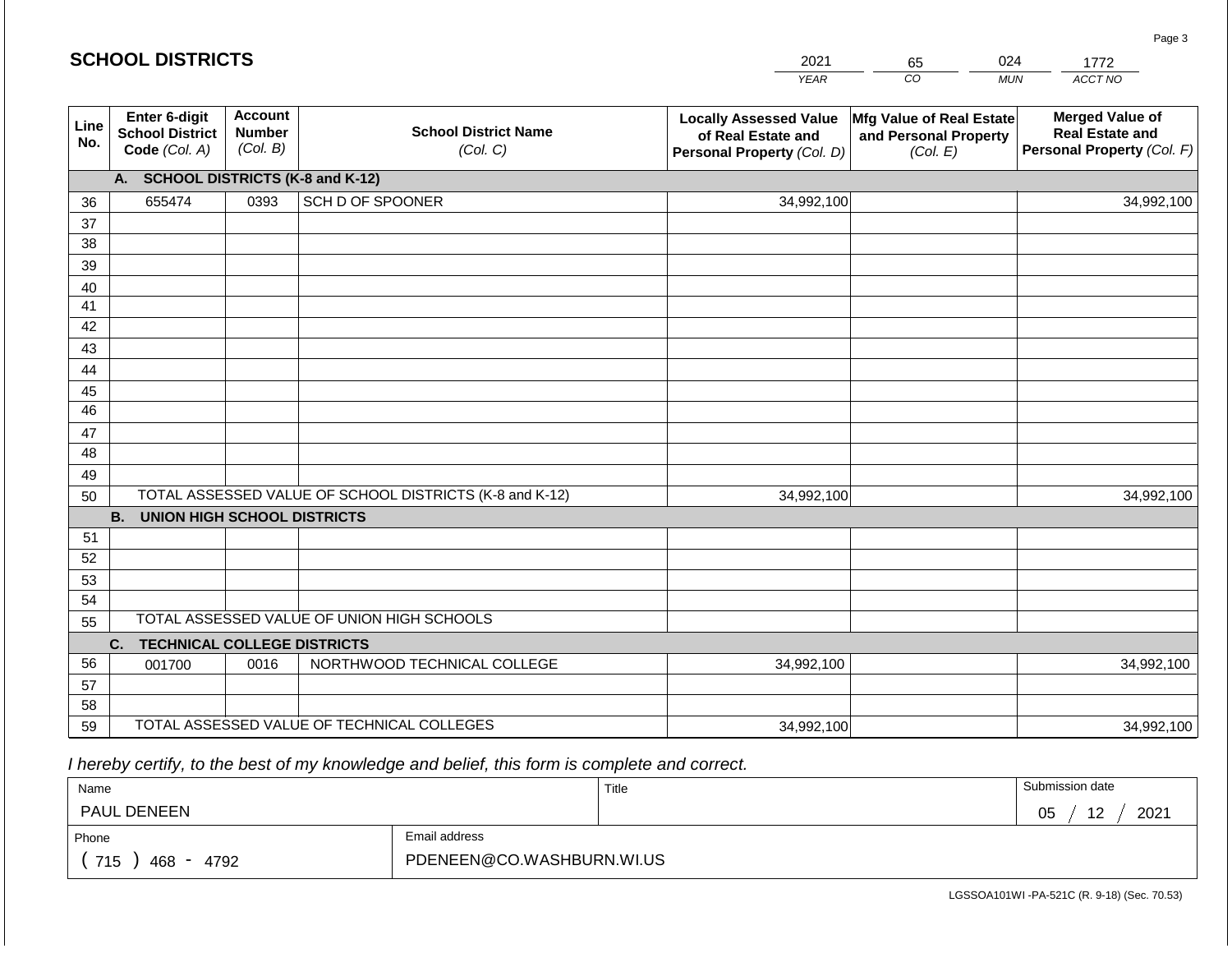- Each municipality's SOA is completed after the Board of Review and includes any changes made to the locally assessed values, under state law (sec. 70.53, Wis. Stats.)
- The Wisconsin Department of Revenue (DOR) merges the locally assessed values with the state assessed manufacturing values
- DOR provides the information regarding district names and codes. If a district is not listed, contact DOR.

Note: If you submit an amended SOA to DOR after your municipality's SOA is equated and posted to our website, we will process the SOA. However, DOR will not recalculate the *aggregate ratio or update the final SOA posted on our website. You should use the corrected values to calculate your tax rates.*

### **Page 1: Real Estate and Personal Property**

- Lines 1-9 assessed real estate values, parcel counts and acres by classification
- Lines 10-15 assessed personal property values and number of accounts by class
- Line 16 aggregate assessed value of all property subject to general property; use to calculate tax rates. Note: This line equals the total assessed value of K-8 and K-12 school districts (Line 50) and total assessed value of technical colleges (Line 59).
- Remarks assessment ratio used to calculate estimated fair market value on property tax bills

### **Page 2: Forest Crop, Other Exempt Land and Special Districts**

- Lines 18-21 private forest crop and managed forest lands assessed values
- Line  $22 -$  tax exempt land acres
- Line 23 prior years assessed value of omitted property under sec. 70.44 and correction of errors under sec. 70.43 shown by locally assessed or manufacturing real estate and personal property. Note: If there is an amount on this line, report the corresponding tax in the Statement of Taxes, Sections J or K.
- Lines 24-35 special district assessed values. These values are used to calculate tax rates for the special districts.

### **Page 3: School Districts**

- Lines 36-50 school districts (K-8 and K-12) assessed values. These values are used to calculate tax rates for school districts.
- Lines 51-55 union high school district assessed values. These values are used to calculate tax rates for union high school districts.
- Lines 56-59 technical college assessed values. These values are used to calculate tax rates for technical colleges.

If you have questions: Email: lgs@wisconsin.gov

 Phone: (608) 266-2569 or (608) 264-6892 Fax: (608) 264-6887

N10035 GARDNER LAKE RD<br>SPRINGBROOK, WI 54875 - 9571 SPRINGBROOK, WI 54875 - 9571N10035 GARDNER LAKE RD TOWN OF GULL LAKE LOLITA OLSON<br>TOWN OF GULL LAKE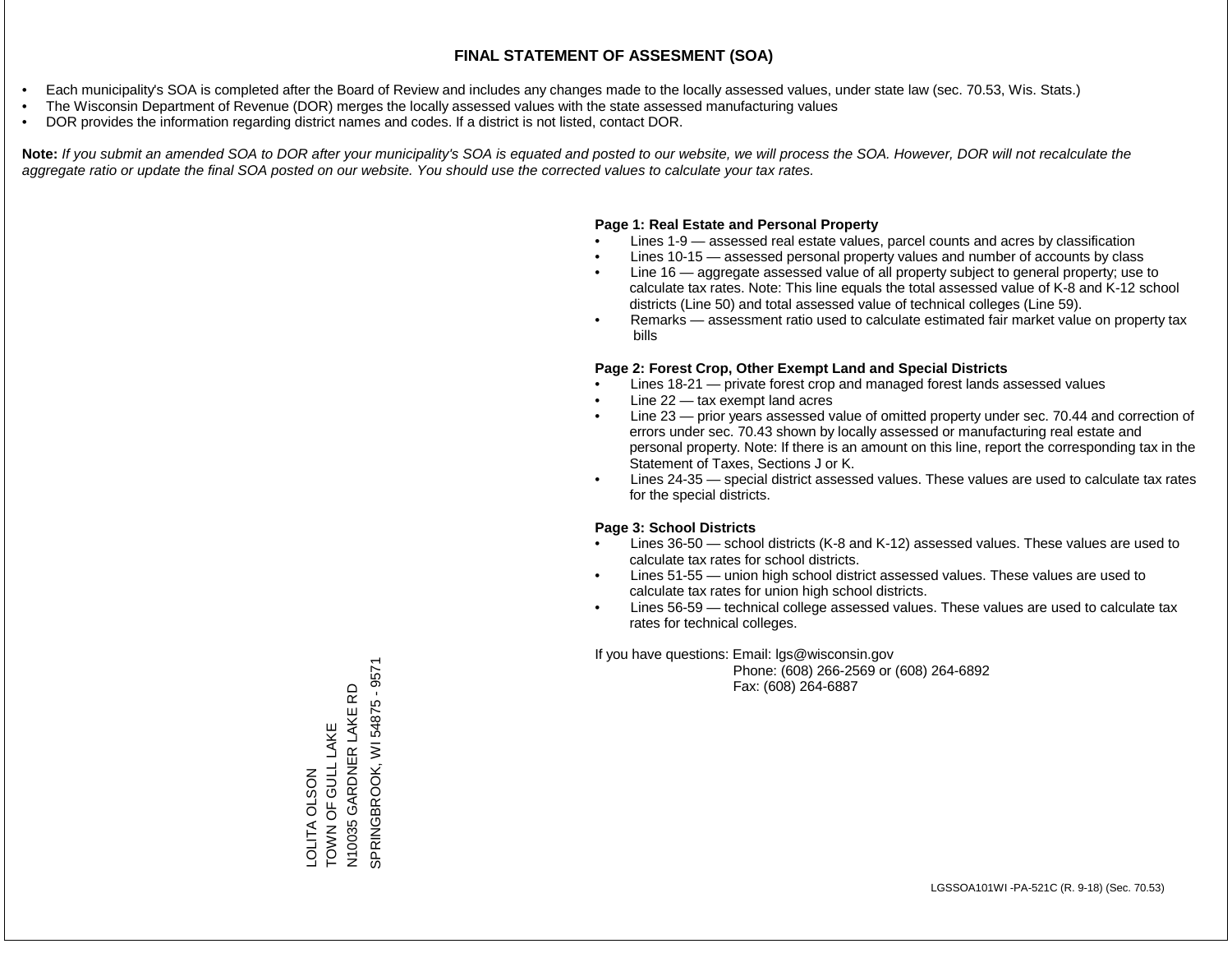|                | <b>FINAL - EQUATED</b><br><b>STATEMENT OF ASSESSMENT FOR 2021</b>                                                                                                                            |                                              | 65                        | 026                                          | 1773                    | This is an Amended Return | Page 1                     |  |  |
|----------------|----------------------------------------------------------------------------------------------------------------------------------------------------------------------------------------------|----------------------------------------------|---------------------------|----------------------------------------------|-------------------------|---------------------------|----------------------------|--|--|
|                |                                                                                                                                                                                              |                                              | CO                        | <b>MUN</b>                                   | ACCT NO                 |                           |                            |  |  |
|                |                                                                                                                                                                                              |                                              |                           |                                              |                         |                           |                            |  |  |
|                | <b>FOR</b><br>TOWN OF<br>OF.<br>Town - Village - City                                                                                                                                        | <b>LONG LAKE</b><br><b>Municipality Name</b> |                           | <b>WASHBURN COUNTY</b><br><b>County Name</b> |                         |                           |                            |  |  |
|                |                                                                                                                                                                                              |                                              |                           |                                              |                         |                           |                            |  |  |
| Line           | <b>REAL ESTATE</b>                                                                                                                                                                           |                                              | PARCEL COUNT              | NO. OF ACRES<br><b>WHOLE</b>                 | <b>VALUE OF</b>         | <b>VALUE OF</b>           | <b>TOTAL VALUE OF LAND</b> |  |  |
| No.            | (See Lines 18 - 22 for<br>other Real Estate)                                                                                                                                                 |                                              | TOTAL LAND   IMPROVEMENTS | <b>NUMBERS ONLY</b>                          | LAND                    | <b>IMPROVEMENTS</b>       | AND IMPROVEMENTS           |  |  |
|                |                                                                                                                                                                                              | (Col. A)                                     | (Col. B)                  | (Col. C)                                     | (Col. D)                | (Col. E)                  | (Col. F)                   |  |  |
|                | <b>RESIDENTIAL - Class 1</b>                                                                                                                                                                 | 880                                          | 670                       | 1,032                                        | 94,711,400              | 83,505,700                | 178,217,100                |  |  |
| 2              | <b>COMMERCIAL - Class 2</b>                                                                                                                                                                  | 45                                           | 42                        | 132                                          | 5,335,200               | 3,298,900                 | 8,634,100                  |  |  |
| 3              | <b>MANUFACTURING - Class 3</b>                                                                                                                                                               | $\Omega$                                     | $\mathbf 0$               | $\overline{0}$                               | 0                       | 0                         | $\Omega$                   |  |  |
| 4              | <b>AGRICULTURAL - Class 4</b>                                                                                                                                                                | 222                                          |                           | 4,697                                        | 632,500                 |                           | 632,500                    |  |  |
| 5              | <b>UNDEVELOPED - Class 5</b>                                                                                                                                                                 | 161                                          |                           | 1,329                                        | 192,000                 |                           | 192,000                    |  |  |
| 6              | <b>AGRICULTURAL FOREST - Class 5m</b>                                                                                                                                                        | 25                                           |                           | 476                                          | 478,800                 |                           | 478,800                    |  |  |
| $\overline{7}$ | FOREST LANDS - Class 6                                                                                                                                                                       | 274                                          |                           | 4,874                                        | 10,223,900              |                           | 10,223,900                 |  |  |
| 8              | OTHER - Class 7                                                                                                                                                                              | 37                                           | 37                        | 63                                           | 147,900                 | 3,806,400                 | 3,954,300                  |  |  |
| 9              | TOTAL - ALL COLUMNS                                                                                                                                                                          | 1,644                                        | 749                       | 12,603                                       | 111,721,700             | 90,611,000                | 202,332,700                |  |  |
| 10             | NUMBER OF PERSONAL PROPERTY ACCOUNTS IN ROLL                                                                                                                                                 |                                              |                           | 34                                           | <b>LOCALLY ASSESSED</b> | <b>MANUFACTURING</b>      | <b>MERGED</b>              |  |  |
| 11             | BOATS AND OTHER WATERCRAFT NOT EXEMPT - Code 1                                                                                                                                               |                                              |                           |                                              | 16,200                  | $\Omega$                  | 16,200                     |  |  |
| 12             | MACHINERY, TOOLS AND PATTERNS - Code 2                                                                                                                                                       |                                              |                           |                                              |                         | 0                         | $\Omega$                   |  |  |
| 13             | FURNITURE, FIXTURES AND EQUIPMENT - Code 3                                                                                                                                                   |                                              |                           |                                              | 48,500                  | 0                         | 48,500                     |  |  |
| 14             | ALL OTHER PERSONAL PROPERTY NOT EXEMPT - Codes 4A, 4B, 4C                                                                                                                                    |                                              |                           |                                              | 82,900                  | 0                         | 82,900                     |  |  |
| 15             | TOTAL OF PERSONAL PROPERTY NOT EXEMPT (Total of Lines 11-14)                                                                                                                                 |                                              |                           |                                              | 147,600                 | $\mathbf 0$               | 147,600                    |  |  |
| 16             | AGGREGATE ASSESSED VALUE OF ALL PROPERTY SUBJECT TO THE GENERAL PROPERTY TAX (Total of Lines 9F and 15F)<br>MUST EQUAL TOTAL VALUE OF THE SCHOOL DISTRICTS (K-12 PLUS K-8) - Line 50, Col. F |                                              |                           |                                              |                         |                           |                            |  |  |
| 17             | <b>BOARD OF REVIEW</b><br>DATE OF FINAL ADJOURNMENT                                                                                                                                          | 05/24/2021                                   |                           | Name of Assessor<br><b>WALT HUGHES</b>       |                         | Telephone #               | (920) 749-1995             |  |  |

REMARKS

The Assessment Ratio to be used in calculating the estimated Fair Market Value on tax bills for this tax district is .921821478

This ratio should be used to convert assessed values to "Calculate Equalized Values" in Step 1 of the Lottery and Gaming Credit Calculations.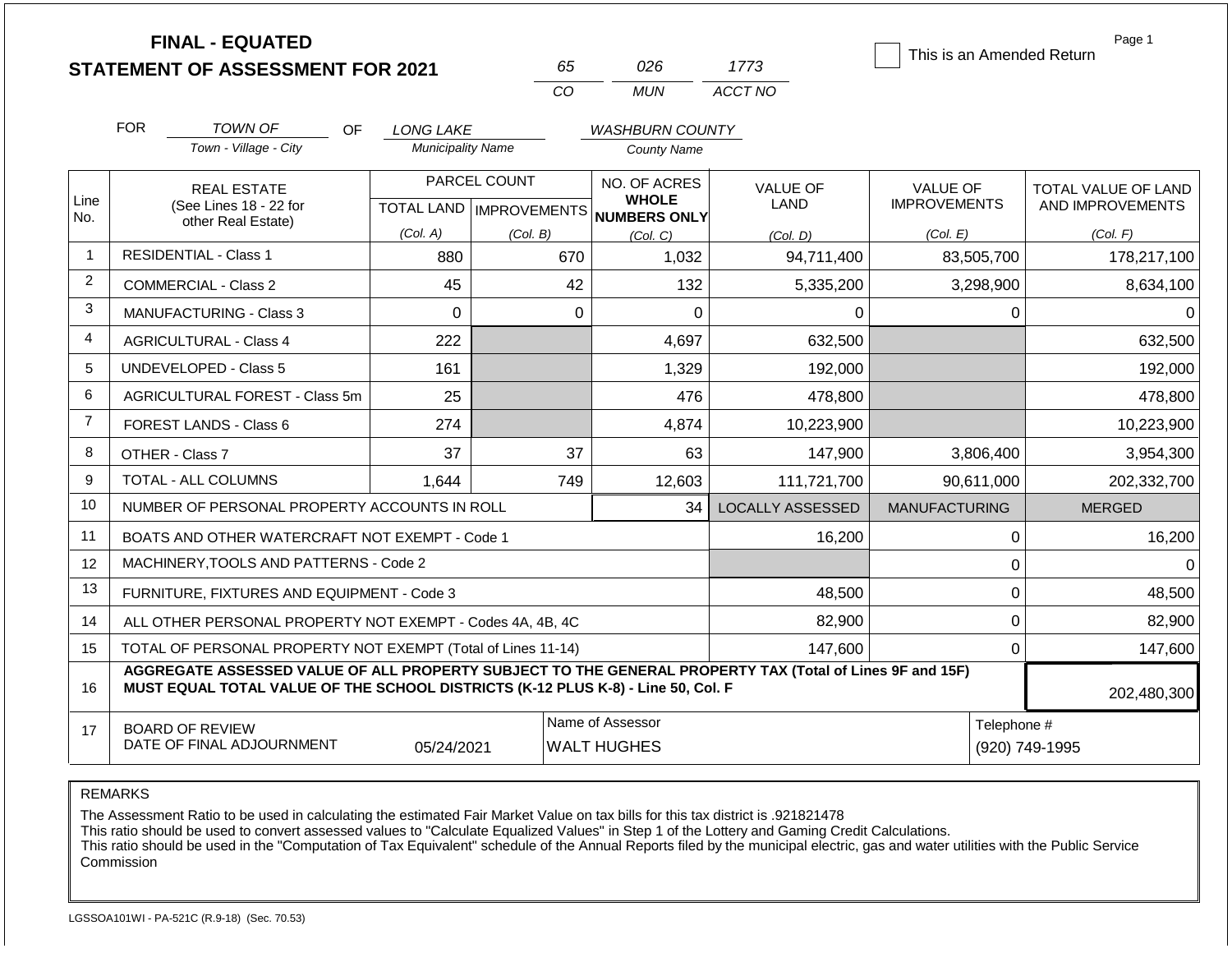2021 65 026 1773

FOREST LANDS (Line 7) and FOREST CROPS (in this section) - are **NOT** the same *YEAR CO MUN ACCT NO*

|    |                                                                                |                                                            |  | Private Forest Crop - Reg Class @ 10¢ per acre                           |                                                                    | Private Forest Crop - Reg Class @ \$2.52 per acre                |  |                                                                 |                                                                              |                    |  |
|----|--------------------------------------------------------------------------------|------------------------------------------------------------|--|--------------------------------------------------------------------------|--------------------------------------------------------------------|------------------------------------------------------------------|--|-----------------------------------------------------------------|------------------------------------------------------------------------------|--------------------|--|
|    | (a) PARCELS                                                                    | (b) ACRES                                                  |  | (c) ASSESSED VALUE                                                       |                                                                    | (d) PARCELS                                                      |  | (e) ACRES                                                       |                                                                              | (f) ASSESSED VALUE |  |
| 18 |                                                                                |                                                            |  |                                                                          |                                                                    |                                                                  |  |                                                                 |                                                                              |                    |  |
|    |                                                                                |                                                            |  |                                                                          |                                                                    |                                                                  |  |                                                                 | Entered Before 2005 Managed Forest - Ferrous Mining CLOSED @ \$7.87 per acre |                    |  |
|    |                                                                                |                                                            |  | Private Forest Crop - Special Class @ 20¢ per acre<br>(c) ASSESSED VALUE |                                                                    | (d) PARCELS                                                      |  | (e) ACRES                                                       | (f) ASSESSED VALUE                                                           |                    |  |
| 19 | (a) PARCELS                                                                    | (b) ACRES                                                  |  |                                                                          |                                                                    |                                                                  |  |                                                                 |                                                                              |                    |  |
|    |                                                                                |                                                            |  |                                                                          |                                                                    |                                                                  |  |                                                                 |                                                                              |                    |  |
|    |                                                                                |                                                            |  | Entered Before 2005 Managed Forest - OPEN @ 74 ¢ per acre                |                                                                    | Entered Before 2005 Managed Forest - CLOSED @<br>\$1.75 per acre |  |                                                                 |                                                                              |                    |  |
| 20 | (a) PARCELS                                                                    | (b) ACRES                                                  |  | (c) ASSESSED VALUE                                                       |                                                                    | (d) PARCELS                                                      |  | (e) ACRES                                                       |                                                                              | (f) ASSESSED VALUE |  |
|    |                                                                                |                                                            |  |                                                                          |                                                                    |                                                                  |  |                                                                 |                                                                              |                    |  |
|    |                                                                                | 17                                                         |  | 40,000                                                                   |                                                                    | 59<br>1,884.73                                                   |  |                                                                 |                                                                              | 5,084,500          |  |
|    |                                                                                | Entered After 2004 Managed Forest - OPEN @ \$2.04 per acre |  |                                                                          |                                                                    |                                                                  |  | Entered After 2004 Managed Forest - CLOSED @ \$ 10.20 per acre  |                                                                              |                    |  |
| 21 | (a) PARCELS                                                                    | (b) ACRES                                                  |  | (c) ASSESSED VALUE                                                       |                                                                    | (d) PARCELS                                                      |  | (e) ACRES                                                       |                                                                              | (f) ASSESSED VALUE |  |
|    |                                                                                |                                                            |  |                                                                          |                                                                    |                                                                  |  |                                                                 |                                                                              |                    |  |
|    | 8                                                                              | 175.24                                                     |  | 485,900                                                                  |                                                                    | 100                                                              |  | 2,820.52                                                        |                                                                              | 5,769,200          |  |
|    | (a) County Forest Cropland Acres                                               |                                                            |  | (b) Federal Acres                                                        |                                                                    | (c) State Acres                                                  |  | (d) County (NOT FOREST CROP) Acres                              |                                                                              | (e) Other Acres    |  |
| 22 |                                                                                |                                                            |  |                                                                          |                                                                    |                                                                  |  |                                                                 |                                                                              |                    |  |
|    |                                                                                |                                                            |  |                                                                          |                                                                    | 4.99                                                             |  | 12.04                                                           |                                                                              | 3,711.75           |  |
|    |                                                                                |                                                            |  | Assessed Value of Omitted Property From Prior Years (Sec. 70.44)         |                                                                    |                                                                  |  | Assessed Value of Sec. 70.43 Corrections of Errors by Assessors |                                                                              |                    |  |
|    |                                                                                | (a) REAL ESTATE                                            |  | (b) PERSONAL                                                             |                                                                    |                                                                  |  | (c1) REAL ESTATE                                                |                                                                              | (c2) PERSONAL      |  |
| 23 |                                                                                |                                                            |  |                                                                          |                                                                    |                                                                  |  |                                                                 |                                                                              |                    |  |
|    | Manufacturing Equated Value of Omitted Property From Prior Years (Sec. 70.995) |                                                            |  |                                                                          | Mfg. Equated Value of Sec.70.43 Corrections of Errors by Assessors |                                                                  |  |                                                                 |                                                                              |                    |  |
|    |                                                                                | (d) REAL ESTATE                                            |  | (e) PERSONAL                                                             |                                                                    |                                                                  |  | (f1) REAL ESTATE                                                | (f2) PERSONAL                                                                |                    |  |
|    |                                                                                |                                                            |  |                                                                          |                                                                    |                                                                  |  |                                                                 |                                                                              |                    |  |
|    |                                                                                |                                                            |  |                                                                          |                                                                    |                                                                  |  |                                                                 |                                                                              |                    |  |

## **SPECIAL DISTRICTS**

| Line<br>No. | <b>Enter 6-digit</b><br>Special District | <b>Account</b><br><b>Number</b> | <b>Special District Name</b> | <b>Locally Assessed Value</b><br>of Real Estate and | Mfg Value of Real Estate<br>and Personal Property | <b>Merged Value of</b><br><b>Real Estate and</b> |
|-------------|------------------------------------------|---------------------------------|------------------------------|-----------------------------------------------------|---------------------------------------------------|--------------------------------------------------|
|             | Code (Col. A)                            | (Col. B)                        | (Col. C)                     | Personal Property (Col. D)                          | (Col. E)                                          | Personal Property (Col. F)                       |
| 24          |                                          |                                 |                              |                                                     |                                                   |                                                  |
| 25          |                                          |                                 |                              |                                                     |                                                   |                                                  |
| 26          |                                          |                                 |                              |                                                     |                                                   |                                                  |
| 27          |                                          |                                 |                              |                                                     |                                                   |                                                  |
| 28          |                                          |                                 |                              |                                                     |                                                   |                                                  |
| 29          |                                          |                                 |                              |                                                     |                                                   |                                                  |
| 30          |                                          |                                 |                              |                                                     |                                                   |                                                  |
| 31          |                                          |                                 |                              |                                                     |                                                   |                                                  |
| 32          |                                          |                                 |                              |                                                     |                                                   |                                                  |
| 33          |                                          |                                 |                              |                                                     |                                                   |                                                  |
| 34          |                                          |                                 |                              |                                                     |                                                   |                                                  |
| 35          |                                          |                                 |                              |                                                     |                                                   |                                                  |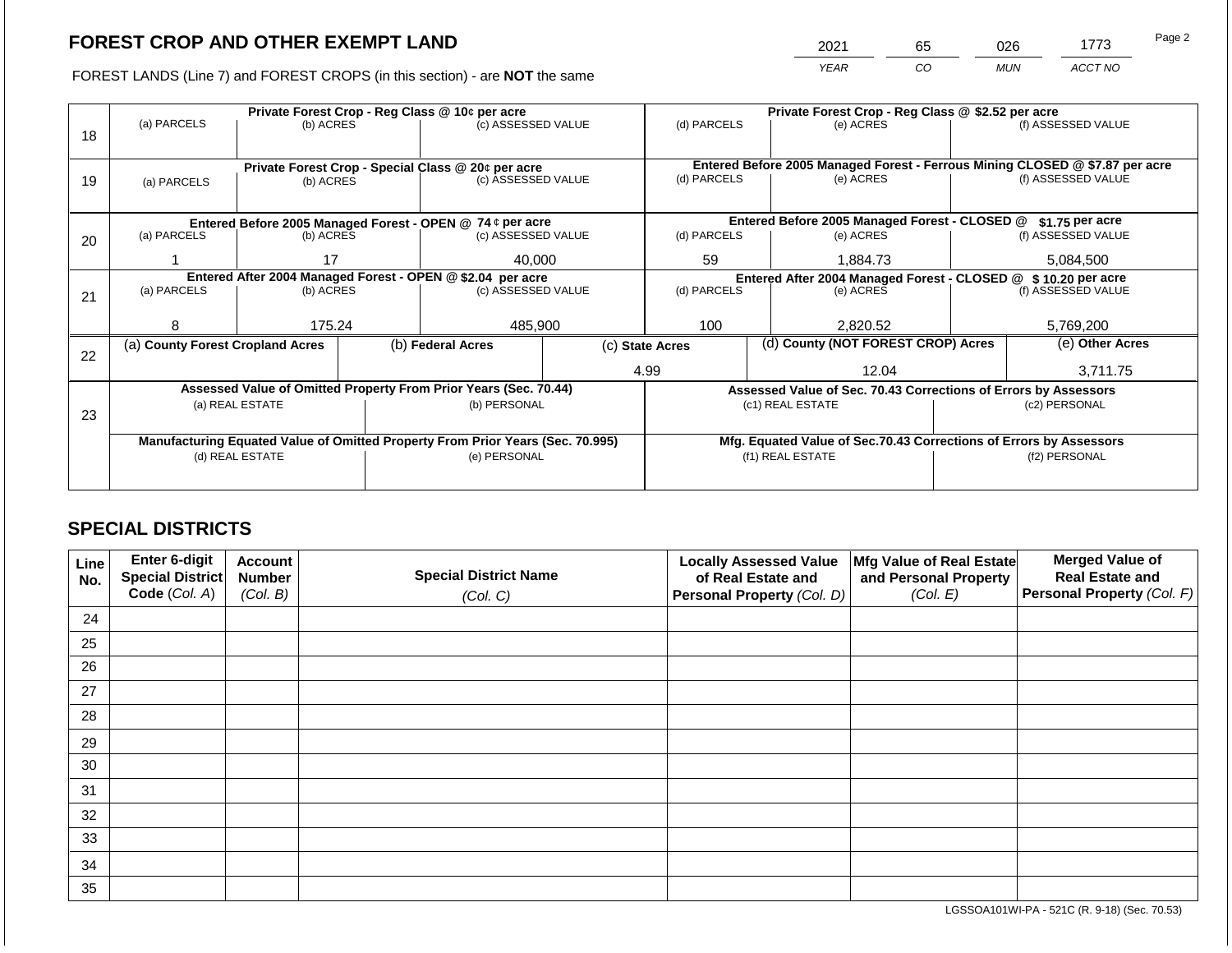|                       | <b>SCHOOL DISTRICTS</b>                                  |                                             |                                                         | 2021                                                                              | 65                                                            | 026<br>1773                                                                    |
|-----------------------|----------------------------------------------------------|---------------------------------------------|---------------------------------------------------------|-----------------------------------------------------------------------------------|---------------------------------------------------------------|--------------------------------------------------------------------------------|
|                       |                                                          |                                             |                                                         | <b>YEAR</b>                                                                       | CO                                                            | ACCT NO<br><b>MUN</b>                                                          |
| Line<br>No.           | Enter 6-digit<br><b>School District</b><br>Code (Col. A) | <b>Account</b><br><b>Number</b><br>(Col. B) | <b>School District Name</b><br>(Col. C)                 | <b>Locally Assessed Value</b><br>of Real Estate and<br>Personal Property (Col. D) | Mfg Value of Real Estate<br>and Personal Property<br>(Col. E) | <b>Merged Value of</b><br><b>Real Estate and</b><br>Personal Property (Col. F) |
|                       | A. SCHOOL DISTRICTS (K-8 and K-12)                       |                                             |                                                         |                                                                                   |                                                               |                                                                                |
| 36                    | 034802                                                   | 0027                                        | SCH D OF RICE LAKE AREA                                 | 163,796,100                                                                       |                                                               | 163,796,100                                                                    |
| 37                    | 655474                                                   | 0393                                        | SCH D OF SPOONER                                        | 38,684,200                                                                        |                                                               | 38,684,200                                                                     |
| 38                    |                                                          |                                             |                                                         |                                                                                   |                                                               |                                                                                |
| 39                    |                                                          |                                             |                                                         |                                                                                   |                                                               |                                                                                |
| 40                    |                                                          |                                             |                                                         |                                                                                   |                                                               |                                                                                |
| 41                    |                                                          |                                             |                                                         |                                                                                   |                                                               |                                                                                |
| 42                    |                                                          |                                             |                                                         |                                                                                   |                                                               |                                                                                |
| 43                    |                                                          |                                             |                                                         |                                                                                   |                                                               |                                                                                |
| 44                    |                                                          |                                             |                                                         |                                                                                   |                                                               |                                                                                |
| 45<br>$\overline{46}$ |                                                          |                                             |                                                         |                                                                                   |                                                               |                                                                                |
| 47                    |                                                          |                                             |                                                         |                                                                                   |                                                               |                                                                                |
| 48                    |                                                          |                                             |                                                         |                                                                                   |                                                               |                                                                                |
| 49                    |                                                          |                                             |                                                         |                                                                                   |                                                               |                                                                                |
| 50                    |                                                          |                                             | TOTAL ASSESSED VALUE OF SCHOOL DISTRICTS (K-8 and K-12) | 202,480,300                                                                       |                                                               | 202,480,300                                                                    |
|                       | <b>B.</b><br><b>UNION HIGH SCHOOL DISTRICTS</b>          |                                             |                                                         |                                                                                   |                                                               |                                                                                |
| 51                    |                                                          |                                             |                                                         |                                                                                   |                                                               |                                                                                |
| 52                    |                                                          |                                             |                                                         |                                                                                   |                                                               |                                                                                |
| 53                    |                                                          |                                             |                                                         |                                                                                   |                                                               |                                                                                |
| 54                    |                                                          |                                             |                                                         |                                                                                   |                                                               |                                                                                |
| 55                    |                                                          |                                             | TOTAL ASSESSED VALUE OF UNION HIGH SCHOOLS              |                                                                                   |                                                               |                                                                                |
|                       | C.<br><b>TECHNICAL COLLEGE DISTRICTS</b>                 |                                             |                                                         |                                                                                   |                                                               |                                                                                |
| 56                    | 001700                                                   | 0016                                        | NORTHWOOD TECHNICAL COLLEGE                             | 202,480,300                                                                       |                                                               | 202,480,300                                                                    |
| 57                    |                                                          |                                             |                                                         |                                                                                   |                                                               |                                                                                |
| 58                    |                                                          |                                             |                                                         |                                                                                   |                                                               |                                                                                |
| 59                    |                                                          |                                             | TOTAL ASSESSED VALUE OF TECHNICAL COLLEGES              | 202,480,300                                                                       |                                                               | 202,480,300                                                                    |

**SCHOOL DISTRICTS**

| Name                 |                           | Title | Submission date  |  |  |
|----------------------|---------------------------|-------|------------------|--|--|
| PAUL DENEEN          |                           |       | 2021<br>02<br>06 |  |  |
| Phone                | Email address             |       |                  |  |  |
| 715<br>4792<br>468 - | PDENEEN@CO.WASHBURN.WI.US |       |                  |  |  |

Page 3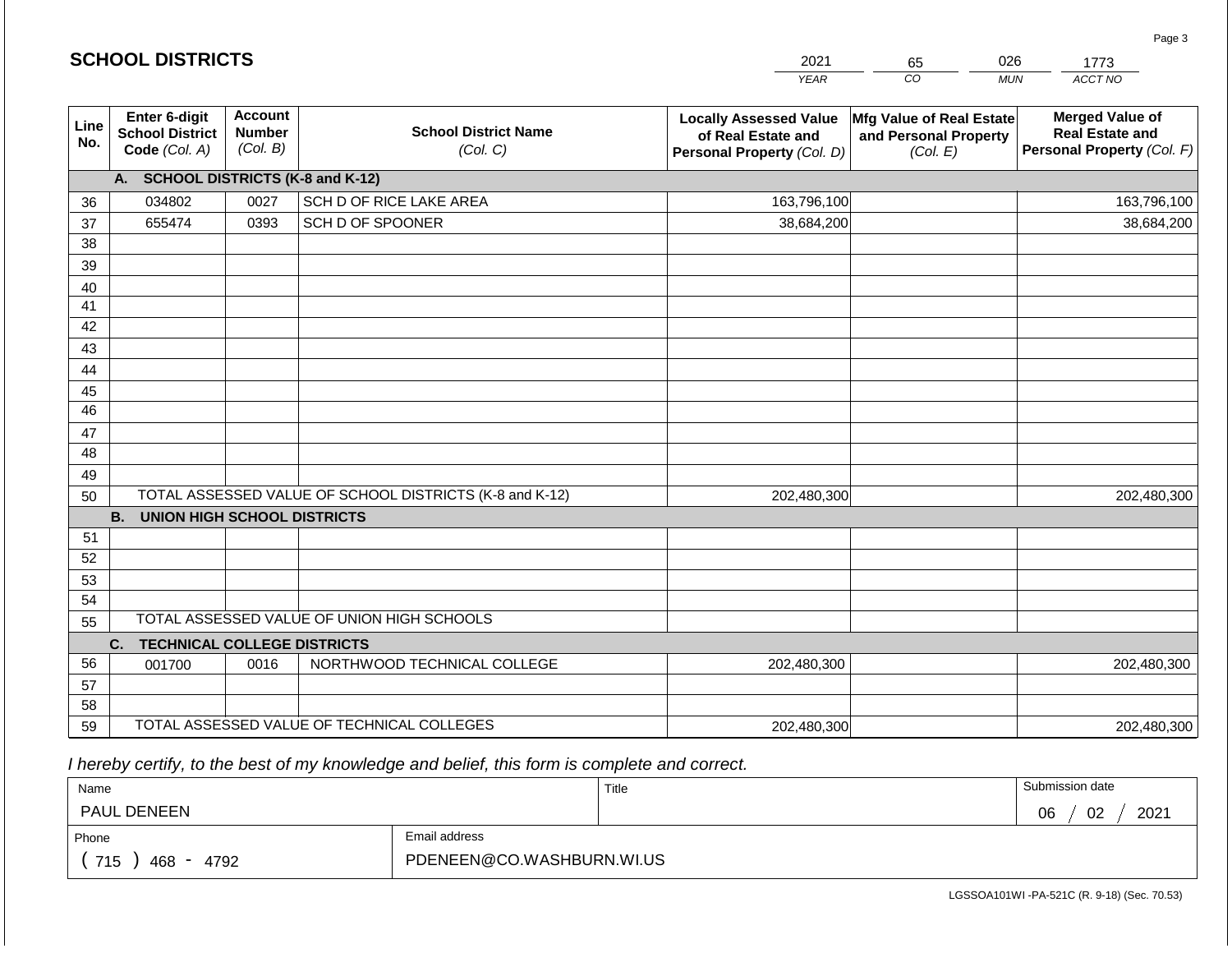- Each municipality's SOA is completed after the Board of Review and includes any changes made to the locally assessed values, under state law (sec. 70.53, Wis. Stats.)
- The Wisconsin Department of Revenue (DOR) merges the locally assessed values with the state assessed manufacturing values
- DOR provides the information regarding district names and codes. If a district is not listed, contact DOR.

Note: If you submit an amended SOA to DOR after your municipality's SOA is equated and posted to our website, we will process the SOA. However, DOR will not recalculate the *aggregate ratio or update the final SOA posted on our website. You should use the corrected values to calculate your tax rates.*

## **Page 1: Real Estate and Personal Property**

- Lines 1-9 assessed real estate values, parcel counts and acres by classification
- Lines 10-15 assessed personal property values and number of accounts by class
- Line 16 aggregate assessed value of all property subject to general property; use to calculate tax rates. Note: This line equals the total assessed value of K-8 and K-12 school districts (Line 50) and total assessed value of technical colleges (Line 59).
- Remarks assessment ratio used to calculate estimated fair market value on property tax bills

## **Page 2: Forest Crop, Other Exempt Land and Special Districts**

- Lines 18-21 private forest crop and managed forest lands assessed values
- Line  $22 -$  tax exempt land acres
- Line 23 prior years assessed value of omitted property under sec. 70.44 and correction of errors under sec. 70.43 shown by locally assessed or manufacturing real estate and personal property. Note: If there is an amount on this line, report the corresponding tax in the Statement of Taxes, Sections J or K.
- Lines 24-35 special district assessed values. These values are used to calculate tax rates for the special districts.

## **Page 3: School Districts**

- Lines 36-50 school districts (K-8 and K-12) assessed values. These values are used to calculate tax rates for school districts.
- Lines 51-55 union high school district assessed values. These values are used to calculate tax rates for union high school districts.
- Lines 56-59 technical college assessed values. These values are used to calculate tax rates for technical colleges.

If you have questions: Email: lgs@wisconsin.gov

 Phone: (608) 266-2569 or (608) 264-6892 Fax: (608) 264-6887

윤 W3439 MORNINGSIDE RD DEBBIE BOUMA<br>TOWN OF LONG LAKE<br>W3439 MORNINGSIDE R TOWN OF LONG LAKE SARONA, WI 54870 SARONA, WI 54870DEBBIE BOUMA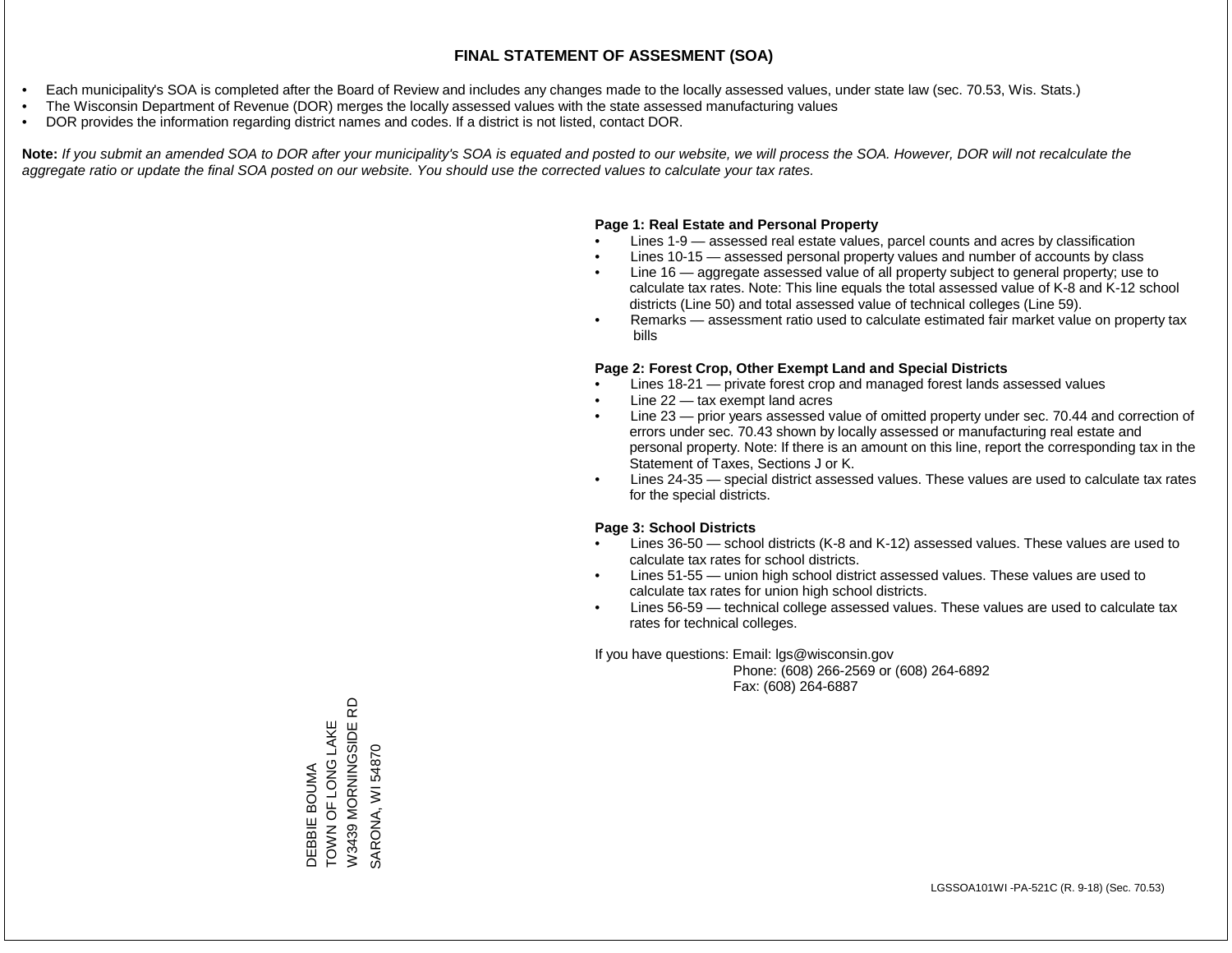**FINAL - EQUATED**

| nh.      | N28. | 1774    |
|----------|------|---------|
| $\cdots$ | MUN  | ACCT NO |

| This is an Amended Return |  |
|---------------------------|--|
|                           |  |
|                           |  |
|                           |  |
|                           |  |

Page 1

|                | <b>FOR</b>                                                                                                                                                                                   | <b>TOWN OF</b><br><b>OF</b>                                        | <b>MADGE</b>             |                                           | <b>WASHBURN COUNTY</b>                              |                                |                                        |                                         |
|----------------|----------------------------------------------------------------------------------------------------------------------------------------------------------------------------------------------|--------------------------------------------------------------------|--------------------------|-------------------------------------------|-----------------------------------------------------|--------------------------------|----------------------------------------|-----------------------------------------|
|                |                                                                                                                                                                                              | Town - Village - City                                              | <b>Municipality Name</b> |                                           | <b>County Name</b>                                  |                                |                                        |                                         |
| Line<br>No.    |                                                                                                                                                                                              | <b>REAL ESTATE</b><br>(See Lines 18 - 22 for<br>other Real Estate) |                          | PARCEL COUNT<br>TOTAL LAND   IMPROVEMENTS | NO. OF ACRES<br><b>WHOLE</b><br><b>NUMBERS ONLY</b> | <b>VALUE OF</b><br><b>LAND</b> | <b>VALUE OF</b><br><b>IMPROVEMENTS</b> | TOTAL VALUE OF LAND<br>AND IMPROVEMENTS |
|                |                                                                                                                                                                                              |                                                                    | (Col. A)                 | (Col. B)                                  | (Col, C)                                            | (Col, D)                       | (Col. E)                               | (Col. F)                                |
| -1             |                                                                                                                                                                                              | <b>RESIDENTIAL - Class 1</b>                                       | 712                      | 525                                       | 1,568                                               | 46,791,700                     | 71,498,400                             | 118,290,100                             |
| $\overline{2}$ |                                                                                                                                                                                              | <b>COMMERCIAL - Class 2</b>                                        | 23                       | 15                                        | 162                                                 | 1,182,300                      | 1,934,000                              | 3,116,300                               |
| 3              |                                                                                                                                                                                              | <b>MANUFACTURING - Class 3</b>                                     | $\mathbf 0$              | $\mathbf 0$                               | $\Omega$                                            | 0                              | 0                                      | 0                                       |
| 4              |                                                                                                                                                                                              | <b>AGRICULTURAL - Class 4</b>                                      | 156                      |                                           | 3,438                                               | 332,600                        |                                        | 332,600                                 |
| 5              |                                                                                                                                                                                              | <b>UNDEVELOPED - Class 5</b>                                       | 186                      |                                           | 1,471                                               | 282,200                        |                                        | 282,200                                 |
| 6              |                                                                                                                                                                                              | AGRICULTURAL FOREST - Class 5m                                     | 26                       |                                           | 391                                                 | 360,000                        |                                        | 360,000                                 |
| $\overline{7}$ |                                                                                                                                                                                              | FOREST LANDS - Class 6                                             | 296                      |                                           | 6,165                                               | 11,310,200                     |                                        | 11,310,200                              |
| 8              |                                                                                                                                                                                              | OTHER - Class 7                                                    | 18                       | 18                                        | 39                                                  | 134,300                        | 1,784,900                              | 1,919,200                               |
| 9              |                                                                                                                                                                                              | TOTAL - ALL COLUMNS                                                | 1,417                    | 558                                       | 13,234                                              | 60,393,300                     | 75,217,300                             | 135,610,600                             |
| 10             |                                                                                                                                                                                              | NUMBER OF PERSONAL PROPERTY ACCOUNTS IN ROLL                       |                          |                                           | 13                                                  | <b>LOCALLY ASSESSED</b>        | <b>MANUFACTURING</b>                   | <b>MERGED</b>                           |
| 11             |                                                                                                                                                                                              | BOATS AND OTHER WATERCRAFT NOT EXEMPT - Code 1                     |                          |                                           |                                                     | 0                              | 0                                      | 0                                       |
| 12             |                                                                                                                                                                                              | MACHINERY, TOOLS AND PATTERNS - Code 2                             |                          |                                           |                                                     |                                | 0                                      | $\Omega$                                |
| 13             |                                                                                                                                                                                              | FURNITURE, FIXTURES AND EQUIPMENT - Code 3                         |                          |                                           |                                                     | 128,890                        | 0                                      | 128,890                                 |
| 14             | 42,300<br>ALL OTHER PERSONAL PROPERTY NOT EXEMPT - Codes 4A, 4B, 4C                                                                                                                          |                                                                    |                          |                                           |                                                     |                                |                                        | 42,300                                  |
| 15             | TOTAL OF PERSONAL PROPERTY NOT EXEMPT (Total of Lines 11-14)<br>0<br>171,190                                                                                                                 |                                                                    |                          |                                           |                                                     |                                |                                        | 171,190                                 |
| 16             | AGGREGATE ASSESSED VALUE OF ALL PROPERTY SUBJECT TO THE GENERAL PROPERTY TAX (Total of Lines 9F and 15F)<br>MUST EQUAL TOTAL VALUE OF THE SCHOOL DISTRICTS (K-12 PLUS K-8) - Line 50, Col. F |                                                                    |                          |                                           |                                                     |                                |                                        | 135,781,790                             |
| 17             | Name of Assessor<br><b>BOARD OF REVIEW</b><br>DATE OF FINAL ADJOURNMENT                                                                                                                      |                                                                    |                          |                                           |                                                     |                                | Telephone #                            | (715) 934-2902                          |
|                | 05/04/2021<br><b>STEVE NORDQUIST</b>                                                                                                                                                         |                                                                    |                          |                                           |                                                     |                                |                                        |                                         |

REMARKS

The Assessment Ratio to be used in calculating the estimated Fair Market Value on tax bills for this tax district is .793011858

This ratio should be used to convert assessed values to "Calculate Equalized Values" in Step 1 of the Lottery and Gaming Credit Calculations.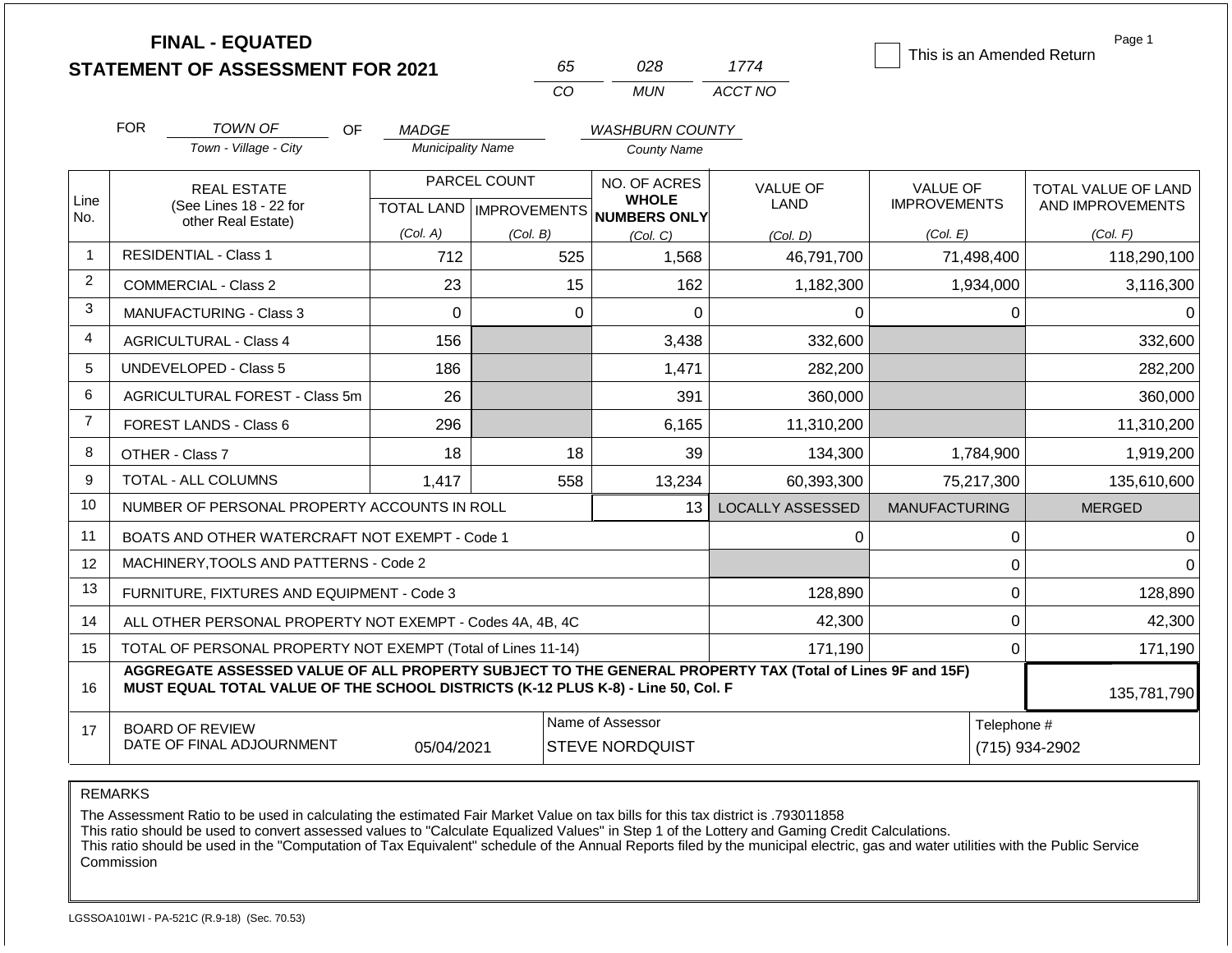2021 65 028 1774

FOREST LANDS (Line 7) and FOREST CROPS (in this section) - are **NOT** the same *YEAR CO MUN ACCT NO*

|    | Private Forest Crop - Reg Class @ 10¢ per acre                                 |                                                                 |  |                                                                  | Private Forest Crop - Reg Class @ \$2.52 per acre |                                                                    |  |                                                                              |                    |                    |  |
|----|--------------------------------------------------------------------------------|-----------------------------------------------------------------|--|------------------------------------------------------------------|---------------------------------------------------|--------------------------------------------------------------------|--|------------------------------------------------------------------------------|--------------------|--------------------|--|
|    | (a) PARCELS                                                                    | (b) ACRES                                                       |  | (c) ASSESSED VALUE                                               |                                                   | (d) PARCELS                                                        |  | (e) ACRES                                                                    |                    | (f) ASSESSED VALUE |  |
| 18 |                                                                                |                                                                 |  |                                                                  |                                                   |                                                                    |  |                                                                              |                    |                    |  |
|    |                                                                                |                                                                 |  |                                                                  |                                                   |                                                                    |  | Entered Before 2005 Managed Forest - Ferrous Mining CLOSED @ \$7.87 per acre |                    |                    |  |
|    |                                                                                | Private Forest Crop - Special Class @ 20¢ per acre<br>(b) ACRES |  | (c) ASSESSED VALUE                                               |                                                   | (d) PARCELS                                                        |  | (e) ACRES                                                                    |                    | (f) ASSESSED VALUE |  |
| 19 | (a) PARCELS                                                                    |                                                                 |  |                                                                  |                                                   |                                                                    |  |                                                                              |                    |                    |  |
|    |                                                                                |                                                                 |  |                                                                  |                                                   |                                                                    |  |                                                                              |                    |                    |  |
|    |                                                                                |                                                                 |  | Entered Before 2005 Managed Forest - OPEN @ 74 ¢ per acre        |                                                   |                                                                    |  | Entered Before 2005 Managed Forest - CLOSED @                                |                    | \$1.75 per acre    |  |
| 20 | (a) PARCELS                                                                    | (b) ACRES                                                       |  | (c) ASSESSED VALUE                                               |                                                   | (d) PARCELS                                                        |  | (e) ACRES                                                                    |                    | (f) ASSESSED VALUE |  |
|    |                                                                                |                                                                 |  |                                                                  |                                                   |                                                                    |  |                                                                              |                    |                    |  |
|    | $\overline{2}$                                                                 | 75.8                                                            |  | 133,700                                                          |                                                   | 25<br>770.82                                                       |  |                                                                              |                    | 1,320,000          |  |
|    |                                                                                |                                                                 |  | Entered After 2004 Managed Forest - OPEN @ \$2.04 per acre       |                                                   | Entered After 2004 Managed Forest - CLOSED @ \$10.20 per acre      |  |                                                                              |                    |                    |  |
| 21 | (a) PARCELS                                                                    | (b) ACRES                                                       |  | (c) ASSESSED VALUE                                               |                                                   | (d) PARCELS<br>(e) ACRES                                           |  |                                                                              | (f) ASSESSED VALUE |                    |  |
|    |                                                                                |                                                                 |  |                                                                  |                                                   |                                                                    |  |                                                                              |                    |                    |  |
|    | 16                                                                             | 543.47                                                          |  | 1,049,500                                                        |                                                   | 70                                                                 |  | 2,222.05                                                                     |                    | 3,838,300          |  |
|    | (a) County Forest Cropland Acres                                               |                                                                 |  | (b) Federal Acres                                                |                                                   | (d) County (NOT FOREST CROP) Acres<br>(c) State Acres              |  |                                                                              | (e) Other Acres    |                    |  |
| 22 |                                                                                |                                                                 |  |                                                                  |                                                   |                                                                    |  |                                                                              |                    |                    |  |
|    | 3,549.05                                                                       |                                                                 |  |                                                                  |                                                   | 4.74                                                               |  | 51.15                                                                        |                    | 153.62             |  |
|    |                                                                                |                                                                 |  | Assessed Value of Omitted Property From Prior Years (Sec. 70.44) |                                                   |                                                                    |  | Assessed Value of Sec. 70.43 Corrections of Errors by Assessors              |                    |                    |  |
|    |                                                                                | (a) REAL ESTATE<br>(b) PERSONAL                                 |  |                                                                  |                                                   |                                                                    |  | (c1) REAL ESTATE                                                             |                    | (c2) PERSONAL      |  |
| 23 |                                                                                |                                                                 |  |                                                                  |                                                   |                                                                    |  |                                                                              |                    |                    |  |
|    | Manufacturing Equated Value of Omitted Property From Prior Years (Sec. 70.995) |                                                                 |  |                                                                  |                                                   | Mfg. Equated Value of Sec.70.43 Corrections of Errors by Assessors |  |                                                                              |                    |                    |  |
|    | (d) REAL ESTATE                                                                |                                                                 |  | (e) PERSONAL                                                     |                                                   |                                                                    |  | (f1) REAL ESTATE                                                             | (f2) PERSONAL      |                    |  |
|    |                                                                                |                                                                 |  |                                                                  |                                                   |                                                                    |  |                                                                              |                    |                    |  |
|    |                                                                                |                                                                 |  |                                                                  |                                                   |                                                                    |  |                                                                              |                    |                    |  |

## **SPECIAL DISTRICTS**

| Line<br>No. | <b>Enter 6-digit</b><br>Special District | <b>Account</b><br><b>Number</b> | <b>Special District Name</b> | <b>Locally Assessed Value</b><br>of Real Estate and | Mfg Value of Real Estate<br>and Personal Property | <b>Merged Value of</b><br><b>Real Estate and</b> |
|-------------|------------------------------------------|---------------------------------|------------------------------|-----------------------------------------------------|---------------------------------------------------|--------------------------------------------------|
|             | Code (Col. A)                            | (Col. B)                        | (Col. C)                     | Personal Property (Col. D)                          | (Col. E)                                          | Personal Property (Col. F)                       |
| 24          |                                          |                                 |                              |                                                     |                                                   |                                                  |
| 25          |                                          |                                 |                              |                                                     |                                                   |                                                  |
| 26          |                                          |                                 |                              |                                                     |                                                   |                                                  |
| 27          |                                          |                                 |                              |                                                     |                                                   |                                                  |
| 28          |                                          |                                 |                              |                                                     |                                                   |                                                  |
| 29          |                                          |                                 |                              |                                                     |                                                   |                                                  |
| 30          |                                          |                                 |                              |                                                     |                                                   |                                                  |
| 31          |                                          |                                 |                              |                                                     |                                                   |                                                  |
| 32          |                                          |                                 |                              |                                                     |                                                   |                                                  |
| 33          |                                          |                                 |                              |                                                     |                                                   |                                                  |
| 34          |                                          |                                 |                              |                                                     |                                                   |                                                  |
| 35          |                                          |                                 |                              |                                                     |                                                   |                                                  |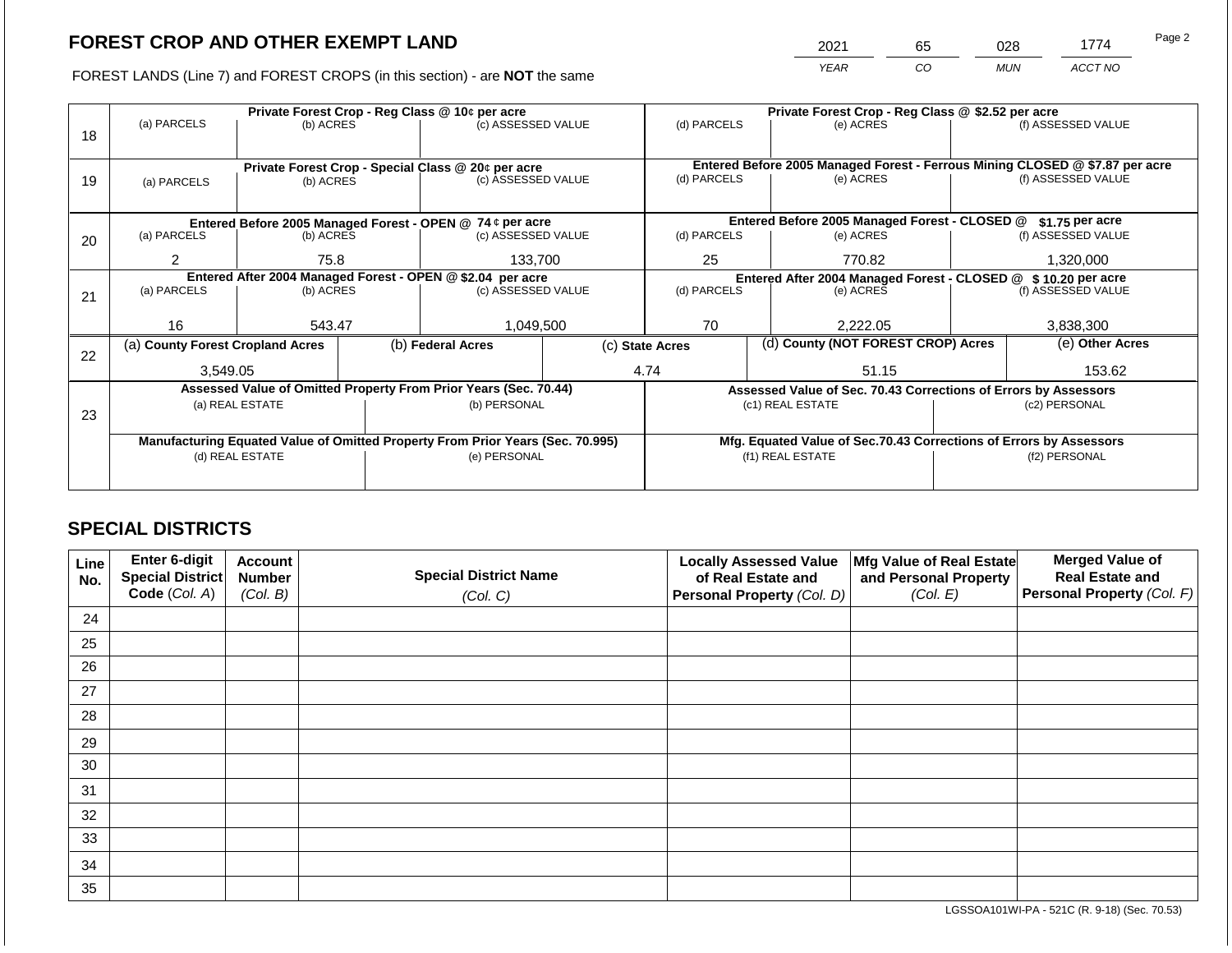|             |                                                          |                                             |                                                         | <b>YEAR</b>                                                                       | CO<br><b>MUN</b>                                              | ACCT NO                                                                        |
|-------------|----------------------------------------------------------|---------------------------------------------|---------------------------------------------------------|-----------------------------------------------------------------------------------|---------------------------------------------------------------|--------------------------------------------------------------------------------|
| Line<br>No. | Enter 6-digit<br><b>School District</b><br>Code (Col. A) | <b>Account</b><br><b>Number</b><br>(Col. B) | <b>School District Name</b><br>(Col. C)                 | <b>Locally Assessed Value</b><br>of Real Estate and<br>Personal Property (Col. D) | Mfg Value of Real Estate<br>and Personal Property<br>(Col. E) | <b>Merged Value of</b><br><b>Real Estate and</b><br>Personal Property (Col. F) |
|             | A. SCHOOL DISTRICTS (K-8 and K-12)                       |                                             |                                                         |                                                                                   |                                                               |                                                                                |
| 36          | 655306                                                   | 0392                                        | SCH D OF SHELL LAKE                                     | 1,566,600                                                                         |                                                               | 1,566,600                                                                      |
| 37          | 655474                                                   | 0393                                        | SCH D OF SPOONER                                        | 134,215,190                                                                       |                                                               | 134,215,190                                                                    |
| 38          |                                                          |                                             |                                                         |                                                                                   |                                                               |                                                                                |
| 39          |                                                          |                                             |                                                         |                                                                                   |                                                               |                                                                                |
| 40          |                                                          |                                             |                                                         |                                                                                   |                                                               |                                                                                |
| 41          |                                                          |                                             |                                                         |                                                                                   |                                                               |                                                                                |
| 42          |                                                          |                                             |                                                         |                                                                                   |                                                               |                                                                                |
| 43          |                                                          |                                             |                                                         |                                                                                   |                                                               |                                                                                |
| 44          |                                                          |                                             |                                                         |                                                                                   |                                                               |                                                                                |
| 45<br>46    |                                                          |                                             |                                                         |                                                                                   |                                                               |                                                                                |
|             |                                                          |                                             |                                                         |                                                                                   |                                                               |                                                                                |
| 47<br>48    |                                                          |                                             |                                                         |                                                                                   |                                                               |                                                                                |
| 49          |                                                          |                                             |                                                         |                                                                                   |                                                               |                                                                                |
| 50          |                                                          |                                             | TOTAL ASSESSED VALUE OF SCHOOL DISTRICTS (K-8 and K-12) | 135,781,790                                                                       |                                                               | 135,781,790                                                                    |
|             | <b>UNION HIGH SCHOOL DISTRICTS</b><br><b>B.</b>          |                                             |                                                         |                                                                                   |                                                               |                                                                                |
| 51          |                                                          |                                             |                                                         |                                                                                   |                                                               |                                                                                |
| 52          |                                                          |                                             |                                                         |                                                                                   |                                                               |                                                                                |
| 53          |                                                          |                                             |                                                         |                                                                                   |                                                               |                                                                                |
| 54          |                                                          |                                             |                                                         |                                                                                   |                                                               |                                                                                |
| 55          |                                                          |                                             | TOTAL ASSESSED VALUE OF UNION HIGH SCHOOLS              |                                                                                   |                                                               |                                                                                |
|             | C.<br><b>TECHNICAL COLLEGE DISTRICTS</b>                 |                                             |                                                         |                                                                                   |                                                               |                                                                                |
| 56          | 001700                                                   | 0016                                        | NORTHWOOD TECHNICAL COLLEGE                             | 135,781,790                                                                       |                                                               | 135,781,790                                                                    |
| 57          |                                                          |                                             |                                                         |                                                                                   |                                                               |                                                                                |
| 58          |                                                          |                                             |                                                         |                                                                                   |                                                               |                                                                                |
| 59          |                                                          |                                             | TOTAL ASSESSED VALUE OF TECHNICAL COLLEGES              | 135,781,790                                                                       |                                                               | 135,781,790                                                                    |

2021

65

028

 *I hereby certify, to the best of my knowledge and belief, this form is complete and correct.*

**SCHOOL DISTRICTS**

| Name                 |                           | Title | Submission date        |  |
|----------------------|---------------------------|-------|------------------------|--|
| PAUL DENEEN          |                           |       | 2021<br>12<br>በნ<br>◡◡ |  |
| Phone                | Email address             |       |                        |  |
| 715<br>4792<br>468 - | PDENEEN@CO.WASHBURN.WI.US |       |                        |  |

Page 3

1774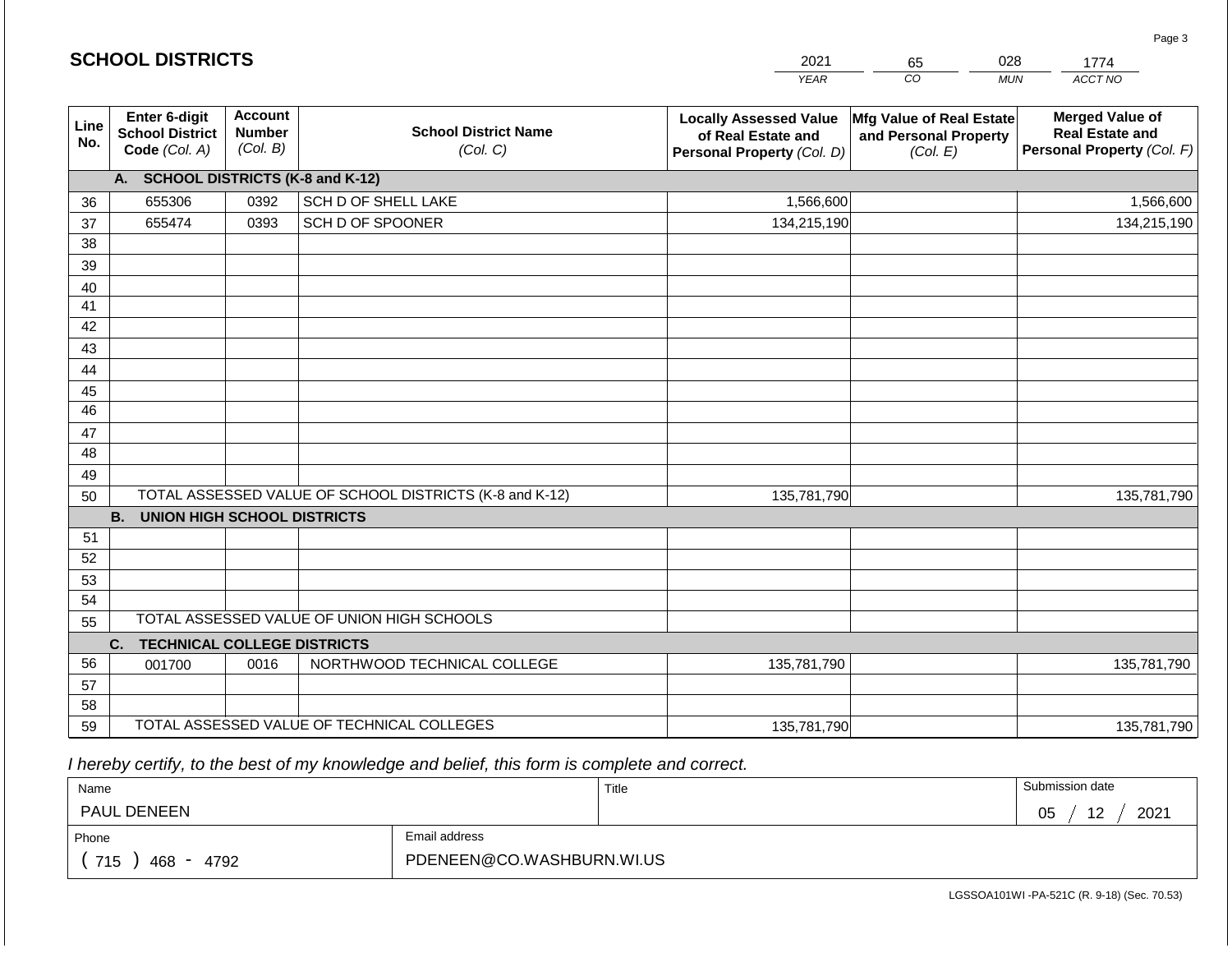- Each municipality's SOA is completed after the Board of Review and includes any changes made to the locally assessed values, under state law (sec. 70.53, Wis. Stats.)
- The Wisconsin Department of Revenue (DOR) merges the locally assessed values with the state assessed manufacturing values
- DOR provides the information regarding district names and codes. If a district is not listed, contact DOR.

Note: If you submit an amended SOA to DOR after your municipality's SOA is equated and posted to our website, we will process the SOA. However, DOR will not recalculate the *aggregate ratio or update the final SOA posted on our website. You should use the corrected values to calculate your tax rates.*

### **Page 1: Real Estate and Personal Property**

- Lines 1-9 assessed real estate values, parcel counts and acres by classification
- Lines 10-15 assessed personal property values and number of accounts by class
- Line 16 aggregate assessed value of all property subject to general property; use to calculate tax rates. Note: This line equals the total assessed value of K-8 and K-12 school districts (Line 50) and total assessed value of technical colleges (Line 59).
- Remarks assessment ratio used to calculate estimated fair market value on property tax bills

### **Page 2: Forest Crop, Other Exempt Land and Special Districts**

- Lines 18-21 private forest crop and managed forest lands assessed values
- Line  $22 -$  tax exempt land acres
- Line 23 prior years assessed value of omitted property under sec. 70.44 and correction of errors under sec. 70.43 shown by locally assessed or manufacturing real estate and personal property. Note: If there is an amount on this line, report the corresponding tax in the Statement of Taxes, Sections J or K.
- Lines 24-35 special district assessed values. These values are used to calculate tax rates for the special districts.

### **Page 3: School Districts**

- Lines 36-50 school districts (K-8 and K-12) assessed values. These values are used to calculate tax rates for school districts.
- Lines 51-55 union high school district assessed values. These values are used to calculate tax rates for union high school districts.
- Lines 56-59 technical college assessed values. These values are used to calculate tax rates for technical colleges.

If you have questions: Email: lgs@wisconsin.gov

 Phone: (608) 266-2569 or (608) 264-6892 Fax: (608) 264-6887

6 N3296 LANGLAND RD MICHELLE JUNG<br>TOWN OF MADGE<br>N3296 LANGLAND R SARONA, WI 54870 TOWN OF MADGE SARONA, WI 54870MICHELLE JUNG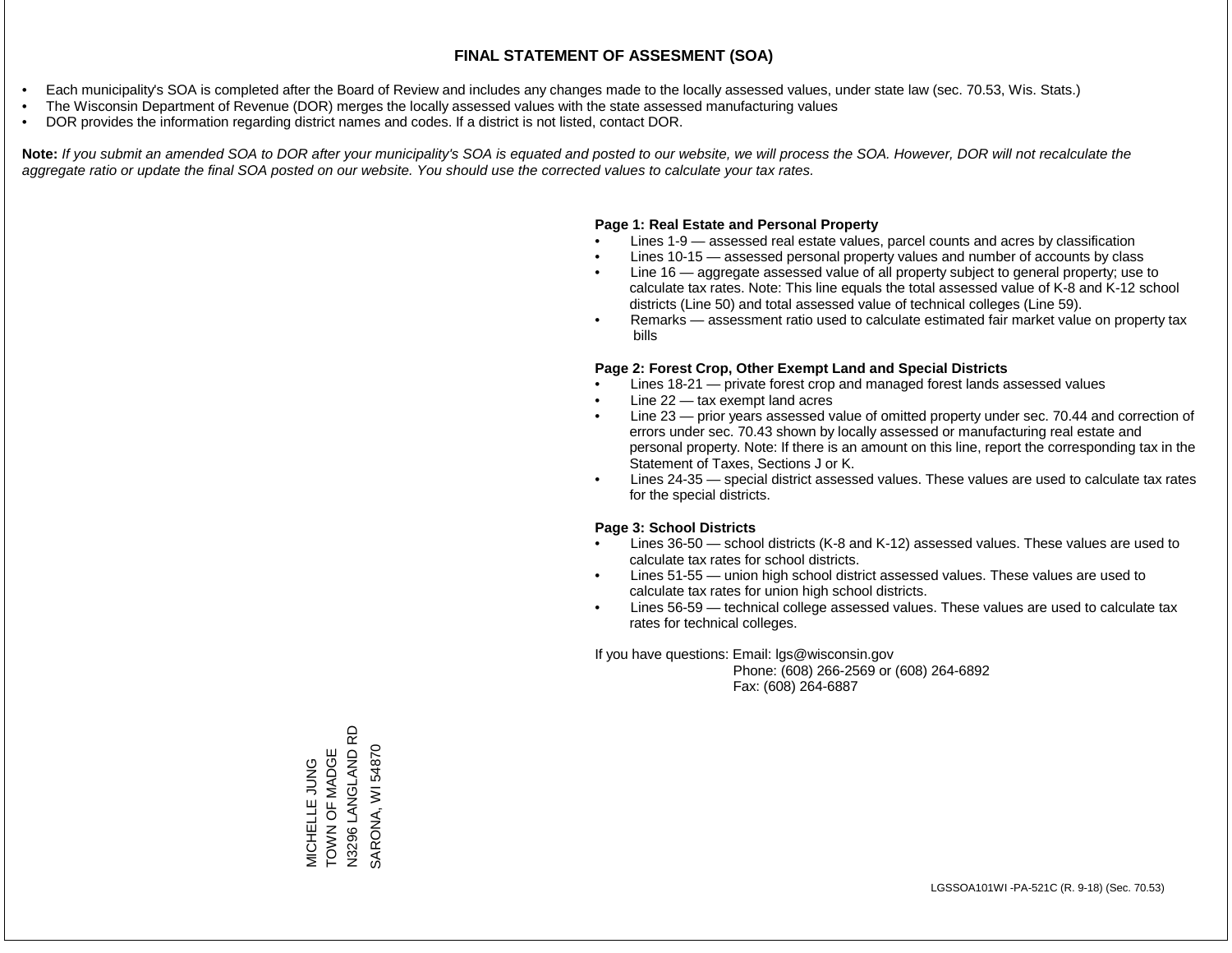| <b>STATEMENT OF ASSESSMENT FOR 2021</b> |  |
|-----------------------------------------|--|
|                                         |  |

**FINAL - EQUATED**

| n.  | റദറ   | 17/5    |  |  |
|-----|-------|---------|--|--|
| 7∷O | MI IN | ACCT NO |  |  |

This is an Amended Return

Page 1

|                | <b>FOR</b>                                                                                                                                                                                   | <b>TOWN OF</b><br><b>OF</b>                               | <b>MINONG</b>            |              | <b>WASHBURN COUNTY</b>                   |                         |                      |                     |
|----------------|----------------------------------------------------------------------------------------------------------------------------------------------------------------------------------------------|-----------------------------------------------------------|--------------------------|--------------|------------------------------------------|-------------------------|----------------------|---------------------|
|                |                                                                                                                                                                                              | Town - Village - City                                     | <b>Municipality Name</b> |              | County Name                              |                         |                      |                     |
| Line           |                                                                                                                                                                                              | <b>REAL ESTATE</b>                                        |                          | PARCEL COUNT | NO. OF ACRES<br><b>WHOLE</b>             | VALUE OF                | <b>VALUE OF</b>      | TOTAL VALUE OF LAND |
| No.            |                                                                                                                                                                                              | (See Lines 18 - 22 for<br>other Real Estate)              |                          |              | TOTAL LAND   IMPROVEMENTS   NUMBERS ONLY | LAND                    | <b>IMPROVEMENTS</b>  | AND IMPROVEMENTS    |
|                |                                                                                                                                                                                              |                                                           | (Col. A)                 | (Col. B)     | (Col, C)                                 | (Col. D)                | (Col. E)             | (Col. F)            |
| $\overline{1}$ |                                                                                                                                                                                              | <b>RESIDENTIAL - Class 1</b>                              | 2,106                    | 1,526        | 4,621                                    | 140,116,900             | 180,413,900          | 320,530,800         |
| 2              |                                                                                                                                                                                              | <b>COMMERCIAL - Class 2</b>                               | 29                       | 26           | 146                                      | 2,415,000               | 3,855,300            | 6,270,300           |
| 3              |                                                                                                                                                                                              | <b>MANUFACTURING - Class 3</b>                            | 0                        | $\Omega$     | $\Omega$                                 | 0                       | 0                    |                     |
| $\overline{4}$ |                                                                                                                                                                                              | <b>AGRICULTURAL - Class 4</b>                             | 68                       |              | 1,815                                    | 134,600                 |                      | 134,600             |
| 5              |                                                                                                                                                                                              | <b>UNDEVELOPED - Class 5</b>                              | 126                      |              | 1,479                                    | 312,500                 |                      | 312,500             |
| 6              |                                                                                                                                                                                              | AGRICULTURAL FOREST - Class 5m                            | $\overline{7}$           |              | 168                                      | 151,600                 |                      | 151,600             |
| $\overline{7}$ |                                                                                                                                                                                              | FOREST LANDS - Class 6                                    | 476                      |              | 8,986                                    | 16,441,300              |                      | 16,441,300          |
| 8              |                                                                                                                                                                                              | OTHER - Class 7                                           | 9                        | 8            | 11                                       | 38,500                  | 465,400              | 503,900             |
| 9              |                                                                                                                                                                                              | TOTAL - ALL COLUMNS                                       | 2,821                    | 1,560        | 17,226                                   | 159,610,400             | 184,734,600          | 344,345,000         |
| 10             |                                                                                                                                                                                              | NUMBER OF PERSONAL PROPERTY ACCOUNTS IN ROLL              |                          |              | 21                                       | <b>LOCALLY ASSESSED</b> | <b>MANUFACTURING</b> | <b>MERGED</b>       |
| 11             |                                                                                                                                                                                              | BOATS AND OTHER WATERCRAFT NOT EXEMPT - Code 1            |                          |              |                                          | 10,800                  | $\Omega$             | 10,800              |
| 12             |                                                                                                                                                                                              | MACHINERY, TOOLS AND PATTERNS - Code 2                    |                          |              |                                          |                         | $\Omega$             |                     |
| 13             |                                                                                                                                                                                              | FURNITURE, FIXTURES AND EQUIPMENT - Code 3                |                          |              |                                          | 195,400                 | $\mathbf 0$          | 195,400             |
| 14             |                                                                                                                                                                                              | ALL OTHER PERSONAL PROPERTY NOT EXEMPT - Codes 4A, 4B, 4C |                          |              | 162,900                                  | 13,700                  | 176,600              |                     |
| 15             | TOTAL OF PERSONAL PROPERTY NOT EXEMPT (Total of Lines 11-14)<br>369,100<br>13,700                                                                                                            |                                                           |                          |              |                                          |                         |                      | 382,800             |
| 16             | AGGREGATE ASSESSED VALUE OF ALL PROPERTY SUBJECT TO THE GENERAL PROPERTY TAX (Total of Lines 9F and 15F)<br>MUST EQUAL TOTAL VALUE OF THE SCHOOL DISTRICTS (K-12 PLUS K-8) - Line 50, Col. F |                                                           |                          |              |                                          |                         |                      | 344,727,800         |
| 17             | Name of Assessor<br><b>BOARD OF REVIEW</b><br>DATE OF FINAL ADJOURNMENT<br>06/28/2021<br><b>JEFF MARKHAM</b>                                                                                 |                                                           |                          |              |                                          |                         | Telephone #          | (608) 343-0372      |

REMARKS

The Assessment Ratio to be used in calculating the estimated Fair Market Value on tax bills for this tax district is .84817334

This ratio should be used to convert assessed values to "Calculate Equalized Values" in Step 1 of the Lottery and Gaming Credit Calculations.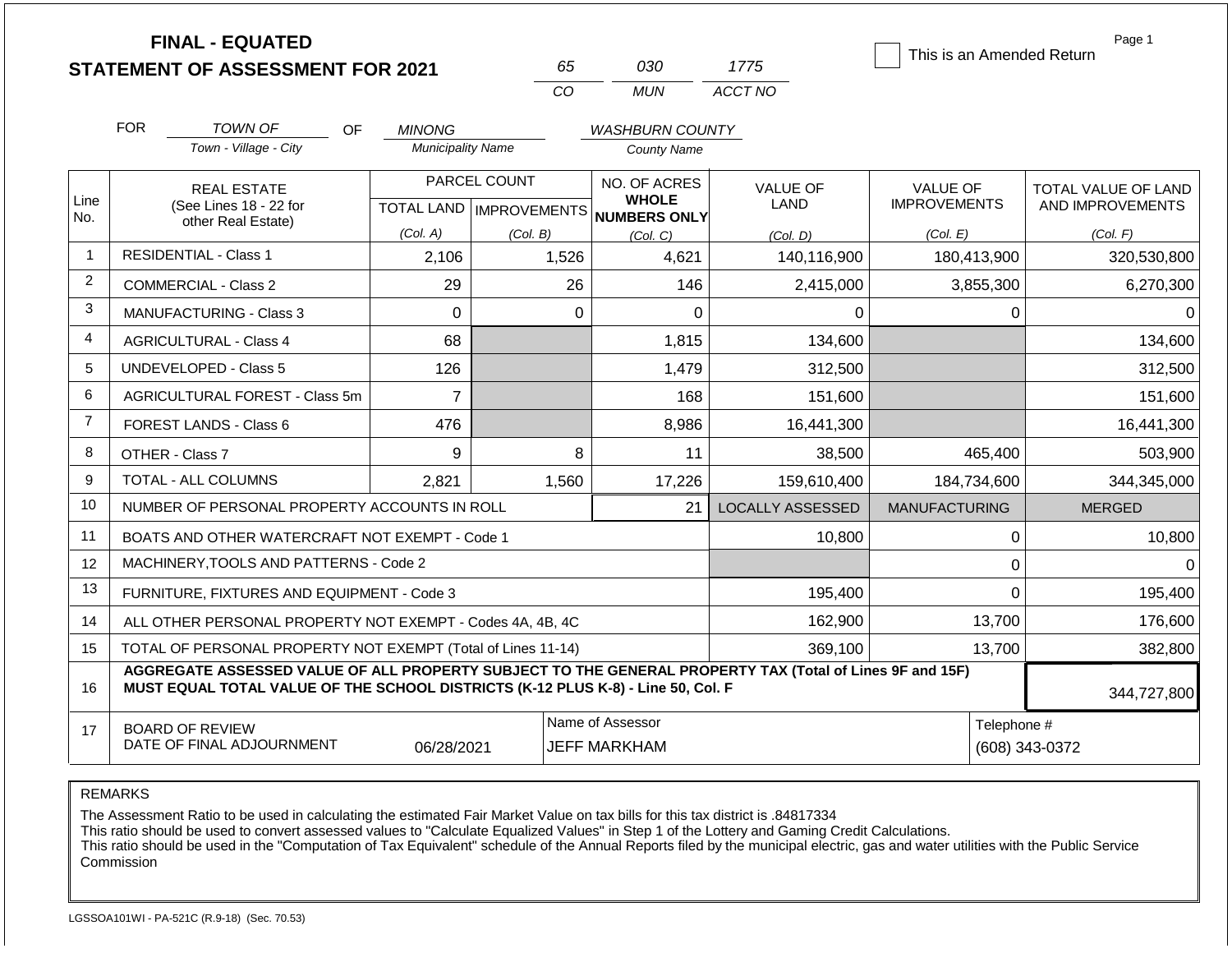FOREST LANDS (Line 7) and FOREST CROPS (in this section) - are NOT the same

| 2021 | 65 | ን30 | 1775    | Page 2 |
|------|----|-----|---------|--------|
| YFAR | CО | MUN | ACCT NO |        |

|    | Private Forest Crop - Reg Class @ 10¢ per acre                                 |                                                            |  |                                                                  |  | Private Forest Crop - Reg Class @ \$2.52 per acre |                    |                                                                  |                                                                              |                                                                    |  |
|----|--------------------------------------------------------------------------------|------------------------------------------------------------|--|------------------------------------------------------------------|--|---------------------------------------------------|--------------------|------------------------------------------------------------------|------------------------------------------------------------------------------|--------------------------------------------------------------------|--|
| 18 | (a) PARCELS                                                                    | (b) ACRES                                                  |  | (c) ASSESSED VALUE                                               |  | (d) PARCELS                                       |                    | (e) ACRES                                                        |                                                                              | (f) ASSESSED VALUE                                                 |  |
|    |                                                                                |                                                            |  |                                                                  |  |                                                   |                    | 40                                                               |                                                                              | 72,000                                                             |  |
|    |                                                                                | Private Forest Crop - Special Class @ 20¢ per acre         |  |                                                                  |  |                                                   |                    |                                                                  | Entered Before 2005 Managed Forest - Ferrous Mining CLOSED @ \$7.87 per acre |                                                                    |  |
| 19 | (a) PARCELS                                                                    | (b) ACRES                                                  |  | (c) ASSESSED VALUE                                               |  | (d) PARCELS                                       |                    | (e) ACRES                                                        |                                                                              | (f) ASSESSED VALUE                                                 |  |
|    |                                                                                |                                                            |  |                                                                  |  |                                                   |                    |                                                                  |                                                                              |                                                                    |  |
|    |                                                                                |                                                            |  | Entered Before 2005 Managed Forest - OPEN @ 74 ¢ per acre        |  |                                                   |                    | Entered Before 2005 Managed Forest - CLOSED @<br>\$1.75 per acre |                                                                              |                                                                    |  |
| 20 | (a) PARCELS                                                                    | (b) ACRES                                                  |  | (c) ASSESSED VALUE                                               |  | (d) PARCELS                                       |                    | (e) ACRES                                                        |                                                                              | (f) ASSESSED VALUE                                                 |  |
|    |                                                                                |                                                            |  |                                                                  |  |                                                   |                    |                                                                  |                                                                              |                                                                    |  |
|    |                                                                                | 247.98                                                     |  | 438,400                                                          |  | 52                                                |                    | 1,571.5                                                          |                                                                              | 3,066,400                                                          |  |
|    |                                                                                | Entered After 2004 Managed Forest - OPEN @ \$2.04 per acre |  |                                                                  |  |                                                   |                    |                                                                  |                                                                              | Entered After 2004 Managed Forest - CLOSED @ \$10.20 per acre      |  |
| 21 | (a) PARCELS                                                                    | (b) ACRES                                                  |  | (c) ASSESSED VALUE                                               |  | (d) PARCELS                                       |                    | (e) ACRES                                                        |                                                                              | (f) ASSESSED VALUE                                                 |  |
|    |                                                                                |                                                            |  |                                                                  |  |                                                   |                    |                                                                  |                                                                              |                                                                    |  |
|    | 230                                                                            | 9,091.03                                                   |  | 16,391,400                                                       |  | 25                                                | 648.3<br>1,688,200 |                                                                  |                                                                              |                                                                    |  |
| 22 | (a) County Forest Cropland Acres                                               |                                                            |  | (b) Federal Acres                                                |  | (c) State Acres                                   |                    | (d) County (NOT FOREST CROP) Acres                               |                                                                              | (e) Other Acres                                                    |  |
|    | 7,975.84                                                                       |                                                            |  |                                                                  |  | 3,072.84<br>374.11                                |                    | 430.79                                                           |                                                                              |                                                                    |  |
|    |                                                                                |                                                            |  | Assessed Value of Omitted Property From Prior Years (Sec. 70.44) |  |                                                   |                    |                                                                  |                                                                              | Assessed Value of Sec. 70.43 Corrections of Errors by Assessors    |  |
|    |                                                                                | (a) REAL ESTATE                                            |  | (b) PERSONAL                                                     |  |                                                   | (c1) REAL ESTATE   |                                                                  |                                                                              | (c2) PERSONAL                                                      |  |
| 23 |                                                                                |                                                            |  |                                                                  |  |                                                   |                    |                                                                  |                                                                              |                                                                    |  |
|    | Manufacturing Equated Value of Omitted Property From Prior Years (Sec. 70.995) |                                                            |  |                                                                  |  |                                                   |                    |                                                                  |                                                                              | Mfg. Equated Value of Sec.70.43 Corrections of Errors by Assessors |  |
|    | (d) REAL ESTATE                                                                |                                                            |  | (e) PERSONAL                                                     |  |                                                   | (f1) REAL ESTATE   |                                                                  |                                                                              | (f2) PERSONAL                                                      |  |
|    |                                                                                |                                                            |  |                                                                  |  |                                                   |                    |                                                                  |                                                                              |                                                                    |  |
|    |                                                                                |                                                            |  |                                                                  |  |                                                   |                    |                                                                  |                                                                              |                                                                    |  |

## **SPECIAL DISTRICTS**

| <b>Line</b><br>No. | Enter 6-digit<br>Special District | <b>Account</b><br><b>Number</b> | <b>Special District Name</b> | <b>Locally Assessed Value</b><br>of Real Estate and | Mfg Value of Real Estate<br>and Personal Property | <b>Merged Value of</b><br><b>Real Estate and</b> |
|--------------------|-----------------------------------|---------------------------------|------------------------------|-----------------------------------------------------|---------------------------------------------------|--------------------------------------------------|
|                    | Code (Col. A)                     | (Col. B)                        | (Col. C)                     | <b>Personal Property (Col. D)</b>                   | (Col. E)                                          | Personal Property (Col. F)                       |
| 24                 |                                   |                                 |                              |                                                     |                                                   |                                                  |
| 25                 |                                   |                                 |                              |                                                     |                                                   |                                                  |
| 26                 |                                   |                                 |                              |                                                     |                                                   |                                                  |
| 27                 |                                   |                                 |                              |                                                     |                                                   |                                                  |
| 28                 |                                   |                                 |                              |                                                     |                                                   |                                                  |
| 29                 |                                   |                                 |                              |                                                     |                                                   |                                                  |
| 30                 |                                   |                                 |                              |                                                     |                                                   |                                                  |
| 31                 |                                   |                                 |                              |                                                     |                                                   |                                                  |
| 32                 |                                   |                                 |                              |                                                     |                                                   |                                                  |
| 33                 |                                   |                                 |                              |                                                     |                                                   |                                                  |
| 34                 |                                   |                                 |                              |                                                     |                                                   |                                                  |
| 35                 |                                   |                                 |                              |                                                     |                                                   |                                                  |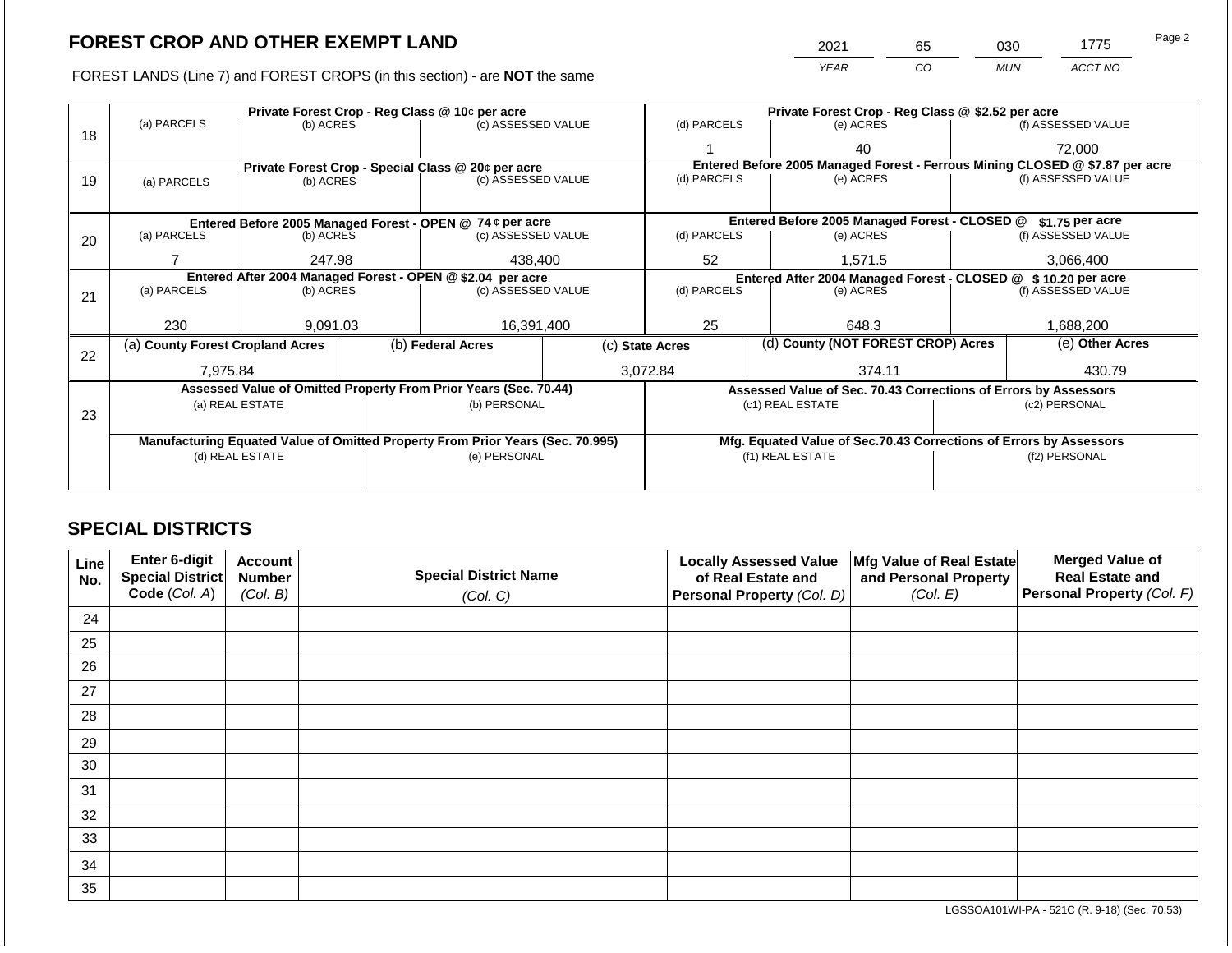|                 | <b>SCHOOL DISTRICTS</b>                                  |                                             |                                                         | 2021                                                                              | 030<br>65                                                     | 1775                                                                           |  |
|-----------------|----------------------------------------------------------|---------------------------------------------|---------------------------------------------------------|-----------------------------------------------------------------------------------|---------------------------------------------------------------|--------------------------------------------------------------------------------|--|
|                 |                                                          |                                             |                                                         | <b>YEAR</b>                                                                       | CO<br><b>MUN</b>                                              | ACCT NO                                                                        |  |
| Line<br>No.     | Enter 6-digit<br><b>School District</b><br>Code (Col. A) | <b>Account</b><br><b>Number</b><br>(Col. B) | <b>School District Name</b><br>(Col. C)                 | <b>Locally Assessed Value</b><br>of Real Estate and<br>Personal Property (Col. D) | Mfg Value of Real Estate<br>and Personal Property<br>(Col. E) | <b>Merged Value of</b><br><b>Real Estate and</b><br>Personal Property (Col. F) |  |
|                 | <b>SCHOOL DISTRICTS (K-8 and K-12)</b><br>A.             |                                             |                                                         |                                                                                   |                                                               |                                                                                |  |
| 36              | 653654                                                   | 0391                                        | SCH D OF NORTHWOOD (MINONG)                             | 344,714,100                                                                       | 13,700                                                        | 344,727,800                                                                    |  |
| 37              |                                                          |                                             |                                                         |                                                                                   |                                                               |                                                                                |  |
| 38              |                                                          |                                             |                                                         |                                                                                   |                                                               |                                                                                |  |
| 39              |                                                          |                                             |                                                         |                                                                                   |                                                               |                                                                                |  |
| 40              |                                                          |                                             |                                                         |                                                                                   |                                                               |                                                                                |  |
| 41<br>42        |                                                          |                                             |                                                         |                                                                                   |                                                               |                                                                                |  |
| 43              |                                                          |                                             |                                                         |                                                                                   |                                                               |                                                                                |  |
| 44              |                                                          |                                             |                                                         |                                                                                   |                                                               |                                                                                |  |
| 45              |                                                          |                                             |                                                         |                                                                                   |                                                               |                                                                                |  |
| $\overline{46}$ |                                                          |                                             |                                                         |                                                                                   |                                                               |                                                                                |  |
| 47              |                                                          |                                             |                                                         |                                                                                   |                                                               |                                                                                |  |
| 48              |                                                          |                                             |                                                         |                                                                                   |                                                               |                                                                                |  |
| 49              |                                                          |                                             |                                                         |                                                                                   |                                                               |                                                                                |  |
| 50              |                                                          |                                             | TOTAL ASSESSED VALUE OF SCHOOL DISTRICTS (K-8 and K-12) | 344,714,100                                                                       | 13,700                                                        | 344,727,800                                                                    |  |
|                 | <b>B.</b><br><b>UNION HIGH SCHOOL DISTRICTS</b>          |                                             |                                                         |                                                                                   |                                                               |                                                                                |  |
| 51              |                                                          |                                             |                                                         |                                                                                   |                                                               |                                                                                |  |
| 52              |                                                          |                                             |                                                         |                                                                                   |                                                               |                                                                                |  |
| 53              |                                                          |                                             |                                                         |                                                                                   |                                                               |                                                                                |  |
| 54              |                                                          |                                             |                                                         |                                                                                   |                                                               |                                                                                |  |
|                 | TOTAL ASSESSED VALUE OF UNION HIGH SCHOOLS<br>55         |                                             |                                                         |                                                                                   |                                                               |                                                                                |  |
|                 | <b>TECHNICAL COLLEGE DISTRICTS</b><br>C.                 |                                             |                                                         |                                                                                   |                                                               |                                                                                |  |
| 56              | 001700                                                   | 0016                                        | NORTHWOOD TECHNICAL COLLEGE                             | 344,714,100                                                                       | 13,700                                                        | 344,727,800                                                                    |  |
| 57<br>58        |                                                          |                                             |                                                         |                                                                                   |                                                               |                                                                                |  |
| 59              |                                                          |                                             | TOTAL ASSESSED VALUE OF TECHNICAL COLLEGES              | 344,714,100                                                                       | 13,700                                                        | 344,727,800                                                                    |  |

| Name                                           |                           | Title | Submission date  |
|------------------------------------------------|---------------------------|-------|------------------|
| <b>PAUL DENEEN</b>                             |                           |       | 2021<br>1つ<br>07 |
| Phone                                          | Email address             |       |                  |
| 715<br>468<br>4792<br>$\overline{\phantom{0}}$ | PDENEEN@CO.WASHBURN.WI.US |       |                  |

LGSSOA101WI -PA-521C (R. 9-18) (Sec. 70.53)

Page 3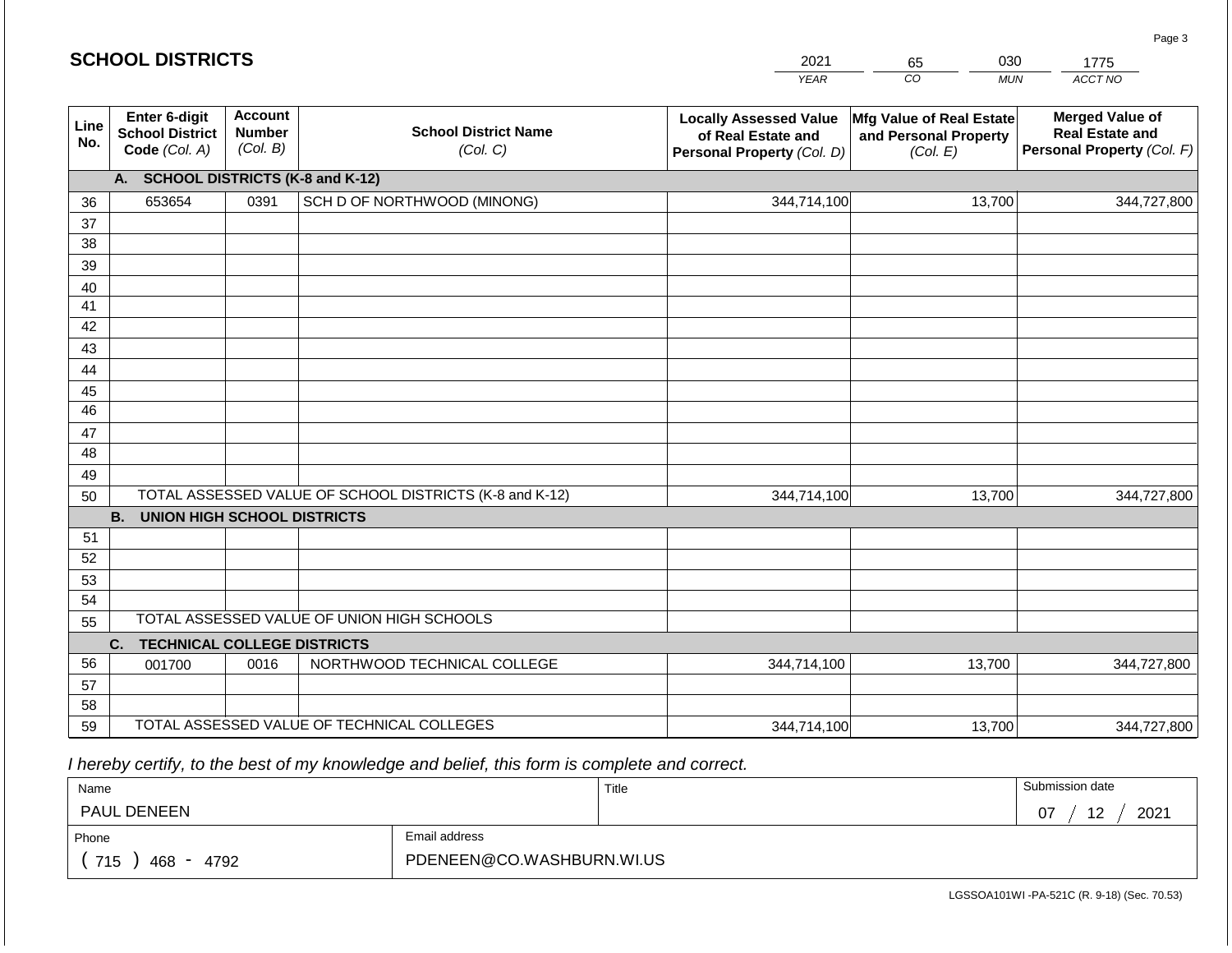- Each municipality's SOA is completed after the Board of Review and includes any changes made to the locally assessed values, under state law (sec. 70.53, Wis. Stats.)
- The Wisconsin Department of Revenue (DOR) merges the locally assessed values with the state assessed manufacturing values
- DOR provides the information regarding district names and codes. If a district is not listed, contact DOR.

Note: If you submit an amended SOA to DOR after your municipality's SOA is equated and posted to our website, we will process the SOA. However, DOR will not recalculate the *aggregate ratio or update the final SOA posted on our website. You should use the corrected values to calculate your tax rates.*

### **Page 1: Real Estate and Personal Property**

- Lines 1-9 assessed real estate values, parcel counts and acres by classification
- Lines 10-15 assessed personal property values and number of accounts by class
- Line 16 aggregate assessed value of all property subject to general property; use to calculate tax rates. Note: This line equals the total assessed value of K-8 and K-12 school districts (Line 50) and total assessed value of technical colleges (Line 59).
- Remarks assessment ratio used to calculate estimated fair market value on property tax bills

### **Page 2: Forest Crop, Other Exempt Land and Special Districts**

- Lines 18-21 private forest crop and managed forest lands assessed values
- Line  $22 -$  tax exempt land acres
- Line 23 prior years assessed value of omitted property under sec. 70.44 and correction of errors under sec. 70.43 shown by locally assessed or manufacturing real estate and personal property. Note: If there is an amount on this line, report the corresponding tax in the Statement of Taxes, Sections J or K.
- Lines 24-35 special district assessed values. These values are used to calculate tax rates for the special districts.

### **Page 3: School Districts**

- Lines 36-50 school districts (K-8 and K-12) assessed values. These values are used to calculate tax rates for school districts.
- Lines 51-55 union high school district assessed values. These values are used to calculate tax rates for union high school districts.
- Lines 56-59 technical college assessed values. These values are used to calculate tax rates for technical colleges.

If you have questions: Email: lgs@wisconsin.gov

 Phone: (608) 266-2569 or (608) 264-6892 Fax: (608) 264-6887

6D W7095 NANCY LAKE RD SUSAN CONAWAY<br>TOWN OF MINONG<br>W7095 NANCY LAKE F ONONIM LO NNON **VIINONG, WI 54859** SUSAN CONAWAY MINONG, WI 54859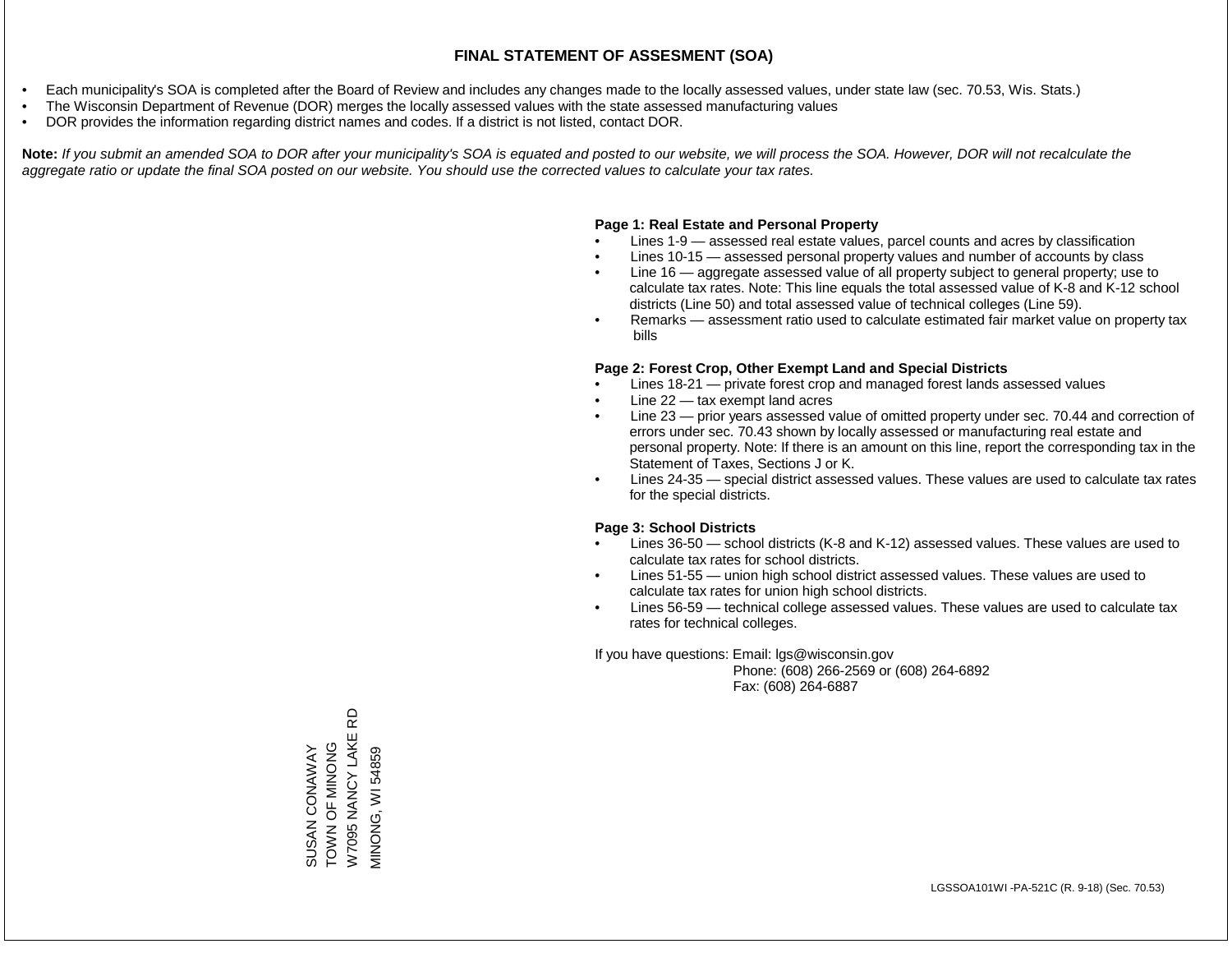**STATEMENT OF ASSESSMENT FOR 2021**

| 65. | ハマン   | 17/6    |
|-----|-------|---------|
| CO. | MI IN | ACCT NO |

**FINAL - EQUATED**<br>  $\overline{X}$  This is an Amended Return

Page 1

|                | <b>FOR</b>                                   | <b>TOWN OF</b><br>OF                                                                                                                                                                         | <b>SARONA</b>                                        |          | <b>WASHBURN COUNTY</b>       |                                |                                        |             |                                         |
|----------------|----------------------------------------------|----------------------------------------------------------------------------------------------------------------------------------------------------------------------------------------------|------------------------------------------------------|----------|------------------------------|--------------------------------|----------------------------------------|-------------|-----------------------------------------|
|                |                                              | Town - Village - City                                                                                                                                                                        | <b>Municipality Name</b>                             |          | <b>County Name</b>           |                                |                                        |             |                                         |
| Line           | <b>REAL ESTATE</b><br>(See Lines 18 - 22 for |                                                                                                                                                                                              | PARCEL COUNT<br>TOTAL LAND MPROVEMENTS NUMBERS ONLY  |          | NO. OF ACRES<br><b>WHOLE</b> | <b>VALUE OF</b><br><b>LAND</b> | <b>VALUE OF</b><br><b>IMPROVEMENTS</b> |             | TOTAL VALUE OF LAND<br>AND IMPROVEMENTS |
| No.            |                                              | other Real Estate)                                                                                                                                                                           |                                                      |          |                              |                                |                                        |             |                                         |
| $\mathbf{1}$   |                                              | <b>RESIDENTIAL - Class 1</b>                                                                                                                                                                 | (Col. A)                                             | (Col. B) | (Col, C)                     | (Col. D)                       | (Col. E)                               |             | (Col. F)                                |
|                |                                              |                                                                                                                                                                                              | 509                                                  | 328      | 1,207                        | 17,109,900                     |                                        | 31,649,800  | 48,759,700                              |
| $\overline{2}$ |                                              | <b>COMMERCIAL - Class 2</b>                                                                                                                                                                  | 49                                                   | 26       | 601                          | 1,444,600                      |                                        | 6,398,400   | 7,843,000                               |
| 3              |                                              | <b>MANUFACTURING - Class 3</b>                                                                                                                                                               | 0                                                    | $\Omega$ | $\Omega$                     | $\Omega$                       |                                        | 0           |                                         |
| 4              |                                              | <b>AGRICULTURAL - Class 4</b>                                                                                                                                                                | 209                                                  |          | 4,036                        | 600,550                        |                                        |             | 600,550                                 |
| 5              |                                              | <b>UNDEVELOPED - Class 5</b>                                                                                                                                                                 | 347                                                  |          | 3,434                        | 1,664,600                      |                                        |             | 1,664,600                               |
| 6              |                                              | AGRICULTURAL FOREST - Class 5m                                                                                                                                                               | 89                                                   |          | 1,293                        | 1,301,600                      |                                        |             | 1,301,600                               |
| $\overline{7}$ |                                              | FOREST LANDS - Class 6                                                                                                                                                                       | 230                                                  |          | 4,232                        | 8,091,200                      |                                        |             | 8,091,200                               |
| 8              |                                              | OTHER - Class 7                                                                                                                                                                              | 16                                                   | 15       | 37                           | 98,900                         |                                        | 1,734,500   | 1,833,400                               |
| 9              |                                              | TOTAL - ALL COLUMNS                                                                                                                                                                          | 1,449                                                | 369      | 14,840                       | 30,311,350                     |                                        | 39,782,700  | 70,094,050                              |
| 10             |                                              | NUMBER OF PERSONAL PROPERTY ACCOUNTS IN ROLL                                                                                                                                                 |                                                      |          | 16 <sup>1</sup>              | <b>LOCALLY ASSESSED</b>        | <b>MANUFACTURING</b>                   |             | <b>MERGED</b>                           |
| 11             |                                              | BOATS AND OTHER WATERCRAFT NOT EXEMPT - Code 1                                                                                                                                               |                                                      |          |                              | $\Omega$                       |                                        | 0           |                                         |
| 12             |                                              | MACHINERY, TOOLS AND PATTERNS - Code 2                                                                                                                                                       |                                                      |          |                              |                                |                                        | 0           |                                         |
| 13             |                                              | FURNITURE, FIXTURES AND EQUIPMENT - Code 3                                                                                                                                                   |                                                      |          |                              | 55,200                         |                                        | 0           | 55,200                                  |
| 14             |                                              | ALL OTHER PERSONAL PROPERTY NOT EXEMPT - Codes 4A, 4B, 4C                                                                                                                                    |                                                      | 272,800  |                              | $\mathbf 0$                    | 272,800                                |             |                                         |
| 15             |                                              | TOTAL OF PERSONAL PROPERTY NOT EXEMPT (Total of Lines 11-14)                                                                                                                                 |                                                      | 328,000  |                              | $\Omega$                       | 328,000                                |             |                                         |
| 16             |                                              | AGGREGATE ASSESSED VALUE OF ALL PROPERTY SUBJECT TO THE GENERAL PROPERTY TAX (Total of Lines 9F and 15F)<br>MUST EQUAL TOTAL VALUE OF THE SCHOOL DISTRICTS (K-12 PLUS K-8) - Line 50, Col. F |                                                      |          |                              | 70,422,050                     |                                        |             |                                         |
| 17             |                                              | <b>BOARD OF REVIEW</b>                                                                                                                                                                       |                                                      |          | Name of Assessor             |                                |                                        | Telephone # |                                         |
|                |                                              | DATE OF FINAL ADJOURNMENT                                                                                                                                                                    | 07/12/2021<br><b>WILLIAM KOEPP</b><br>(715) 458-4448 |          |                              |                                |                                        |             |                                         |

REMARKS

The Assessment Ratio to be used in calculating the estimated Fair Market Value on tax bills for this tax district is .894574277

This ratio should be used to convert assessed values to "Calculate Equalized Values" in Step 1 of the Lottery and Gaming Credit Calculations.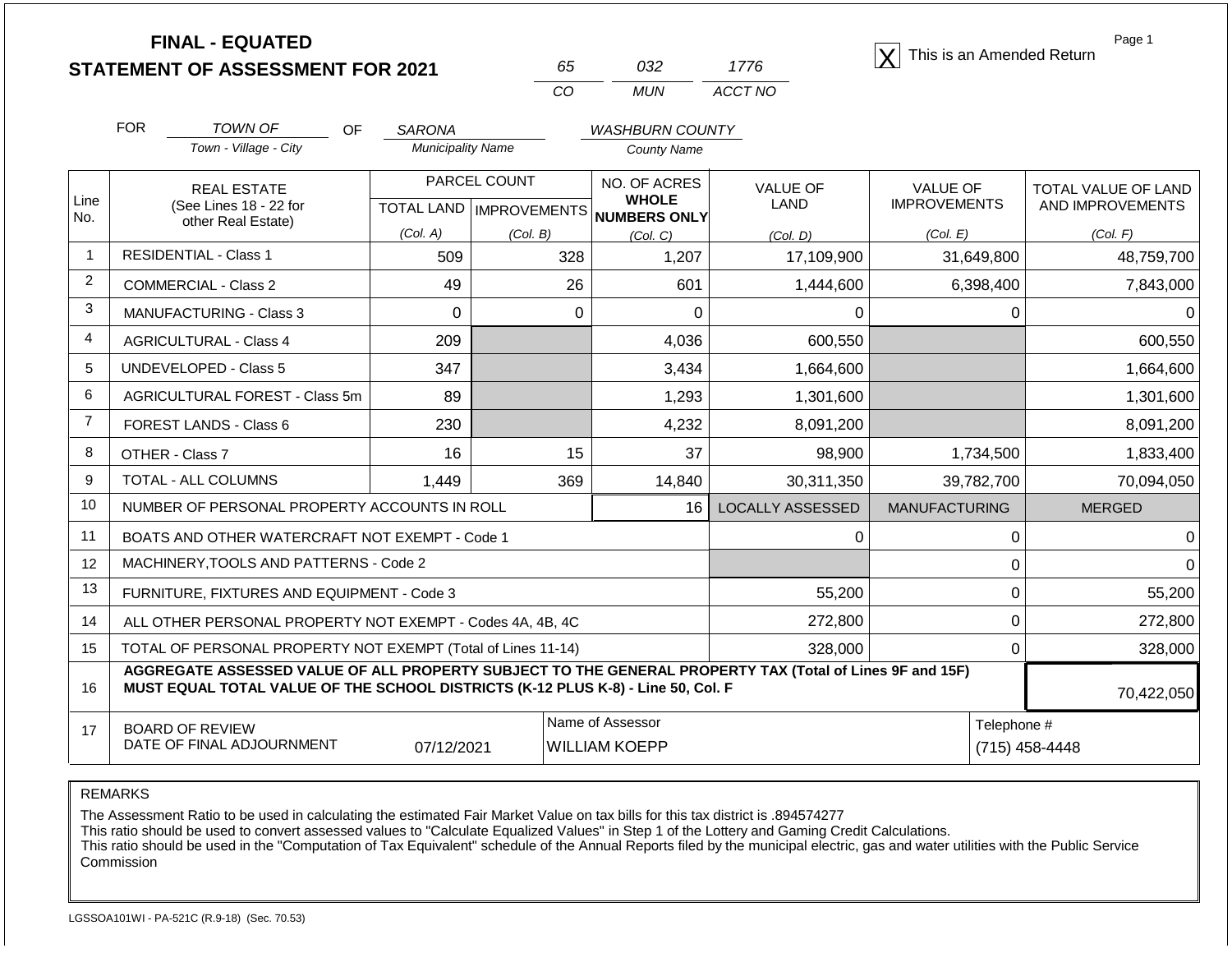2021 65 032 1776

FOREST LANDS (Line 7) and FOREST CROPS (in this section) - are **NOT** the same *YEAR CO MUN ACCT NO*

|    |                                                                                |                                                             | Private Forest Crop - Reg Class @ \$2.52 per acre |                                                                  |  |                                                                |                                                                  |                                                                                           |  |                    |
|----|--------------------------------------------------------------------------------|-------------------------------------------------------------|---------------------------------------------------|------------------------------------------------------------------|--|----------------------------------------------------------------|------------------------------------------------------------------|-------------------------------------------------------------------------------------------|--|--------------------|
|    | (a) PARCELS                                                                    | Private Forest Crop - Reg Class @ 10¢ per acre<br>(b) ACRES |                                                   | (c) ASSESSED VALUE                                               |  | (d) PARCELS                                                    |                                                                  | (e) ACRES                                                                                 |  | (f) ASSESSED VALUE |
| 18 |                                                                                |                                                             |                                                   |                                                                  |  |                                                                |                                                                  |                                                                                           |  |                    |
|    |                                                                                |                                                             |                                                   |                                                                  |  |                                                                |                                                                  |                                                                                           |  |                    |
|    |                                                                                |                                                             |                                                   | Private Forest Crop - Special Class @ 20¢ per acre               |  | (d) PARCELS                                                    |                                                                  | Entered Before 2005 Managed Forest - Ferrous Mining CLOSED @ \$7.87 per acre<br>(e) ACRES |  | (f) ASSESSED VALUE |
| 19 | (a) PARCELS                                                                    | (b) ACRES                                                   |                                                   | (c) ASSESSED VALUE                                               |  |                                                                |                                                                  |                                                                                           |  |                    |
|    |                                                                                |                                                             |                                                   |                                                                  |  |                                                                |                                                                  |                                                                                           |  |                    |
|    |                                                                                |                                                             |                                                   | Entered Before 2005 Managed Forest - OPEN @ 74 ¢ per acre        |  |                                                                | Entered Before 2005 Managed Forest - CLOSED @<br>\$1.75 per acre |                                                                                           |  |                    |
| 20 | (a) PARCELS                                                                    | (b) ACRES                                                   |                                                   | (c) ASSESSED VALUE                                               |  | (d) PARCELS                                                    |                                                                  | (e) ACRES                                                                                 |  | (f) ASSESSED VALUE |
|    |                                                                                |                                                             |                                                   |                                                                  |  |                                                                |                                                                  |                                                                                           |  |                    |
|    | $\overline{2}$                                                                 | 80                                                          |                                                   | 152,000                                                          |  | 38                                                             |                                                                  | 1,327.21                                                                                  |  | 2,524,600          |
|    | Entered After 2004 Managed Forest - OPEN @ \$2.04 per acre                     |                                                             |                                                   |                                                                  |  | Entered After 2004 Managed Forest - CLOSED @ \$ 10.20 per acre |                                                                  |                                                                                           |  |                    |
| 21 | (a) PARCELS                                                                    | (b) ACRES                                                   |                                                   | (c) ASSESSED VALUE                                               |  | (d) PARCELS                                                    | (e) ACRES                                                        |                                                                                           |  | (f) ASSESSED VALUE |
|    |                                                                                |                                                             |                                                   |                                                                  |  |                                                                |                                                                  |                                                                                           |  |                    |
|    |                                                                                | 266                                                         |                                                   | 438,400                                                          |  | 40                                                             |                                                                  | 1,186.01                                                                                  |  | 2,119,600          |
|    | (a) County Forest Cropland Acres                                               |                                                             |                                                   | (b) Federal Acres                                                |  | (c) State Acres                                                | (d) County (NOT FOREST CROP) Acres                               |                                                                                           |  | (e) Other Acres    |
| 22 |                                                                                |                                                             |                                                   |                                                                  |  |                                                                |                                                                  |                                                                                           |  |                    |
|    | 2,115.69                                                                       |                                                             |                                                   | .08                                                              |  | 340.14                                                         |                                                                  | 3.42                                                                                      |  | 216.9              |
|    |                                                                                |                                                             |                                                   | Assessed Value of Omitted Property From Prior Years (Sec. 70.44) |  |                                                                |                                                                  | Assessed Value of Sec. 70.43 Corrections of Errors by Assessors                           |  |                    |
|    |                                                                                | (a) REAL ESTATE                                             |                                                   | (b) PERSONAL                                                     |  |                                                                |                                                                  | (c1) REAL ESTATE                                                                          |  | (c2) PERSONAL      |
| 23 |                                                                                |                                                             |                                                   |                                                                  |  |                                                                |                                                                  |                                                                                           |  |                    |
|    | Manufacturing Equated Value of Omitted Property From Prior Years (Sec. 70.995) |                                                             |                                                   |                                                                  |  |                                                                |                                                                  | Mfg. Equated Value of Sec.70.43 Corrections of Errors by Assessors                        |  |                    |
|    | (d) REAL ESTATE                                                                |                                                             |                                                   | (e) PERSONAL                                                     |  |                                                                |                                                                  | (f1) REAL ESTATE                                                                          |  | (f2) PERSONAL      |
|    |                                                                                |                                                             |                                                   |                                                                  |  |                                                                |                                                                  |                                                                                           |  |                    |
|    |                                                                                |                                                             |                                                   |                                                                  |  |                                                                |                                                                  |                                                                                           |  |                    |

## **SPECIAL DISTRICTS**

| Line<br>No. | Enter 6-digit<br>Special District<br>Code (Col. A) | <b>Account</b><br><b>Number</b><br>(Col. B) | <b>Special District Name</b><br>(Col. C) | <b>Locally Assessed Value</b><br>of Real Estate and<br><b>Personal Property (Col. D)</b> | Mfg Value of Real Estate<br>and Personal Property<br>(Col. E) | <b>Merged Value of</b><br><b>Real Estate and</b><br>Personal Property (Col. F) |
|-------------|----------------------------------------------------|---------------------------------------------|------------------------------------------|------------------------------------------------------------------------------------------|---------------------------------------------------------------|--------------------------------------------------------------------------------|
| 24          |                                                    |                                             |                                          |                                                                                          |                                                               |                                                                                |
| 25          |                                                    |                                             |                                          |                                                                                          |                                                               |                                                                                |
| 26          |                                                    |                                             |                                          |                                                                                          |                                                               |                                                                                |
| 27          |                                                    |                                             |                                          |                                                                                          |                                                               |                                                                                |
| 28          |                                                    |                                             |                                          |                                                                                          |                                                               |                                                                                |
| 29          |                                                    |                                             |                                          |                                                                                          |                                                               |                                                                                |
| 30          |                                                    |                                             |                                          |                                                                                          |                                                               |                                                                                |
| 31          |                                                    |                                             |                                          |                                                                                          |                                                               |                                                                                |
| 32          |                                                    |                                             |                                          |                                                                                          |                                                               |                                                                                |
| 33          |                                                    |                                             |                                          |                                                                                          |                                                               |                                                                                |
| 34          |                                                    |                                             |                                          |                                                                                          |                                                               |                                                                                |
| 35          |                                                    |                                             |                                          |                                                                                          |                                                               |                                                                                |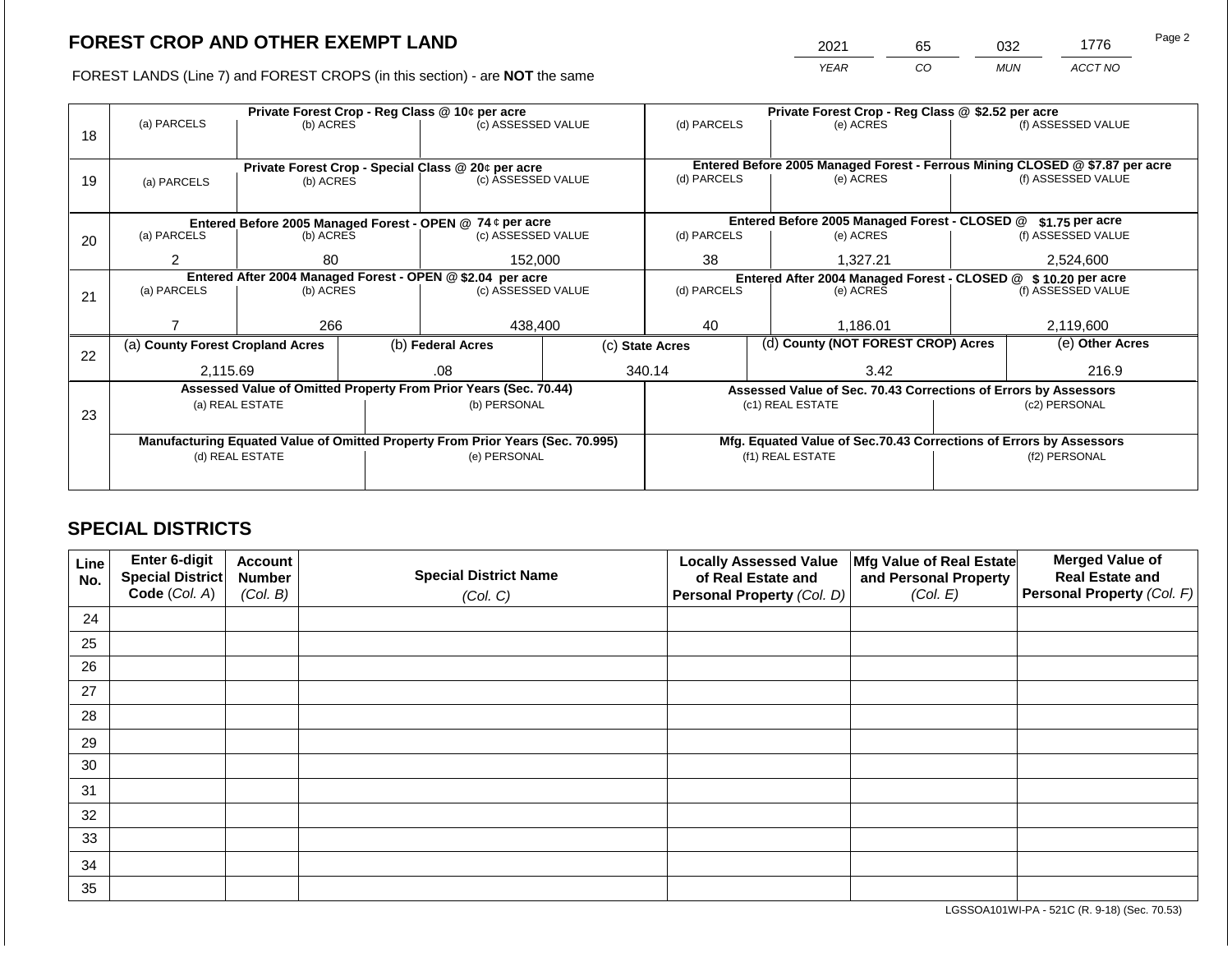|             | <b>SCHOOL DISTRICTS</b>                                  |                                             |                                                         | 2021                                                                              | 65                                                            | 032<br>1776                                                                    |
|-------------|----------------------------------------------------------|---------------------------------------------|---------------------------------------------------------|-----------------------------------------------------------------------------------|---------------------------------------------------------------|--------------------------------------------------------------------------------|
|             |                                                          |                                             |                                                         | <b>YEAR</b>                                                                       | CO                                                            | <b>MUN</b><br>ACCT NO                                                          |
| Line<br>No. | Enter 6-digit<br><b>School District</b><br>Code (Col. A) | <b>Account</b><br><b>Number</b><br>(Col. B) | <b>School District Name</b><br>(Col. C)                 | <b>Locally Assessed Value</b><br>of Real Estate and<br>Personal Property (Col. D) | Mfg Value of Real Estate<br>and Personal Property<br>(Col. E) | <b>Merged Value of</b><br><b>Real Estate and</b><br>Personal Property (Col. F) |
|             | A. SCHOOL DISTRICTS (K-8 and K-12)                       |                                             |                                                         |                                                                                   |                                                               |                                                                                |
| 36          | 034802                                                   | 0027                                        | SCH D OF RICE LAKE AREA                                 | 6,104,000                                                                         |                                                               | 6,104,000                                                                      |
| 37          | 655306                                                   | 0392                                        | SCH D OF SHELL LAKE                                     | 43,698,550                                                                        |                                                               | 43,698,550                                                                     |
| 38          | 655474                                                   | 0393                                        | SCH D OF SPOONER                                        | 20,619,500                                                                        |                                                               | 20,619,500                                                                     |
| 39          |                                                          |                                             |                                                         |                                                                                   |                                                               |                                                                                |
| 40          |                                                          |                                             |                                                         |                                                                                   |                                                               |                                                                                |
| 41          |                                                          |                                             |                                                         |                                                                                   |                                                               |                                                                                |
| 42          |                                                          |                                             |                                                         |                                                                                   |                                                               |                                                                                |
| 43          |                                                          |                                             |                                                         |                                                                                   |                                                               |                                                                                |
| 44          |                                                          |                                             |                                                         |                                                                                   |                                                               |                                                                                |
| 45<br>46    |                                                          |                                             |                                                         |                                                                                   |                                                               |                                                                                |
|             |                                                          |                                             |                                                         |                                                                                   |                                                               |                                                                                |
| 47<br>48    |                                                          |                                             |                                                         |                                                                                   |                                                               |                                                                                |
| 49          |                                                          |                                             |                                                         |                                                                                   |                                                               |                                                                                |
| 50          |                                                          |                                             | TOTAL ASSESSED VALUE OF SCHOOL DISTRICTS (K-8 and K-12) | 70,422,050                                                                        |                                                               | 70,422,050                                                                     |
|             | <b>B. UNION HIGH SCHOOL DISTRICTS</b>                    |                                             |                                                         |                                                                                   |                                                               |                                                                                |
| 51          |                                                          |                                             |                                                         |                                                                                   |                                                               |                                                                                |
| 52          |                                                          |                                             |                                                         |                                                                                   |                                                               |                                                                                |
| 53          |                                                          |                                             |                                                         |                                                                                   |                                                               |                                                                                |
| 54          |                                                          |                                             |                                                         |                                                                                   |                                                               |                                                                                |
| 55          |                                                          |                                             | TOTAL ASSESSED VALUE OF UNION HIGH SCHOOLS              |                                                                                   |                                                               |                                                                                |
|             | C.<br><b>TECHNICAL COLLEGE DISTRICTS</b>                 |                                             |                                                         |                                                                                   |                                                               |                                                                                |
| 56          | 001700                                                   | 0016                                        | NORTHWOOD TECHNICAL COLLEGE                             | 70,422,050                                                                        |                                                               | 70,422,050                                                                     |
| 57          |                                                          |                                             |                                                         |                                                                                   |                                                               |                                                                                |
| 58          |                                                          |                                             |                                                         |                                                                                   |                                                               |                                                                                |
| 59          |                                                          |                                             | TOTAL ASSESSED VALUE OF TECHNICAL COLLEGES              | 70,422,050                                                                        |                                                               | 70,422,050                                                                     |

**SCHOOL DISTRICTS**

| Name                       |                           | Title | Submission date  |
|----------------------------|---------------------------|-------|------------------|
| <b>PAUL DENEEN</b>         |                           |       | 2021<br>10<br>09 |
| Phone                      | Email address             |       |                  |
| 715<br>468<br>4792<br>$ -$ | PDENEEN@CO.WASHBURN.WI.US |       |                  |

Page 3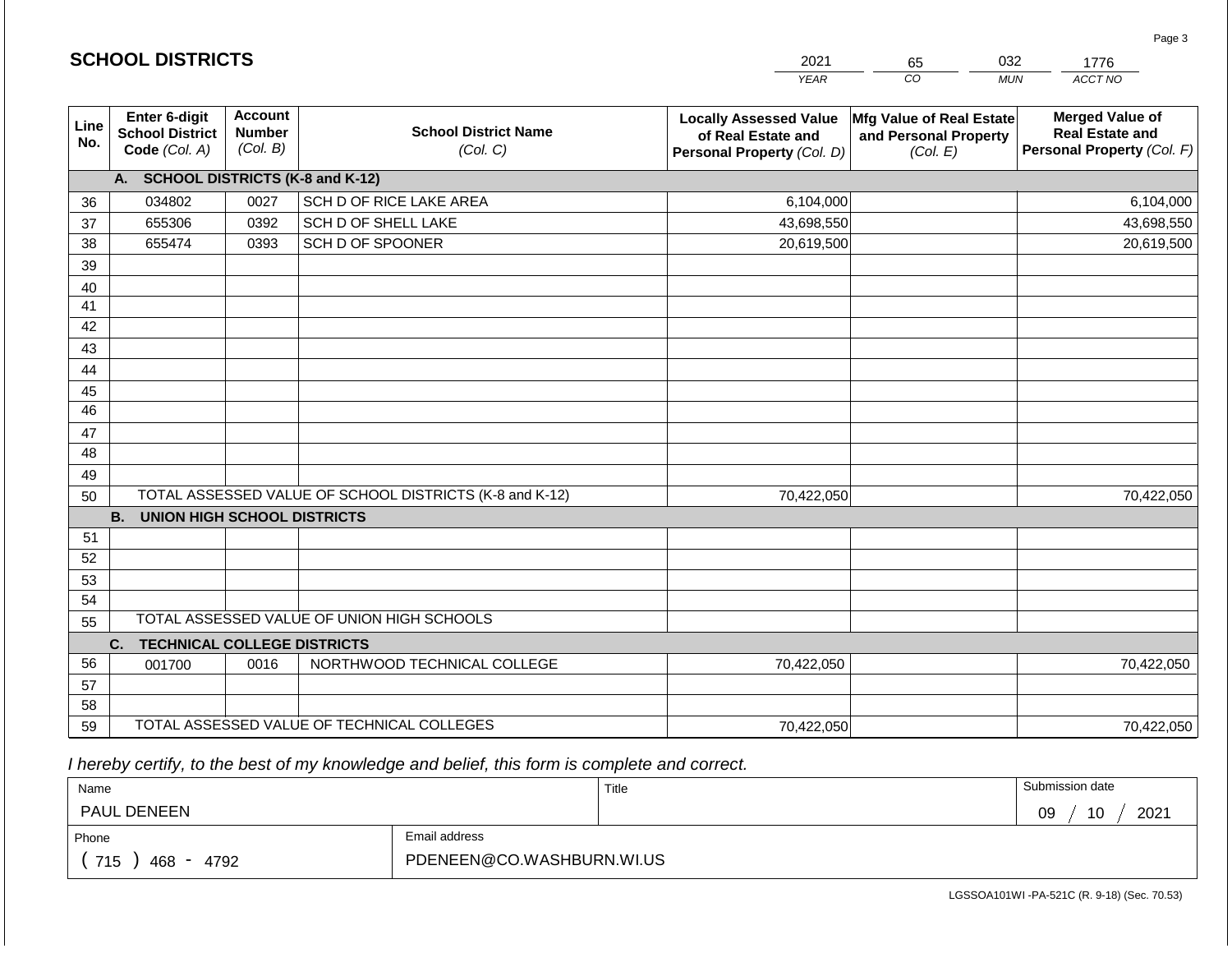- Each municipality's SOA is completed after the Board of Review and includes any changes made to the locally assessed values, under state law (sec. 70.53, Wis. Stats.)
- The Wisconsin Department of Revenue (DOR) merges the locally assessed values with the state assessed manufacturing values
- DOR provides the information regarding district names and codes. If a district is not listed, contact DOR.

Note: If you submit an amended SOA to DOR after your municipality's SOA is equated and posted to our website, we will process the SOA. However, DOR will not recalculate the *aggregate ratio or update the final SOA posted on our website. You should use the corrected values to calculate your tax rates.*

### **Page 1: Real Estate and Personal Property**

- Lines 1-9 assessed real estate values, parcel counts and acres by classification
- Lines 10-15 assessed personal property values and number of accounts by class
- Line 16 aggregate assessed value of all property subject to general property; use to calculate tax rates. Note: This line equals the total assessed value of K-8 and K-12 school districts (Line 50) and total assessed value of technical colleges (Line 59).
- Remarks assessment ratio used to calculate estimated fair market value on property tax bills

### **Page 2: Forest Crop, Other Exempt Land and Special Districts**

- Lines 18-21 private forest crop and managed forest lands assessed values
- Line  $22 -$  tax exempt land acres
- Line 23 prior years assessed value of omitted property under sec. 70.44 and correction of errors under sec. 70.43 shown by locally assessed or manufacturing real estate and personal property. Note: If there is an amount on this line, report the corresponding tax in the Statement of Taxes, Sections J or K.
- Lines 24-35 special district assessed values. These values are used to calculate tax rates for the special districts.

### **Page 3: School Districts**

- Lines 36-50 school districts (K-8 and K-12) assessed values. These values are used to calculate tax rates for school districts.
- Lines 51-55 union high school district assessed values. These values are used to calculate tax rates for union high school districts.
- Lines 56-59 technical college assessed values. These values are used to calculate tax rates for technical colleges.

If you have questions: Email: lgs@wisconsin.gov

 Phone: (608) 266-2569 or (608) 264-6892 Fax: (608) 264-6887

**Q** W6172 LITTLE KEGEMA RD SARONA, WI 54870 - 9011 SARONA, WI 54870 - 9011W6172 LITTLE KEGEMA VICTORIA LOMBARD<br>TOWN OF SARONA VICTORIA LOMBARD TOWN OF SARONA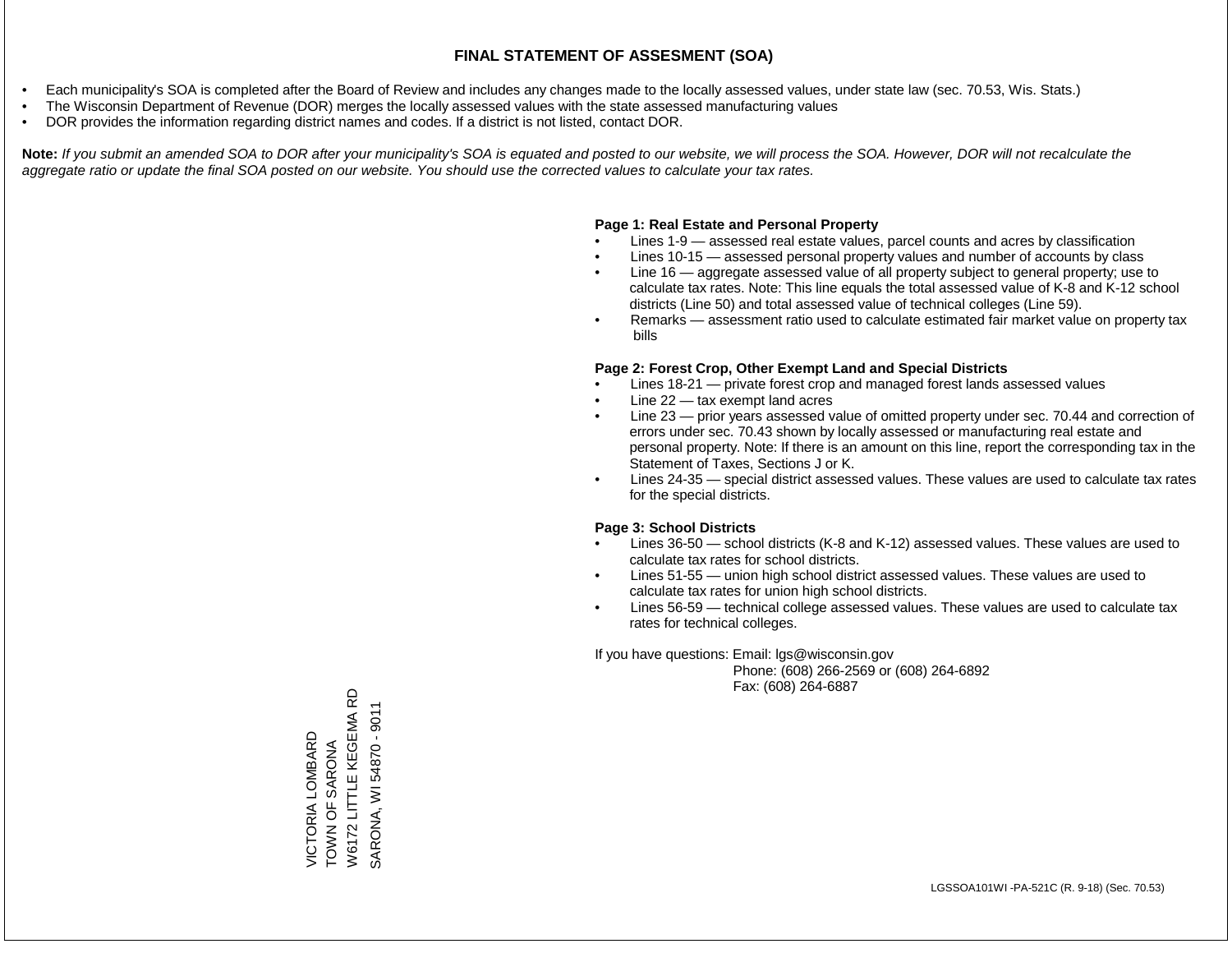**STATEMENT OF ASSESSMENT FOR 2021**

| 65 | กว⊿ | 1111    |
|----|-----|---------|
| Γn | MUN | ACCT NO |

**FINAL - EQUATED**<br>  $\overline{X}$  This is an Amended Return

Page 1

|                  | <b>FOR</b>                   | <b>TOWN OF</b><br>OF                                                                                                                                                                         | <b>SPOONER</b>           |                 | <b>WASHBURN COUNTY</b>                |                                |                                        |                                         |
|------------------|------------------------------|----------------------------------------------------------------------------------------------------------------------------------------------------------------------------------------------|--------------------------|-----------------|---------------------------------------|--------------------------------|----------------------------------------|-----------------------------------------|
|                  |                              | Town - Village - City                                                                                                                                                                        | <b>Municipality Name</b> |                 | <b>County Name</b>                    |                                |                                        |                                         |
| Line             |                              | <b>REAL ESTATE</b><br>(See Lines 18 - 22 for                                                                                                                                                 |                          | PARCEL COUNT    | NO. OF ACRES<br><b>WHOLE</b>          | <b>VALUE OF</b><br><b>LAND</b> | <b>VALUE OF</b><br><b>IMPROVEMENTS</b> | TOTAL VALUE OF LAND<br>AND IMPROVEMENTS |
| No.              | other Real Estate)           |                                                                                                                                                                                              | (Col. A)                 |                 | TOTAL LAND MPROVEMENTS NUMBERS ONLY   |                                | (Col. E)                               | (Col. F)                                |
| $\mathbf{1}$     | <b>RESIDENTIAL - Class 1</b> |                                                                                                                                                                                              | 706                      | (Col. B)<br>510 | (Col. C)<br>1,900                     | (Col. D)<br>25,544,600         | 57,396,300                             | 82,940,900                              |
| $\overline{2}$   |                              | <b>COMMERCIAL - Class 2</b>                                                                                                                                                                  | 38                       | 28              | 289                                   | 1,592,900                      | 3,023,200                              | 4,616,100                               |
| 3                |                              | <b>MANUFACTURING - Class 3</b>                                                                                                                                                               | 8                        | $\Omega$        | 212                                   | 694,500                        |                                        | 0<br>694,500                            |
| $\overline{4}$   |                              | <b>AGRICULTURAL - Class 4</b>                                                                                                                                                                | 132                      |                 | 1,870                                 | 293,200                        |                                        | 293,200                                 |
| 5                |                              | <b>UNDEVELOPED - Class 5</b>                                                                                                                                                                 | 226                      |                 | 2,355                                 | 909,500                        |                                        | 909,500                                 |
| 6                |                              | AGRICULTURAL FOREST - Class 5m                                                                                                                                                               | 70                       |                 | 1,089                                 | 1,027,600                      |                                        | 1,027,600                               |
| $\overline{7}$   |                              | FOREST LANDS - Class 6                                                                                                                                                                       | 155                      |                 | 2,221                                 | 4,439,800                      |                                        | 4,439,800                               |
| 8                |                              | OTHER - Class 7                                                                                                                                                                              | 11                       | 11              | 23                                    | 55,200                         | 413,100                                | 468,300                                 |
| 9                |                              | TOTAL - ALL COLUMNS                                                                                                                                                                          | 1,346                    | 549             | 9,959                                 | 34,557,300                     | 60,832,600                             | 95,389,900                              |
| 10 <sup>10</sup> |                              | NUMBER OF PERSONAL PROPERTY ACCOUNTS IN ROLL                                                                                                                                                 |                          |                 | 18                                    | <b>LOCALLY ASSESSED</b>        | <b>MANUFACTURING</b>                   | <b>MERGED</b>                           |
| 11               |                              | BOATS AND OTHER WATERCRAFT NOT EXEMPT - Code 1                                                                                                                                               |                          |                 |                                       | $\Omega$                       |                                        | $\Omega$                                |
| 12               |                              | MACHINERY, TOOLS AND PATTERNS - Code 2                                                                                                                                                       |                          |                 |                                       |                                |                                        | 0                                       |
| 13               |                              | FURNITURE, FIXTURES AND EQUIPMENT - Code 3                                                                                                                                                   |                          |                 |                                       | 240,200                        |                                        | 0<br>240,200                            |
| 14               |                              | ALL OTHER PERSONAL PROPERTY NOT EXEMPT - Codes 4A, 4B, 4C                                                                                                                                    |                          |                 |                                       | 358,500                        |                                        | 0<br>358,500                            |
| 15               |                              | TOTAL OF PERSONAL PROPERTY NOT EXEMPT (Total of Lines 11-14)                                                                                                                                 |                          |                 |                                       | 598,700                        |                                        | 598,700<br>0                            |
| 16               |                              | AGGREGATE ASSESSED VALUE OF ALL PROPERTY SUBJECT TO THE GENERAL PROPERTY TAX (Total of Lines 9F and 15F)<br>MUST EQUAL TOTAL VALUE OF THE SCHOOL DISTRICTS (K-12 PLUS K-8) - Line 50, Col. F |                          |                 |                                       |                                |                                        | 95,988,600                              |
| 17               |                              | <b>BOARD OF REVIEW</b><br>DATE OF FINAL ADJOURNMENT                                                                                                                                          | 06/23/2021               |                 | Name of Assessor<br><b>BOB MADVIG</b> |                                | Telephone #<br>(608) 374-4207          |                                         |

REMARKS

The Assessment Ratio to be used in calculating the estimated Fair Market Value on tax bills for this tax district is .831301622

This ratio should be used to convert assessed values to "Calculate Equalized Values" in Step 1 of the Lottery and Gaming Credit Calculations.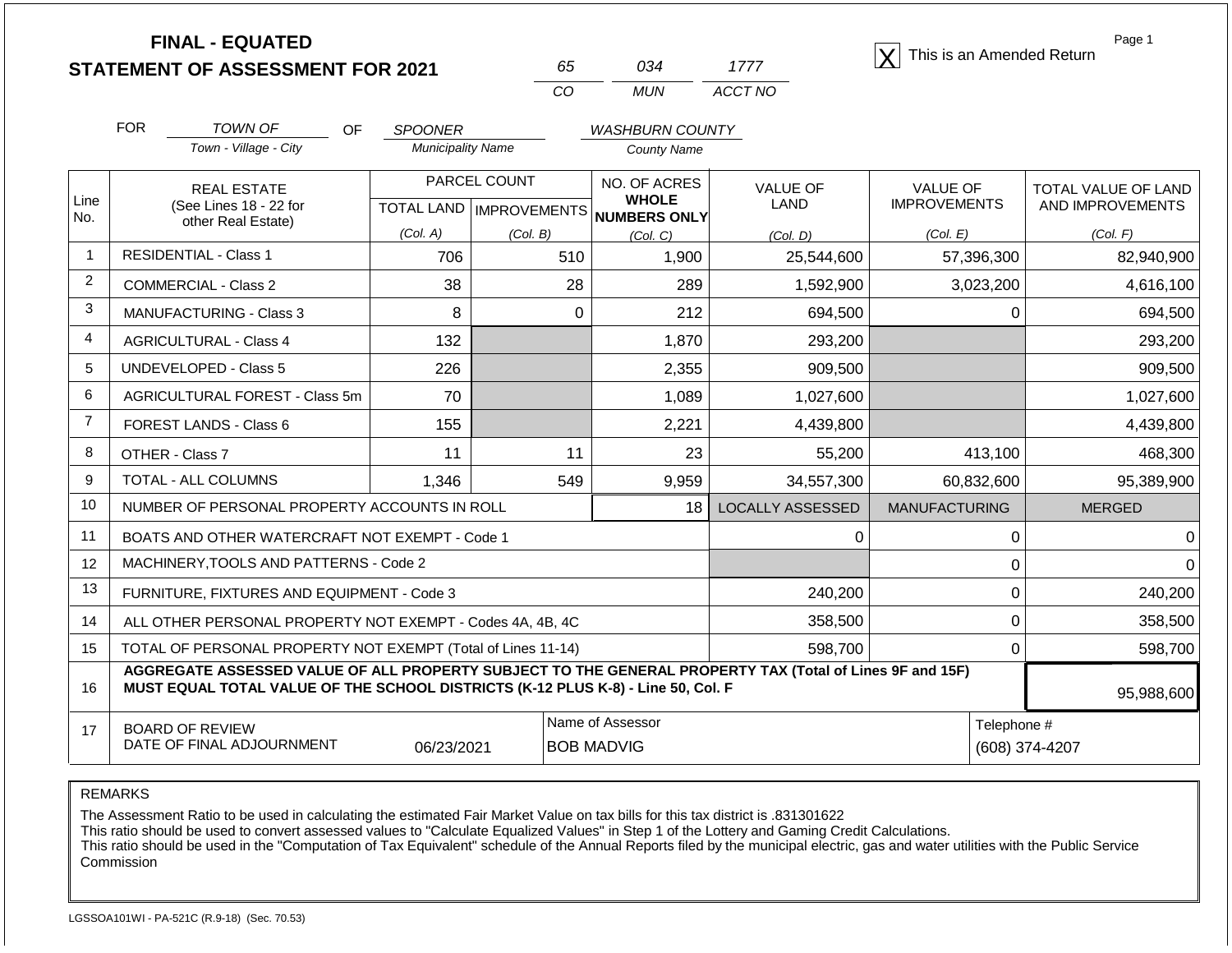2021 65 034 1777 Page 2

FOREST LANDS (Line 7) and FOREST CROPS (in this section) - are **NOT** the same *YEAR CO MUN ACCT NO*

|    |                                                                                                             |                 | Private Forest Crop - Reg Class @ \$2.52 per acre |                                                                                |                                               |                                                       |                 |                                                                    |                    |                                                                              |
|----|-------------------------------------------------------------------------------------------------------------|-----------------|---------------------------------------------------|--------------------------------------------------------------------------------|-----------------------------------------------|-------------------------------------------------------|-----------------|--------------------------------------------------------------------|--------------------|------------------------------------------------------------------------------|
|    | (a) PARCELS                                                                                                 | (b) ACRES       |                                                   | Private Forest Crop - Reg Class @ 10¢ per acre<br>(c) ASSESSED VALUE           |                                               | (d) PARCELS                                           |                 | (e) ACRES                                                          |                    | (f) ASSESSED VALUE                                                           |
| 18 |                                                                                                             |                 |                                                   |                                                                                |                                               |                                                       |                 |                                                                    |                    |                                                                              |
|    |                                                                                                             |                 |                                                   |                                                                                |                                               |                                                       |                 |                                                                    |                    |                                                                              |
|    |                                                                                                             |                 |                                                   | Private Forest Crop - Special Class @ 20¢ per acre                             |                                               |                                                       |                 |                                                                    |                    | Entered Before 2005 Managed Forest - Ferrous Mining CLOSED @ \$7.87 per acre |
| 19 | (b) ACRES<br>(a) PARCELS                                                                                    |                 | (c) ASSESSED VALUE                                |                                                                                | (d) PARCELS                                   |                                                       | (e) ACRES       |                                                                    | (f) ASSESSED VALUE |                                                                              |
|    |                                                                                                             |                 |                                                   |                                                                                |                                               |                                                       |                 |                                                                    |                    |                                                                              |
|    |                                                                                                             |                 |                                                   |                                                                                | Entered Before 2005 Managed Forest - CLOSED @ |                                                       | \$1.75 per acre |                                                                    |                    |                                                                              |
| 20 | Entered Before 2005 Managed Forest - OPEN @ 74 ¢ per acre<br>(a) PARCELS<br>(b) ACRES<br>(c) ASSESSED VALUE |                 |                                                   | (d) PARCELS                                                                    |                                               | (e) ACRES                                             |                 | (f) ASSESSED VALUE                                                 |                    |                                                                              |
|    |                                                                                                             |                 |                                                   |                                                                                |                                               |                                                       |                 |                                                                    |                    |                                                                              |
|    |                                                                                                             |                 |                                                   |                                                                                |                                               |                                                       | 6<br>175.33     |                                                                    |                    | 235,800                                                                      |
|    | Entered After 2004 Managed Forest - OPEN @ \$2.04 per acre                                                  |                 |                                                   |                                                                                |                                               |                                                       |                 | Entered After 2004 Managed Forest - CLOSED @ \$10.20 per acre      |                    |                                                                              |
| 21 | (a) PARCELS                                                                                                 | (b) ACRES       |                                                   | (c) ASSESSED VALUE                                                             |                                               | (d) PARCELS                                           |                 | (e) ACRES                                                          |                    | (f) ASSESSED VALUE                                                           |
|    |                                                                                                             |                 |                                                   |                                                                                |                                               |                                                       |                 |                                                                    |                    |                                                                              |
|    | 12                                                                                                          | 406.81          |                                                   | 578,300                                                                        |                                               | 8                                                     |                 | 236.25                                                             |                    | 337,100                                                                      |
|    | (a) County Forest Cropland Acres                                                                            |                 |                                                   | (b) Federal Acres                                                              |                                               | (d) County (NOT FOREST CROP) Acres<br>(c) State Acres |                 |                                                                    |                    | (e) Other Acres                                                              |
| 22 |                                                                                                             |                 |                                                   |                                                                                |                                               |                                                       |                 |                                                                    |                    |                                                                              |
|    |                                                                                                             |                 |                                                   |                                                                                |                                               | 138.75                                                |                 | 6.06                                                               |                    | 186.58                                                                       |
|    |                                                                                                             |                 |                                                   | Assessed Value of Omitted Property From Prior Years (Sec. 70.44)               |                                               |                                                       |                 | Assessed Value of Sec. 70.43 Corrections of Errors by Assessors    |                    |                                                                              |
|    |                                                                                                             | (a) REAL ESTATE |                                                   | (b) PERSONAL                                                                   |                                               |                                                       |                 | (c1) REAL ESTATE                                                   |                    | (c2) PERSONAL                                                                |
| 23 |                                                                                                             |                 |                                                   |                                                                                |                                               |                                                       |                 |                                                                    |                    |                                                                              |
|    |                                                                                                             |                 |                                                   | Manufacturing Equated Value of Omitted Property From Prior Years (Sec. 70.995) |                                               |                                                       |                 | Mfg. Equated Value of Sec.70.43 Corrections of Errors by Assessors |                    |                                                                              |
|    |                                                                                                             | (d) REAL ESTATE |                                                   | (e) PERSONAL                                                                   |                                               |                                                       |                 | (f1) REAL ESTATE                                                   | (f2) PERSONAL      |                                                                              |
|    |                                                                                                             |                 |                                                   |                                                                                |                                               |                                                       |                 |                                                                    |                    |                                                                              |
|    |                                                                                                             |                 |                                                   |                                                                                |                                               |                                                       |                 |                                                                    |                    |                                                                              |

## **SPECIAL DISTRICTS**

| Line<br>No. | <b>Enter 6-digit</b><br>Special District<br>Code (Col. A) | <b>Account</b><br><b>Number</b><br>(Col. B) | <b>Special District Name</b><br>(Col. C) | <b>Locally Assessed Value</b><br>of Real Estate and<br>Personal Property (Col. D) | Mfg Value of Real Estate<br>and Personal Property<br>(Col. E) | <b>Merged Value of</b><br><b>Real Estate and</b><br>Personal Property (Col. F) |
|-------------|-----------------------------------------------------------|---------------------------------------------|------------------------------------------|-----------------------------------------------------------------------------------|---------------------------------------------------------------|--------------------------------------------------------------------------------|
| 24          | 658030                                                    | 0425                                        | <b>SPOONER LAKE DISTRICT</b>             | 32,400,900                                                                        |                                                               | 32,400,900                                                                     |
| 25          |                                                           |                                             |                                          |                                                                                   |                                                               |                                                                                |
| 26          |                                                           |                                             |                                          |                                                                                   |                                                               |                                                                                |
| 27          |                                                           |                                             |                                          |                                                                                   |                                                               |                                                                                |
| 28          |                                                           |                                             |                                          |                                                                                   |                                                               |                                                                                |
| 29          |                                                           |                                             |                                          |                                                                                   |                                                               |                                                                                |
| 30          |                                                           |                                             |                                          |                                                                                   |                                                               |                                                                                |
| 31          |                                                           |                                             |                                          |                                                                                   |                                                               |                                                                                |
| 32          |                                                           |                                             |                                          |                                                                                   |                                                               |                                                                                |
| 33          |                                                           |                                             |                                          |                                                                                   |                                                               |                                                                                |
| 34          |                                                           |                                             |                                          |                                                                                   |                                                               |                                                                                |
| 35          |                                                           |                                             |                                          |                                                                                   |                                                               |                                                                                |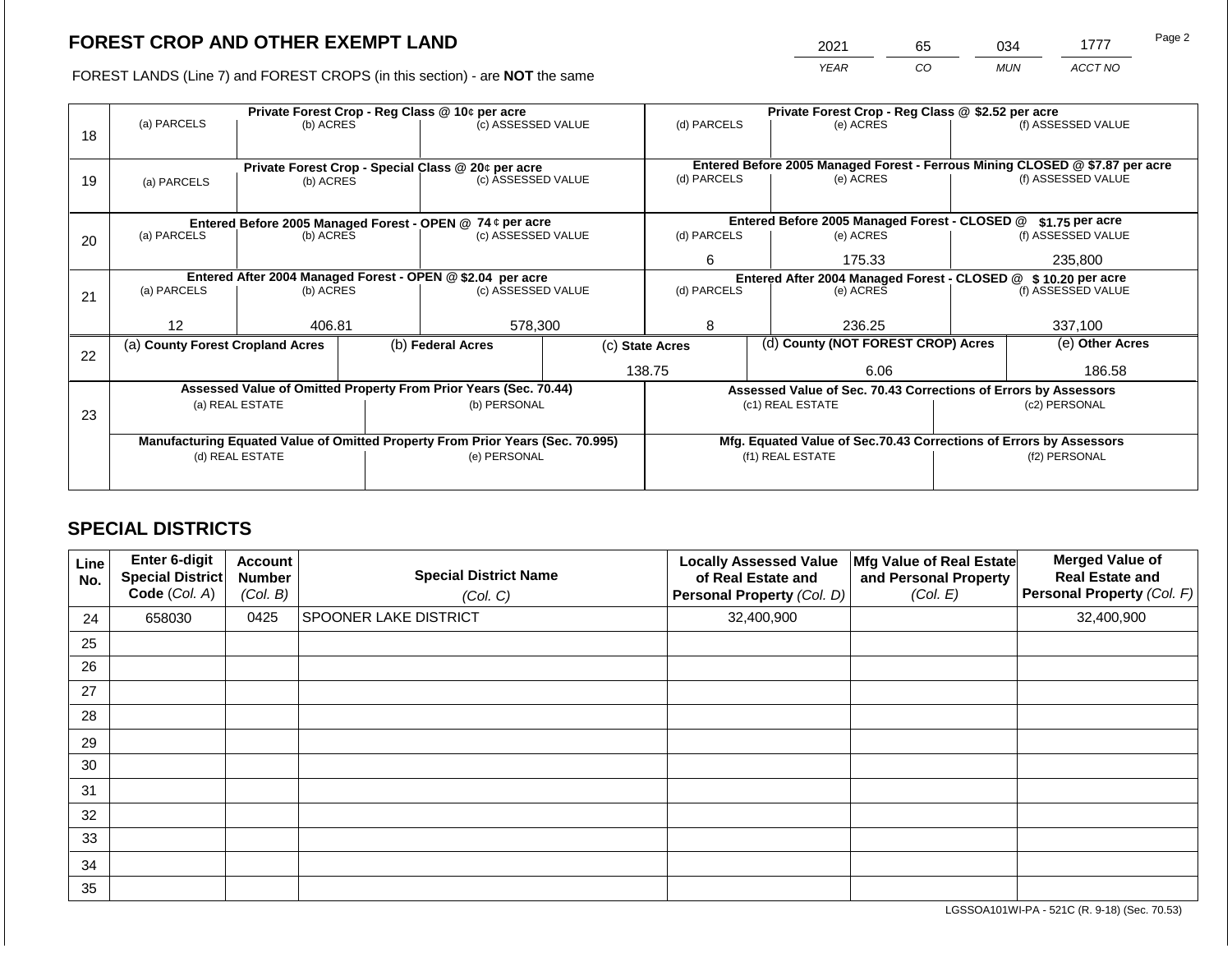|             | <b>SCHOOL DISTRICTS</b>                                  |                                             | 2021<br>034<br>65<br>1777                               |                                                                                   |                                                               |                                                                                |  |
|-------------|----------------------------------------------------------|---------------------------------------------|---------------------------------------------------------|-----------------------------------------------------------------------------------|---------------------------------------------------------------|--------------------------------------------------------------------------------|--|
|             |                                                          |                                             |                                                         | <b>YEAR</b>                                                                       | $\overline{CO}$<br><b>MUN</b>                                 | ACCT NO                                                                        |  |
| Line<br>No. | Enter 6-digit<br><b>School District</b><br>Code (Col. A) | <b>Account</b><br><b>Number</b><br>(Col. B) | <b>School District Name</b><br>(Col. C)                 | <b>Locally Assessed Value</b><br>of Real Estate and<br>Personal Property (Col. D) | Mfg Value of Real Estate<br>and Personal Property<br>(Col. E) | <b>Merged Value of</b><br><b>Real Estate and</b><br>Personal Property (Col. F) |  |
|             | А.                                                       |                                             | <b>SCHOOL DISTRICTS (K-8 and K-12)</b>                  |                                                                                   |                                                               |                                                                                |  |
| 36          | 655474                                                   | 0393                                        | SCH D OF SPOONER                                        | 95,294,100                                                                        | 694,500                                                       | 95,988,600                                                                     |  |
| 37          |                                                          |                                             |                                                         |                                                                                   |                                                               |                                                                                |  |
| 38          |                                                          |                                             |                                                         |                                                                                   |                                                               |                                                                                |  |
| 39          |                                                          |                                             |                                                         |                                                                                   |                                                               |                                                                                |  |
| 40          |                                                          |                                             |                                                         |                                                                                   |                                                               |                                                                                |  |
| 41          |                                                          |                                             |                                                         |                                                                                   |                                                               |                                                                                |  |
| 42          |                                                          |                                             |                                                         |                                                                                   |                                                               |                                                                                |  |
| 43          |                                                          |                                             |                                                         |                                                                                   |                                                               |                                                                                |  |
| 44          |                                                          |                                             |                                                         |                                                                                   |                                                               |                                                                                |  |
| 45<br>46    |                                                          |                                             |                                                         |                                                                                   |                                                               |                                                                                |  |
| 47          |                                                          |                                             |                                                         |                                                                                   |                                                               |                                                                                |  |
| 48          |                                                          |                                             |                                                         |                                                                                   |                                                               |                                                                                |  |
| 49          |                                                          |                                             |                                                         |                                                                                   |                                                               |                                                                                |  |
| 50          |                                                          |                                             | TOTAL ASSESSED VALUE OF SCHOOL DISTRICTS (K-8 and K-12) | 95,294,100                                                                        | 694,500                                                       | 95,988,600                                                                     |  |
|             | <b>UNION HIGH SCHOOL DISTRICTS</b><br><b>B.</b>          |                                             |                                                         |                                                                                   |                                                               |                                                                                |  |
| 51          |                                                          |                                             |                                                         |                                                                                   |                                                               |                                                                                |  |
| 52          |                                                          |                                             |                                                         |                                                                                   |                                                               |                                                                                |  |
| 53          |                                                          |                                             |                                                         |                                                                                   |                                                               |                                                                                |  |
| 54          |                                                          |                                             |                                                         |                                                                                   |                                                               |                                                                                |  |
| 55          |                                                          |                                             | TOTAL ASSESSED VALUE OF UNION HIGH SCHOOLS              |                                                                                   |                                                               |                                                                                |  |
|             | <b>TECHNICAL COLLEGE DISTRICTS</b><br>C.                 |                                             |                                                         |                                                                                   |                                                               |                                                                                |  |
| 56          | 001700                                                   | 0016                                        | NORTHWOOD TECHNICAL COLLEGE                             | 95,294,100                                                                        | 694,500                                                       | 95,988,600                                                                     |  |
| 57          |                                                          |                                             |                                                         |                                                                                   |                                                               |                                                                                |  |
| 58          |                                                          |                                             |                                                         |                                                                                   |                                                               |                                                                                |  |
| 59          |                                                          |                                             | TOTAL ASSESSED VALUE OF TECHNICAL COLLEGES              | 95,294,100                                                                        | 694,500                                                       | 95,988,600                                                                     |  |

| Name               |                           | Title | Submission date              |
|--------------------|---------------------------|-------|------------------------------|
| <b>PAUL DENEEN</b> |                           |       | $\overline{0}$<br>2021<br>07 |
| Phone              | Email address             |       |                              |
| 715<br>468<br>4792 | PDENEEN@CO.WASHBURN.WI.US |       |                              |

LGSSOA101WI -PA-521C (R. 9-18) (Sec. 70.53)

Page 3

| <b>SCHOOL DISTRICTS</b> |  |
|-------------------------|--|
|-------------------------|--|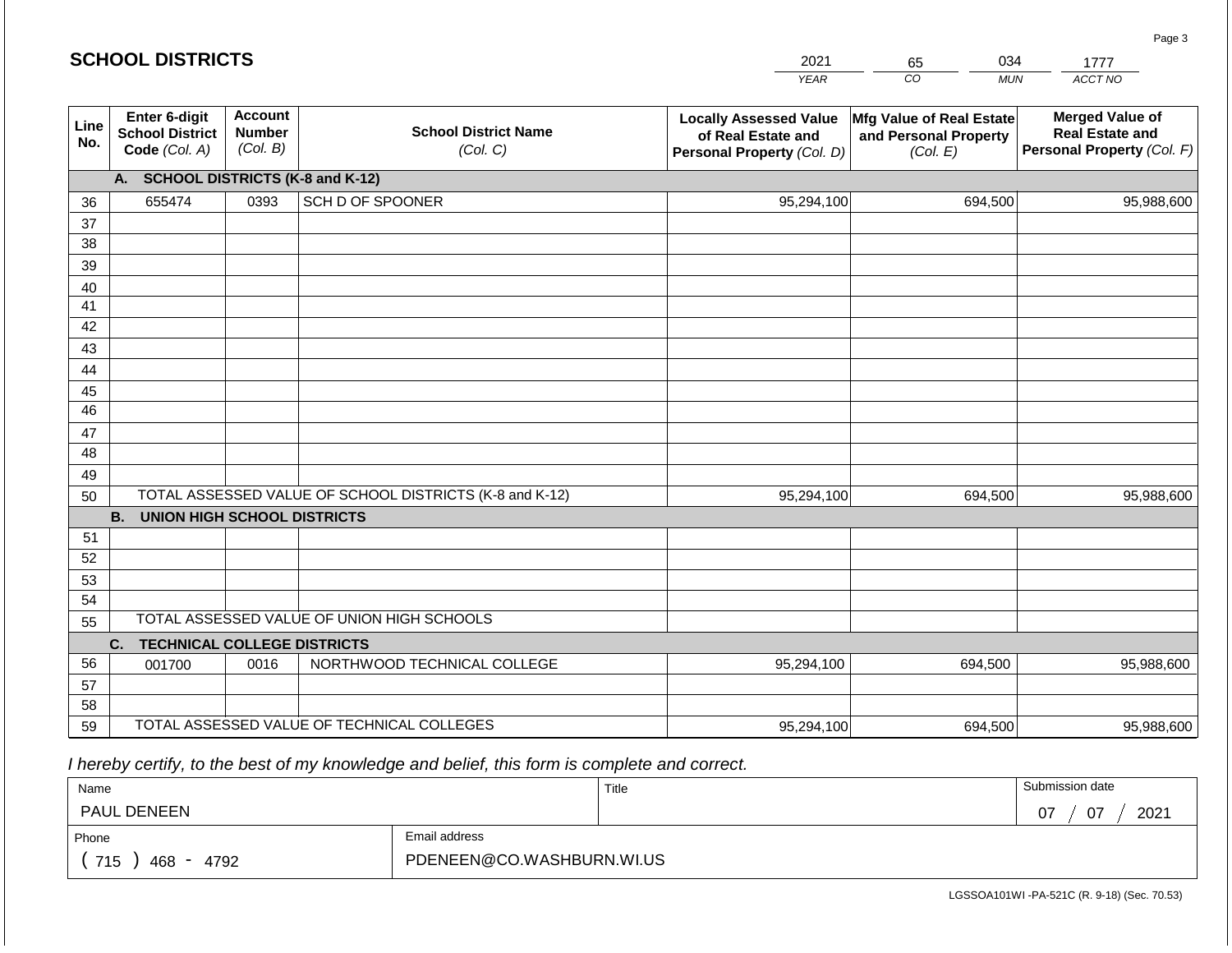- Each municipality's SOA is completed after the Board of Review and includes any changes made to the locally assessed values, under state law (sec. 70.53, Wis. Stats.)
- The Wisconsin Department of Revenue (DOR) merges the locally assessed values with the state assessed manufacturing values
- DOR provides the information regarding district names and codes. If a district is not listed, contact DOR.

Note: If you submit an amended SOA to DOR after your municipality's SOA is equated and posted to our website, we will process the SOA. However, DOR will not recalculate the *aggregate ratio or update the final SOA posted on our website. You should use the corrected values to calculate your tax rates.*

### **Page 1: Real Estate and Personal Property**

- Lines 1-9 assessed real estate values, parcel counts and acres by classification
- Lines 10-15 assessed personal property values and number of accounts by class
- Line 16 aggregate assessed value of all property subject to general property; use to calculate tax rates. Note: This line equals the total assessed value of K-8 and K-12 school districts (Line 50) and total assessed value of technical colleges (Line 59).
- Remarks assessment ratio used to calculate estimated fair market value on property tax bills

### **Page 2: Forest Crop, Other Exempt Land and Special Districts**

- Lines 18-21 private forest crop and managed forest lands assessed values
- Line  $22 -$  tax exempt land acres
- Line 23 prior years assessed value of omitted property under sec. 70.44 and correction of errors under sec. 70.43 shown by locally assessed or manufacturing real estate and personal property. Note: If there is an amount on this line, report the corresponding tax in the Statement of Taxes, Sections J or K.
- Lines 24-35 special district assessed values. These values are used to calculate tax rates for the special districts.

### **Page 3: School Districts**

- Lines 36-50 school districts (K-8 and K-12) assessed values. These values are used to calculate tax rates for school districts.
- Lines 51-55 union high school district assessed values. These values are used to calculate tax rates for union high school districts.
- Lines 56-59 technical college assessed values. These values are used to calculate tax rates for technical colleges.

If you have questions: Email: lgs@wisconsin.gov

 Phone: (608) 266-2569 or (608) 264-6892 Fax: (608) 264-6887

PO BOX 578<br>SPOONER, WI 54801 - 0578 SPOONER, WI 54801 - 0578TOWN OF SPONER GARY FRANKIEWICZ<br>TOWN OF SPOONER GARY FRANKIEWICZ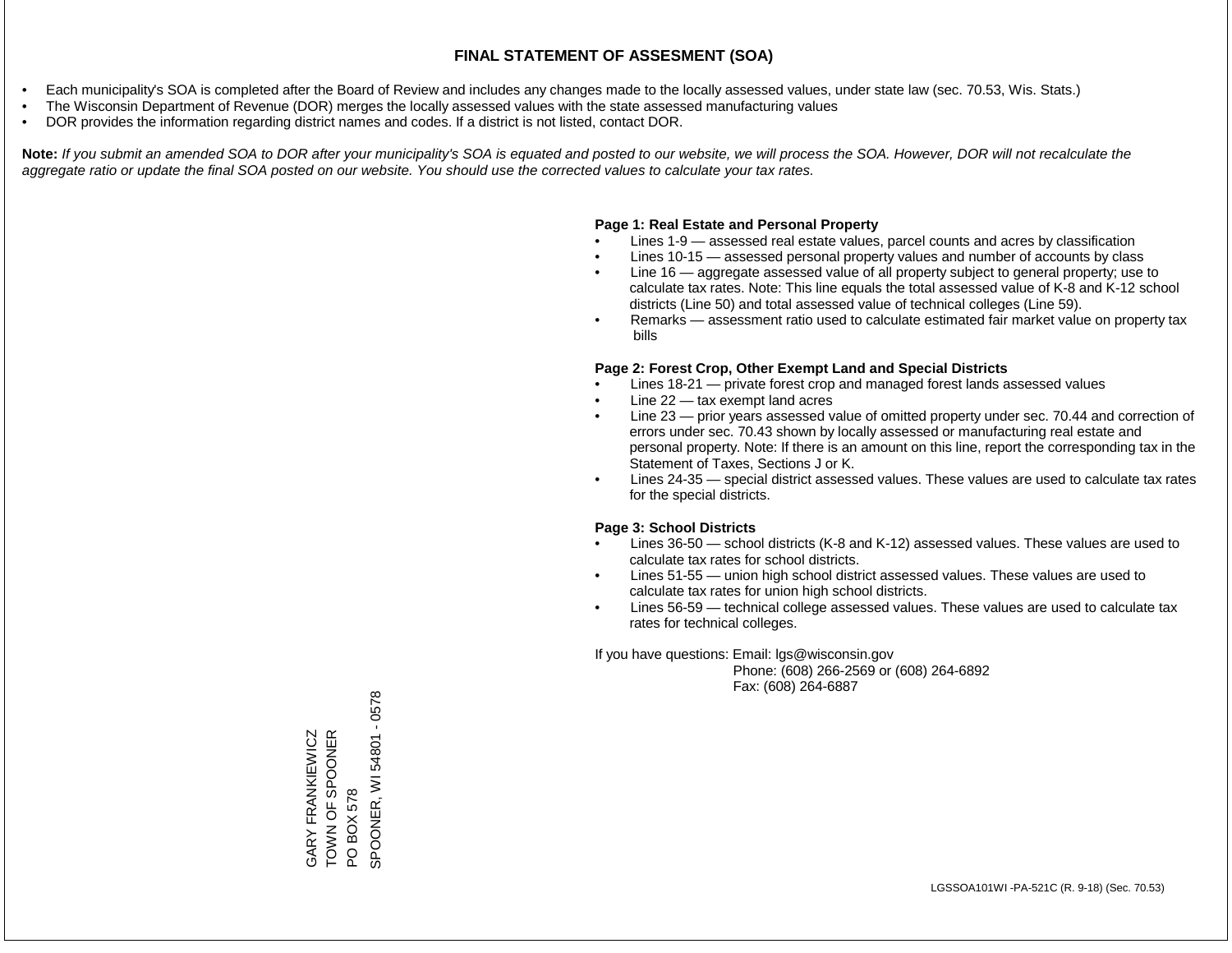|                |                                | <b>FINAL - EQUATED</b><br><b>STATEMENT OF ASSESSMENT FOR 2021</b>                                        |                                                | 65<br>CO                                                      | 036<br><b>MUN</b>                                   | 1778<br>ACCT NO                | Page 1<br>This is an Amended Return    |                                         |
|----------------|--------------------------------|----------------------------------------------------------------------------------------------------------|------------------------------------------------|---------------------------------------------------------------|-----------------------------------------------------|--------------------------------|----------------------------------------|-----------------------------------------|
|                | <b>FOR</b>                     | TOWN OF<br><b>OF</b><br>Town - Village - City                                                            | <b>SPRINGBROOK</b><br><b>Municipality Name</b> |                                                               | <b>WASHBURN COUNTY</b><br><b>County Name</b>        |                                |                                        |                                         |
| Line<br>No.    |                                | <b>REAL ESTATE</b><br>(See Lines 18 - 22 for<br>other Real Estate)                                       |                                                | PARCEL COUNT<br>TOTAL LAND   IMPROVEMENTS                     | NO. OF ACRES<br><b>WHOLE</b><br><b>NUMBERS ONLY</b> | <b>VALUE OF</b><br><b>LAND</b> | <b>VALUE OF</b><br><b>IMPROVEMENTS</b> | TOTAL VALUE OF LAND<br>AND IMPROVEMENTS |
|                |                                |                                                                                                          | (Col. A)                                       | (Col. B)                                                      | (Col. C)                                            | (Col. D)                       | (Col. E)                               | (Col. F)                                |
| $\mathbf{1}$   |                                | <b>RESIDENTIAL - Class 1</b>                                                                             | 414                                            | 331                                                           | 626                                                 | 4,772,100                      | 23,724,500                             | 28,496,600                              |
| $\overline{c}$ |                                | <b>COMMERCIAL - Class 2</b>                                                                              | 14                                             | 12                                                            | 14                                                  | 174,800                        | 598,400                                | 773,200                                 |
| 3              | <b>MANUFACTURING - Class 3</b> |                                                                                                          |                                                |                                                               | 20                                                  | 54,500                         | 340,200                                | 394,700                                 |
| 4              |                                | <b>AGRICULTURAL - Class 4</b>                                                                            | 117                                            |                                                               | 2,069                                               | 308,000                        |                                        | 308,000                                 |
| 5              |                                | <b>UNDEVELOPED - Class 5</b>                                                                             | 195                                            |                                                               | 1,386                                               | 317,700                        |                                        | 317,700                                 |
| 6              |                                | AGRICULTURAL FOREST - Class 5m                                                                           | 66                                             |                                                               | 980                                                 | 845,100                        |                                        | 845,100                                 |
| $\overline{7}$ |                                | FOREST LANDS - Class 6                                                                                   | 303                                            |                                                               | 5,092                                               | 8,298,200                      |                                        | 8,298,200                               |
| 8              |                                | OTHER - Class 7                                                                                          | 13                                             | 13                                                            | 17                                                  | 104,300                        | 731,300                                | 835,600                                 |
| 9              |                                | TOTAL - ALL COLUMNS                                                                                      | 1,123                                          | 357                                                           | 10,204                                              | 14,874,700                     | 25,394,400                             | 40,269,100                              |
| 10             |                                | NUMBER OF PERSONAL PROPERTY ACCOUNTS IN ROLL                                                             |                                                |                                                               | 14                                                  | LOCALLY ASSESSED               | <b>MANUFACTURING</b>                   | <b>MERGED</b>                           |
| 11             |                                | BOATS AND OTHER WATERCRAFT NOT EXEMPT - Code 1                                                           |                                                |                                                               |                                                     | 0                              | 0                                      | 0                                       |
| 12             |                                | MACHINERY, TOOLS AND PATTERNS - Code 2                                                                   |                                                |                                                               |                                                     |                                | 11,600                                 | 11,600                                  |
| 13             |                                | FURNITURE, FIXTURES AND EQUIPMENT - Code 3                                                               |                                                |                                                               |                                                     | 50,200                         | 0                                      | 50,200                                  |
| 14             |                                | ALL OTHER PERSONAL PROPERTY NOT EXEMPT - Codes 4A, 4B, 4C                                                |                                                |                                                               |                                                     | 48,800                         | 100                                    | 48,900                                  |
| 15             |                                | TOTAL OF PERSONAL PROPERTY NOT EXEMPT (Total of Lines 11-14)                                             |                                                |                                                               |                                                     | 99,000                         | 11,700                                 | 110,700                                 |
|                |                                | AGGREGATE ASSESSED VALUE OF ALL PROPERTY SUBJECT TO THE GENERAL PROPERTY TAX (Total of Lines 9F and 15F) |                                                | LE OF THE COHOOL DIGTDIGTS $\overline{u}$ is a billion of the |                                                     |                                |                                        |                                         |

| 16 | MUST EQUAL TOTAL VALUE OF THE SCHOOL DISTRICTS (K-12 PLUS K-8) - Line 50, Col. F |            |                        |             | 40,379,800     |
|----|----------------------------------------------------------------------------------|------------|------------------------|-------------|----------------|
|    | BOARD OF REVIEW                                                                  |            | Name of Assessor       | Telephone # |                |
|    | DATE OF FINAL ADJOURNMENT                                                        | 05/25/2021 | <b>STEVE NORDQUIST</b> |             | (715) 934-2902 |

### REMARKS

The Assessment Ratio to be used in calculating the estimated Fair Market Value on tax bills for this tax district is .840952171

This ratio should be used to convert assessed values to "Calculate Equalized Values" in Step 1 of the Lottery and Gaming Credit Calculations.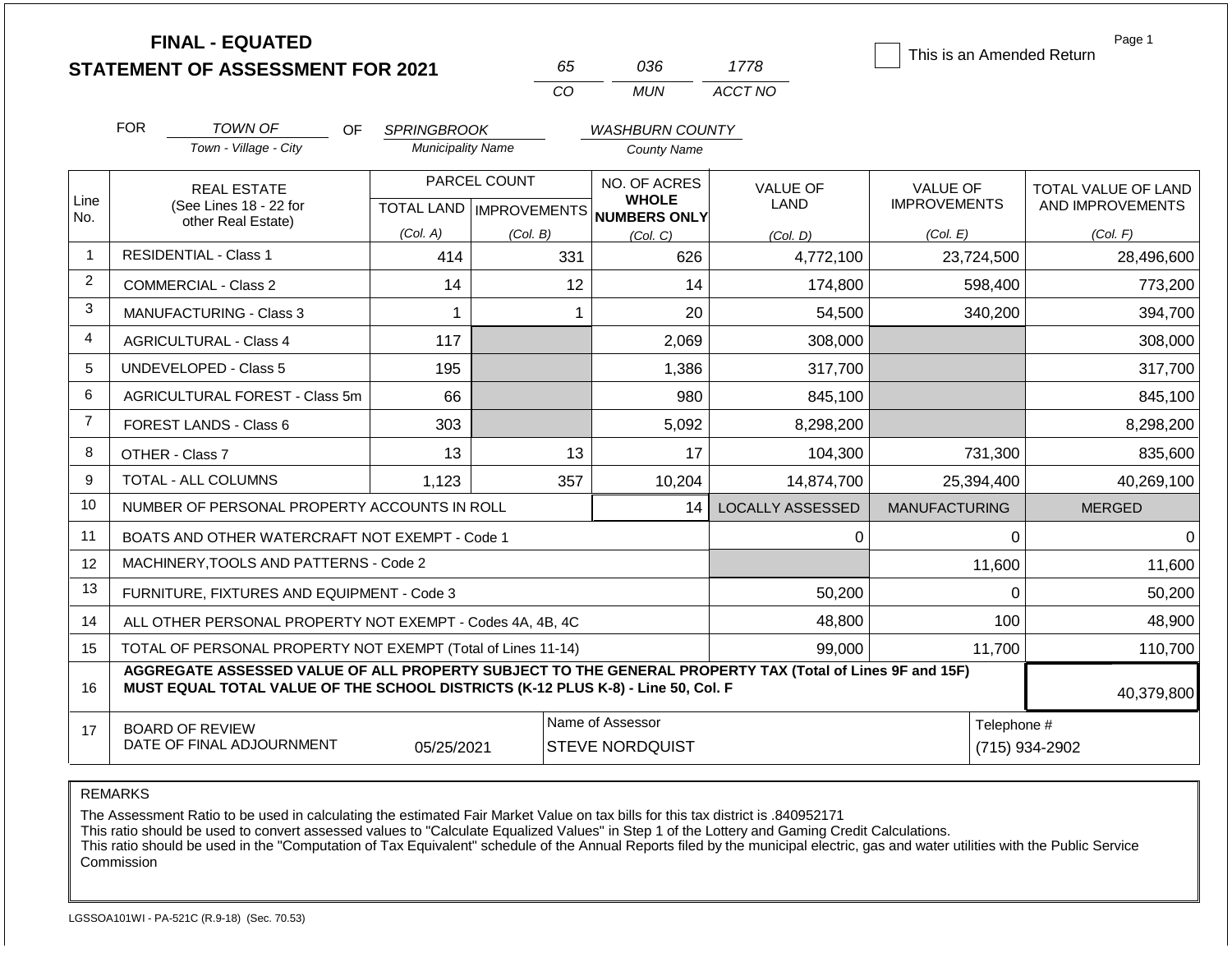2021 65 036 1778

FOREST LANDS (Line 7) and FOREST CROPS (in this section) - are **NOT** the same *YEAR CO MUN ACCT NO*

|    |                                                            |                          | Private Forest Crop - Reg Class @ \$2.52 per acre |                                                                                |                                               |                                                       |                 |                                                                            |               |                                                                              |  |
|----|------------------------------------------------------------|--------------------------|---------------------------------------------------|--------------------------------------------------------------------------------|-----------------------------------------------|-------------------------------------------------------|-----------------|----------------------------------------------------------------------------|---------------|------------------------------------------------------------------------------|--|
| 18 | (a) PARCELS                                                | (b) ACRES                |                                                   | (c) ASSESSED VALUE                                                             |                                               | (d) PARCELS                                           |                 | (e) ACRES                                                                  |               | (f) ASSESSED VALUE                                                           |  |
|    |                                                            |                          |                                                   |                                                                                |                                               |                                                       |                 | 40                                                                         |               | 48,000                                                                       |  |
|    | Private Forest Crop - Special Class @ 20¢ per acre         |                          |                                                   |                                                                                |                                               |                                                       |                 |                                                                            |               | Entered Before 2005 Managed Forest - Ferrous Mining CLOSED @ \$7.87 per acre |  |
| 19 | (a) PARCELS                                                | (b) ACRES                |                                                   | (c) ASSESSED VALUE                                                             |                                               | (d) PARCELS                                           |                 | (e) ACRES                                                                  |               | (f) ASSESSED VALUE                                                           |  |
|    |                                                            |                          |                                                   |                                                                                |                                               |                                                       |                 |                                                                            |               |                                                                              |  |
|    | Entered Before 2005 Managed Forest - OPEN @ 74 ¢ per acre  |                          |                                                   |                                                                                | Entered Before 2005 Managed Forest - CLOSED @ |                                                       | \$1.75 per acre |                                                                            |               |                                                                              |  |
| 20 | (a) PARCELS                                                | (b) ACRES                |                                                   | (c) ASSESSED VALUE                                                             |                                               | (d) PARCELS                                           |                 | (e) ACRES                                                                  |               | (f) ASSESSED VALUE                                                           |  |
|    | 15                                                         | 583.13                   |                                                   | 1,008,600                                                                      | 11                                            |                                                       | 421.38          |                                                                            | 589,800       |                                                                              |  |
|    |                                                            |                          |                                                   |                                                                                |                                               |                                                       |                 |                                                                            |               |                                                                              |  |
|    | Entered After 2004 Managed Forest - OPEN @ \$2.04 per acre |                          |                                                   | (c) ASSESSED VALUE                                                             |                                               | (d) PARCELS                                           |                 | Entered After 2004 Managed Forest - CLOSED @ \$10.20 per acre<br>(e) ACRES |               | (f) ASSESSED VALUE                                                           |  |
| 21 |                                                            | (a) PARCELS<br>(b) ACRES |                                                   |                                                                                |                                               |                                                       |                 |                                                                            |               |                                                                              |  |
|    |                                                            |                          |                                                   |                                                                                |                                               |                                                       |                 |                                                                            |               |                                                                              |  |
|    | 23                                                         | 632.26                   |                                                   | 774,600                                                                        |                                               | 30                                                    |                 | 1,045.85                                                                   |               | 1,675,100                                                                    |  |
|    | (a) County Forest Cropland Acres                           |                          |                                                   | (b) Federal Acres                                                              |                                               | (d) County (NOT FOREST CROP) Acres<br>(c) State Acres |                 |                                                                            |               | (e) Other Acres                                                              |  |
| 22 |                                                            |                          |                                                   |                                                                                |                                               |                                                       |                 |                                                                            |               |                                                                              |  |
|    | 7,822.84                                                   |                          |                                                   | 923.21                                                                         |                                               | 382.19                                                |                 | 28.1                                                                       |               | 99.25                                                                        |  |
|    |                                                            |                          |                                                   | Assessed Value of Omitted Property From Prior Years (Sec. 70.44)               |                                               |                                                       |                 | Assessed Value of Sec. 70.43 Corrections of Errors by Assessors            |               |                                                                              |  |
| 23 |                                                            | (a) REAL ESTATE          |                                                   | (b) PERSONAL                                                                   |                                               |                                                       |                 | (c1) REAL ESTATE                                                           |               | (c2) PERSONAL                                                                |  |
|    |                                                            |                          |                                                   |                                                                                |                                               |                                                       |                 |                                                                            |               |                                                                              |  |
|    |                                                            |                          |                                                   | Manufacturing Equated Value of Omitted Property From Prior Years (Sec. 70.995) |                                               |                                                       |                 | Mfg. Equated Value of Sec.70.43 Corrections of Errors by Assessors         |               |                                                                              |  |
|    |                                                            | (d) REAL ESTATE          |                                                   | (e) PERSONAL                                                                   |                                               | (f1) REAL ESTATE                                      |                 |                                                                            | (f2) PERSONAL |                                                                              |  |
|    |                                                            |                          |                                                   |                                                                                |                                               |                                                       |                 |                                                                            |               |                                                                              |  |
|    |                                                            |                          |                                                   |                                                                                |                                               |                                                       |                 |                                                                            |               |                                                                              |  |

## **SPECIAL DISTRICTS**

| Line<br>No. | <b>Enter 6-digit</b><br>Special District | <b>Account</b><br><b>Number</b> | <b>Special District Name</b> | <b>Locally Assessed Value</b><br>of Real Estate and | Mfg Value of Real Estate<br>and Personal Property | <b>Merged Value of</b><br><b>Real Estate and</b> |
|-------------|------------------------------------------|---------------------------------|------------------------------|-----------------------------------------------------|---------------------------------------------------|--------------------------------------------------|
|             | Code (Col. A)                            | (Col. B)                        | (Col. C)                     | Personal Property (Col. D)                          | (Col. E)                                          | Personal Property (Col. F)                       |
| 24          |                                          |                                 |                              |                                                     |                                                   |                                                  |
| 25          |                                          |                                 |                              |                                                     |                                                   |                                                  |
| 26          |                                          |                                 |                              |                                                     |                                                   |                                                  |
| 27          |                                          |                                 |                              |                                                     |                                                   |                                                  |
| 28          |                                          |                                 |                              |                                                     |                                                   |                                                  |
| 29          |                                          |                                 |                              |                                                     |                                                   |                                                  |
| 30          |                                          |                                 |                              |                                                     |                                                   |                                                  |
| 31          |                                          |                                 |                              |                                                     |                                                   |                                                  |
| 32          |                                          |                                 |                              |                                                     |                                                   |                                                  |
| 33          |                                          |                                 |                              |                                                     |                                                   |                                                  |
| 34          |                                          |                                 |                              |                                                     |                                                   |                                                  |
| 35          |                                          |                                 |                              |                                                     |                                                   |                                                  |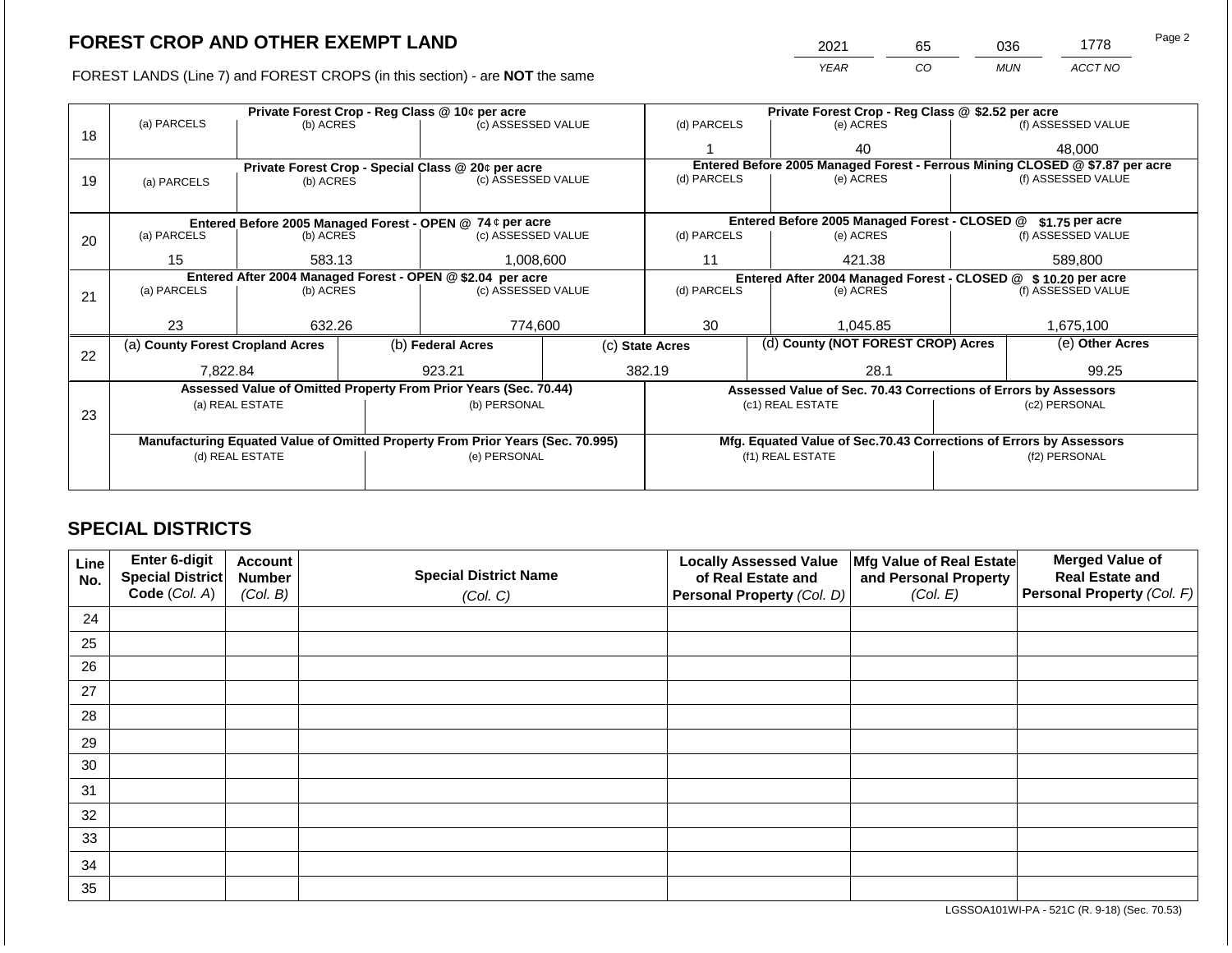|             | <b>SCHOOL DISTRICTS</b>                                  |                                             |                                                         | 2021                                                                              | 036<br>65                                                     | 1778                                                                           |  |  |  |  |  |
|-------------|----------------------------------------------------------|---------------------------------------------|---------------------------------------------------------|-----------------------------------------------------------------------------------|---------------------------------------------------------------|--------------------------------------------------------------------------------|--|--|--|--|--|
|             |                                                          |                                             |                                                         | <b>YEAR</b>                                                                       | CO<br><b>MUN</b>                                              | ACCT NO                                                                        |  |  |  |  |  |
| Line<br>No. | Enter 6-digit<br><b>School District</b><br>Code (Col. A) | <b>Account</b><br><b>Number</b><br>(Col. B) | <b>School District Name</b><br>(Col. C)                 | <b>Locally Assessed Value</b><br>of Real Estate and<br>Personal Property (Col. D) | Mfg Value of Real Estate<br>and Personal Property<br>(Col. E) | <b>Merged Value of</b><br><b>Real Estate and</b><br>Personal Property (Col. F) |  |  |  |  |  |
|             | <b>SCHOOL DISTRICTS (K-8 and K-12)</b><br>А.             |                                             |                                                         |                                                                                   |                                                               |                                                                                |  |  |  |  |  |
| 36          | 655474                                                   | 0393                                        | SCH D OF SPOONER                                        | 39,973,400                                                                        | 406,400                                                       | 40,379,800                                                                     |  |  |  |  |  |
| 37          |                                                          |                                             |                                                         |                                                                                   |                                                               |                                                                                |  |  |  |  |  |
| 38          |                                                          |                                             |                                                         |                                                                                   |                                                               |                                                                                |  |  |  |  |  |
| 39          |                                                          |                                             |                                                         |                                                                                   |                                                               |                                                                                |  |  |  |  |  |
| 40          |                                                          |                                             |                                                         |                                                                                   |                                                               |                                                                                |  |  |  |  |  |
| 41          |                                                          |                                             |                                                         |                                                                                   |                                                               |                                                                                |  |  |  |  |  |
| 42          |                                                          |                                             |                                                         |                                                                                   |                                                               |                                                                                |  |  |  |  |  |
| 43          |                                                          |                                             |                                                         |                                                                                   |                                                               |                                                                                |  |  |  |  |  |
| 44<br>45    |                                                          |                                             |                                                         |                                                                                   |                                                               |                                                                                |  |  |  |  |  |
| 46          |                                                          |                                             |                                                         |                                                                                   |                                                               |                                                                                |  |  |  |  |  |
| 47          |                                                          |                                             |                                                         |                                                                                   |                                                               |                                                                                |  |  |  |  |  |
| 48          |                                                          |                                             |                                                         |                                                                                   |                                                               |                                                                                |  |  |  |  |  |
| 49          |                                                          |                                             |                                                         |                                                                                   |                                                               |                                                                                |  |  |  |  |  |
| 50          |                                                          |                                             | TOTAL ASSESSED VALUE OF SCHOOL DISTRICTS (K-8 and K-12) | 39,973,400                                                                        | 406,400                                                       | 40,379,800                                                                     |  |  |  |  |  |
|             | <b>B.</b><br><b>UNION HIGH SCHOOL DISTRICTS</b>          |                                             |                                                         |                                                                                   |                                                               |                                                                                |  |  |  |  |  |
| 51          |                                                          |                                             |                                                         |                                                                                   |                                                               |                                                                                |  |  |  |  |  |
| 52          |                                                          |                                             |                                                         |                                                                                   |                                                               |                                                                                |  |  |  |  |  |
| 53          |                                                          |                                             |                                                         |                                                                                   |                                                               |                                                                                |  |  |  |  |  |
| 54          |                                                          |                                             |                                                         |                                                                                   |                                                               |                                                                                |  |  |  |  |  |
| 55          |                                                          |                                             | TOTAL ASSESSED VALUE OF UNION HIGH SCHOOLS              |                                                                                   |                                                               |                                                                                |  |  |  |  |  |
|             | <b>TECHNICAL COLLEGE DISTRICTS</b><br>C.                 |                                             |                                                         |                                                                                   |                                                               |                                                                                |  |  |  |  |  |
| 56          | 001700                                                   | 0016                                        | NORTHWOOD TECHNICAL COLLEGE                             | 39,973,400                                                                        | 406,400                                                       | 40,379,800                                                                     |  |  |  |  |  |
| 57          |                                                          |                                             |                                                         |                                                                                   |                                                               |                                                                                |  |  |  |  |  |
| 58          |                                                          |                                             | TOTAL ASSESSED VALUE OF TECHNICAL COLLEGES              |                                                                                   |                                                               |                                                                                |  |  |  |  |  |
| 59          |                                                          |                                             |                                                         | 39,973,400                                                                        | 406,400                                                       | 40,379,800                                                                     |  |  |  |  |  |

| Name               |                           | Title | Submission date  |
|--------------------|---------------------------|-------|------------------|
| <b>PAUL DENEEN</b> |                           |       | 2021<br>02<br>06 |
| Phone              | Email address             |       |                  |
| 715<br>468<br>4792 | PDENEEN@CO.WASHBURN.WI.US |       |                  |

LGSSOA101WI -PA-521C (R. 9-18) (Sec. 70.53)

Page 3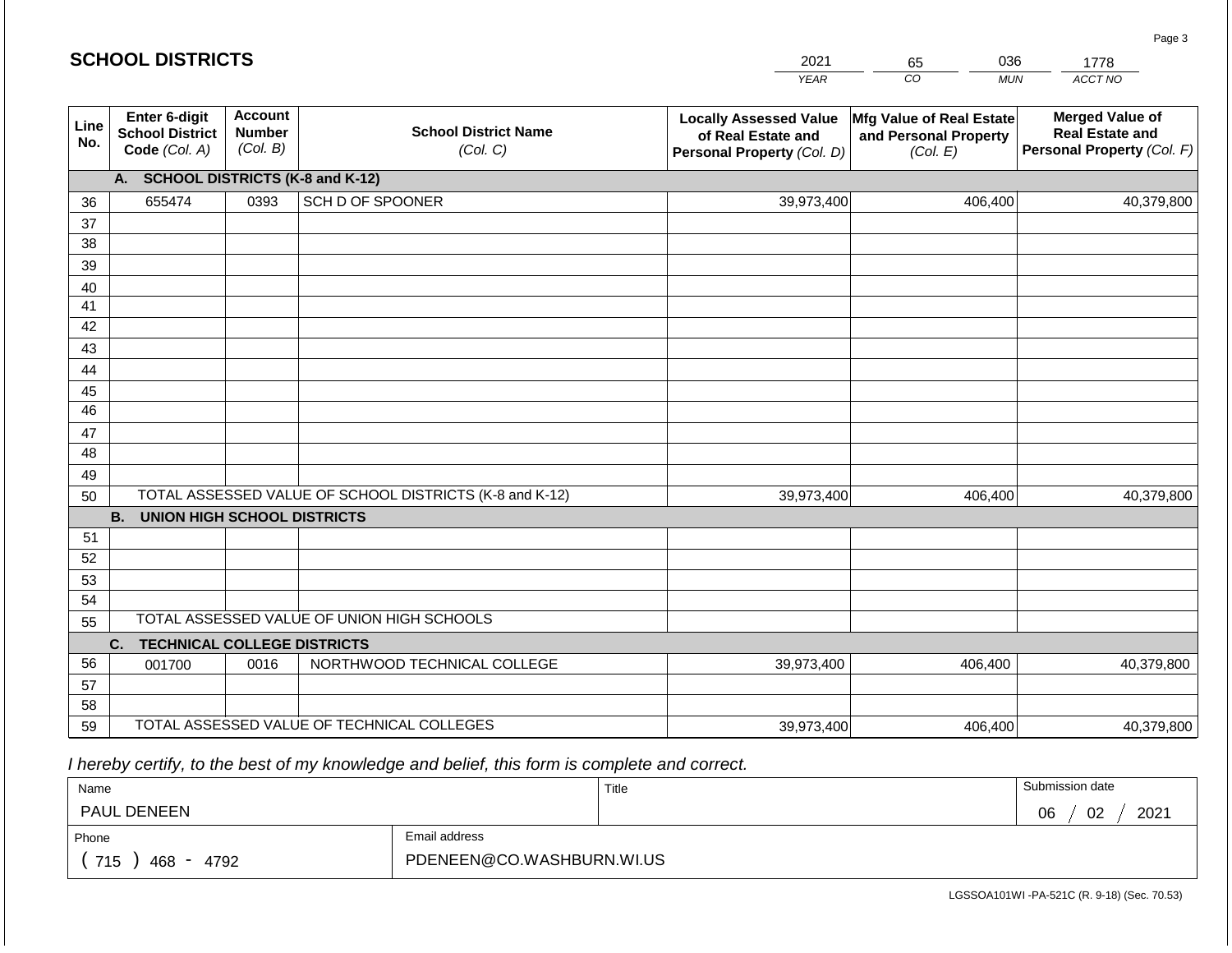- Each municipality's SOA is completed after the Board of Review and includes any changes made to the locally assessed values, under state law (sec. 70.53, Wis. Stats.)
- The Wisconsin Department of Revenue (DOR) merges the locally assessed values with the state assessed manufacturing values
- DOR provides the information regarding district names and codes. If a district is not listed, contact DOR.

Note: If you submit an amended SOA to DOR after your municipality's SOA is equated and posted to our website, we will process the SOA. However, DOR will not recalculate the *aggregate ratio or update the final SOA posted on our website. You should use the corrected values to calculate your tax rates.*

## **Page 1: Real Estate and Personal Property**

- Lines 1-9 assessed real estate values, parcel counts and acres by classification
- Lines 10-15 assessed personal property values and number of accounts by class
- Line 16 aggregate assessed value of all property subject to general property; use to calculate tax rates. Note: This line equals the total assessed value of K-8 and K-12 school districts (Line 50) and total assessed value of technical colleges (Line 59).
- Remarks assessment ratio used to calculate estimated fair market value on property tax bills

## **Page 2: Forest Crop, Other Exempt Land and Special Districts**

- Lines 18-21 private forest crop and managed forest lands assessed values
- Line  $22 -$  tax exempt land acres
- Line 23 prior years assessed value of omitted property under sec. 70.44 and correction of errors under sec. 70.43 shown by locally assessed or manufacturing real estate and personal property. Note: If there is an amount on this line, report the corresponding tax in the Statement of Taxes, Sections J or K.
- Lines 24-35 special district assessed values. These values are used to calculate tax rates for the special districts.

## **Page 3: School Districts**

- Lines 36-50 school districts (K-8 and K-12) assessed values. These values are used to calculate tax rates for school districts.
- Lines 51-55 union high school district assessed values. These values are used to calculate tax rates for union high school districts.
- Lines 56-59 technical college assessed values. These values are used to calculate tax rates for technical colleges.

If you have questions: Email: lgs@wisconsin.gov

 Phone: (608) 266-2569 or (608) 264-6892 Fax: (608) 264-6887

PO BOX 45, W4329 CTY HWY E PO BOX 45, W4329 CTY HWY ALECE' STUBBE<br>TOWN OF SPRINGBROOK TOWN OF SPRINGBROOK SPOONER, WI54801 SPOONER, WI 54801ALECE' STUBBE

Ш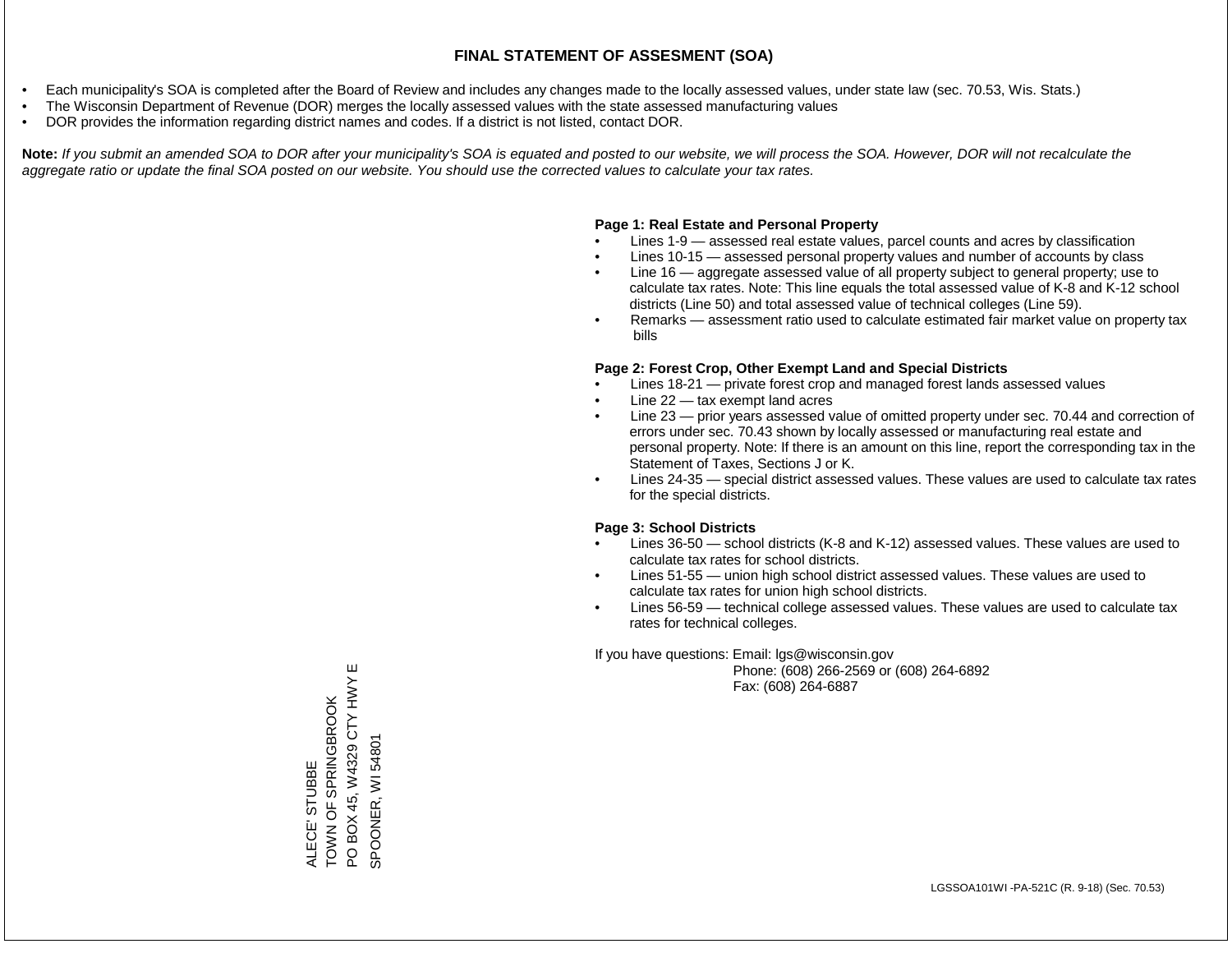|                |            | <b>FINAL - EQUATED</b>                                                                                                                                                                       |                          |                           |                              |                                |                                        | Page 1                                  |
|----------------|------------|----------------------------------------------------------------------------------------------------------------------------------------------------------------------------------------------|--------------------------|---------------------------|------------------------------|--------------------------------|----------------------------------------|-----------------------------------------|
|                |            | <b>STATEMENT OF ASSESSMENT FOR 2021</b>                                                                                                                                                      |                          | 65                        | 038                          | 1779                           | This is an Amended Return              |                                         |
|                |            |                                                                                                                                                                                              |                          | CO                        | <b>MUN</b>                   | ACCT NO                        |                                        |                                         |
|                | <b>FOR</b> | <b>TOWN OF</b><br>OF                                                                                                                                                                         | <b>STINNETT</b>          |                           | <b>WASHBURN COUNTY</b>       |                                |                                        |                                         |
|                |            | Town - Village - City                                                                                                                                                                        | <b>Municipality Name</b> |                           | <b>County Name</b>           |                                |                                        |                                         |
| Line           |            | <b>REAL ESTATE</b>                                                                                                                                                                           |                          | PARCEL COUNT              | NO. OF ACRES<br><b>WHOLE</b> | <b>VALUE OF</b><br><b>LAND</b> | <b>VALUE OF</b><br><b>IMPROVEMENTS</b> | TOTAL VALUE OF LAND<br>AND IMPROVEMENTS |
| No.            |            | (See Lines 18 - 22 for<br>other Real Estate)                                                                                                                                                 |                          | TOTAL LAND   IMPROVEMENTS | <b>NUMBERS ONLY</b>          |                                |                                        |                                         |
| $\mathbf 1$    |            | <b>RESIDENTIAL - Class 1</b>                                                                                                                                                                 | (Col. A)                 | (Col. B)                  | (Col, C)                     | (Col. D)                       | (Col. E)                               | (Col. F)                                |
|                |            |                                                                                                                                                                                              | 192                      | 162                       | 394                          | 1,228,000                      | 12,544,800                             | 13,772,800                              |
| 2              |            | <b>COMMERCIAL - Class 2</b>                                                                                                                                                                  | 6                        |                           | 33<br>4                      | 46,900                         | 1,151,200                              | 1,198,100                               |
| 3              |            | <b>MANUFACTURING - Class 3</b>                                                                                                                                                               | $\overline{0}$           |                           | $\mathbf 0$<br>0             | $\Omega$                       | 0                                      |                                         |
| 4              |            | <b>AGRICULTURAL - Class 4</b>                                                                                                                                                                | 30                       |                           | 449                          | 63,400                         |                                        | 63,400                                  |
| 5              |            | <b>UNDEVELOPED - Class 5</b>                                                                                                                                                                 | 151                      |                           | 1,973                        | 749,000                        |                                        | 749,000                                 |
| 6              |            | AGRICULTURAL FOREST - Class 5m                                                                                                                                                               | 5                        |                           | 90                           | 63,300                         |                                        | 63,300                                  |
| $\overline{7}$ |            | FOREST LANDS - Class 6                                                                                                                                                                       | 205                      |                           | 3,374                        | 5,194,500                      |                                        | 5,194,500                               |
| 8              |            | OTHER - Class 7                                                                                                                                                                              | 3                        |                           | $\overline{2}$<br>3          | 8,800                          | 34,800                                 | 43,600                                  |
| 9              |            | TOTAL - ALL COLUMNS                                                                                                                                                                          | 592                      | 169                       | 6,315                        | 7,353,900                      | 13,730,800                             | 21,084,700                              |
| 10             |            | NUMBER OF PERSONAL PROPERTY ACCOUNTS IN ROLL                                                                                                                                                 |                          |                           | 11                           | <b>LOCALLY ASSESSED</b>        | <b>MANUFACTURING</b>                   | <b>MERGED</b>                           |
| 11             |            | BOATS AND OTHER WATERCRAFT NOT EXEMPT - Code 1                                                                                                                                               |                          |                           |                              | 0                              | 0                                      |                                         |
| 12             |            | MACHINERY, TOOLS AND PATTERNS - Code 2                                                                                                                                                       |                          |                           |                              |                                | 0                                      |                                         |
| 13             |            | FURNITURE, FIXTURES AND EQUIPMENT - Code 3                                                                                                                                                   |                          |                           |                              | 31,840                         | $\mathbf 0$                            | 31,840                                  |
| 14             |            | ALL OTHER PERSONAL PROPERTY NOT EXEMPT - Codes 4A, 4B, 4C                                                                                                                                    |                          |                           | 131,297                      | 0                              | 131,297                                |                                         |
| 15             |            | TOTAL OF PERSONAL PROPERTY NOT EXEMPT (Total of Lines 11-14)                                                                                                                                 |                          |                           | 163,137                      | $\mathbf 0$                    | 163,137                                |                                         |
| 16             |            | AGGREGATE ASSESSED VALUE OF ALL PROPERTY SUBJECT TO THE GENERAL PROPERTY TAX (Total of Lines 9F and 15F)<br>MUST EQUAL TOTAL VALUE OF THE SCHOOL DISTRICTS (K-12 PLUS K-8) - Line 50, Col. F |                          |                           |                              |                                |                                        | 21,247,837                              |
| 17             |            | <b>BOARD OF REVIEW</b>                                                                                                                                                                       |                          |                           | Name of Assessor             |                                | Telephone #                            |                                         |
|                |            | DATE OF FINAL ADJOURNMENT                                                                                                                                                                    | 05/27/2021               |                           | <b>TODD ANDERSON</b>         |                                |                                        | (715) 845-2022                          |

REMARKS

The Assessment Ratio to be used in calculating the estimated Fair Market Value on tax bills for this tax district is .956584084

This ratio should be used to convert assessed values to "Calculate Equalized Values" in Step 1 of the Lottery and Gaming Credit Calculations.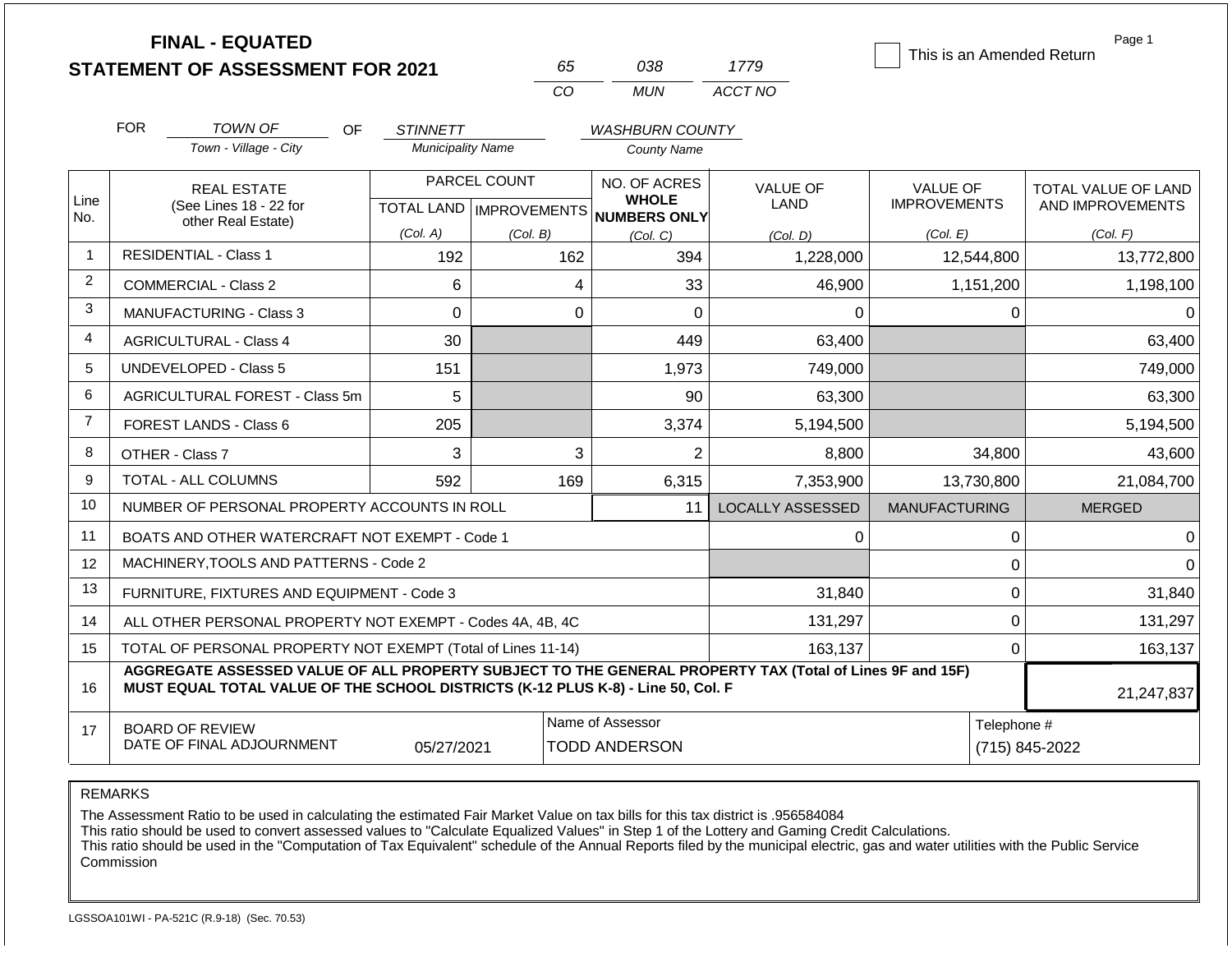2021 65 038 1779

FOREST LANDS (Line 7) and FOREST CROPS (in this section) - are **NOT** the same *YEAR CO MUN ACCT NO*

|    |                                                            |                 | Private Forest Crop - Reg Class @ \$2.52 per acre |                                                                                |  |                                                                              |                  |                                                                    |                 |                    |  |
|----|------------------------------------------------------------|-----------------|---------------------------------------------------|--------------------------------------------------------------------------------|--|------------------------------------------------------------------------------|------------------|--------------------------------------------------------------------|-----------------|--------------------|--|
|    | (a) PARCELS                                                | (b) ACRES       |                                                   | Private Forest Crop - Reg Class @ 10¢ per acre<br>(c) ASSESSED VALUE           |  | (d) PARCELS                                                                  |                  | (e) ACRES                                                          |                 | (f) ASSESSED VALUE |  |
| 18 |                                                            |                 |                                                   |                                                                                |  |                                                                              |                  |                                                                    |                 |                    |  |
|    |                                                            |                 |                                                   |                                                                                |  | Entered Before 2005 Managed Forest - Ferrous Mining CLOSED @ \$7.87 per acre |                  |                                                                    |                 |                    |  |
| 19 | (a) PARCELS                                                | (b) ACRES       |                                                   | Private Forest Crop - Special Class @ 20¢ per acre<br>(c) ASSESSED VALUE       |  | (d) PARCELS                                                                  |                  | (e) ACRES                                                          |                 | (f) ASSESSED VALUE |  |
|    |                                                            |                 |                                                   |                                                                                |  |                                                                              |                  |                                                                    |                 |                    |  |
|    |                                                            |                 |                                                   |                                                                                |  |                                                                              |                  |                                                                    |                 |                    |  |
|    |                                                            |                 |                                                   | Entered Before 2005 Managed Forest - OPEN @ 74 ¢ per acre                      |  |                                                                              |                  | Entered Before 2005 Managed Forest - CLOSED @                      |                 | \$1.75 per acre    |  |
| 20 | (a) PARCELS                                                | (b) ACRES       |                                                   | (c) ASSESSED VALUE                                                             |  | (d) PARCELS                                                                  |                  | (e) ACRES                                                          |                 | (f) ASSESSED VALUE |  |
|    |                                                            | 280             |                                                   | 430,500                                                                        |  |                                                                              |                  | 24                                                                 |                 | 43,200             |  |
|    |                                                            |                 |                                                   |                                                                                |  |                                                                              |                  |                                                                    |                 |                    |  |
|    | Entered After 2004 Managed Forest - OPEN @ \$2.04 per acre |                 |                                                   |                                                                                |  |                                                                              |                  | Entered After 2004 Managed Forest - CLOSED @ \$10.20 per acre      |                 |                    |  |
| 21 | (a) PARCELS                                                | (b) ACRES       |                                                   | (c) ASSESSED VALUE                                                             |  | (d) PARCELS<br>(e) ACRES                                                     |                  | (f) ASSESSED VALUE                                                 |                 |                    |  |
|    |                                                            |                 |                                                   |                                                                                |  |                                                                              |                  |                                                                    |                 |                    |  |
|    | 19                                                         | 582             |                                                   | 863,800                                                                        |  | 9                                                                            |                  | 184                                                                |                 | 268,200            |  |
|    | (a) County Forest Cropland Acres                           |                 |                                                   | (b) Federal Acres                                                              |  | (d) County (NOT FOREST CROP) Acres<br>(c) State Acres                        |                  |                                                                    | (e) Other Acres |                    |  |
| 22 |                                                            |                 |                                                   |                                                                                |  |                                                                              |                  |                                                                    |                 |                    |  |
|    | 14,431.02                                                  |                 |                                                   | 484.58                                                                         |  | 70.18                                                                        |                  | 1.63                                                               |                 | 44.71              |  |
|    |                                                            |                 |                                                   | Assessed Value of Omitted Property From Prior Years (Sec. 70.44)               |  |                                                                              |                  | Assessed Value of Sec. 70.43 Corrections of Errors by Assessors    |                 |                    |  |
|    |                                                            | (a) REAL ESTATE |                                                   | (b) PERSONAL                                                                   |  |                                                                              |                  | (c1) REAL ESTATE                                                   |                 | (c2) PERSONAL      |  |
| 23 |                                                            |                 |                                                   |                                                                                |  |                                                                              |                  |                                                                    |                 |                    |  |
|    |                                                            |                 |                                                   | Manufacturing Equated Value of Omitted Property From Prior Years (Sec. 70.995) |  |                                                                              |                  | Mfg. Equated Value of Sec.70.43 Corrections of Errors by Assessors |                 |                    |  |
|    |                                                            | (d) REAL ESTATE |                                                   | (e) PERSONAL                                                                   |  |                                                                              | (f1) REAL ESTATE |                                                                    | (f2) PERSONAL   |                    |  |
|    |                                                            |                 |                                                   |                                                                                |  |                                                                              |                  |                                                                    |                 |                    |  |
|    |                                                            |                 |                                                   |                                                                                |  |                                                                              |                  |                                                                    |                 |                    |  |

# **SPECIAL DISTRICTS**

| Line<br>No. | Enter 6-digit<br>Special District<br>Code (Col. A) | <b>Account</b><br><b>Number</b><br>(Col. B) | <b>Special District Name</b><br>(Col. C) | <b>Locally Assessed Value</b><br>of Real Estate and<br><b>Personal Property (Col. D)</b> | Mfg Value of Real Estate<br>and Personal Property<br>(Col. E) | <b>Merged Value of</b><br><b>Real Estate and</b><br>Personal Property (Col. F) |
|-------------|----------------------------------------------------|---------------------------------------------|------------------------------------------|------------------------------------------------------------------------------------------|---------------------------------------------------------------|--------------------------------------------------------------------------------|
| 24          |                                                    |                                             |                                          |                                                                                          |                                                               |                                                                                |
| 25          |                                                    |                                             |                                          |                                                                                          |                                                               |                                                                                |
| 26          |                                                    |                                             |                                          |                                                                                          |                                                               |                                                                                |
| 27          |                                                    |                                             |                                          |                                                                                          |                                                               |                                                                                |
| 28          |                                                    |                                             |                                          |                                                                                          |                                                               |                                                                                |
| 29          |                                                    |                                             |                                          |                                                                                          |                                                               |                                                                                |
| 30          |                                                    |                                             |                                          |                                                                                          |                                                               |                                                                                |
| 31          |                                                    |                                             |                                          |                                                                                          |                                                               |                                                                                |
| 32          |                                                    |                                             |                                          |                                                                                          |                                                               |                                                                                |
| 33          |                                                    |                                             |                                          |                                                                                          |                                                               |                                                                                |
| 34          |                                                    |                                             |                                          |                                                                                          |                                                               |                                                                                |
| 35          |                                                    |                                             |                                          |                                                                                          |                                                               |                                                                                |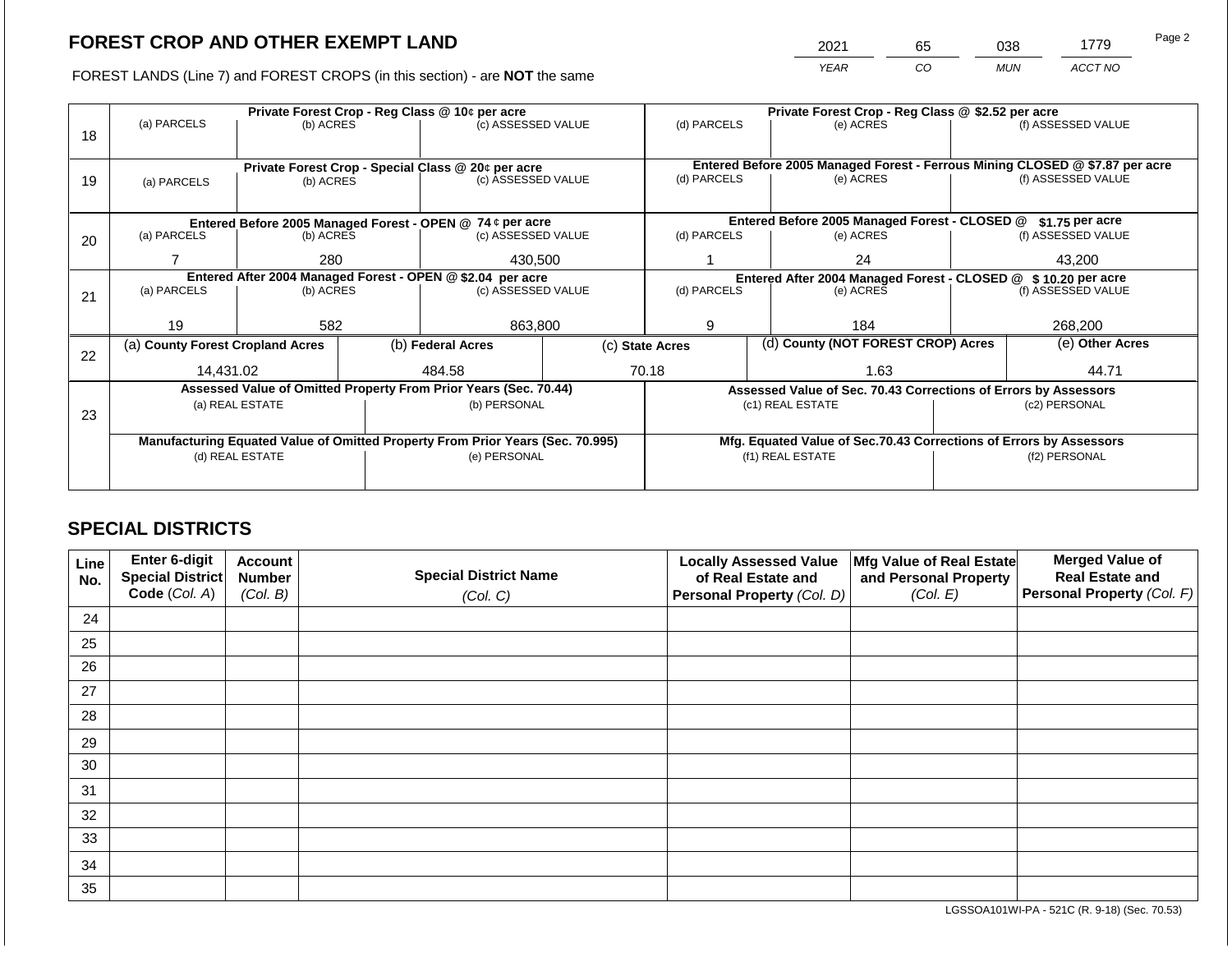|             | <b>SCHOOL DISTRICTS</b>                                  |                                             |                                                         | 2021                                                                              | 65                                                            | 038<br>1779                                                                    |
|-------------|----------------------------------------------------------|---------------------------------------------|---------------------------------------------------------|-----------------------------------------------------------------------------------|---------------------------------------------------------------|--------------------------------------------------------------------------------|
|             |                                                          |                                             |                                                         | <b>YEAR</b>                                                                       | CO                                                            | ACCT NO<br><b>MUN</b>                                                          |
| Line<br>No. | Enter 6-digit<br><b>School District</b><br>Code (Col. A) | <b>Account</b><br><b>Number</b><br>(Col. B) | <b>School District Name</b><br>(Col. C)                 | <b>Locally Assessed Value</b><br>of Real Estate and<br>Personal Property (Col. D) | Mfg Value of Real Estate<br>and Personal Property<br>(Col. E) | <b>Merged Value of</b><br><b>Real Estate and</b><br>Personal Property (Col. F) |
|             | A. SCHOOL DISTRICTS (K-8 and K-12)                       |                                             |                                                         |                                                                                   |                                                               |                                                                                |
| 36          | 572478                                                   | 0339                                        | SCH D OF HAYWARD COMMUNITY                              | 21,247,837                                                                        |                                                               | 21,247,837                                                                     |
| 37          |                                                          |                                             |                                                         |                                                                                   |                                                               |                                                                                |
| 38          |                                                          |                                             |                                                         |                                                                                   |                                                               |                                                                                |
| 39          |                                                          |                                             |                                                         |                                                                                   |                                                               |                                                                                |
| 40          |                                                          |                                             |                                                         |                                                                                   |                                                               |                                                                                |
| 41<br>42    |                                                          |                                             |                                                         |                                                                                   |                                                               |                                                                                |
| 43          |                                                          |                                             |                                                         |                                                                                   |                                                               |                                                                                |
| 44          |                                                          |                                             |                                                         |                                                                                   |                                                               |                                                                                |
| 45          |                                                          |                                             |                                                         |                                                                                   |                                                               |                                                                                |
| 46          |                                                          |                                             |                                                         |                                                                                   |                                                               |                                                                                |
| 47          |                                                          |                                             |                                                         |                                                                                   |                                                               |                                                                                |
| 48          |                                                          |                                             |                                                         |                                                                                   |                                                               |                                                                                |
| 49          |                                                          |                                             |                                                         |                                                                                   |                                                               |                                                                                |
| 50          |                                                          |                                             | TOTAL ASSESSED VALUE OF SCHOOL DISTRICTS (K-8 and K-12) | 21,247,837                                                                        |                                                               | 21,247,837                                                                     |
|             | <b>B. UNION HIGH SCHOOL DISTRICTS</b>                    |                                             |                                                         |                                                                                   |                                                               |                                                                                |
| 51          |                                                          |                                             |                                                         |                                                                                   |                                                               |                                                                                |
| 52          |                                                          |                                             |                                                         |                                                                                   |                                                               |                                                                                |
| 53          |                                                          |                                             |                                                         |                                                                                   |                                                               |                                                                                |
| 54          |                                                          |                                             | TOTAL ASSESSED VALUE OF UNION HIGH SCHOOLS              |                                                                                   |                                                               |                                                                                |
| 55          |                                                          |                                             |                                                         |                                                                                   |                                                               |                                                                                |
| 56          | C.<br><b>TECHNICAL COLLEGE DISTRICTS</b><br>001700       | 0016                                        | NORTHWOOD TECHNICAL COLLEGE                             | 21,247,837                                                                        |                                                               | 21,247,837                                                                     |
| 57          |                                                          |                                             |                                                         |                                                                                   |                                                               |                                                                                |
| 58          |                                                          |                                             |                                                         |                                                                                   |                                                               |                                                                                |
| 59          |                                                          |                                             | TOTAL ASSESSED VALUE OF TECHNICAL COLLEGES              | 21,247,837                                                                        |                                                               | 21,247,837                                                                     |

 *I hereby certify, to the best of my knowledge and belief, this form is complete and correct.*

| Name               |                           | Title | Submission date  |
|--------------------|---------------------------|-------|------------------|
| <b>PAUL DENEEN</b> |                           |       | 2021<br>02<br>06 |
| Phone              | Email address             |       |                  |
| 715<br>468<br>4792 | PDENEEN@CO.WASHBURN.WI.US |       |                  |

Page 3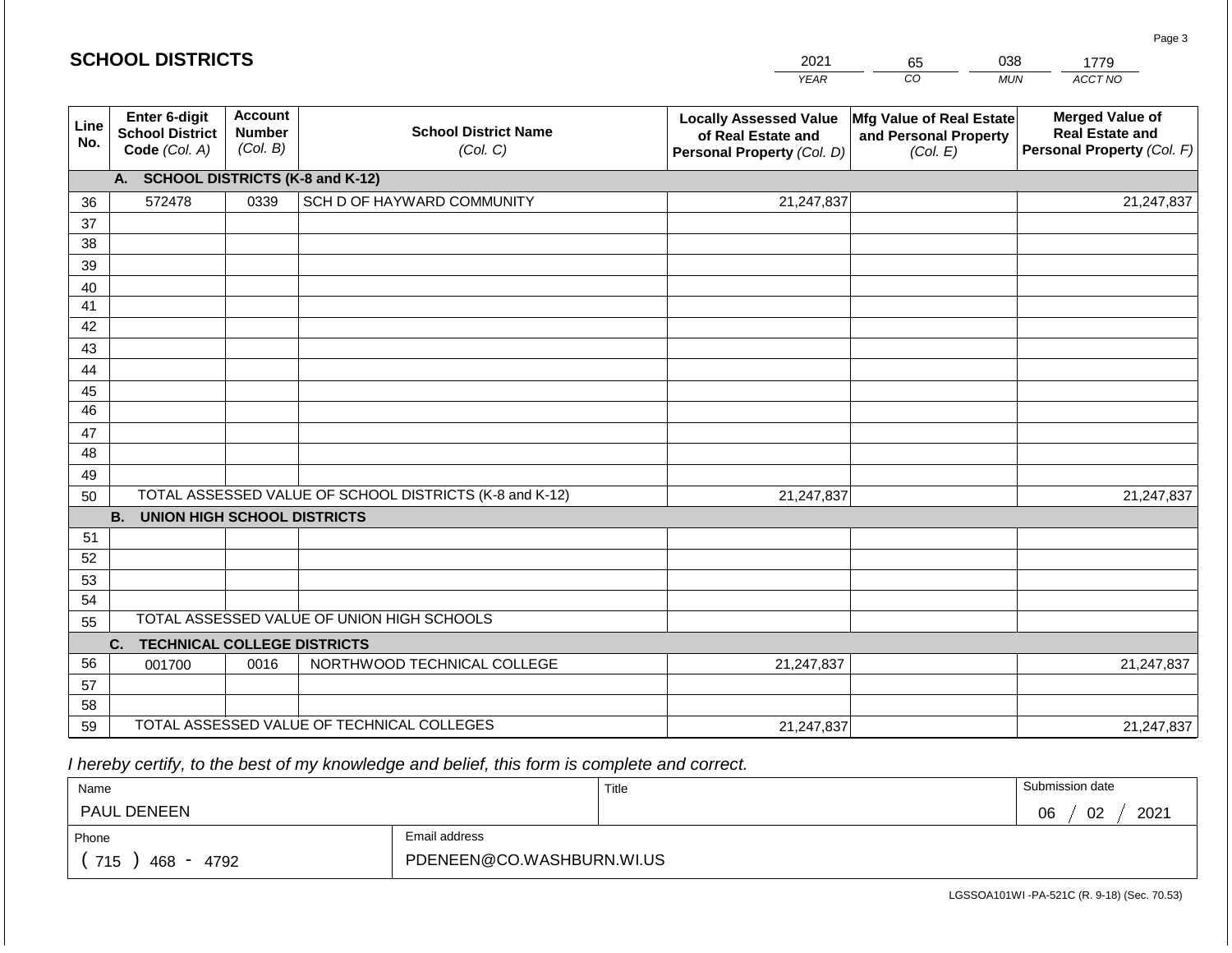- Each municipality's SOA is completed after the Board of Review and includes any changes made to the locally assessed values, under state law (sec. 70.53, Wis. Stats.)
- The Wisconsin Department of Revenue (DOR) merges the locally assessed values with the state assessed manufacturing values
- DOR provides the information regarding district names and codes. If a district is not listed, contact DOR.

Note: If you submit an amended SOA to DOR after your municipality's SOA is equated and posted to our website, we will process the SOA. However, DOR will not recalculate the *aggregate ratio or update the final SOA posted on our website. You should use the corrected values to calculate your tax rates.*

#### **Page 1: Real Estate and Personal Property**

- Lines 1-9 assessed real estate values, parcel counts and acres by classification
- Lines 10-15 assessed personal property values and number of accounts by class
- Line 16 aggregate assessed value of all property subject to general property; use to calculate tax rates. Note: This line equals the total assessed value of K-8 and K-12 school districts (Line 50) and total assessed value of technical colleges (Line 59).
- Remarks assessment ratio used to calculate estimated fair market value on property tax bills

#### **Page 2: Forest Crop, Other Exempt Land and Special Districts**

- Lines 18-21 private forest crop and managed forest lands assessed values
- Line  $22 -$  tax exempt land acres
- Line 23 prior years assessed value of omitted property under sec. 70.44 and correction of errors under sec. 70.43 shown by locally assessed or manufacturing real estate and personal property. Note: If there is an amount on this line, report the corresponding tax in the Statement of Taxes, Sections J or K.
- Lines 24-35 special district assessed values. These values are used to calculate tax rates for the special districts.

#### **Page 3: School Districts**

- Lines 36-50 school districts (K-8 and K-12) assessed values. These values are used to calculate tax rates for school districts.
- Lines 51-55 union high school district assessed values. These values are used to calculate tax rates for union high school districts.
- Lines 56-59 technical college assessed values. These values are used to calculate tax rates for technical colleges.

If you have questions: Email: lgs@wisconsin.gov

 Phone: (608) 266-2569 or (608) 264-6892 Fax: (608) 264-6887

N10313 COUNTY HWY M<br>SPRINGBROOK, WI 54875 SPRINGBROOK, WI 54875N10313 COUNTY HWY M THE STIME OF STRING KATIE PARKS<br>TOWN OF STINNETT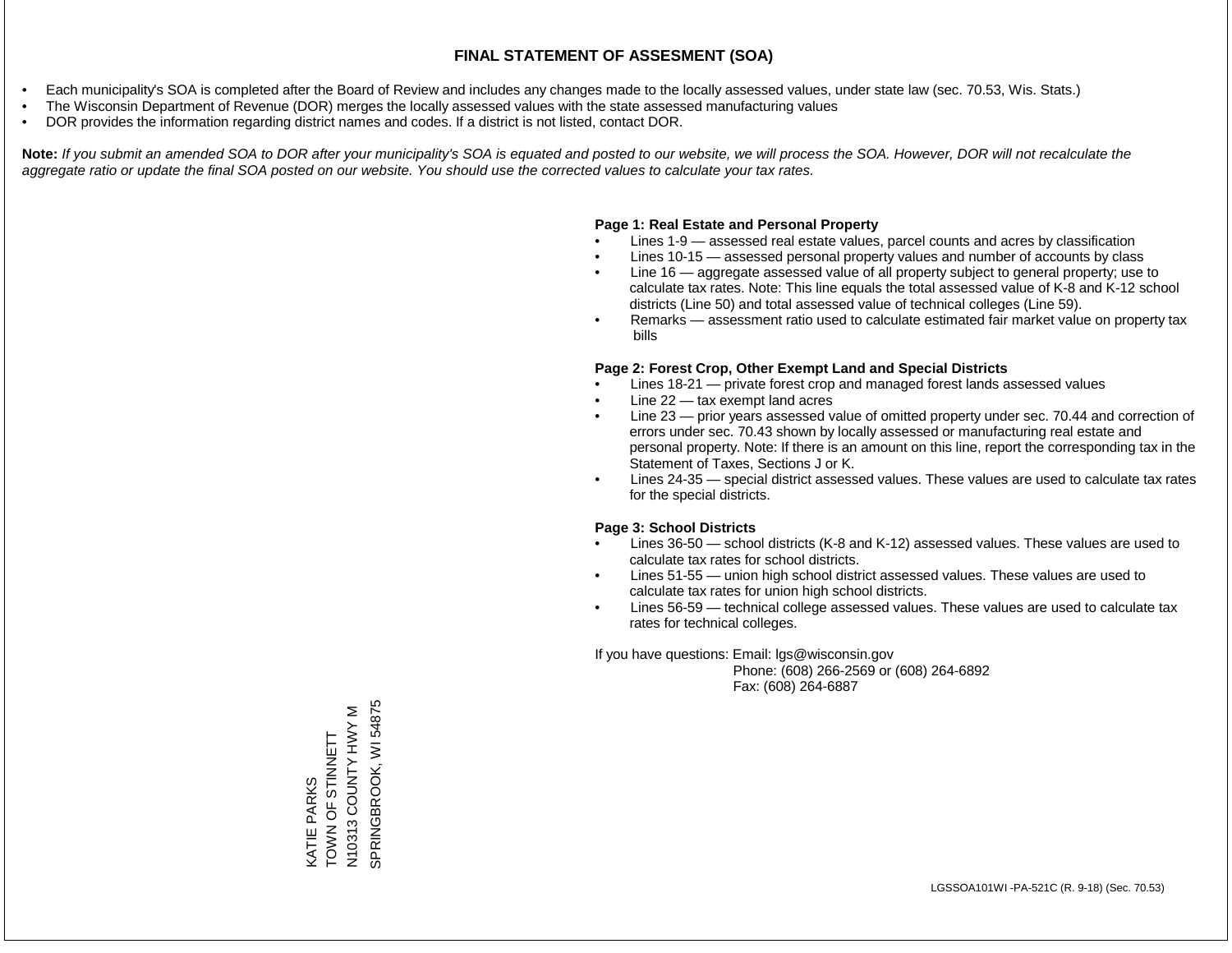|                | <b>FINAL - EQUATED</b><br><b>STATEMENT OF ASSESSMENT FOR 2021</b>                                                                                                                            |    |                                               | 65                               |                                           | 040                                   | 1780                    |                      |                               | Page 1<br>This is an Amended Return |  |
|----------------|----------------------------------------------------------------------------------------------------------------------------------------------------------------------------------------------|----|-----------------------------------------------|----------------------------------|-------------------------------------------|---------------------------------------|-------------------------|----------------------|-------------------------------|-------------------------------------|--|
|                |                                                                                                                                                                                              |    |                                               | CO                               |                                           | <b>MUN</b>                            | ACCT NO                 |                      |                               |                                     |  |
|                |                                                                                                                                                                                              |    |                                               |                                  |                                           |                                       |                         |                      |                               |                                     |  |
|                | <b>FOR</b><br>TOWN OF<br>Town - Village - City                                                                                                                                               | OF | <b>STONE LAKE</b><br><b>Municipality Name</b> |                                  |                                           | <b>WASHBURN COUNTY</b><br>County Name |                         |                      |                               |                                     |  |
|                |                                                                                                                                                                                              |    |                                               |                                  |                                           |                                       |                         |                      |                               |                                     |  |
| Line           | <b>REAL ESTATE</b>                                                                                                                                                                           |    |                                               | PARCEL COUNT                     |                                           | NO. OF ACRES<br><b>WHOLE</b>          | <b>VALUE OF</b>         | <b>VALUE OF</b>      |                               | TOTAL VALUE OF LAND                 |  |
| No.            | (See Lines 18 - 22 for<br>other Real Estate)                                                                                                                                                 |    |                                               | <b>TOTAL LAND   IMPROVEMENTS</b> |                                           | <b>NUMBERS ONLY</b>                   | LAND                    | <b>IMPROVEMENTS</b>  |                               | AND IMPROVEMENTS                    |  |
|                |                                                                                                                                                                                              |    | (Col. A)                                      | (Col. B)                         |                                           | (Col, C)                              | (Col. D)                | (Col. E)             |                               | (Col. F)                            |  |
| $\overline{1}$ | <b>RESIDENTIAL - Class 1</b>                                                                                                                                                                 |    | 494                                           |                                  | 404                                       | 633                                   | 19,997,800              |                      | 42,145,200                    | 62,143,000                          |  |
| 2              | <b>COMMERCIAL - Class 2</b>                                                                                                                                                                  |    | $\overline{7}$                                |                                  | 6                                         | 5                                     | 77,700                  |                      | 738,000                       | 815,700                             |  |
| 3              | MANUFACTURING - Class 3                                                                                                                                                                      |    | 0                                             |                                  | $\mathbf 0$                               | $\Omega$                              | 0                       |                      | 0                             | $\Omega$                            |  |
| $\overline{4}$ | <b>AGRICULTURAL - Class 4</b>                                                                                                                                                                |    | 164                                           |                                  |                                           | 2,843                                 | 325,200                 |                      |                               | 325,200                             |  |
| 5              | <b>UNDEVELOPED - Class 5</b>                                                                                                                                                                 |    | 185                                           |                                  |                                           | 1,836                                 | 551,500                 |                      |                               | 551,500                             |  |
| 6              | AGRICULTURAL FOREST - Class 5m                                                                                                                                                               |    | 102                                           |                                  |                                           | 1,743                                 | 1,266,200               |                      |                               | 1,266,200                           |  |
| $\overline{7}$ | FOREST LANDS - Class 6                                                                                                                                                                       |    | 373                                           |                                  |                                           | 5,916                                 | 9,663,200               |                      |                               | 9,663,200                           |  |
| 8              | OTHER - Class 7                                                                                                                                                                              |    | 16                                            |                                  | 16                                        | 18                                    | 49,800                  |                      | 687,000                       | 736,800                             |  |
| 9              | TOTAL - ALL COLUMNS                                                                                                                                                                          |    | 1,341                                         |                                  | 426                                       | 12,994                                | 31,931,400              |                      | 43,570,200                    | 75,501,600                          |  |
| 10             | NUMBER OF PERSONAL PROPERTY ACCOUNTS IN ROLL                                                                                                                                                 |    |                                               |                                  |                                           | 13                                    | <b>LOCALLY ASSESSED</b> | <b>MANUFACTURING</b> |                               | <b>MERGED</b>                       |  |
| 11             | BOATS AND OTHER WATERCRAFT NOT EXEMPT - Code 1                                                                                                                                               |    |                                               |                                  |                                           |                                       | 0                       |                      | 0                             | $\Omega$                            |  |
| 12             | MACHINERY, TOOLS AND PATTERNS - Code 2                                                                                                                                                       |    |                                               |                                  |                                           |                                       |                         |                      | 0                             | $\Omega$                            |  |
| 13             | FURNITURE, FIXTURES AND EQUIPMENT - Code 3                                                                                                                                                   |    |                                               |                                  |                                           |                                       | 85,800                  |                      | 0                             | 85,800                              |  |
| 14             | ALL OTHER PERSONAL PROPERTY NOT EXEMPT - Codes 4A, 4B, 4C                                                                                                                                    |    |                                               | 85,000                           |                                           | 0                                     | 85,000                  |                      |                               |                                     |  |
| 15             | TOTAL OF PERSONAL PROPERTY NOT EXEMPT (Total of Lines 11-14)                                                                                                                                 |    |                                               |                                  |                                           |                                       | 170,800                 |                      | 0                             | 170,800                             |  |
| 16             | AGGREGATE ASSESSED VALUE OF ALL PROPERTY SUBJECT TO THE GENERAL PROPERTY TAX (Total of Lines 9F and 15F)<br>MUST EQUAL TOTAL VALUE OF THE SCHOOL DISTRICTS (K-12 PLUS K-8) - Line 50, Col. F |    |                                               |                                  |                                           |                                       |                         |                      |                               | 75,672,400                          |  |
| 17             | <b>BOARD OF REVIEW</b><br>DATE OF FINAL ADJOURNMENT                                                                                                                                          |    | 05/17/2021                                    |                                  | Name of Assessor<br><b>MARV NORDQUIST</b> |                                       |                         |                      | Telephone #<br>(715) 634-2283 |                                     |  |

REMARKS

The Assessment Ratio to be used in calculating the estimated Fair Market Value on tax bills for this tax district is .870228815

This ratio should be used to convert assessed values to "Calculate Equalized Values" in Step 1 of the Lottery and Gaming Credit Calculations.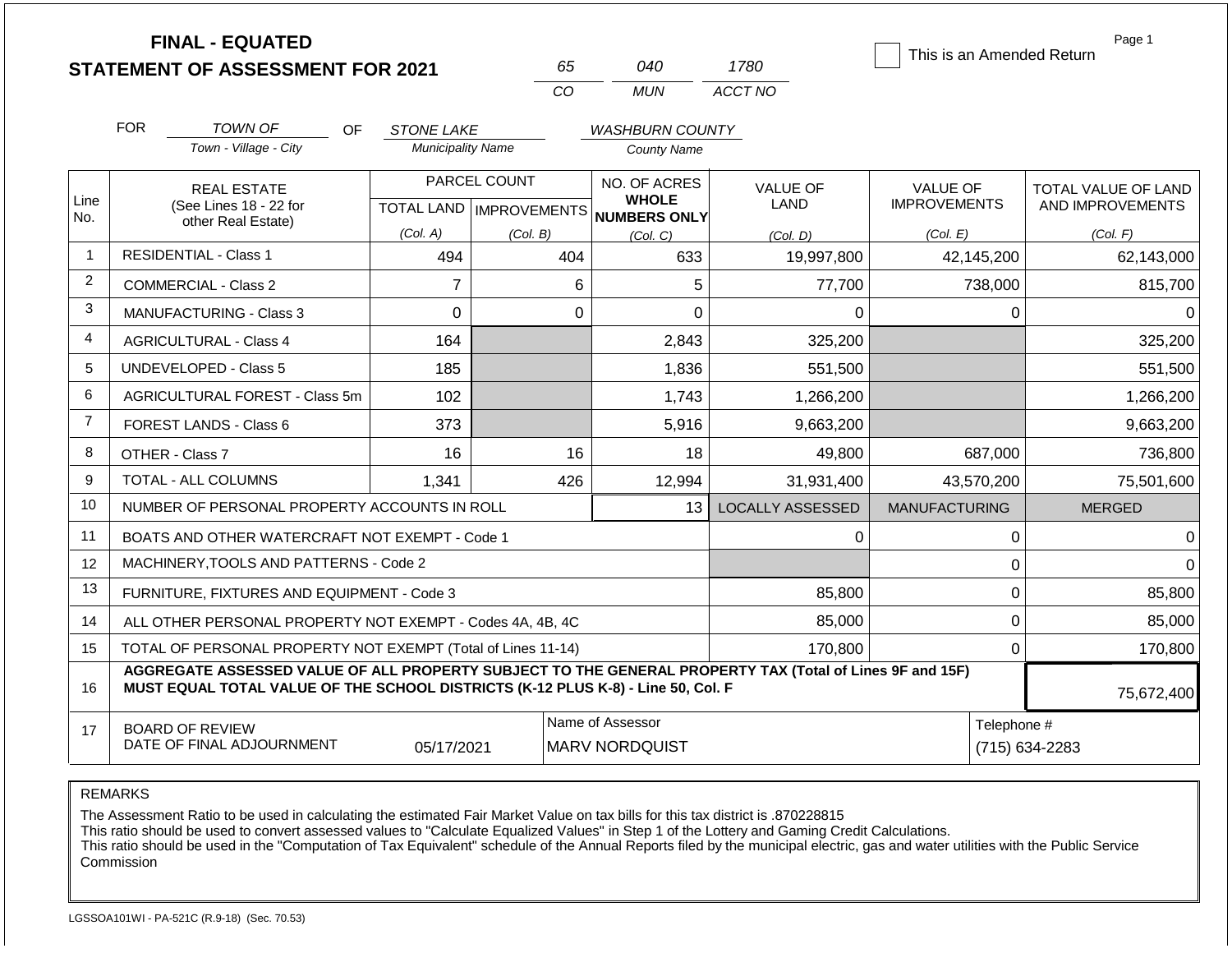2021 65 040 1780

FOREST LANDS (Line 7) and FOREST CROPS (in this section) - are **NOT** the same *YEAR CO MUN ACCT NO*

|    |                                  |                 | Private Forest Crop - Reg Class @ \$2.52 per acre |                                                                                |  |                                                                              |                |                                                                    |                    |                    |
|----|----------------------------------|-----------------|---------------------------------------------------|--------------------------------------------------------------------------------|--|------------------------------------------------------------------------------|----------------|--------------------------------------------------------------------|--------------------|--------------------|
|    | (a) PARCELS                      | (b) ACRES       |                                                   | (c) ASSESSED VALUE                                                             |  | (d) PARCELS                                                                  |                | (e) ACRES                                                          |                    | (f) ASSESSED VALUE |
| 18 |                                  |                 |                                                   |                                                                                |  |                                                                              |                |                                                                    |                    |                    |
|    |                                  |                 |                                                   |                                                                                |  | Entered Before 2005 Managed Forest - Ferrous Mining CLOSED @ \$7.87 per acre |                |                                                                    |                    |                    |
|    |                                  |                 |                                                   | Private Forest Crop - Special Class @ 20¢ per acre<br>(c) ASSESSED VALUE       |  | (d) PARCELS                                                                  |                | (e) ACRES                                                          |                    | (f) ASSESSED VALUE |
| 19 | (a) PARCELS                      | (b) ACRES       |                                                   |                                                                                |  |                                                                              |                |                                                                    |                    |                    |
|    |                                  |                 |                                                   |                                                                                |  |                                                                              |                |                                                                    |                    |                    |
|    |                                  |                 |                                                   | Entered Before 2005 Managed Forest - OPEN @ 74 ¢ per acre                      |  |                                                                              |                | Entered Before 2005 Managed Forest - CLOSED @                      |                    | \$1.75 per acre    |
| 20 | (a) PARCELS                      | (b) ACRES       |                                                   | (c) ASSESSED VALUE                                                             |  | (d) PARCELS                                                                  |                | (e) ACRES                                                          |                    | (f) ASSESSED VALUE |
|    |                                  |                 |                                                   |                                                                                |  |                                                                              |                |                                                                    |                    |                    |
|    | 4                                | 133.29          |                                                   | 155,000                                                                        |  |                                                                              | 34<br>1,181.45 |                                                                    | 1,242,500          |                    |
|    |                                  |                 |                                                   | Entered After 2004 Managed Forest - OPEN @ \$2.04 per acre                     |  |                                                                              |                | Entered After 2004 Managed Forest - CLOSED @ \$ 10.20 per acre     |                    |                    |
| 21 | (a) PARCELS                      | (b) ACRES       |                                                   | (c) ASSESSED VALUE                                                             |  | (d) PARCELS                                                                  | (e) ACRES      |                                                                    | (f) ASSESSED VALUE |                    |
|    |                                  |                 |                                                   |                                                                                |  |                                                                              |                |                                                                    |                    |                    |
|    | 26                               | 906.66          |                                                   | 1,063,400                                                                      |  | 22                                                                           |                | 780.79                                                             | 858,900            |                    |
|    | (a) County Forest Cropland Acres |                 |                                                   | (b) Federal Acres                                                              |  | (c) State Acres                                                              |                | (d) County (NOT FOREST CROP) Acres                                 |                    | (e) Other Acres    |
| 22 |                                  |                 |                                                   |                                                                                |  |                                                                              |                |                                                                    |                    |                    |
|    | 6,150.15                         |                 |                                                   |                                                                                |  | 60.42                                                                        |                |                                                                    |                    | 88.37              |
|    |                                  |                 |                                                   | Assessed Value of Omitted Property From Prior Years (Sec. 70.44)               |  |                                                                              |                | Assessed Value of Sec. 70.43 Corrections of Errors by Assessors    |                    |                    |
|    |                                  | (a) REAL ESTATE |                                                   | (b) PERSONAL                                                                   |  |                                                                              |                | (c1) REAL ESTATE                                                   |                    | (c2) PERSONAL      |
| 23 |                                  |                 |                                                   |                                                                                |  |                                                                              |                |                                                                    |                    |                    |
|    |                                  |                 |                                                   | Manufacturing Equated Value of Omitted Property From Prior Years (Sec. 70.995) |  |                                                                              |                | Mfg. Equated Value of Sec.70.43 Corrections of Errors by Assessors |                    |                    |
|    |                                  | (d) REAL ESTATE |                                                   | (e) PERSONAL                                                                   |  | (f1) REAL ESTATE                                                             |                |                                                                    | (f2) PERSONAL      |                    |
|    |                                  |                 |                                                   |                                                                                |  |                                                                              |                |                                                                    |                    |                    |
|    |                                  |                 |                                                   |                                                                                |  |                                                                              |                |                                                                    |                    |                    |

# **SPECIAL DISTRICTS**

| Line<br>No. | Enter 6-digit<br><b>Special District</b><br>Code (Col. A) | <b>Account</b><br><b>Number</b><br>(Col. B) | <b>Special District Name</b><br>(Col. C) | <b>Locally Assessed Value</b><br>of Real Estate and<br><b>Personal Property (Col. D)</b> | Mfg Value of Real Estate<br>and Personal Property<br>(Col. E) | <b>Merged Value of</b><br><b>Real Estate and</b><br><b>Personal Property (Col. F)</b> |
|-------------|-----------------------------------------------------------|---------------------------------------------|------------------------------------------|------------------------------------------------------------------------------------------|---------------------------------------------------------------|---------------------------------------------------------------------------------------|
| 24          | 657020                                                    | 0422                                        | <b>STONE LAKE SANITARY DISTRICT</b>      | 7,847,400                                                                                |                                                               | 7,847,400                                                                             |
| 25          |                                                           |                                             |                                          |                                                                                          |                                                               |                                                                                       |
| 26          |                                                           |                                             |                                          |                                                                                          |                                                               |                                                                                       |
| 27          |                                                           |                                             |                                          |                                                                                          |                                                               |                                                                                       |
| 28          |                                                           |                                             |                                          |                                                                                          |                                                               |                                                                                       |
| 29          |                                                           |                                             |                                          |                                                                                          |                                                               |                                                                                       |
| 30          |                                                           |                                             |                                          |                                                                                          |                                                               |                                                                                       |
| 31          |                                                           |                                             |                                          |                                                                                          |                                                               |                                                                                       |
| 32          |                                                           |                                             |                                          |                                                                                          |                                                               |                                                                                       |
| 33          |                                                           |                                             |                                          |                                                                                          |                                                               |                                                                                       |
| 34          |                                                           |                                             |                                          |                                                                                          |                                                               |                                                                                       |
| 35          |                                                           |                                             |                                          |                                                                                          |                                                               |                                                                                       |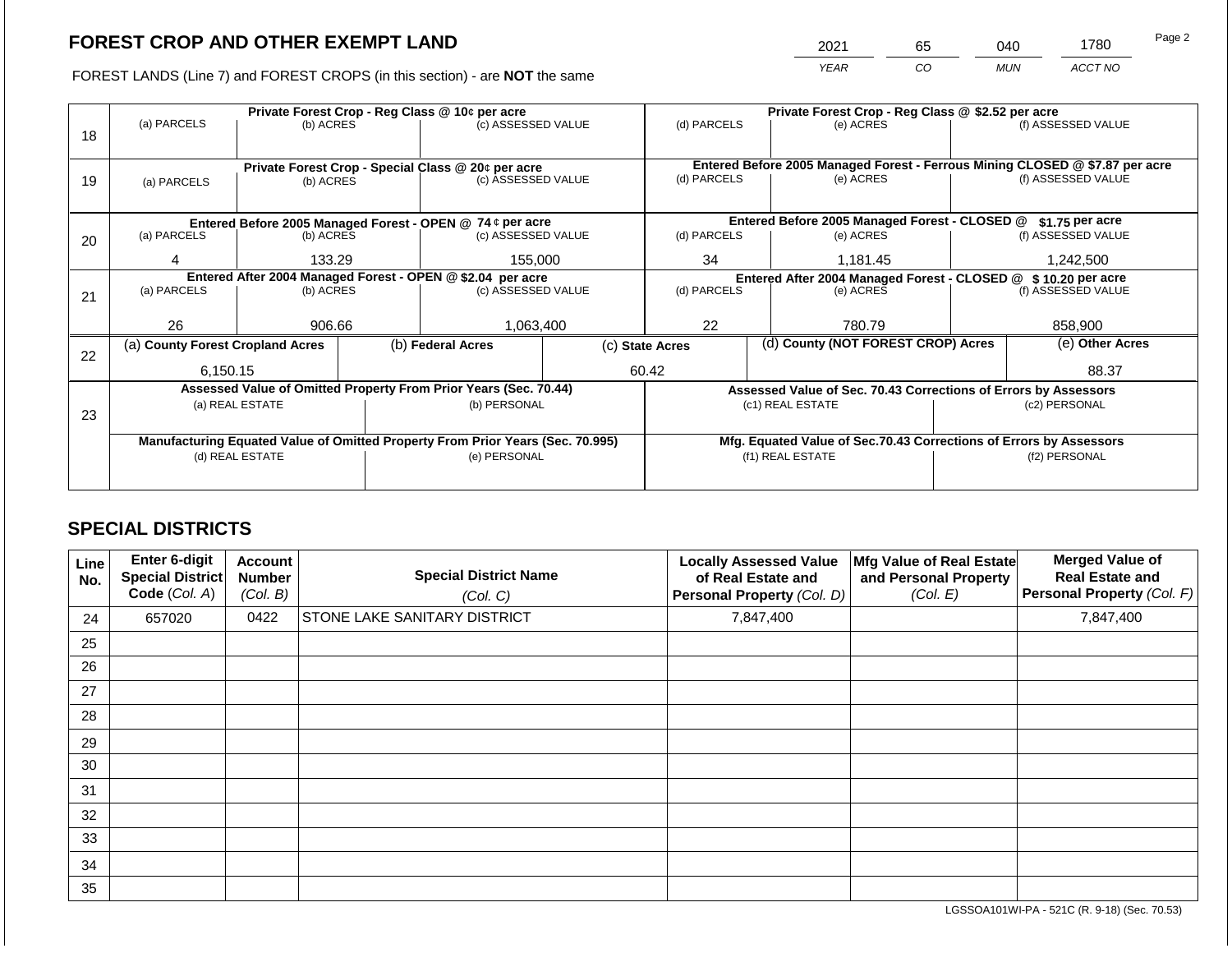|                       | <b>SCHOOL DISTRICTS</b>                                  |                                             |                                                         | 2021                                                                              | 65                                                            | 040<br>1780                                                                    |
|-----------------------|----------------------------------------------------------|---------------------------------------------|---------------------------------------------------------|-----------------------------------------------------------------------------------|---------------------------------------------------------------|--------------------------------------------------------------------------------|
|                       |                                                          |                                             |                                                         | <b>YEAR</b>                                                                       | CO                                                            | ACCT NO<br><b>MUN</b>                                                          |
| Line<br>No.           | Enter 6-digit<br><b>School District</b><br>Code (Col. A) | <b>Account</b><br><b>Number</b><br>(Col. B) | <b>School District Name</b><br>(Col. C)                 | <b>Locally Assessed Value</b><br>of Real Estate and<br>Personal Property (Col. D) | Mfg Value of Real Estate<br>and Personal Property<br>(Col. E) | <b>Merged Value of</b><br><b>Real Estate and</b><br>Personal Property (Col. F) |
|                       | A. SCHOOL DISTRICTS (K-8 and K-12)                       |                                             |                                                         |                                                                                   |                                                               |                                                                                |
| 36                    | 572478                                                   | 0339                                        | SCH D OF HAYWARD COMMUNITY                              | 61,224,300                                                                        |                                                               | 61,224,300                                                                     |
| 37                    | 655474                                                   | 0393                                        | SCH D OF SPOONER                                        | 14,448,100                                                                        |                                                               | 14,448,100                                                                     |
| 38                    |                                                          |                                             |                                                         |                                                                                   |                                                               |                                                                                |
| 39                    |                                                          |                                             |                                                         |                                                                                   |                                                               |                                                                                |
| 40                    |                                                          |                                             |                                                         |                                                                                   |                                                               |                                                                                |
| 41                    |                                                          |                                             |                                                         |                                                                                   |                                                               |                                                                                |
| 42                    |                                                          |                                             |                                                         |                                                                                   |                                                               |                                                                                |
| 43                    |                                                          |                                             |                                                         |                                                                                   |                                                               |                                                                                |
| 44                    |                                                          |                                             |                                                         |                                                                                   |                                                               |                                                                                |
| 45<br>$\overline{46}$ |                                                          |                                             |                                                         |                                                                                   |                                                               |                                                                                |
| 47                    |                                                          |                                             |                                                         |                                                                                   |                                                               |                                                                                |
| 48                    |                                                          |                                             |                                                         |                                                                                   |                                                               |                                                                                |
| 49                    |                                                          |                                             |                                                         |                                                                                   |                                                               |                                                                                |
| 50                    |                                                          |                                             | TOTAL ASSESSED VALUE OF SCHOOL DISTRICTS (K-8 and K-12) | 75,672,400                                                                        |                                                               | 75,672,400                                                                     |
|                       | <b>B. UNION HIGH SCHOOL DISTRICTS</b>                    |                                             |                                                         |                                                                                   |                                                               |                                                                                |
| 51                    |                                                          |                                             |                                                         |                                                                                   |                                                               |                                                                                |
| 52                    |                                                          |                                             |                                                         |                                                                                   |                                                               |                                                                                |
| 53                    |                                                          |                                             |                                                         |                                                                                   |                                                               |                                                                                |
| 54                    |                                                          |                                             |                                                         |                                                                                   |                                                               |                                                                                |
| 55                    |                                                          |                                             | TOTAL ASSESSED VALUE OF UNION HIGH SCHOOLS              |                                                                                   |                                                               |                                                                                |
|                       | C.<br><b>TECHNICAL COLLEGE DISTRICTS</b>                 |                                             |                                                         |                                                                                   |                                                               |                                                                                |
| 56                    | 001700                                                   | 0016                                        | NORTHWOOD TECHNICAL COLLEGE                             | 75,672,400                                                                        |                                                               | 75,672,400                                                                     |
| 57                    |                                                          |                                             |                                                         |                                                                                   |                                                               |                                                                                |
| 58                    |                                                          |                                             |                                                         |                                                                                   |                                                               |                                                                                |
| 59                    |                                                          |                                             | TOTAL ASSESSED VALUE OF TECHNICAL COLLEGES              | 75,672,400                                                                        |                                                               | 75,672,400                                                                     |

 *I hereby certify, to the best of my knowledge and belief, this form is complete and correct.*

**SCHOOL DISTRICTS**

| Name                 |                           | Title | Submission date        |
|----------------------|---------------------------|-------|------------------------|
| <b>PAUL DENEEN</b>   |                           |       | 2021<br>∩ҕ<br>24<br>◡◡ |
| Phone                | Email address             |       |                        |
| 715<br>4792<br>468 - | PDENEEN@CO.WASHBURN.WI.US |       |                        |

Page 3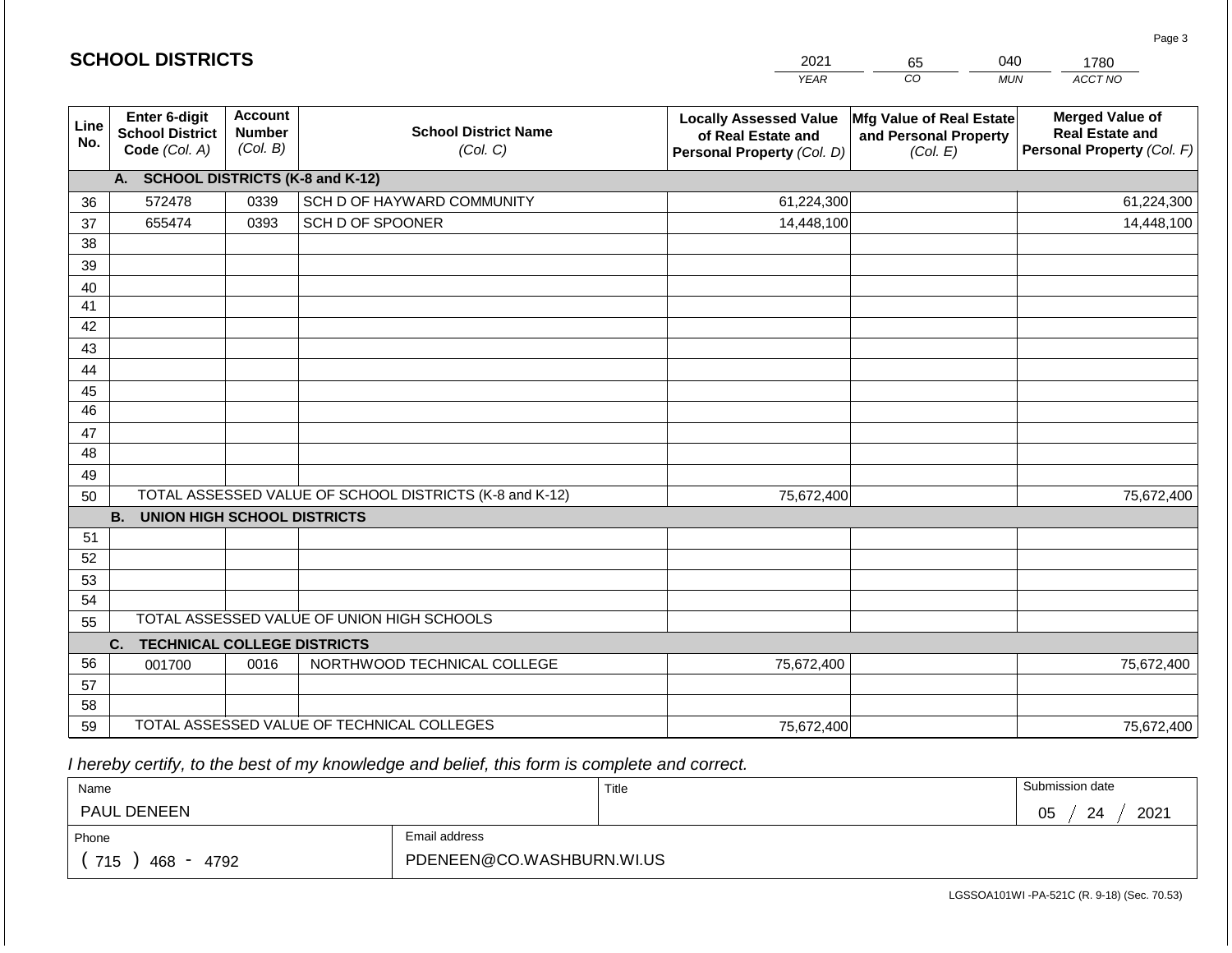- Each municipality's SOA is completed after the Board of Review and includes any changes made to the locally assessed values, under state law (sec. 70.53, Wis. Stats.)
- The Wisconsin Department of Revenue (DOR) merges the locally assessed values with the state assessed manufacturing values
- DOR provides the information regarding district names and codes. If a district is not listed, contact DOR.

Note: If you submit an amended SOA to DOR after your municipality's SOA is equated and posted to our website, we will process the SOA. However, DOR will not recalculate the *aggregate ratio or update the final SOA posted on our website. You should use the corrected values to calculate your tax rates.*

### **Page 1: Real Estate and Personal Property**

- Lines 1-9 assessed real estate values, parcel counts and acres by classification
- Lines 10-15 assessed personal property values and number of accounts by class
- Line 16 aggregate assessed value of all property subject to general property; use to calculate tax rates. Note: This line equals the total assessed value of K-8 and K-12 school districts (Line 50) and total assessed value of technical colleges (Line 59).
- Remarks assessment ratio used to calculate estimated fair market value on property tax bills

### **Page 2: Forest Crop, Other Exempt Land and Special Districts**

- Lines 18-21 private forest crop and managed forest lands assessed values
- Line  $22 -$  tax exempt land acres
- Line 23 prior years assessed value of omitted property under sec. 70.44 and correction of errors under sec. 70.43 shown by locally assessed or manufacturing real estate and personal property. Note: If there is an amount on this line, report the corresponding tax in the Statement of Taxes, Sections J or K.
- Lines 24-35 special district assessed values. These values are used to calculate tax rates for the special districts.

### **Page 3: School Districts**

- Lines 36-50 school districts (K-8 and K-12) assessed values. These values are used to calculate tax rates for school districts.
- Lines 51-55 union high school district assessed values. These values are used to calculate tax rates for union high school districts.
- Lines 56-59 technical college assessed values. These values are used to calculate tax rates for technical colleges.

If you have questions: Email: lgs@wisconsin.gov

 Phone: (608) 266-2569 or (608) 264-6892 Fax: (608) 264-6887

STONE LAKE, WI 54876 - 0218 STONE LAKE, WI 54876 - 0218TOWN OF STONE LAKE MICHELLE DRABECK<br>TOWN OF STONE LAKE MICHELLE DRABECK PO BOX 238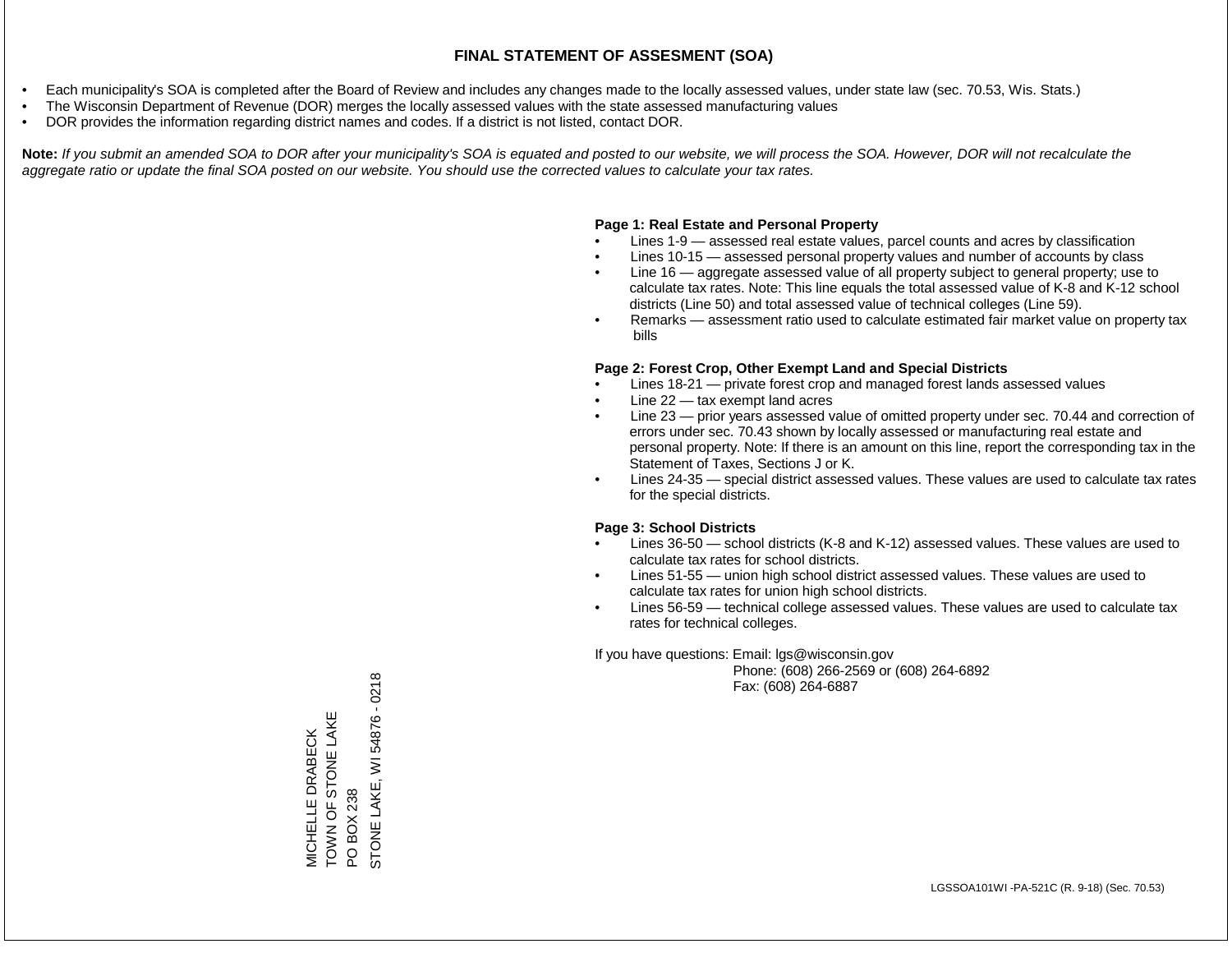**FINAL - EQUATED**

| n.       | 742   | 1781    |
|----------|-------|---------|
| $\Gamma$ | MI IN | ACCT NO |

This is an Amended Return

Page 1

|                | <b>FOR</b>                                                                                                                  | <b>TOWN OF</b><br>OF.                                                                                                                                                                        | <b>TREGO</b>             |                           | <b>WASHBURN COUNTY</b>              |                         |                      |                     |
|----------------|-----------------------------------------------------------------------------------------------------------------------------|----------------------------------------------------------------------------------------------------------------------------------------------------------------------------------------------|--------------------------|---------------------------|-------------------------------------|-------------------------|----------------------|---------------------|
|                |                                                                                                                             | Town - Village - City                                                                                                                                                                        | <b>Municipality Name</b> |                           | <b>County Name</b>                  |                         |                      |                     |
|                |                                                                                                                             | <b>REAL ESTATE</b>                                                                                                                                                                           |                          | PARCEL COUNT              | NO. OF ACRES                        | <b>VALUE OF</b>         | VALUE OF             | TOTAL VALUE OF LAND |
| Line<br>No.    |                                                                                                                             | (See Lines 18 - 22 for<br>other Real Estate)                                                                                                                                                 |                          | TOTAL LAND   IMPROVEMENTS | <b>WHOLE</b><br><b>NUMBERS ONLY</b> | LAND                    | <b>IMPROVEMENTS</b>  | AND IMPROVEMENTS    |
|                |                                                                                                                             |                                                                                                                                                                                              | (Col. A)                 | (Col. B)                  | (Col, C)                            | (Col. D)                | (Col. E)             | (Col. F)            |
| 1              |                                                                                                                             | <b>RESIDENTIAL - Class 1</b>                                                                                                                                                                 | 893                      | 740                       | 1,880                               | 43,088,600              | 66,777,700           | 109,866,300         |
| $\overline{2}$ |                                                                                                                             | <b>COMMERCIAL - Class 2</b>                                                                                                                                                                  | 64                       | 46                        | 141                                 | 2,231,100               | 5,416,600            | 7,647,700           |
| 3              |                                                                                                                             | <b>MANUFACTURING - Class 3</b>                                                                                                                                                               |                          | 1                         | 38                                  | 80,600                  | 648,900              | 729,500             |
| $\overline{4}$ |                                                                                                                             | <b>AGRICULTURAL - Class 4</b>                                                                                                                                                                | 178                      |                           | 3,453                               | 431,700                 |                      | 431,700             |
| 5              |                                                                                                                             | <b>UNDEVELOPED - Class 5</b>                                                                                                                                                                 | 210                      |                           | 2,591                               | 778,400                 |                      | 778,400             |
| 6              |                                                                                                                             | AGRICULTURAL FOREST - Class 5m                                                                                                                                                               | 94                       |                           | 1,628                               | 918,300                 |                      | 918,300             |
| $\overline{7}$ | FOREST LANDS - Class 6                                                                                                      |                                                                                                                                                                                              | 486                      |                           | 8,324                               | 12,638,600              |                      | 12,638,600          |
| 8              |                                                                                                                             | OTHER - Class 7                                                                                                                                                                              | 17                       | 16                        | 45                                  | 48,600                  | 849,900              | 898,500             |
| 9              |                                                                                                                             | TOTAL - ALL COLUMNS                                                                                                                                                                          | 1,943<br>803             |                           | 18,100                              | 60,215,900              | 73,693,100           | 133,909,000         |
| 10             |                                                                                                                             | NUMBER OF PERSONAL PROPERTY ACCOUNTS IN ROLL                                                                                                                                                 |                          |                           | 28                                  | <b>LOCALLY ASSESSED</b> | <b>MANUFACTURING</b> | <b>MERGED</b>       |
| 11             |                                                                                                                             | BOATS AND OTHER WATERCRAFT NOT EXEMPT - Code 1                                                                                                                                               |                          |                           |                                     | 17,800                  | $\Omega$             | 17,800              |
| 12             |                                                                                                                             | MACHINERY, TOOLS AND PATTERNS - Code 2                                                                                                                                                       |                          |                           |                                     |                         | 101,100              | 101,100             |
| 13             |                                                                                                                             | FURNITURE, FIXTURES AND EQUIPMENT - Code 3                                                                                                                                                   |                          |                           |                                     | 116,800                 | 100                  | 116,900             |
| 14             | 108,600<br>1,200<br>ALL OTHER PERSONAL PROPERTY NOT EXEMPT - Codes 4A, 4B, 4C                                               |                                                                                                                                                                                              |                          |                           |                                     |                         | 109,800              |                     |
| 15             | TOTAL OF PERSONAL PROPERTY NOT EXEMPT (Total of Lines 11-14)<br>243,200<br>102,400                                          |                                                                                                                                                                                              |                          |                           |                                     | 345,600                 |                      |                     |
| 16             |                                                                                                                             | AGGREGATE ASSESSED VALUE OF ALL PROPERTY SUBJECT TO THE GENERAL PROPERTY TAX (Total of Lines 9F and 15F)<br>MUST EQUAL TOTAL VALUE OF THE SCHOOL DISTRICTS (K-12 PLUS K-8) - Line 50, Col. F |                          |                           |                                     |                         |                      | 134,254,600         |
| 17             | Name of Assessor<br>Telephone #<br><b>BOARD OF REVIEW</b><br>DATE OF FINAL ADJOURNMENT<br>06/28/2021<br><b>JEFF MARKHAM</b> |                                                                                                                                                                                              |                          |                           |                                     | (608) 343-0372          |                      |                     |

REMARKS

The Assessment Ratio to be used in calculating the estimated Fair Market Value on tax bills for this tax district is .818547185

This ratio should be used to convert assessed values to "Calculate Equalized Values" in Step 1 of the Lottery and Gaming Credit Calculations.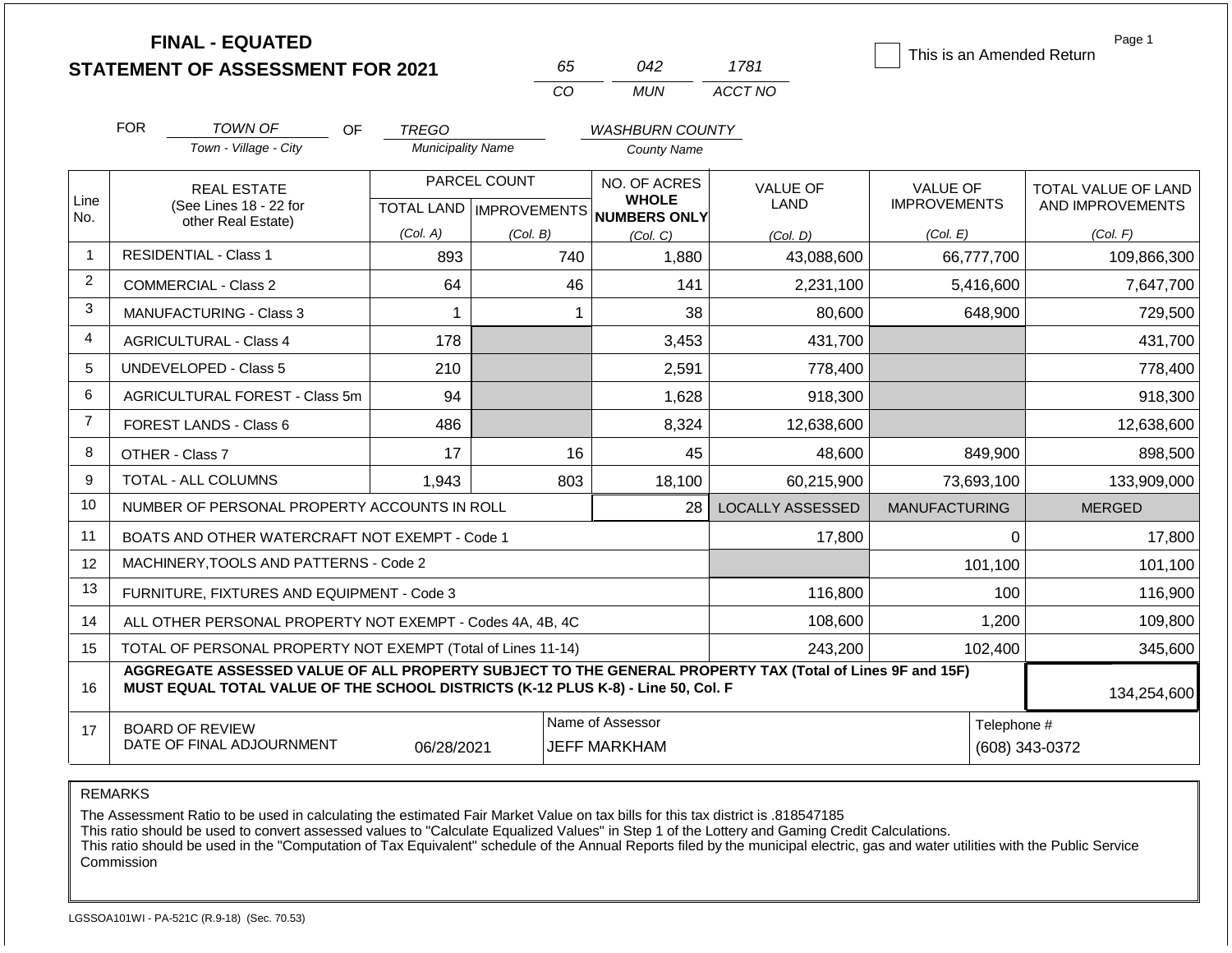2021 65 042 1781

FOREST LANDS (Line 7) and FOREST CROPS (in this section) - are **NOT** the same *YEAR CO MUN ACCT NO*

|    | Private Forest Crop - Reg Class @ 10¢ per acre |                 |  |                                                                                |  |                                                                 | Private Forest Crop - Reg Class @ \$2.52 per acre |                                                                    |  |                                                                                                    |
|----|------------------------------------------------|-----------------|--|--------------------------------------------------------------------------------|--|-----------------------------------------------------------------|---------------------------------------------------|--------------------------------------------------------------------|--|----------------------------------------------------------------------------------------------------|
|    | (a) PARCELS                                    | (b) ACRES       |  | (c) ASSESSED VALUE                                                             |  | (d) PARCELS                                                     |                                                   | (e) ACRES                                                          |  | (f) ASSESSED VALUE                                                                                 |
| 18 |                                                |                 |  |                                                                                |  |                                                                 |                                                   |                                                                    |  |                                                                                                    |
|    |                                                |                 |  |                                                                                |  |                                                                 |                                                   |                                                                    |  |                                                                                                    |
|    |                                                |                 |  | Private Forest Crop - Special Class @ 20¢ per acre                             |  | (d) PARCELS                                                     |                                                   | (e) ACRES                                                          |  | Entered Before 2005 Managed Forest - Ferrous Mining CLOSED @ \$7.87 per acre<br>(f) ASSESSED VALUE |
| 19 | (a) PARCELS                                    | (b) ACRES       |  | (c) ASSESSED VALUE                                                             |  |                                                                 |                                                   |                                                                    |  |                                                                                                    |
|    |                                                |                 |  |                                                                                |  |                                                                 |                                                   |                                                                    |  |                                                                                                    |
|    |                                                |                 |  | Entered Before 2005 Managed Forest - OPEN @ 74 ¢ per acre                      |  |                                                                 |                                                   | Entered Before 2005 Managed Forest - CLOSED @                      |  | $$1.75$ per acre                                                                                   |
| 20 | (a) PARCELS                                    | (b) ACRES       |  | (c) ASSESSED VALUE                                                             |  | (d) PARCELS                                                     |                                                   | (e) ACRES                                                          |  | (f) ASSESSED VALUE                                                                                 |
|    |                                                |                 |  |                                                                                |  |                                                                 |                                                   |                                                                    |  |                                                                                                    |
|    | 21                                             | 758.7           |  | 1,214,000                                                                      |  | 36                                                              |                                                   | 1,142.37                                                           |  | 1,786,400                                                                                          |
|    |                                                |                 |  | Entered After 2004 Managed Forest - OPEN @ \$2.04 per acre                     |  |                                                                 |                                                   | Entered After 2004 Managed Forest - CLOSED @<br>\$10.20 per acre   |  |                                                                                                    |
| 21 | (a) PARCELS                                    | (b) ACRES       |  | (c) ASSESSED VALUE                                                             |  | (d) PARCELS                                                     |                                                   | (e) ACRES                                                          |  | (f) ASSESSED VALUE                                                                                 |
|    |                                                |                 |  |                                                                                |  |                                                                 |                                                   |                                                                    |  |                                                                                                    |
|    | 10 <sup>1</sup>                                | 299.58          |  | 471,900                                                                        |  | 26                                                              |                                                   | 803.53                                                             |  | 1,391,500                                                                                          |
|    | (a) County Forest Cropland Acres               |                 |  | (b) Federal Acres                                                              |  | (c) State Acres                                                 |                                                   | (d) County (NOT FOREST CROP) Acres                                 |  | (e) Other Acres                                                                                    |
| 22 |                                                |                 |  |                                                                                |  |                                                                 |                                                   |                                                                    |  |                                                                                                    |
|    |                                                |                 |  | 931                                                                            |  | 459.29                                                          |                                                   | 563.7                                                              |  | 160.11                                                                                             |
|    |                                                |                 |  | Assessed Value of Omitted Property From Prior Years (Sec. 70.44)               |  | Assessed Value of Sec. 70.43 Corrections of Errors by Assessors |                                                   |                                                                    |  |                                                                                                    |
|    |                                                | (a) REAL ESTATE |  | (b) PERSONAL                                                                   |  |                                                                 |                                                   | (c1) REAL ESTATE                                                   |  | (c2) PERSONAL                                                                                      |
| 23 |                                                |                 |  |                                                                                |  |                                                                 |                                                   |                                                                    |  |                                                                                                    |
|    |                                                |                 |  | Manufacturing Equated Value of Omitted Property From Prior Years (Sec. 70.995) |  |                                                                 |                                                   | Mfg. Equated Value of Sec.70.43 Corrections of Errors by Assessors |  |                                                                                                    |
|    | (d) REAL ESTATE                                |                 |  | (e) PERSONAL                                                                   |  |                                                                 |                                                   | (f1) REAL ESTATE                                                   |  | (f2) PERSONAL                                                                                      |
|    |                                                |                 |  |                                                                                |  |                                                                 |                                                   |                                                                    |  |                                                                                                    |
|    |                                                |                 |  |                                                                                |  |                                                                 |                                                   |                                                                    |  |                                                                                                    |

# **SPECIAL DISTRICTS**

| Line<br>No. | <b>Enter 6-digit</b><br>Special District<br>Code (Col. A) | <b>Account</b><br><b>Number</b><br>(Col. B) | <b>Special District Name</b><br>(Col. C) | <b>Locally Assessed Value</b><br>of Real Estate and<br>Personal Property (Col. D) | Mfg Value of Real Estate<br>and Personal Property<br>(Col. E) | <b>Merged Value of</b><br><b>Real Estate and</b><br>Personal Property (Col. F) |
|-------------|-----------------------------------------------------------|---------------------------------------------|------------------------------------------|-----------------------------------------------------------------------------------|---------------------------------------------------------------|--------------------------------------------------------------------------------|
| 24          | 658040                                                    | 0426                                        | <b>TREGO LAKE DISTRICT</b>               | 53,231,500                                                                        |                                                               | 53,231,500                                                                     |
| 25          |                                                           |                                             |                                          |                                                                                   |                                                               |                                                                                |
| 26          |                                                           |                                             |                                          |                                                                                   |                                                               |                                                                                |
| 27          |                                                           |                                             |                                          |                                                                                   |                                                               |                                                                                |
| 28          |                                                           |                                             |                                          |                                                                                   |                                                               |                                                                                |
| 29          |                                                           |                                             |                                          |                                                                                   |                                                               |                                                                                |
| 30          |                                                           |                                             |                                          |                                                                                   |                                                               |                                                                                |
| 31          |                                                           |                                             |                                          |                                                                                   |                                                               |                                                                                |
| 32          |                                                           |                                             |                                          |                                                                                   |                                                               |                                                                                |
| 33          |                                                           |                                             |                                          |                                                                                   |                                                               |                                                                                |
| 34          |                                                           |                                             |                                          |                                                                                   |                                                               |                                                                                |
| 35          |                                                           |                                             |                                          |                                                                                   |                                                               |                                                                                |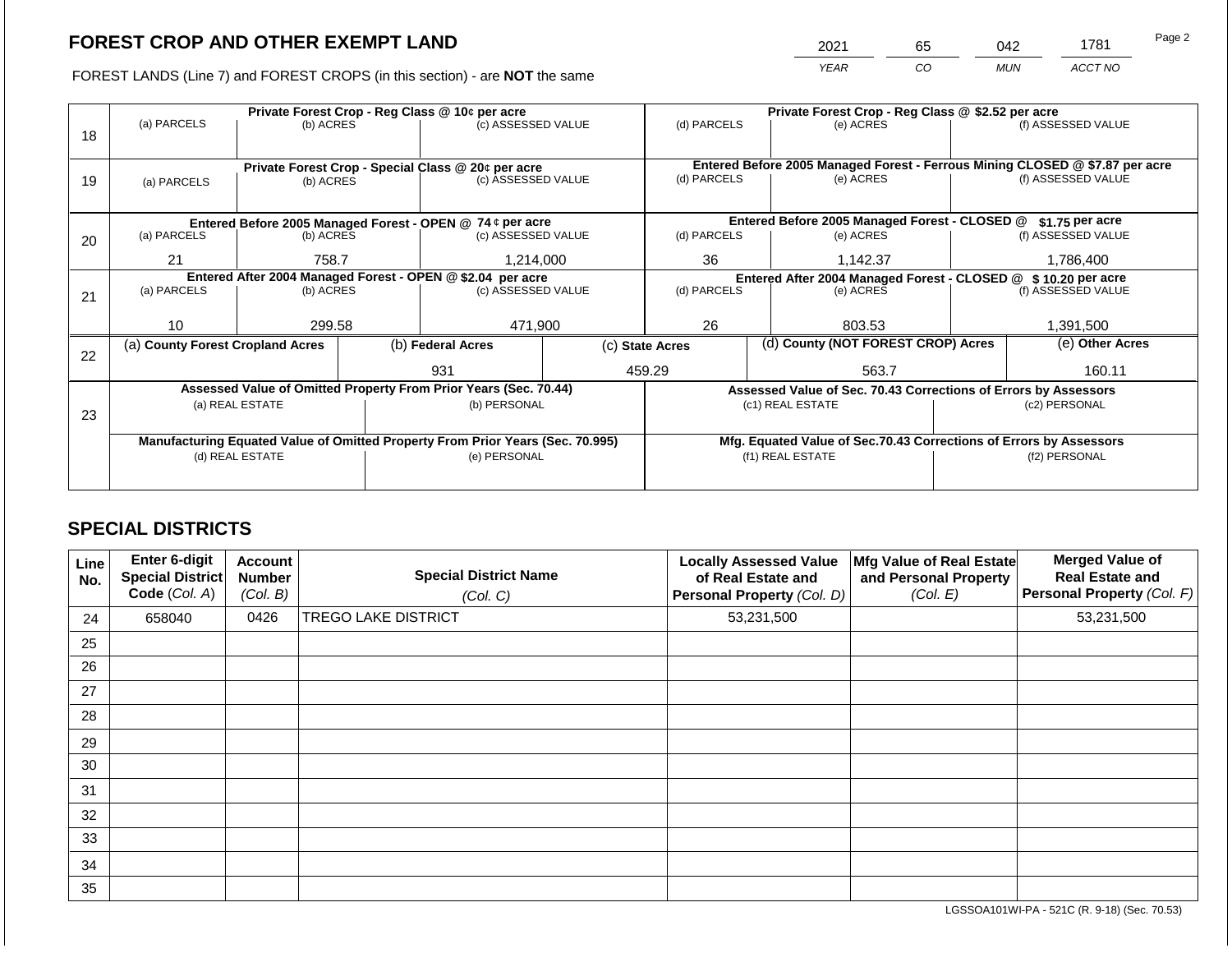#### *YEAR*  2021  $\overline{co}$ 65 *MUN ACCT NO*  1781 **Line No. Enter 6-digit School District Code** *(Col. A)* **Account Number** *(Col. B)* **School District Name** *(Col. C)* **Locally Assessed Value of Real Estate and Personal Property** *(Col. D)* **Mfg Value of Real Estate and Personal Property** *(Col. E)* **Merged Value of Real Estate and Personal Property** *(Col. F)* **A. SCHOOL DISTRICTS (K-8 and K-12)** 36 37 38 39 40 41 42 43 44 45 46 47 48 49 50 TOTAL ASSESSED VALUE OF SCHOOL DISTRICTS (K-8 and K-12) **B. UNION HIGH SCHOOL DISTRICTS** 51 52 53 54 55 **C. TECHNICAL COLLEGE DISTRICTS** 56 57 58 59 TOTAL ASSESSED VALUE OF TECHNICAL COLLEGES TOTAL ASSESSED VALUE OF UNION HIGH SCHOOLS 655474 0393 SCH D OF SPOONER 133,422,700 133,422,700 001700 | 0016 | NORTHWOOD TECHNICAL COLLEGE 133,422,700 831,900 134,254,600 831,900 134,254,600 831,900 134,254,600 133,422,700 831,900 831,900 134,254,600

 *I hereby certify, to the best of my knowledge and belief, this form is complete and correct.*

| Name                                           |                           | Title | Submission date         |
|------------------------------------------------|---------------------------|-------|-------------------------|
| PAUL DENEEN                                    |                           |       | 12<br>2021<br>07<br>. . |
| Phone                                          | Email address             |       |                         |
| 715<br>4792<br>468<br>$\overline{\phantom{a}}$ | PDENEEN@CO.WASHBURN.WI.US |       |                         |

LGSSOA101WI -PA-521C (R. 9-18) (Sec. 70.53)

Page 3

042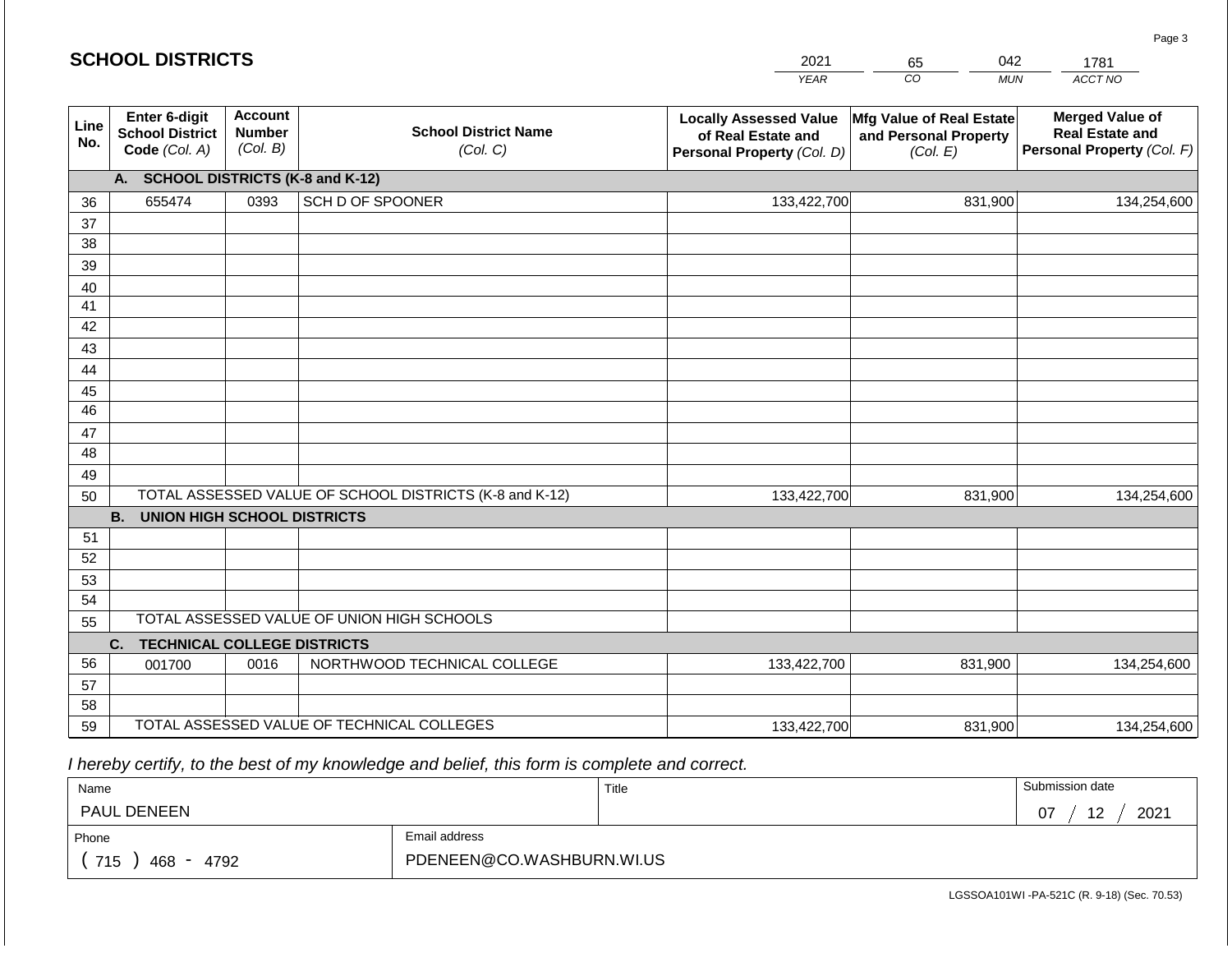- Each municipality's SOA is completed after the Board of Review and includes any changes made to the locally assessed values, under state law (sec. 70.53, Wis. Stats.)
- The Wisconsin Department of Revenue (DOR) merges the locally assessed values with the state assessed manufacturing values
- DOR provides the information regarding district names and codes. If a district is not listed, contact DOR.

Note: If you submit an amended SOA to DOR after your municipality's SOA is equated and posted to our website, we will process the SOA. However, DOR will not recalculate the *aggregate ratio or update the final SOA posted on our website. You should use the corrected values to calculate your tax rates.*

### **Page 1: Real Estate and Personal Property**

- Lines 1-9 assessed real estate values, parcel counts and acres by classification
- Lines 10-15 assessed personal property values and number of accounts by class
- Line 16 aggregate assessed value of all property subject to general property; use to calculate tax rates. Note: This line equals the total assessed value of K-8 and K-12 school districts (Line 50) and total assessed value of technical colleges (Line 59).
- Remarks assessment ratio used to calculate estimated fair market value on property tax bills

### **Page 2: Forest Crop, Other Exempt Land and Special Districts**

- Lines 18-21 private forest crop and managed forest lands assessed values
- Line  $22 -$  tax exempt land acres
- Line 23 prior years assessed value of omitted property under sec. 70.44 and correction of errors under sec. 70.43 shown by locally assessed or manufacturing real estate and personal property. Note: If there is an amount on this line, report the corresponding tax in the Statement of Taxes, Sections J or K.
- Lines 24-35 special district assessed values. These values are used to calculate tax rates for the special districts.

### **Page 3: School Districts**

- Lines 36-50 school districts (K-8 and K-12) assessed values. These values are used to calculate tax rates for school districts.
- Lines 51-55 union high school district assessed values. These values are used to calculate tax rates for union high school districts.
- Lines 56-59 technical college assessed values. These values are used to calculate tax rates for technical colleges.

If you have questions: Email: lgs@wisconsin.gov

 Phone: (608) 266-2569 or (608) 264-6892 Fax: (608) 264-6887

KYLIE BULLION<br>TOWN OF TREGO N6864 SCHAUB RD. N6864 SCHAUB RD TOWN OF TREGO TREGO, WI 54888 TREGO, WI 54888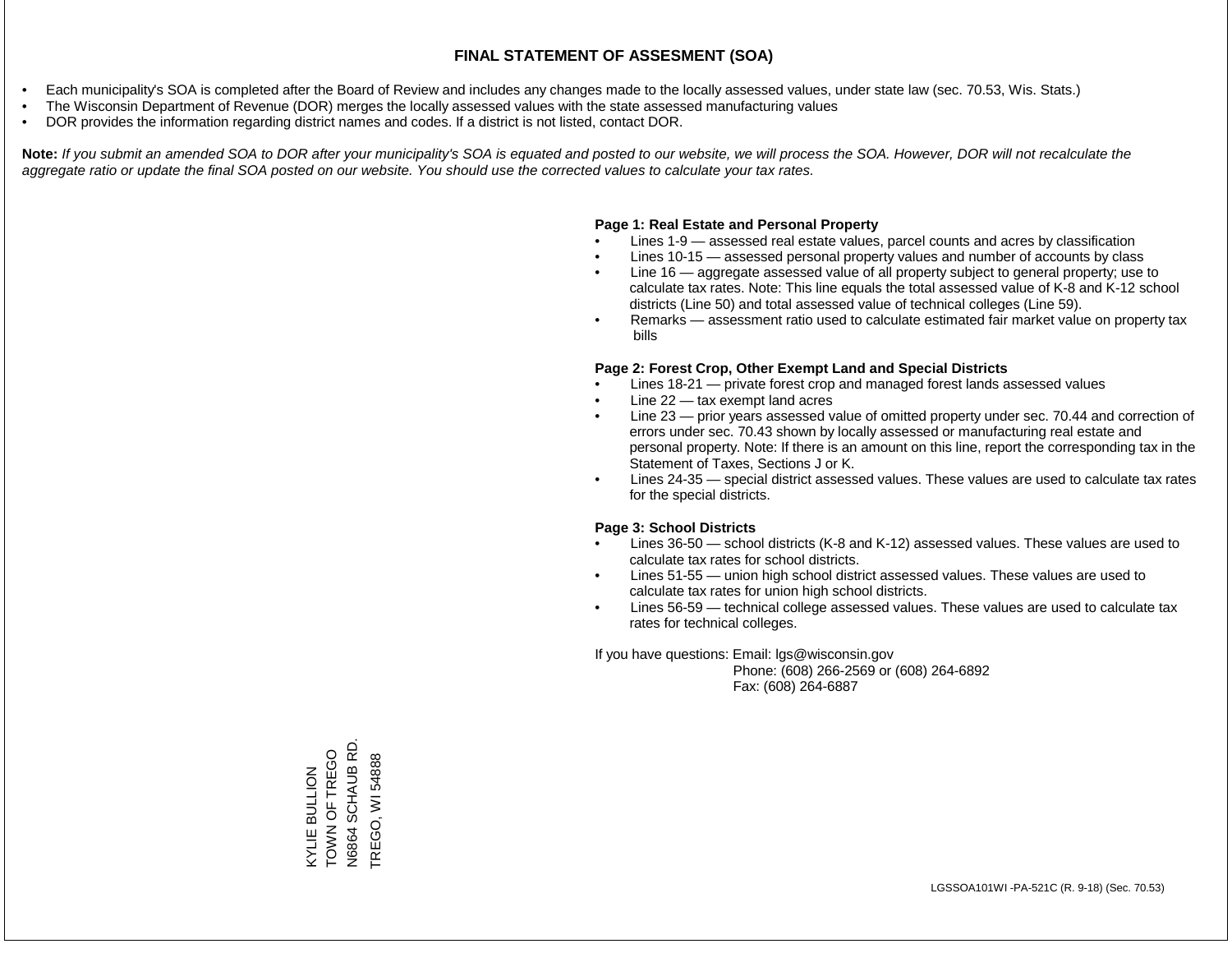**STATEMENT OF ASSESSMENT FOR 2021** 65 106 1782 **This is an Amended Return**<br> **STATEMENT OF ASSESSMENT FOR 2021** 65 106 1782

| 65. | 11)6. | 1782    |
|-----|-------|---------|
| CO. | MUN   | ACCT NO |

Page 1

|                | <b>FOR</b><br><b>VILLAGE OF</b>                                                  | OF                                  | <b>BIRCHWOOD</b>         |                                      | <b>WASHBURN COUNTY</b>       |                                                                                                          |                                        |                                                |
|----------------|----------------------------------------------------------------------------------|-------------------------------------|--------------------------|--------------------------------------|------------------------------|----------------------------------------------------------------------------------------------------------|----------------------------------------|------------------------------------------------|
|                | Town - Village - City                                                            |                                     | <b>Municipality Name</b> |                                      | <b>County Name</b>           |                                                                                                          |                                        |                                                |
| Line           | <b>REAL ESTATE</b><br>(See Lines 18 - 22 for                                     |                                     |                          | PARCEL COUNT                         | NO. OF ACRES<br><b>WHOLE</b> | <b>VALUE OF</b><br><b>LAND</b>                                                                           | <b>VALUE OF</b><br><b>IMPROVEMENTS</b> | <b>TOTAL VALUE OF LAND</b><br>AND IMPROVEMENTS |
| No.            | other Real Estate)                                                               |                                     |                          | TOTAL LAND IMPROVEMENTS NUMBERS ONLY |                              |                                                                                                          |                                        |                                                |
| $\overline{1}$ | <b>RESIDENTIAL - Class 1</b>                                                     |                                     | (Col. A)                 | (Col. B)                             | (Col. C)                     | (Col, D)                                                                                                 | (Col. E)                               | (Col. F)                                       |
|                |                                                                                  |                                     | 444                      | 213                                  | 59                           | 6,680,200                                                                                                | 14,075,800                             | 20,756,000                                     |
| $\overline{2}$ | <b>COMMERCIAL - Class 2</b>                                                      |                                     | 96                       | 49                                   | 25                           | 1,069,200                                                                                                | 5,185,500                              | 6,254,700                                      |
| 3              | <b>MANUFACTURING - Class 3</b>                                                   |                                     |                          |                                      | 15                           | 148,800                                                                                                  | 1,189,800                              | 1,338,600                                      |
| $\overline{4}$ | <b>AGRICULTURAL - Class 4</b>                                                    |                                     | 18                       |                                      | 221                          | 27,600                                                                                                   |                                        | 27,600                                         |
| 5              | <b>UNDEVELOPED - Class 5</b>                                                     |                                     | 10                       |                                      | 34                           | 17,300                                                                                                   |                                        | 17,300                                         |
| 6              |                                                                                  | AGRICULTURAL FOREST - Class 5m<br>0 |                          |                                      | $\Omega$                     | $\Omega$                                                                                                 |                                        |                                                |
| $\overline{7}$ | FOREST LANDS - Class 6                                                           |                                     | 11                       |                                      | 67                           | 121,300                                                                                                  |                                        | 121,300                                        |
| 8              | OTHER - Class 7                                                                  |                                     | 4                        | 4                                    | 8                            | 25,600                                                                                                   | 353,300                                | 378,900                                        |
| 9              | <b>TOTAL - ALL COLUMNS</b>                                                       |                                     | 584                      | 267                                  | 429                          | 8,090,000                                                                                                | 20,804,400                             | 28,894,400                                     |
| 10             | NUMBER OF PERSONAL PROPERTY ACCOUNTS IN ROLL                                     |                                     |                          |                                      | 41                           | <b>LOCALLY ASSESSED</b>                                                                                  | <b>MANUFACTURING</b>                   | <b>MERGED</b>                                  |
| 11             | BOATS AND OTHER WATERCRAFT NOT EXEMPT - Code 1                                   |                                     |                          |                                      |                              | 5,700                                                                                                    | $\Omega$                               | 5,700                                          |
| 12             | MACHINERY, TOOLS AND PATTERNS - Code 2                                           |                                     |                          |                                      |                              |                                                                                                          | 234,000                                | 234,000                                        |
| 13             | FURNITURE, FIXTURES AND EQUIPMENT - Code 3                                       |                                     |                          |                                      |                              | 149,400                                                                                                  | 121,200                                | 270,600                                        |
| 14             | ALL OTHER PERSONAL PROPERTY NOT EXEMPT - Codes 4A, 4B, 4C                        |                                     |                          |                                      |                              | 108,400                                                                                                  | 800                                    | 109,200                                        |
| 15             | TOTAL OF PERSONAL PROPERTY NOT EXEMPT (Total of Lines 11-14)                     |                                     |                          |                                      |                              | 263,500                                                                                                  | 356,000                                | 619,500                                        |
| 16             | MUST EQUAL TOTAL VALUE OF THE SCHOOL DISTRICTS (K-12 PLUS K-8) - Line 50, Col. F |                                     |                          |                                      |                              | AGGREGATE ASSESSED VALUE OF ALL PROPERTY SUBJECT TO THE GENERAL PROPERTY TAX (Total of Lines 9F and 15F) |                                        | 29,513,900                                     |
| 17             | <b>BOARD OF REVIEW</b>                                                           |                                     |                          |                                      | Name of Assessor             |                                                                                                          | Telephone #                            |                                                |
|                | DATE OF FINAL ADJOURNMENT                                                        |                                     | 05/10/2021               |                                      | <b>KELLY OWEN</b>            |                                                                                                          |                                        | (715) 643-2081                                 |

REMARKS

The Assessment Ratio to be used in calculating the estimated Fair Market Value on tax bills for this tax district is .774792163

This ratio should be used to convert assessed values to "Calculate Equalized Values" in Step 1 of the Lottery and Gaming Credit Calculations.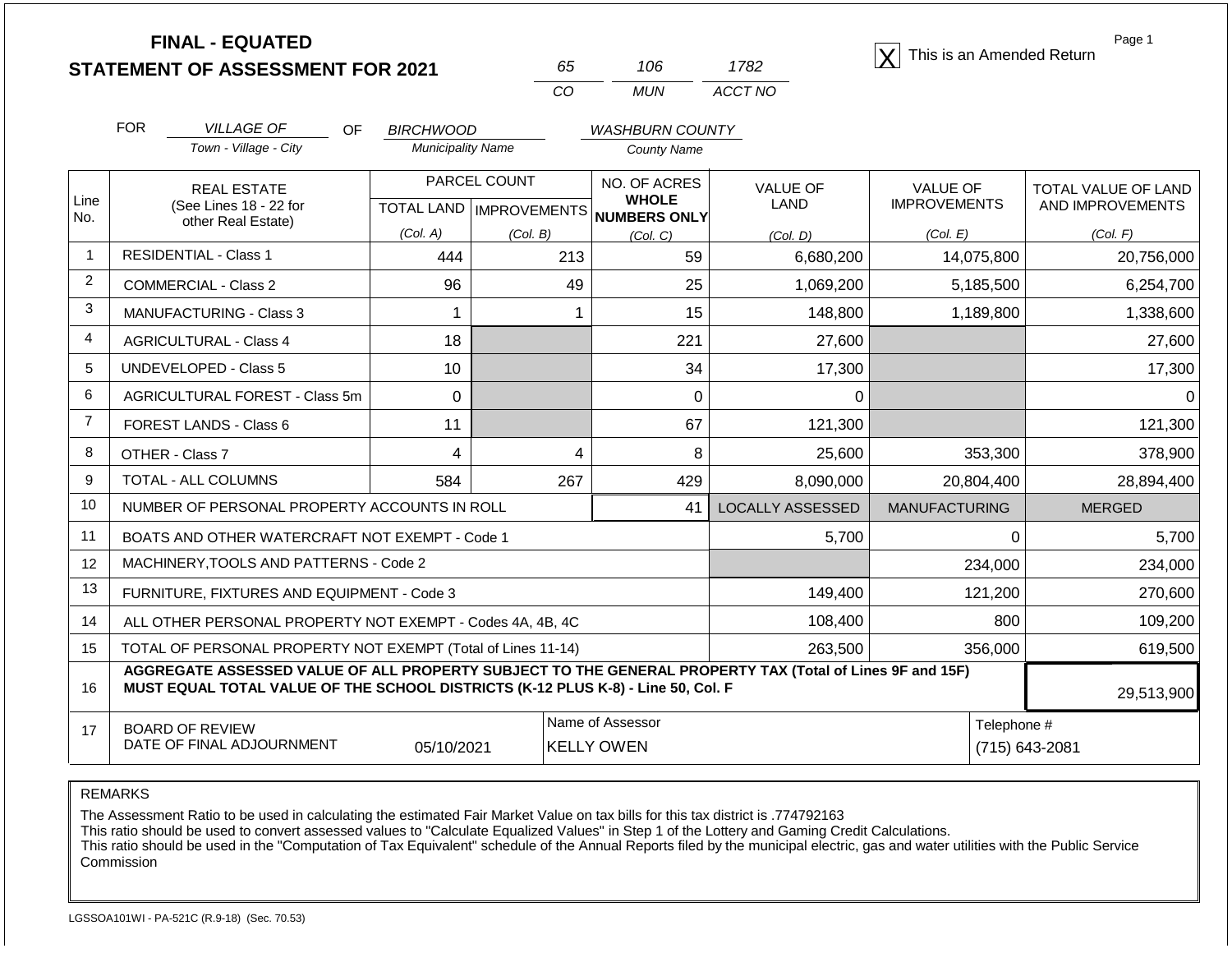2021 65 106 1782

FOREST LANDS (Line 7) and FOREST CROPS (in this section) - are **NOT** the same *YEAR CO MUN ACCT NO*

|    | Private Forest Crop - Reg Class @ 10¢ per acre                                 |                                                                                               |  |                                                                          |  |                                                                    | Private Forest Crop - Reg Class @ \$2.52 per acre |                                                                              |               |                    |
|----|--------------------------------------------------------------------------------|-----------------------------------------------------------------------------------------------|--|--------------------------------------------------------------------------|--|--------------------------------------------------------------------|---------------------------------------------------|------------------------------------------------------------------------------|---------------|--------------------|
| 18 | (a) PARCELS                                                                    | (b) ACRES                                                                                     |  | (c) ASSESSED VALUE                                                       |  | (d) PARCELS                                                        |                                                   | (e) ACRES                                                                    |               | (f) ASSESSED VALUE |
|    |                                                                                |                                                                                               |  |                                                                          |  |                                                                    |                                                   |                                                                              |               |                    |
|    |                                                                                |                                                                                               |  |                                                                          |  |                                                                    |                                                   | Entered Before 2005 Managed Forest - Ferrous Mining CLOSED @ \$7.87 per acre |               |                    |
| 19 | (a) PARCELS                                                                    | (b) ACRES                                                                                     |  | Private Forest Crop - Special Class @ 20¢ per acre<br>(c) ASSESSED VALUE |  | (d) PARCELS                                                        |                                                   | (e) ACRES                                                                    |               | (f) ASSESSED VALUE |
|    |                                                                                |                                                                                               |  |                                                                          |  |                                                                    |                                                   |                                                                              |               |                    |
|    |                                                                                |                                                                                               |  |                                                                          |  |                                                                    |                                                   |                                                                              |               |                    |
|    |                                                                                |                                                                                               |  | Entered Before 2005 Managed Forest - OPEN @ 74 ¢ per acre                |  |                                                                    |                                                   | Entered Before 2005 Managed Forest - CLOSED @                                |               | \$1.75 per acre    |
| 20 | (a) PARCELS                                                                    | (b) ACRES                                                                                     |  | (c) ASSESSED VALUE                                                       |  | (d) PARCELS                                                        |                                                   | (e) ACRES                                                                    |               | (f) ASSESSED VALUE |
|    |                                                                                |                                                                                               |  |                                                                          |  |                                                                    |                                                   |                                                                              |               |                    |
|    |                                                                                |                                                                                               |  |                                                                          |  | Entered After 2004 Managed Forest - CLOSED @ \$10.20 per acre      |                                                   |                                                                              |               |                    |
|    | (a) PARCELS                                                                    | Entered After 2004 Managed Forest - OPEN @ \$2.04 per acre<br>(c) ASSESSED VALUE<br>(b) ACRES |  | (d) PARCELS<br>(e) ACRES                                                 |  |                                                                    | (f) ASSESSED VALUE                                |                                                                              |               |                    |
| 21 |                                                                                |                                                                                               |  |                                                                          |  |                                                                    |                                                   |                                                                              |               |                    |
|    |                                                                                |                                                                                               |  |                                                                          |  |                                                                    |                                                   |                                                                              |               |                    |
|    | (a) County Forest Cropland Acres                                               |                                                                                               |  | (b) Federal Acres                                                        |  | (c) State Acres                                                    |                                                   | (d) County (NOT FOREST CROP) Acres                                           |               | (e) Other Acres    |
| 22 |                                                                                |                                                                                               |  |                                                                          |  |                                                                    |                                                   |                                                                              |               |                    |
|    |                                                                                |                                                                                               |  |                                                                          |  |                                                                    |                                                   |                                                                              |               | 34.06              |
|    | Assessed Value of Omitted Property From Prior Years (Sec. 70.44)               |                                                                                               |  |                                                                          |  | Assessed Value of Sec. 70.43 Corrections of Errors by Assessors    |                                                   |                                                                              |               |                    |
|    |                                                                                | (a) REAL ESTATE                                                                               |  | (b) PERSONAL                                                             |  |                                                                    |                                                   | (c1) REAL ESTATE                                                             | (c2) PERSONAL |                    |
| 23 |                                                                                |                                                                                               |  |                                                                          |  |                                                                    |                                                   |                                                                              |               |                    |
|    | Manufacturing Equated Value of Omitted Property From Prior Years (Sec. 70.995) |                                                                                               |  |                                                                          |  | Mfg. Equated Value of Sec.70.43 Corrections of Errors by Assessors |                                                   |                                                                              |               |                    |
|    | (d) REAL ESTATE                                                                |                                                                                               |  | (e) PERSONAL                                                             |  | (f1) REAL ESTATE                                                   |                                                   |                                                                              | (f2) PERSONAL |                    |
|    |                                                                                |                                                                                               |  |                                                                          |  |                                                                    |                                                   |                                                                              |               |                    |
|    |                                                                                |                                                                                               |  |                                                                          |  |                                                                    |                                                   |                                                                              |               |                    |

# **SPECIAL DISTRICTS**

| Line<br>No. | <b>Enter 6-digit</b><br>Special District | <b>Account</b><br><b>Number</b> | <b>Special District Name</b> | <b>Locally Assessed Value</b><br>of Real Estate and | Mfg Value of Real Estate<br>and Personal Property | <b>Merged Value of</b><br><b>Real Estate and</b> |
|-------------|------------------------------------------|---------------------------------|------------------------------|-----------------------------------------------------|---------------------------------------------------|--------------------------------------------------|
|             | Code (Col. A)                            | (Col. B)                        | (Col. C)                     | Personal Property (Col. D)                          | (Col. E)                                          | Personal Property (Col. F)                       |
| 24          |                                          |                                 |                              |                                                     |                                                   |                                                  |
| 25          |                                          |                                 |                              |                                                     |                                                   |                                                  |
| 26          |                                          |                                 |                              |                                                     |                                                   |                                                  |
| 27          |                                          |                                 |                              |                                                     |                                                   |                                                  |
| 28          |                                          |                                 |                              |                                                     |                                                   |                                                  |
| 29          |                                          |                                 |                              |                                                     |                                                   |                                                  |
| 30          |                                          |                                 |                              |                                                     |                                                   |                                                  |
| 31          |                                          |                                 |                              |                                                     |                                                   |                                                  |
| 32          |                                          |                                 |                              |                                                     |                                                   |                                                  |
| 33          |                                          |                                 |                              |                                                     |                                                   |                                                  |
| 34          |                                          |                                 |                              |                                                     |                                                   |                                                  |
| 35          |                                          |                                 |                              |                                                     |                                                   |                                                  |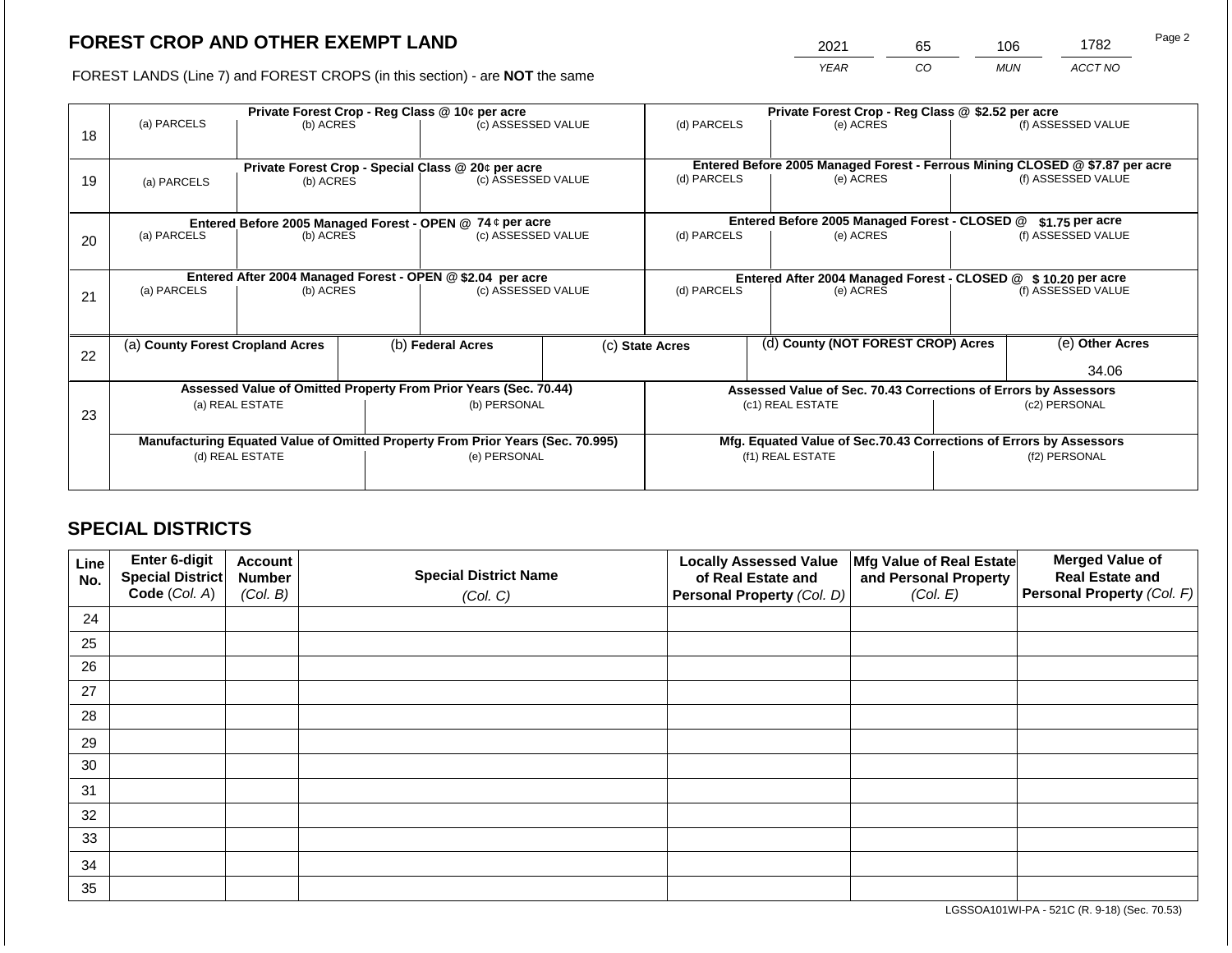|             | <b>SCHOOL DISTRICTS</b>                                  |                                             |                                                         | 2021                                                                              | 106<br>65                                                     | 1782                                                                           |
|-------------|----------------------------------------------------------|---------------------------------------------|---------------------------------------------------------|-----------------------------------------------------------------------------------|---------------------------------------------------------------|--------------------------------------------------------------------------------|
|             |                                                          |                                             |                                                         | <b>YEAR</b>                                                                       | CO<br><b>MUN</b>                                              | ACCT NO                                                                        |
| Line<br>No. | Enter 6-digit<br><b>School District</b><br>Code (Col. A) | <b>Account</b><br><b>Number</b><br>(Col. B) | <b>School District Name</b><br>(Col. C)                 | <b>Locally Assessed Value</b><br>of Real Estate and<br>Personal Property (Col. D) | Mfg Value of Real Estate<br>and Personal Property<br>(Col. E) | <b>Merged Value of</b><br><b>Real Estate and</b><br>Personal Property (Col. F) |
|             | A. SCHOOL DISTRICTS (K-8 and K-12)                       |                                             |                                                         |                                                                                   |                                                               |                                                                                |
| 36          | 650441                                                   | 0390                                        | SCH D OF BIRCHWOOD                                      | 27,819,300                                                                        | 1,694,600                                                     | 29,513,900                                                                     |
| 37          |                                                          |                                             |                                                         |                                                                                   |                                                               |                                                                                |
| 38          |                                                          |                                             |                                                         |                                                                                   |                                                               |                                                                                |
| 39          |                                                          |                                             |                                                         |                                                                                   |                                                               |                                                                                |
| 40          |                                                          |                                             |                                                         |                                                                                   |                                                               |                                                                                |
| 41<br>42    |                                                          |                                             |                                                         |                                                                                   |                                                               |                                                                                |
| 43          |                                                          |                                             |                                                         |                                                                                   |                                                               |                                                                                |
| 44          |                                                          |                                             |                                                         |                                                                                   |                                                               |                                                                                |
| 45          |                                                          |                                             |                                                         |                                                                                   |                                                               |                                                                                |
| 46          |                                                          |                                             |                                                         |                                                                                   |                                                               |                                                                                |
| 47          |                                                          |                                             |                                                         |                                                                                   |                                                               |                                                                                |
| 48          |                                                          |                                             |                                                         |                                                                                   |                                                               |                                                                                |
| 49          |                                                          |                                             |                                                         |                                                                                   |                                                               |                                                                                |
| 50          |                                                          |                                             | TOTAL ASSESSED VALUE OF SCHOOL DISTRICTS (K-8 and K-12) | 27,819,300                                                                        | 1,694,600                                                     | 29,513,900                                                                     |
|             | <b>B.</b><br><b>UNION HIGH SCHOOL DISTRICTS</b>          |                                             |                                                         |                                                                                   |                                                               |                                                                                |
| 51          |                                                          |                                             |                                                         |                                                                                   |                                                               |                                                                                |
| 52          |                                                          |                                             |                                                         |                                                                                   |                                                               |                                                                                |
| 53          |                                                          |                                             |                                                         |                                                                                   |                                                               |                                                                                |
| 54          |                                                          |                                             | TOTAL ASSESSED VALUE OF UNION HIGH SCHOOLS              |                                                                                   |                                                               |                                                                                |
| 55          |                                                          |                                             |                                                         |                                                                                   |                                                               |                                                                                |
| 56          | <b>TECHNICAL COLLEGE DISTRICTS</b><br>C.                 |                                             |                                                         |                                                                                   |                                                               |                                                                                |
| 57          | 001700                                                   | 0016                                        | NORTHWOOD TECHNICAL COLLEGE                             | 27,819,300                                                                        | 1,694,600                                                     | 29,513,900                                                                     |
| 58          |                                                          |                                             |                                                         |                                                                                   |                                                               |                                                                                |
| 59          |                                                          |                                             | TOTAL ASSESSED VALUE OF TECHNICAL COLLEGES              | 27,819,300                                                                        | 1,694,600                                                     | 29,513,900                                                                     |

 *I hereby certify, to the best of my knowledge and belief, this form is complete and correct.*

| Name                       |                           | Title | Submission date        |
|----------------------------|---------------------------|-------|------------------------|
| <b>PAUL DENEEN</b>         |                           |       | 2021<br>25<br>∩ҕ<br>◡◡ |
| Phone                      | Email address             |       |                        |
| 715<br>468<br>4792<br>$ -$ | PDENEEN@CO.WASHBURN.WI.US |       |                        |

LGSSOA101WI -PA-521C (R. 9-18) (Sec. 70.53)

Page 3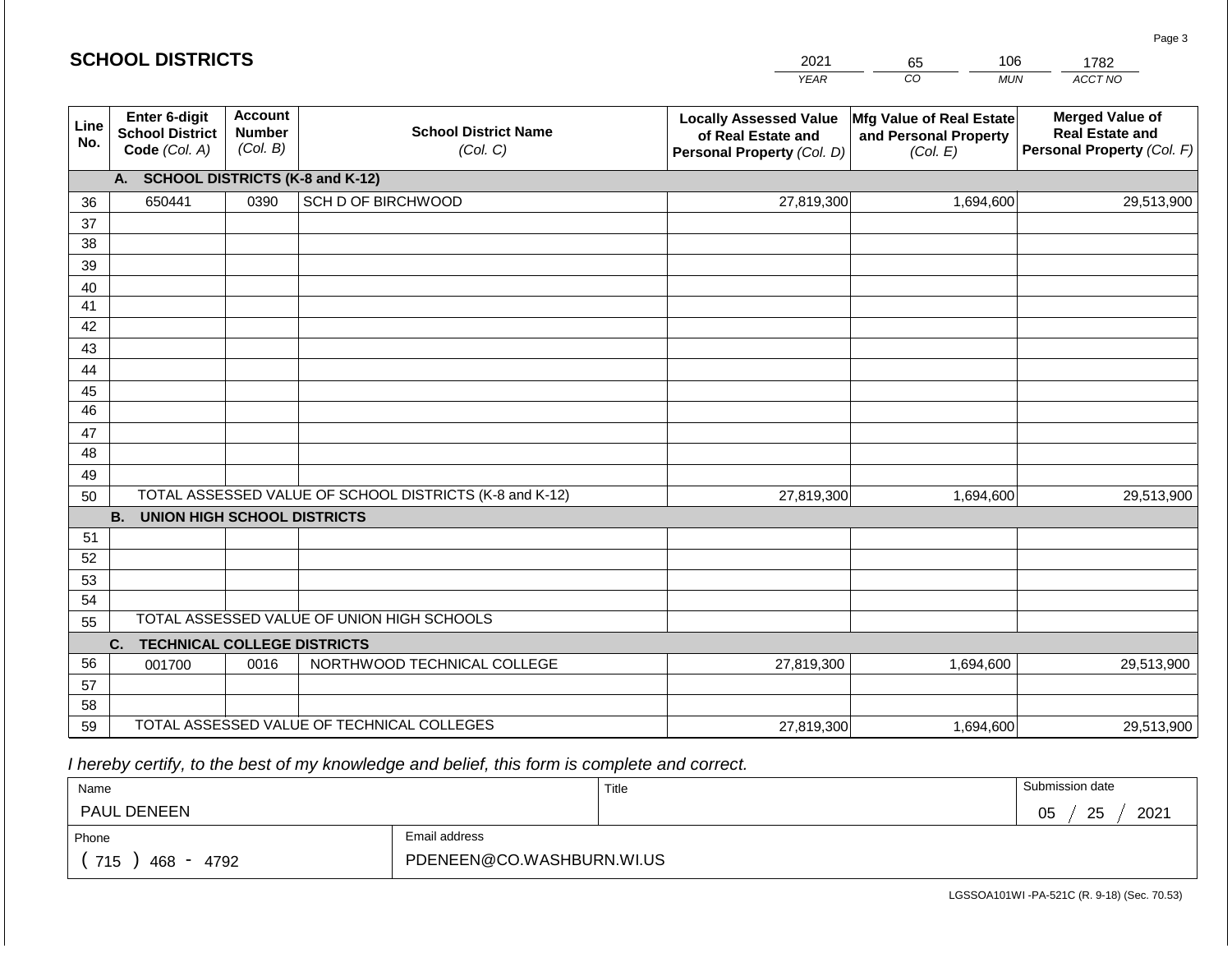- Each municipality's SOA is completed after the Board of Review and includes any changes made to the locally assessed values, under state law (sec. 70.53, Wis. Stats.)
- The Wisconsin Department of Revenue (DOR) merges the locally assessed values with the state assessed manufacturing values
- DOR provides the information regarding district names and codes. If a district is not listed, contact DOR.

Note: If you submit an amended SOA to DOR after your municipality's SOA is equated and posted to our website, we will process the SOA. However, DOR will not recalculate the *aggregate ratio or update the final SOA posted on our website. You should use the corrected values to calculate your tax rates.*

### **Page 1: Real Estate and Personal Property**

- Lines 1-9 assessed real estate values, parcel counts and acres by classification
- Lines 10-15 assessed personal property values and number of accounts by class
- Line 16 aggregate assessed value of all property subject to general property; use to calculate tax rates. Note: This line equals the total assessed value of K-8 and K-12 school districts (Line 50) and total assessed value of technical colleges (Line 59).
- Remarks assessment ratio used to calculate estimated fair market value on property tax bills

### **Page 2: Forest Crop, Other Exempt Land and Special Districts**

- Lines 18-21 private forest crop and managed forest lands assessed values
- Line  $22 -$  tax exempt land acres
- Line 23 prior years assessed value of omitted property under sec. 70.44 and correction of errors under sec. 70.43 shown by locally assessed or manufacturing real estate and personal property. Note: If there is an amount on this line, report the corresponding tax in the Statement of Taxes, Sections J or K.
- Lines 24-35 special district assessed values. These values are used to calculate tax rates for the special districts.

### **Page 3: School Districts**

- Lines 36-50 school districts (K-8 and K-12) assessed values. These values are used to calculate tax rates for school districts.
- Lines 51-55 union high school district assessed values. These values are used to calculate tax rates for union high school districts.
- Lines 56-59 technical college assessed values. These values are used to calculate tax rates for technical colleges.

If you have questions: Email: lgs@wisconsin.gov

 Phone: (608) 266-2569 or (608) 264-6892 Fax: (608) 264-6887

VILLAGE OF BIRCHWOOD ASHLEY BEFFA<br>VILLAGE OF BIRCHWOOD BIRCHWOOD, WI54817 BIRCHWOOD, WI 54817ASHLEY BEFFA PO BOX 6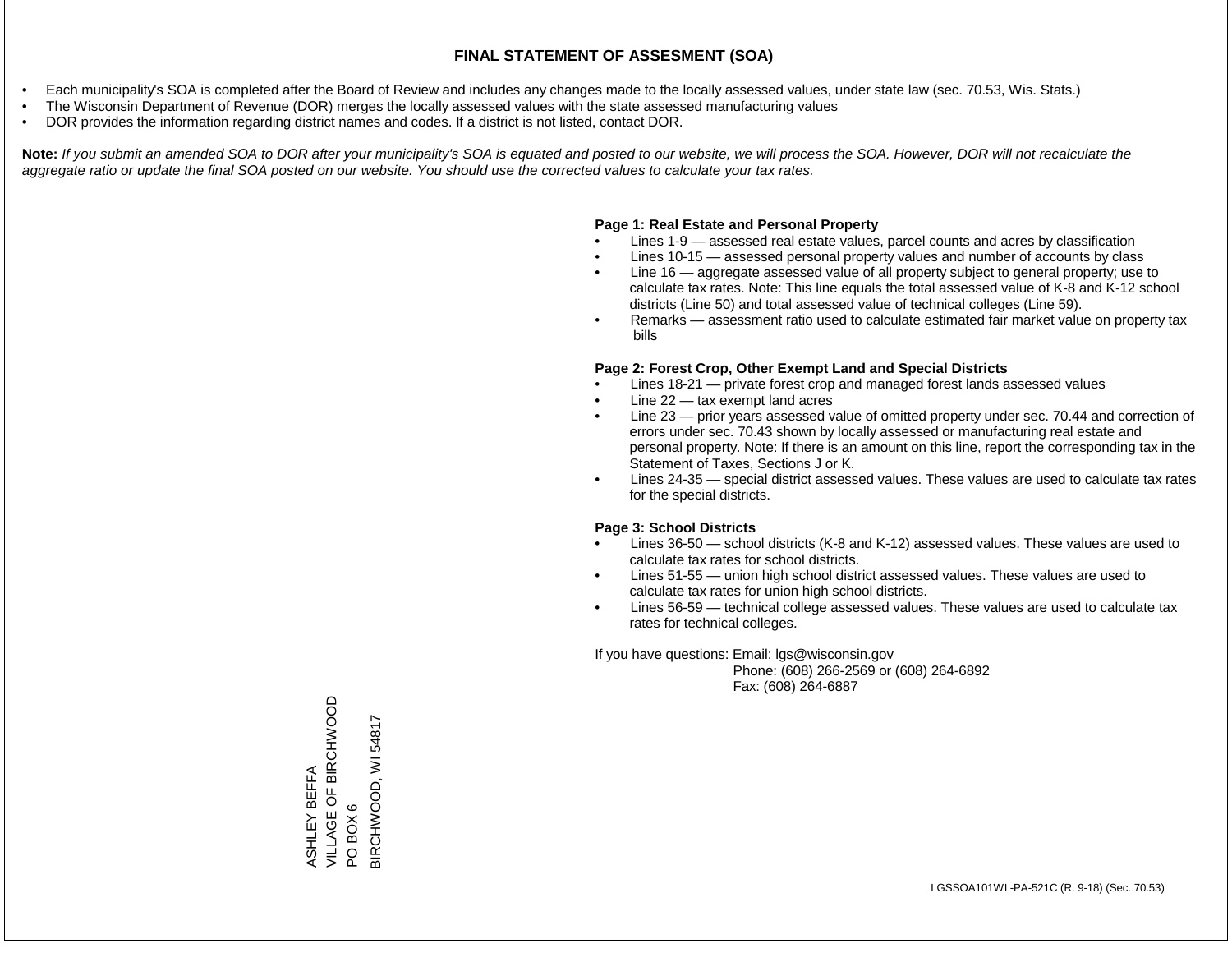| <b>STATEMENT OF ASSESSMENT FOR 2021</b> |  |
|-----------------------------------------|--|
|                                         |  |

**FINAL - EQUATED**

| nh. | 151 | 1783    |
|-----|-----|---------|
| CO. | MUN | ACCT NO |

This is an Amended Return

Page 1

|                | <b>FOR</b>                                                                                                                                                                                   | <b>VILLAGE OF</b><br><b>OF</b>                            | <b>MINONG</b>            |                                                  | <b>WASHBURN COUNTY</b>                              |                         |                                        |                                         |
|----------------|----------------------------------------------------------------------------------------------------------------------------------------------------------------------------------------------|-----------------------------------------------------------|--------------------------|--------------------------------------------------|-----------------------------------------------------|-------------------------|----------------------------------------|-----------------------------------------|
|                |                                                                                                                                                                                              | Town - Village - City                                     | <b>Municipality Name</b> |                                                  | <b>County Name</b>                                  |                         |                                        |                                         |
| Line<br>No.    |                                                                                                                                                                                              | <b>REAL ESTATE</b><br>(See Lines 18 - 22 for              |                          | PARCEL COUNT<br><b>TOTAL LAND   IMPROVEMENTS</b> | NO. OF ACRES<br><b>WHOLE</b><br><b>NUMBERS ONLY</b> | <b>VALUE OF</b><br>LAND | <b>VALUE OF</b><br><b>IMPROVEMENTS</b> | TOTAL VALUE OF LAND<br>AND IMPROVEMENTS |
|                |                                                                                                                                                                                              | other Real Estate)                                        | (Col. A)                 | (Col, B)                                         | (Col. C)                                            | (Col, D)                | (Col. E)                               | (Col. F)                                |
| $\overline{1}$ |                                                                                                                                                                                              | <b>RESIDENTIAL - Class 1</b>                              | 315                      | 227                                              | 199                                                 | 2,378,500               | 15,941,300                             | 18,319,800                              |
| $\overline{2}$ |                                                                                                                                                                                              | <b>COMMERCIAL - Class 2</b>                               | 111                      | 75                                               | 143                                                 | 2,238,900               | 14,749,500                             | 16,988,400                              |
| 3              |                                                                                                                                                                                              | <b>MANUFACTURING - Class 3</b>                            | $\overline{2}$           | $\overline{2}$                                   | 12                                                  | 94,800                  | 6,284,600                              | 6,379,400                               |
| $\overline{4}$ |                                                                                                                                                                                              | <b>AGRICULTURAL - Class 4</b>                             | 12                       |                                                  | 157                                                 | 10,150                  |                                        | 10,150                                  |
| 5              |                                                                                                                                                                                              | UNDEVELOPED - Class 5                                     | 6                        |                                                  | 30                                                  | 3,100                   |                                        | 3,100                                   |
| 6              |                                                                                                                                                                                              | AGRICULTURAL FOREST - Class 5m<br>1                       |                          |                                                  | 5                                                   | 4,500                   |                                        | 4,500                                   |
| $\overline{7}$ |                                                                                                                                                                                              | 20<br>FOREST LANDS - Class 6                              |                          |                                                  | 149                                                 | 262,100                 |                                        | 262,100                                 |
| 8              |                                                                                                                                                                                              | OTHER - Class 7                                           | $\overline{2}$           | $\overline{2}$                                   | $\overline{2}$                                      | 7,500                   | 4,900                                  | 12,400                                  |
| 9              |                                                                                                                                                                                              | TOTAL - ALL COLUMNS                                       | 469                      | 306                                              | 697                                                 | 4,999,550               | 36,980,300                             | 41,979,850                              |
| 10             |                                                                                                                                                                                              | NUMBER OF PERSONAL PROPERTY ACCOUNTS IN ROLL              |                          |                                                  | 48                                                  | <b>LOCALLY ASSESSED</b> | <b>MANUFACTURING</b>                   | <b>MERGED</b>                           |
| 11             |                                                                                                                                                                                              | BOATS AND OTHER WATERCRAFT NOT EXEMPT - Code 1            |                          |                                                  |                                                     | 0                       | $\Omega$                               |                                         |
| 12             |                                                                                                                                                                                              | MACHINERY, TOOLS AND PATTERNS - Code 2                    |                          |                                                  |                                                     |                         | 914,700                                | 914,700                                 |
| 13             |                                                                                                                                                                                              | FURNITURE, FIXTURES AND EQUIPMENT - Code 3                |                          |                                                  |                                                     | 464,800                 | 180,300                                | 645,100                                 |
| 14             |                                                                                                                                                                                              | ALL OTHER PERSONAL PROPERTY NOT EXEMPT - Codes 4A, 4B, 4C |                          |                                                  |                                                     | 234,800                 | 428,600                                | 663,400                                 |
| 15             | TOTAL OF PERSONAL PROPERTY NOT EXEMPT (Total of Lines 11-14)<br>699,600<br>1,523,600                                                                                                         |                                                           |                          |                                                  |                                                     |                         |                                        | 2,223,200                               |
| 16             | AGGREGATE ASSESSED VALUE OF ALL PROPERTY SUBJECT TO THE GENERAL PROPERTY TAX (Total of Lines 9F and 15F)<br>MUST EQUAL TOTAL VALUE OF THE SCHOOL DISTRICTS (K-12 PLUS K-8) - Line 50, Col. F |                                                           |                          |                                                  |                                                     |                         |                                        | 44,203,050                              |
| 17             |                                                                                                                                                                                              | <b>BOARD OF REVIEW</b><br>DATE OF FINAL ADJOURNMENT       | 08/02/2021               |                                                  | Name of Assessor<br><b>STEVE NORDQUIST</b>          |                         | Telephone #                            | (715) 934-2902                          |

REMARKS

The Assessment Ratio to be used in calculating the estimated Fair Market Value on tax bills for this tax district is .967384787

This ratio should be used to convert assessed values to "Calculate Equalized Values" in Step 1 of the Lottery and Gaming Credit Calculations.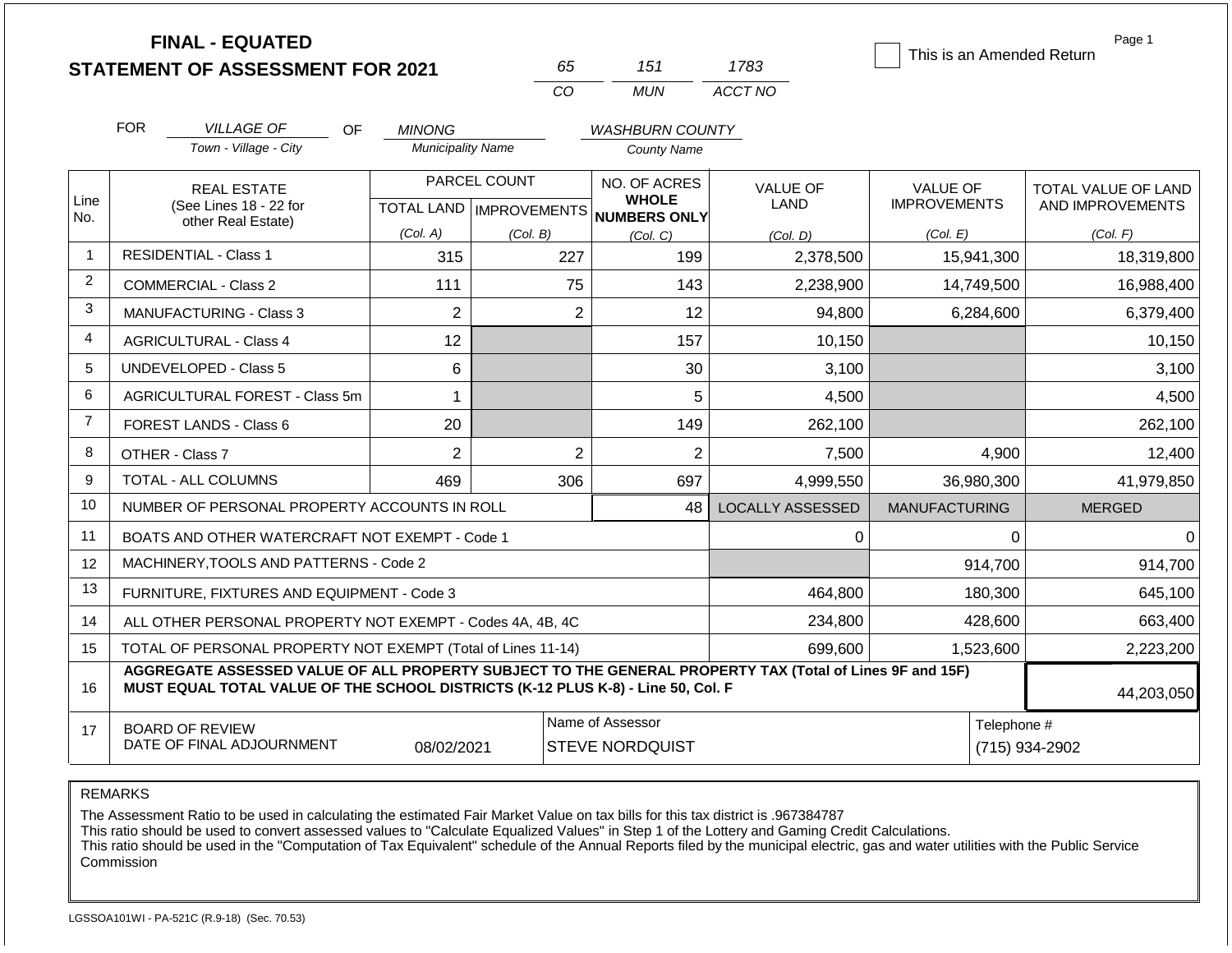2021 65 151 1783

FOREST LANDS (Line 7) and FOREST CROPS (in this section) - are **NOT** the same *YEAR CO MUN ACCT NO*

| 18 | (a) PARCELS                                                                                       | (b) ACRES                                                               |  | Private Forest Crop - Reg Class @ 10¢ per acre<br>(c) ASSESSED VALUE |  | (d) PARCELS                                                                                          |                                               | Private Forest Crop - Reg Class @ \$2.52 per acre<br>(e) ACRES                         |                  | (f) ASSESSED VALUE                                                                        |  |                    |
|----|---------------------------------------------------------------------------------------------------|-------------------------------------------------------------------------|--|----------------------------------------------------------------------|--|------------------------------------------------------------------------------------------------------|-----------------------------------------------|----------------------------------------------------------------------------------------|------------------|-------------------------------------------------------------------------------------------|--|--------------------|
| 19 | (a) PARCELS                                                                                       | (b) ACRES                                                               |  | Private Forest Crop - Special Class @ 20¢ per acre                   |  | (c) ASSESSED VALUE                                                                                   |                                               | (d) PARCELS                                                                            |                  | Entered Before 2005 Managed Forest - Ferrous Mining CLOSED @ \$7.87 per acre<br>(e) ACRES |  | (f) ASSESSED VALUE |
|    |                                                                                                   | Entered Before 2005 Managed Forest - OPEN @ 74 ¢ per acre               |  |                                                                      |  |                                                                                                      | Entered Before 2005 Managed Forest - CLOSED @ |                                                                                        | $$1.75$ per acre |                                                                                           |  |                    |
| 20 | (a) PARCELS                                                                                       | (b) ACRES                                                               |  | (c) ASSESSED VALUE                                                   |  | (d) PARCELS                                                                                          |                                               | (e) ACRES                                                                              |                  | (f) ASSESSED VALUE                                                                        |  |                    |
| 21 | (a) PARCELS                                                                                       | Entered After 2004 Managed Forest - OPEN @ \$2.04 per acre<br>(b) ACRES |  | (c) ASSESSED VALUE                                                   |  | (d) PARCELS                                                                                          |                                               | Entered After 2004 Managed Forest - CLOSED @ \$10.20 per acre<br>(e) ACRES             |                  | (f) ASSESSED VALUE                                                                        |  |                    |
| 22 | (a) County Forest Cropland Acres                                                                  |                                                                         |  | (b) Federal Acres                                                    |  | (c) State Acres                                                                                      |                                               | (d) County (NOT FOREST CROP) Acres                                                     |                  | (e) Other Acres                                                                           |  |                    |
|    |                                                                                                   |                                                                         |  | 1.51                                                                 |  | 64.46<br>.68                                                                                         |                                               |                                                                                        | 107.31           |                                                                                           |  |                    |
| 23 | Assessed Value of Omitted Property From Prior Years (Sec. 70.44)<br>(a) REAL ESTATE               |                                                                         |  | (b) PERSONAL                                                         |  | Assessed Value of Sec. 70.43 Corrections of Errors by Assessors<br>(c1) REAL ESTATE<br>(c2) PERSONAL |                                               |                                                                                        |                  |                                                                                           |  |                    |
|    | Manufacturing Equated Value of Omitted Property From Prior Years (Sec. 70.995)<br>(d) REAL ESTATE |                                                                         |  | (e) PERSONAL                                                         |  |                                                                                                      |                                               | Mfg. Equated Value of Sec.70.43 Corrections of Errors by Assessors<br>(f1) REAL ESTATE |                  | (f2) PERSONAL                                                                             |  |                    |

# **SPECIAL DISTRICTS**

| Line<br>No. | Enter 6-digit<br>Special District | <b>Account</b><br><b>Number</b> | <b>Special District Name</b> | <b>Locally Assessed Value</b><br>of Real Estate and | Mfg Value of Real Estate<br>and Personal Property | <b>Merged Value of</b><br><b>Real Estate and</b> |
|-------------|-----------------------------------|---------------------------------|------------------------------|-----------------------------------------------------|---------------------------------------------------|--------------------------------------------------|
|             | Code (Col. A)                     | (Col. B)                        | (Col. C)                     | Personal Property (Col. D)                          | (Col. E)                                          | Personal Property (Col. F)                       |
| 24          |                                   |                                 |                              |                                                     |                                                   |                                                  |
| 25          |                                   |                                 |                              |                                                     |                                                   |                                                  |
| 26          |                                   |                                 |                              |                                                     |                                                   |                                                  |
| 27          |                                   |                                 |                              |                                                     |                                                   |                                                  |
| 28          |                                   |                                 |                              |                                                     |                                                   |                                                  |
| 29          |                                   |                                 |                              |                                                     |                                                   |                                                  |
| 30          |                                   |                                 |                              |                                                     |                                                   |                                                  |
| 31          |                                   |                                 |                              |                                                     |                                                   |                                                  |
| 32          |                                   |                                 |                              |                                                     |                                                   |                                                  |
| 33          |                                   |                                 |                              |                                                     |                                                   |                                                  |
| 34          |                                   |                                 |                              |                                                     |                                                   |                                                  |
| 35          |                                   |                                 |                              |                                                     |                                                   |                                                  |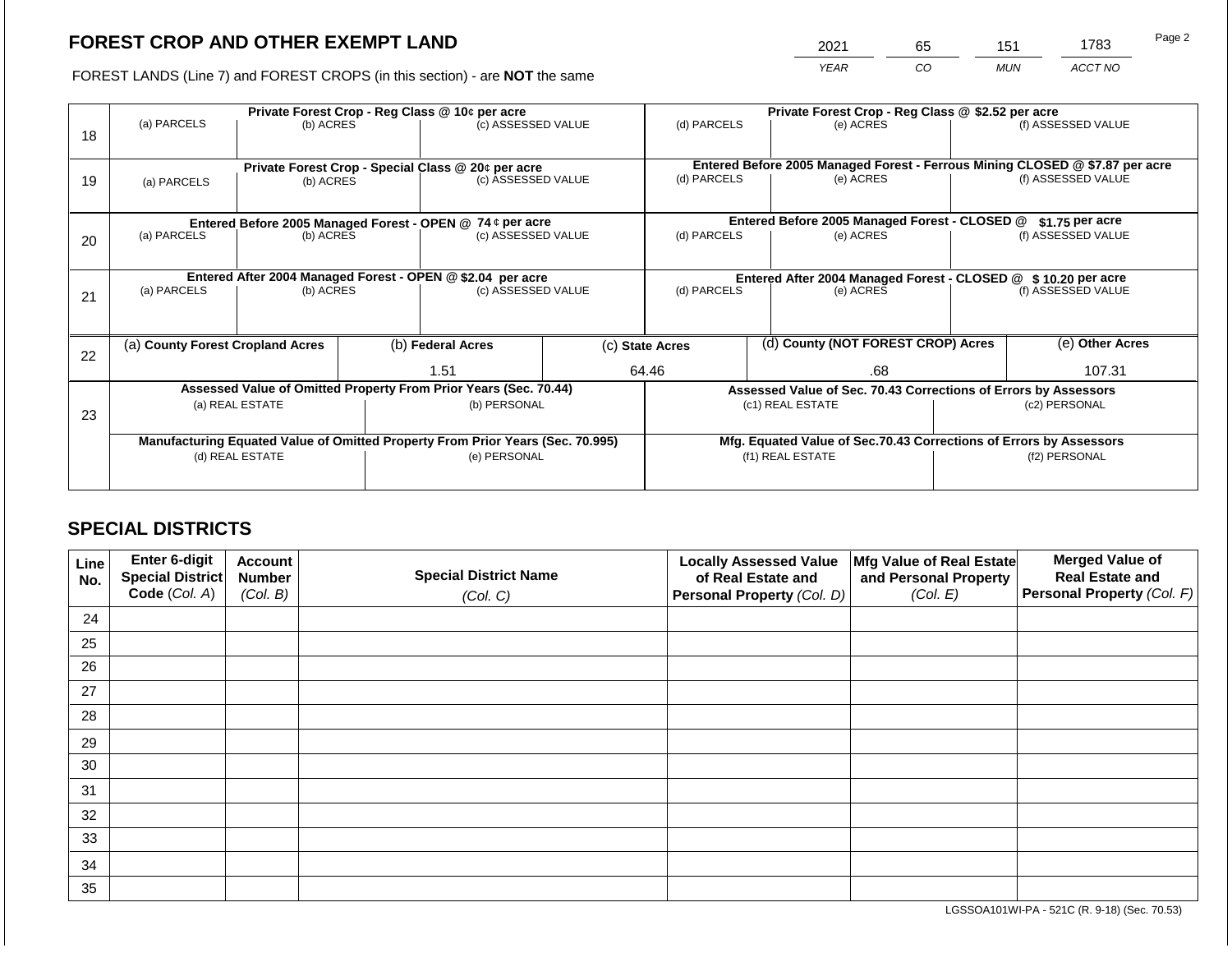|             | <b>SCHOOL DISTRICTS</b>                                         |                                             |                                                         | 2021                                                                              | 151<br>65                                                            | 1783                                                                           |
|-------------|-----------------------------------------------------------------|---------------------------------------------|---------------------------------------------------------|-----------------------------------------------------------------------------------|----------------------------------------------------------------------|--------------------------------------------------------------------------------|
|             |                                                                 |                                             |                                                         | <b>YEAR</b>                                                                       | CO<br><b>MUN</b>                                                     | ACCT NO                                                                        |
| Line<br>No. | <b>Enter 6-digit</b><br><b>School District</b><br>Code (Col. A) | <b>Account</b><br><b>Number</b><br>(Col. B) | <b>School District Name</b><br>(Col. C)                 | <b>Locally Assessed Value</b><br>of Real Estate and<br>Personal Property (Col. D) | <b>Mfg Value of Real Estate</b><br>and Personal Property<br>(Col. E) | <b>Merged Value of</b><br><b>Real Estate and</b><br>Personal Property (Col. F) |
|             | A.                                                              |                                             | <b>SCHOOL DISTRICTS (K-8 and K-12)</b>                  |                                                                                   |                                                                      |                                                                                |
| 36          | 653654                                                          | 0391                                        | SCH D OF NORTHWOOD (MINONG)                             | 36,300,050                                                                        | 7,903,000                                                            | 44,203,050                                                                     |
| 37          |                                                                 |                                             |                                                         |                                                                                   |                                                                      |                                                                                |
| 38          |                                                                 |                                             |                                                         |                                                                                   |                                                                      |                                                                                |
| 39          |                                                                 |                                             |                                                         |                                                                                   |                                                                      |                                                                                |
| 40          |                                                                 |                                             |                                                         |                                                                                   |                                                                      |                                                                                |
| 41          |                                                                 |                                             |                                                         |                                                                                   |                                                                      |                                                                                |
| 42          |                                                                 |                                             |                                                         |                                                                                   |                                                                      |                                                                                |
| 43          |                                                                 |                                             |                                                         |                                                                                   |                                                                      |                                                                                |
| 44          |                                                                 |                                             |                                                         |                                                                                   |                                                                      |                                                                                |
| 45          |                                                                 |                                             |                                                         |                                                                                   |                                                                      |                                                                                |
| 46          |                                                                 |                                             |                                                         |                                                                                   |                                                                      |                                                                                |
| 47<br>48    |                                                                 |                                             |                                                         |                                                                                   |                                                                      |                                                                                |
| 49          |                                                                 |                                             |                                                         |                                                                                   |                                                                      |                                                                                |
| 50          |                                                                 |                                             | TOTAL ASSESSED VALUE OF SCHOOL DISTRICTS (K-8 and K-12) | 36,300,050                                                                        | 7,903,000                                                            | 44,203,050                                                                     |
|             | <b>B.</b><br><b>UNION HIGH SCHOOL DISTRICTS</b>                 |                                             |                                                         |                                                                                   |                                                                      |                                                                                |
| 51          |                                                                 |                                             |                                                         |                                                                                   |                                                                      |                                                                                |
| 52          |                                                                 |                                             |                                                         |                                                                                   |                                                                      |                                                                                |
| 53          |                                                                 |                                             |                                                         |                                                                                   |                                                                      |                                                                                |
| 54          |                                                                 |                                             |                                                         |                                                                                   |                                                                      |                                                                                |
| 55          |                                                                 |                                             | TOTAL ASSESSED VALUE OF UNION HIGH SCHOOLS              |                                                                                   |                                                                      |                                                                                |
|             | C.<br><b>TECHNICAL COLLEGE DISTRICTS</b>                        |                                             |                                                         |                                                                                   |                                                                      |                                                                                |
| 56          | 001700                                                          | 0016                                        | NORTHWOOD TECHNICAL COLLEGE                             | 36,300,050                                                                        | 7,903,000                                                            | 44,203,050                                                                     |
| 57          |                                                                 |                                             |                                                         |                                                                                   |                                                                      |                                                                                |
| 58          |                                                                 |                                             |                                                         |                                                                                   |                                                                      |                                                                                |
| 59          |                                                                 |                                             | TOTAL ASSESSED VALUE OF TECHNICAL COLLEGES              | 36,300,050                                                                        | 7,903,000                                                            | 44,203,050                                                                     |

 *I hereby certify, to the best of my knowledge and belief, this form is complete and correct.*

| Name                                           |                           | Title | Submission date  |
|------------------------------------------------|---------------------------|-------|------------------|
| <b>PAUL DENEEN</b>                             |                           |       | 2021<br>03<br>08 |
| Phone                                          | Email address             |       |                  |
| 715<br>468<br>4792<br>$\overline{\phantom{0}}$ | PDENEEN@CO.WASHBURN.WI.US |       |                  |

LGSSOA101WI -PA-521C (R. 9-18) (Sec. 70.53)

Page 3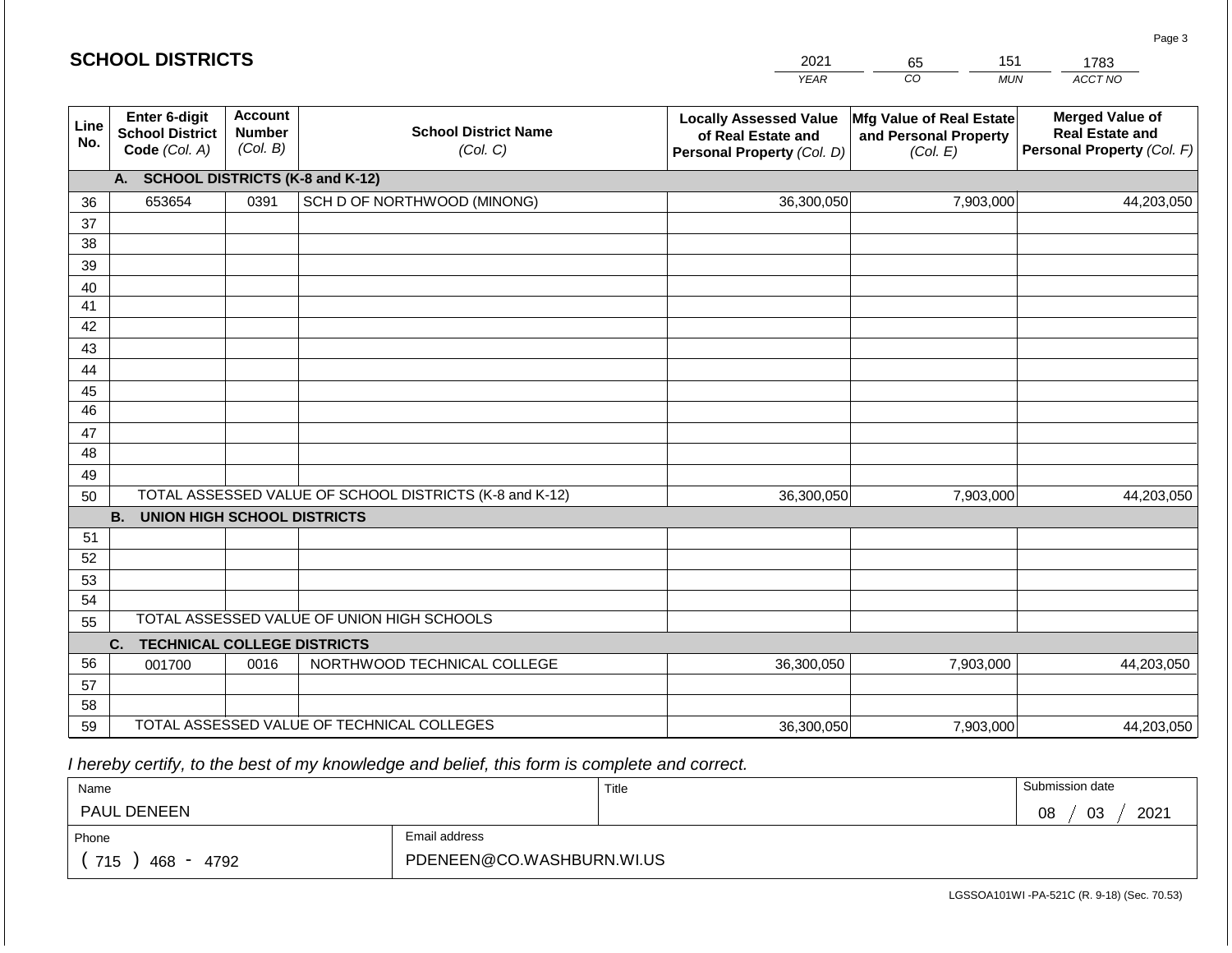- Each municipality's SOA is completed after the Board of Review and includes any changes made to the locally assessed values, under state law (sec. 70.53, Wis. Stats.)
- The Wisconsin Department of Revenue (DOR) merges the locally assessed values with the state assessed manufacturing values
- DOR provides the information regarding district names and codes. If a district is not listed, contact DOR.

Note: If you submit an amended SOA to DOR after your municipality's SOA is equated and posted to our website, we will process the SOA. However, DOR will not recalculate the *aggregate ratio or update the final SOA posted on our website. You should use the corrected values to calculate your tax rates.*

#### **Page 1: Real Estate and Personal Property**

- Lines 1-9 assessed real estate values, parcel counts and acres by classification
- Lines 10-15 assessed personal property values and number of accounts by class
- Line 16 aggregate assessed value of all property subject to general property; use to calculate tax rates. Note: This line equals the total assessed value of K-8 and K-12 school districts (Line 50) and total assessed value of technical colleges (Line 59).
- Remarks assessment ratio used to calculate estimated fair market value on property tax bills

#### **Page 2: Forest Crop, Other Exempt Land and Special Districts**

- Lines 18-21 private forest crop and managed forest lands assessed values
- Line  $22 -$  tax exempt land acres
- Line 23 prior years assessed value of omitted property under sec. 70.44 and correction of errors under sec. 70.43 shown by locally assessed or manufacturing real estate and personal property. Note: If there is an amount on this line, report the corresponding tax in the Statement of Taxes, Sections J or K.
- Lines 24-35 special district assessed values. These values are used to calculate tax rates for the special districts.

#### **Page 3: School Districts**

- Lines 36-50 school districts (K-8 and K-12) assessed values. These values are used to calculate tax rates for school districts.
- Lines 51-55 union high school district assessed values. These values are used to calculate tax rates for union high school districts.
- Lines 56-59 technical college assessed values. These values are used to calculate tax rates for technical colleges.

If you have questions: Email: lgs@wisconsin.gov

 Phone: (608) 266-2569 or (608) 264-6892 Fax: (608) 264-6887

JANEL LEE<br>VILLAGE OF MINONG VILLAGE OF MINONG 123 5TH AVE W MINONG, WAGENEER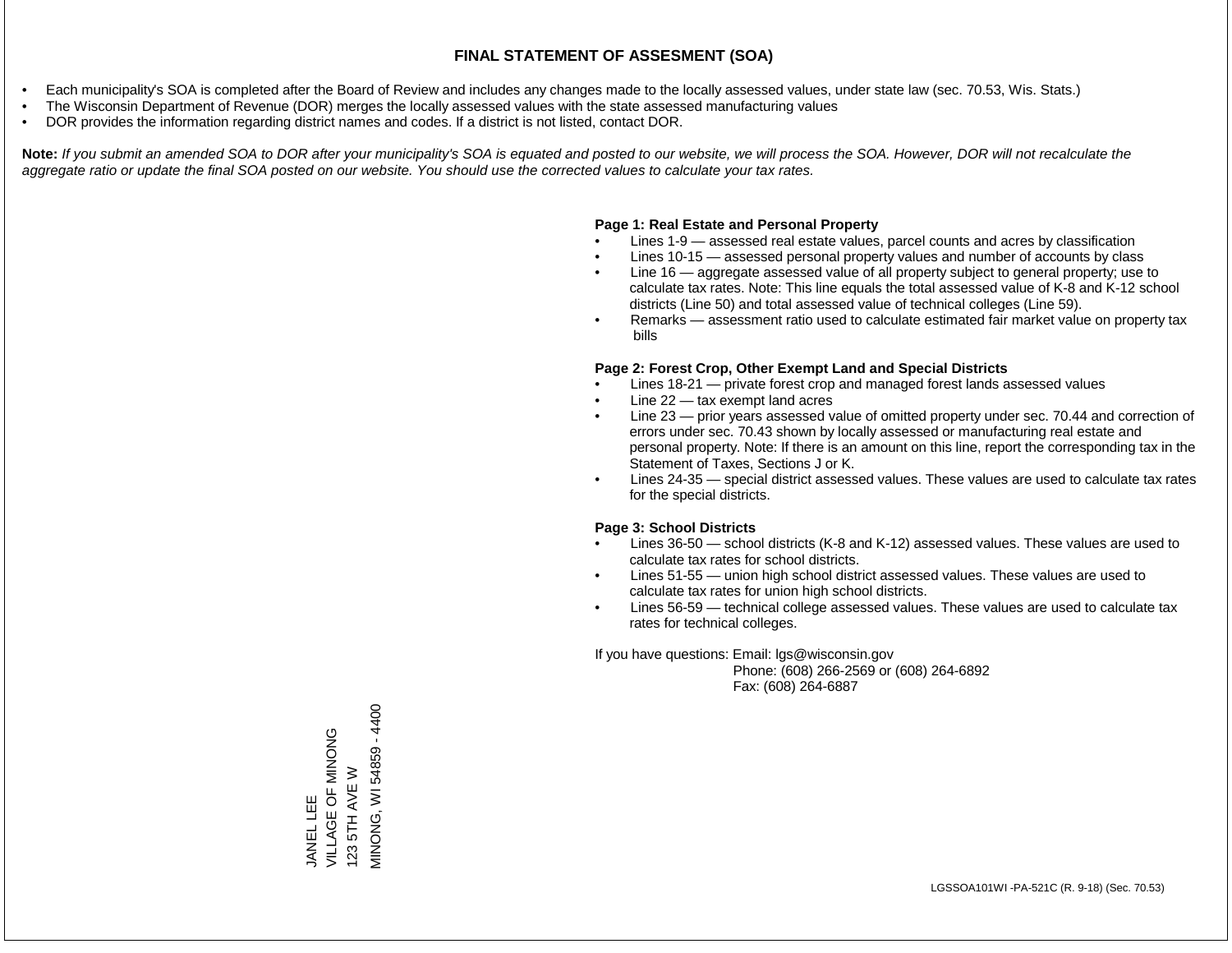|             | <b>FINAL - EQUATED</b>                                                                                                                                                                       |                             |                           |                                        |                         |                           | Page 1              |
|-------------|----------------------------------------------------------------------------------------------------------------------------------------------------------------------------------------------|-----------------------------|---------------------------|----------------------------------------|-------------------------|---------------------------|---------------------|
|             | <b>STATEMENT OF ASSESSMENT FOR 2021</b>                                                                                                                                                      |                             | 65                        | 281                                    | 1784                    | This is an Amended Return |                     |
|             |                                                                                                                                                                                              |                             | CO                        | <b>MUN</b>                             | ACCT NO                 |                           |                     |
|             | <b>FOR</b><br>CITY OF                                                                                                                                                                        | <b>OF</b><br><b>SPOONER</b> |                           | <b>WASHBURN COUNTY</b>                 |                         |                           |                     |
|             | Town - Village - City                                                                                                                                                                        | <b>Municipality Name</b>    |                           | <b>County Name</b>                     |                         |                           |                     |
|             | PARCEL COUNT<br><b>REAL ESTATE</b>                                                                                                                                                           |                             |                           | NO. OF ACRES<br><b>WHOLE</b>           | <b>VALUE OF</b>         | <b>VALUE OF</b>           | TOTAL VALUE OF LAND |
| Line<br>No. | (See Lines 18 - 22 for<br>other Real Estate)                                                                                                                                                 |                             | TOTAL LAND   IMPROVEMENTS | <b>NUMBERS ONLY</b>                    | <b>LAND</b>             | <b>IMPROVEMENTS</b>       | AND IMPROVEMENTS    |
|             |                                                                                                                                                                                              | (Col. A)                    | (Col. B)                  | (Col, C)                               | (Col. D)                | (Col. E)                  | (Col. F)            |
| -1          | <b>RESIDENTIAL - Class 1</b>                                                                                                                                                                 | 1,052                       | 862                       | 597                                    | 17,800,900              | 66,942,700                | 84,743,600          |
| 2           | <b>COMMERCIAL - Class 2</b>                                                                                                                                                                  | 290                         | 222                       | 259                                    | 12,868,300              | 51,967,900                | 64,836,200          |
| 3           | MANUFACTURING - Class 3                                                                                                                                                                      | 5                           | 5                         | $\overline{7}$                         | 138,300                 | 2,206,900                 | 2,345,200           |
| 4           | <b>AGRICULTURAL - Class 4</b>                                                                                                                                                                | $\overline{2}$              |                           | 64                                     | 9,300                   |                           | 9,300               |
| 5           | <b>UNDEVELOPED - Class 5</b>                                                                                                                                                                 | 14                          |                           | 74                                     | 21,600                  |                           | 21,600              |
| 6           | AGRICULTURAL FOREST - Class 5m                                                                                                                                                               | $\mathbf 0$                 |                           | $\mathbf 0$                            | 0                       |                           | 0                   |
| 7           | FOREST LANDS - Class 6                                                                                                                                                                       | $\overline{2}$              |                           | 46                                     | 57,600                  |                           | 57,600              |
| 8           | OTHER - Class 7                                                                                                                                                                              |                             |                           | 1                                      | 23,300                  | 10,300                    | 33,600              |
| 9           | <b>TOTAL - ALL COLUMNS</b>                                                                                                                                                                   | 1,366                       | 1,090                     | 1,048                                  | 30,919,300              | 121,127,800               | 152,047,100         |
| 10          | NUMBER OF PERSONAL PROPERTY ACCOUNTS IN ROLL                                                                                                                                                 |                             |                           | 204                                    | <b>LOCALLY ASSESSED</b> | <b>MANUFACTURING</b>      | <b>MERGED</b>       |
| 11          | BOATS AND OTHER WATERCRAFT NOT EXEMPT - Code 1                                                                                                                                               |                             |                           |                                        | 400                     | $\Omega$                  | 400                 |
| 12          | MACHINERY, TOOLS AND PATTERNS - Code 2                                                                                                                                                       |                             |                           |                                        |                         | 127,300                   | 127,300             |
| 13          | FURNITURE, FIXTURES AND EQUIPMENT - Code 3                                                                                                                                                   |                             | 2,165,700                 | 28,300                                 | 2,194,000               |                           |                     |
| 14          | ALL OTHER PERSONAL PROPERTY NOT EXEMPT - Codes 4A, 4B, 4C                                                                                                                                    |                             | 580,000                   | 81,500                                 | 661,500                 |                           |                     |
| 15          | TOTAL OF PERSONAL PROPERTY NOT EXEMPT (Total of Lines 11-14)                                                                                                                                 |                             |                           |                                        | 2,746,100               | 237,100                   | 2,983,200           |
| 16          | AGGREGATE ASSESSED VALUE OF ALL PROPERTY SUBJECT TO THE GENERAL PROPERTY TAX (Total of Lines 9F and 15F)<br>MUST EQUAL TOTAL VALUE OF THE SCHOOL DISTRICTS (K-12 PLUS K-8) - Line 50, Col. F |                             |                           |                                        |                         |                           | 155,030,300         |
| 17          | <b>BOARD OF REVIEW</b><br>DATE OF FINAL ADJOURNMENT                                                                                                                                          | 05/26/2021                  |                           | Name of Assessor<br><b>ROGER KOSKI</b> |                         | Telephone #               | (715) 835-1141      |

REMARKS

The Assessment Ratio to be used in calculating the estimated Fair Market Value on tax bills for this tax district is .83240509

This ratio should be used to convert assessed values to "Calculate Equalized Values" in Step 1 of the Lottery and Gaming Credit Calculations.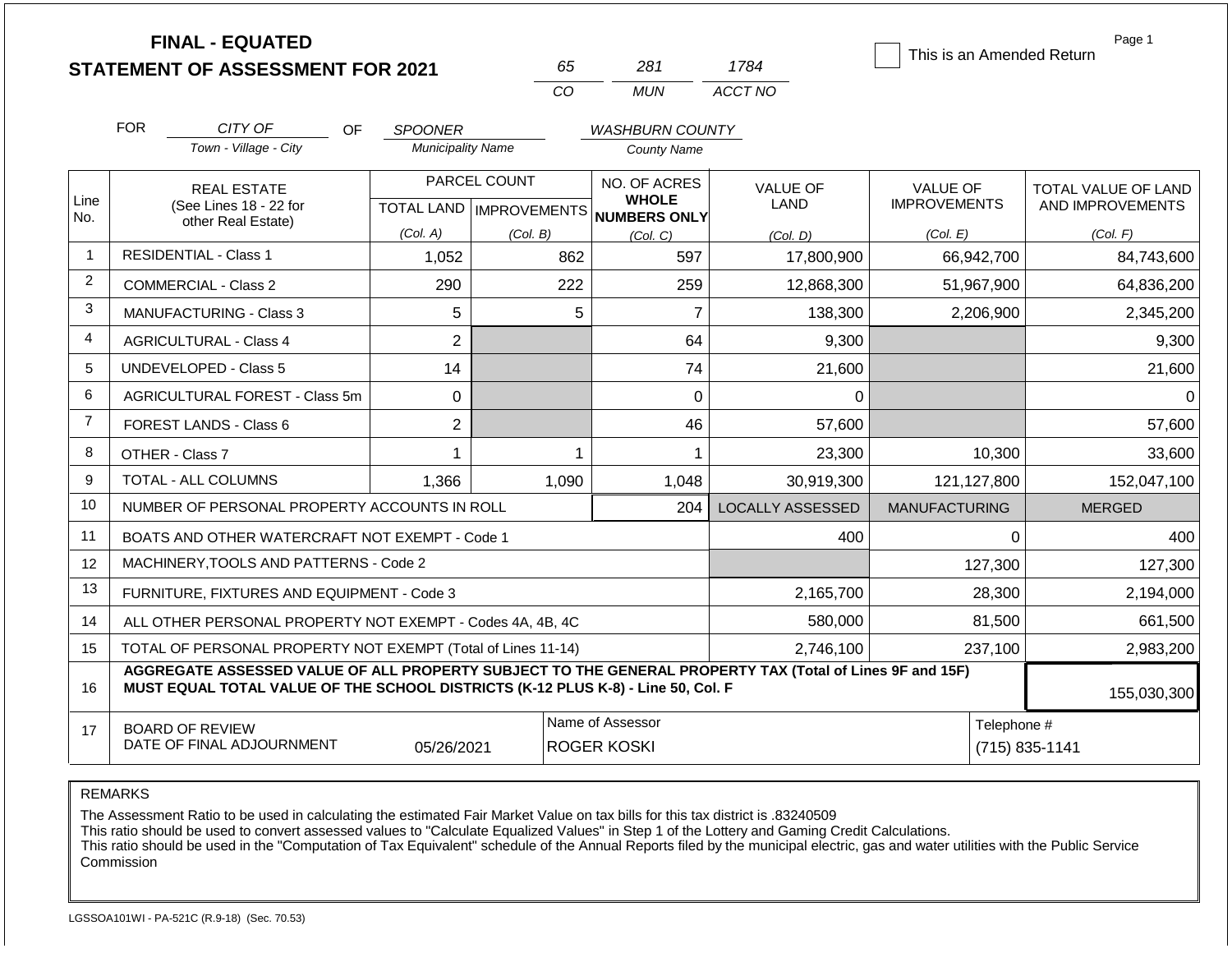2021 65 281 1784

FOREST LANDS (Line 7) and FOREST CROPS (in this section) - are **NOT** the same *YEAR CO MUN ACCT NO*

| 18 | (a) PARCELS                                                                    |                                                                 | Private Forest Crop - Reg Class @ 10¢ per acre<br>(c) ASSESSED VALUE<br>(b) ACRES |                                                           |                                                                 | (d) PARCELS     | Private Forest Crop - Reg Class @ \$2.52 per acre<br>(e) ACRES     |                                               |                 | (f) ASSESSED VALUE                                                                                 |
|----|--------------------------------------------------------------------------------|-----------------------------------------------------------------|-----------------------------------------------------------------------------------|-----------------------------------------------------------|-----------------------------------------------------------------|-----------------|--------------------------------------------------------------------|-----------------------------------------------|-----------------|----------------------------------------------------------------------------------------------------|
| 19 | (a) PARCELS                                                                    | Private Forest Crop - Special Class @ 20¢ per acre<br>(b) ACRES |                                                                                   | (c) ASSESSED VALUE                                        |                                                                 | (d) PARCELS     |                                                                    | (e) ACRES                                     |                 | Entered Before 2005 Managed Forest - Ferrous Mining CLOSED @ \$7.87 per acre<br>(f) ASSESSED VALUE |
|    |                                                                                |                                                                 |                                                                                   | Entered Before 2005 Managed Forest - OPEN @ 74 ¢ per acre |                                                                 |                 |                                                                    | Entered Before 2005 Managed Forest - CLOSED @ |                 | $$1.75$ per acre                                                                                   |
| 20 | (a) PARCELS                                                                    | (b) ACRES                                                       |                                                                                   | (c) ASSESSED VALUE                                        |                                                                 | (d) PARCELS     |                                                                    | (e) ACRES                                     |                 | (f) ASSESSED VALUE                                                                                 |
|    | Entered After 2004 Managed Forest - OPEN @ \$2.04 per acre                     |                                                                 |                                                                                   |                                                           | Entered After 2004 Managed Forest - CLOSED @ \$10.20 per acre   |                 |                                                                    |                                               |                 |                                                                                                    |
| 21 | (a) PARCELS                                                                    | (b) ACRES                                                       |                                                                                   | (c) ASSESSED VALUE                                        |                                                                 | (d) PARCELS     |                                                                    | (e) ACRES                                     |                 | (f) ASSESSED VALUE                                                                                 |
|    |                                                                                |                                                                 |                                                                                   |                                                           |                                                                 |                 |                                                                    |                                               |                 |                                                                                                    |
| 22 | (a) County Forest Cropland Acres                                               |                                                                 |                                                                                   | (b) Federal Acres                                         |                                                                 | (c) State Acres |                                                                    | (d) County (NOT FOREST CROP) Acres            | (e) Other Acres |                                                                                                    |
|    |                                                                                |                                                                 |                                                                                   | 5.65                                                      |                                                                 | 644.55<br>78.46 |                                                                    |                                               | 420.13          |                                                                                                    |
|    | Assessed Value of Omitted Property From Prior Years (Sec. 70.44)               |                                                                 |                                                                                   |                                                           | Assessed Value of Sec. 70.43 Corrections of Errors by Assessors |                 |                                                                    |                                               |                 |                                                                                                    |
| 23 | (a) REAL ESTATE<br>(b) PERSONAL                                                |                                                                 | (c1) REAL ESTATE<br>(c2) PERSONAL                                                 |                                                           |                                                                 |                 |                                                                    |                                               |                 |                                                                                                    |
|    | Manufacturing Equated Value of Omitted Property From Prior Years (Sec. 70.995) |                                                                 |                                                                                   |                                                           |                                                                 |                 | Mfg. Equated Value of Sec.70.43 Corrections of Errors by Assessors |                                               |                 |                                                                                                    |
|    |                                                                                | (d) REAL ESTATE                                                 |                                                                                   | (e) PERSONAL                                              |                                                                 |                 |                                                                    | (f1) REAL ESTATE                              | (f2) PERSONAL   |                                                                                                    |
|    |                                                                                |                                                                 |                                                                                   |                                                           |                                                                 |                 |                                                                    |                                               |                 |                                                                                                    |

# **SPECIAL DISTRICTS**

| Line<br>No. | <b>Enter 6-digit</b><br>Special District | <b>Account</b><br><b>Number</b> | <b>Special District Name</b> | <b>Locally Assessed Value</b><br>of Real Estate and | Mfg Value of Real Estate<br>and Personal Property | <b>Merged Value of</b><br><b>Real Estate and</b> |
|-------------|------------------------------------------|---------------------------------|------------------------------|-----------------------------------------------------|---------------------------------------------------|--------------------------------------------------|
|             | Code (Col. A)                            | (Col. B)                        | (Col. C)                     | Personal Property (Col. D)                          | (Col. E)                                          | Personal Property (Col. F)                       |
| 24          |                                          |                                 |                              |                                                     |                                                   |                                                  |
| 25          |                                          |                                 |                              |                                                     |                                                   |                                                  |
| 26          |                                          |                                 |                              |                                                     |                                                   |                                                  |
| 27          |                                          |                                 |                              |                                                     |                                                   |                                                  |
| 28          |                                          |                                 |                              |                                                     |                                                   |                                                  |
| 29          |                                          |                                 |                              |                                                     |                                                   |                                                  |
| 30          |                                          |                                 |                              |                                                     |                                                   |                                                  |
| 31          |                                          |                                 |                              |                                                     |                                                   |                                                  |
| 32          |                                          |                                 |                              |                                                     |                                                   |                                                  |
| 33          |                                          |                                 |                              |                                                     |                                                   |                                                  |
| 34          |                                          |                                 |                              |                                                     |                                                   |                                                  |
| 35          |                                          |                                 |                              |                                                     |                                                   |                                                  |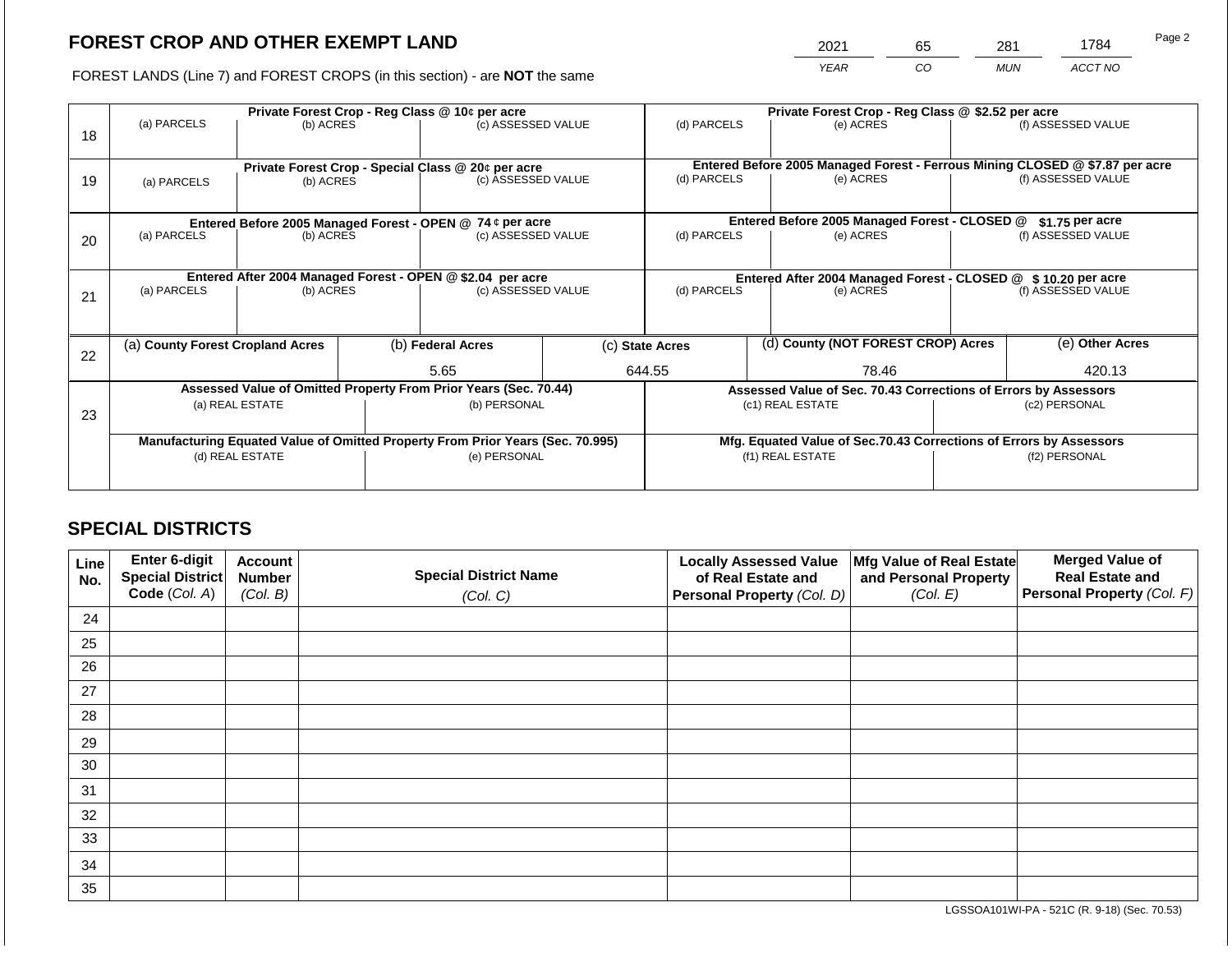#### *YEAR*  2021  $\overline{co}$ 65 *MUN ACCT NO*  1784 **Line No. Enter 6-digit School District Code** *(Col. A)* **Account Number** *(Col. B)* **School District Name** *(Col. C)* **Locally Assessed Value of Real Estate and Personal Property** *(Col. D)* **Mfg Value of Real Estate and Personal Property** *(Col. E)* **Merged Value of Real Estate and Personal Property** *(Col. F)* **A. SCHOOL DISTRICTS (K-8 and K-12)** 36 37 38 39 40 41 42 43 44 45 46 47 48 49 50 TOTAL ASSESSED VALUE OF SCHOOL DISTRICTS (K-8 and K-12) **B. UNION HIGH SCHOOL DISTRICTS** 51 52 53 54 55 **C. TECHNICAL COLLEGE DISTRICTS** 56 57 58 59 TOTAL ASSESSED VALUE OF TECHNICAL COLLEGES TOTAL ASSESSED VALUE OF UNION HIGH SCHOOLS 655474 0393 SCH D OF SPOONER 152,448,000 152,448,000 001700 | 0016 | NORTHWOOD TECHNICAL COLLEGE 152,448,000 2,582,300 155,030,300 2,582,300 155,030,300 2,582,300 155,030,300 152,448,000 2,582,300 155,030,300

 *I hereby certify, to the best of my knowledge and belief, this form is complete and correct.*

| Name                                           |                           | Title | Submission date  |
|------------------------------------------------|---------------------------|-------|------------------|
| <b>PAUL DENEEN</b>                             |                           |       | 02<br>2021<br>06 |
| Phone                                          | Email address             |       |                  |
| 715<br>4792<br>468<br>$\overline{\phantom{0}}$ | PDENEEN@CO.WASHBURN.WI.US |       |                  |

LGSSOA101WI -PA-521C (R. 9-18) (Sec. 70.53)

Page 3

| <b>SCHOOL DISTRICTS</b> |  |
|-------------------------|--|
|-------------------------|--|

281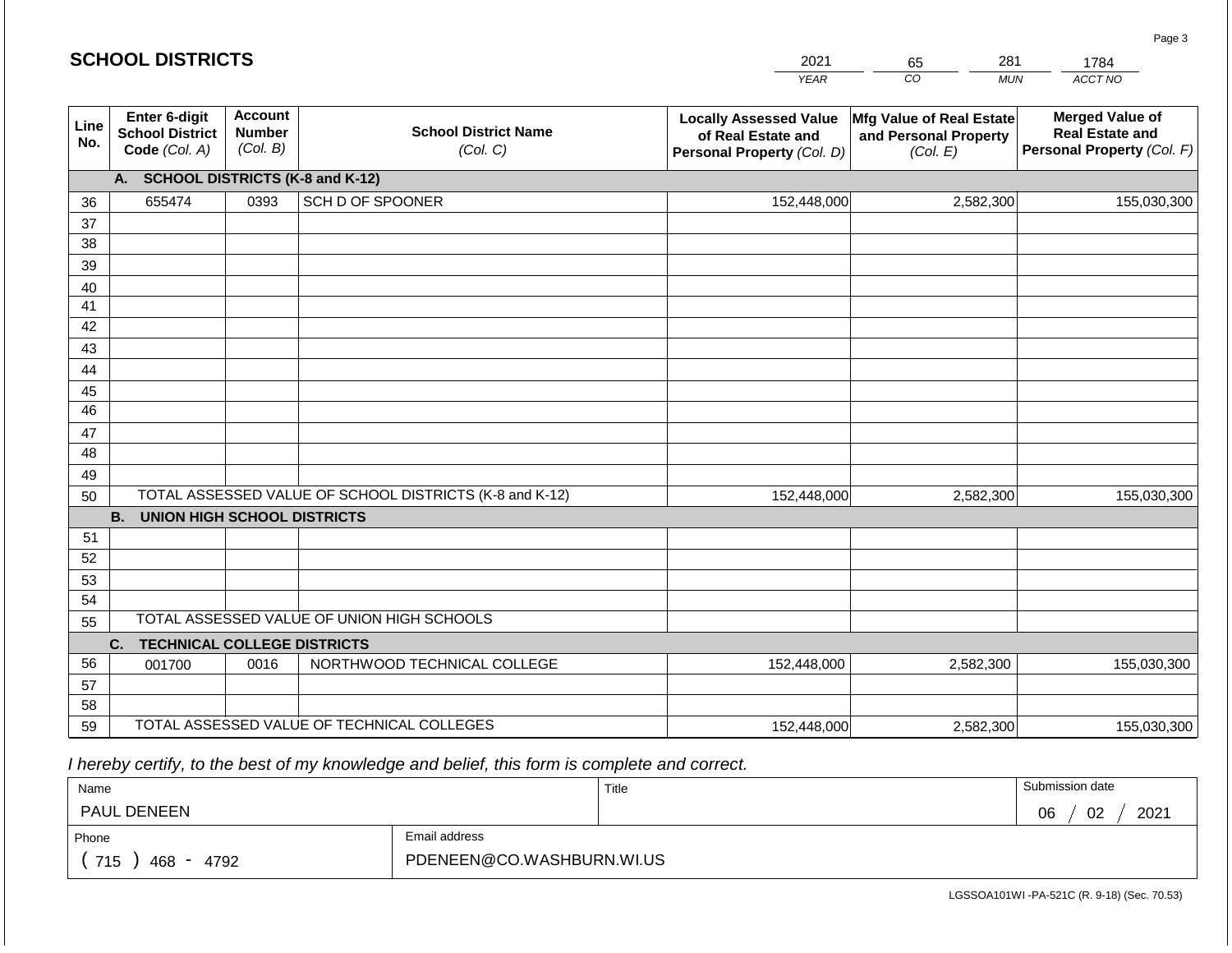- Each municipality's SOA is completed after the Board of Review and includes any changes made to the locally assessed values, under state law (sec. 70.53, Wis. Stats.)
- The Wisconsin Department of Revenue (DOR) merges the locally assessed values with the state assessed manufacturing values
- DOR provides the information regarding district names and codes. If a district is not listed, contact DOR.

Note: If you submit an amended SOA to DOR after your municipality's SOA is equated and posted to our website, we will process the SOA. However, DOR will not recalculate the *aggregate ratio or update the final SOA posted on our website. You should use the corrected values to calculate your tax rates.*

#### **Page 1: Real Estate and Personal Property**

- Lines 1-9 assessed real estate values, parcel counts and acres by classification
- Lines 10-15 assessed personal property values and number of accounts by class
- Line 16 aggregate assessed value of all property subject to general property; use to calculate tax rates. Note: This line equals the total assessed value of K-8 and K-12 school districts (Line 50) and total assessed value of technical colleges (Line 59).
- Remarks assessment ratio used to calculate estimated fair market value on property tax bills

#### **Page 2: Forest Crop, Other Exempt Land and Special Districts**

- Lines 18-21 private forest crop and managed forest lands assessed values
- Line  $22 -$  tax exempt land acres
- Line 23 prior years assessed value of omitted property under sec. 70.44 and correction of errors under sec. 70.43 shown by locally assessed or manufacturing real estate and personal property. Note: If there is an amount on this line, report the corresponding tax in the Statement of Taxes, Sections J or K.
- Lines 24-35 special district assessed values. These values are used to calculate tax rates for the special districts.

#### **Page 3: School Districts**

- Lines 36-50 school districts (K-8 and K-12) assessed values. These values are used to calculate tax rates for school districts.
- Lines 51-55 union high school district assessed values. These values are used to calculate tax rates for union high school districts.
- Lines 56-59 technical college assessed values. These values are used to calculate tax rates for technical colleges.

If you have questions: Email: lgs@wisconsin.gov

 Phone: (608) 266-2569 or (608) 264-6892 Fax: (608) 264-6887

KRISTA LYONS-HARTWIG CITY OF SPOONER KRISTA LYONS-HARTWIG<br>CITY OF SPOONER<br>PO BOX 548<br>SPOONER, WI 54801 - 0548 SPOONER, WI 54801 - 0548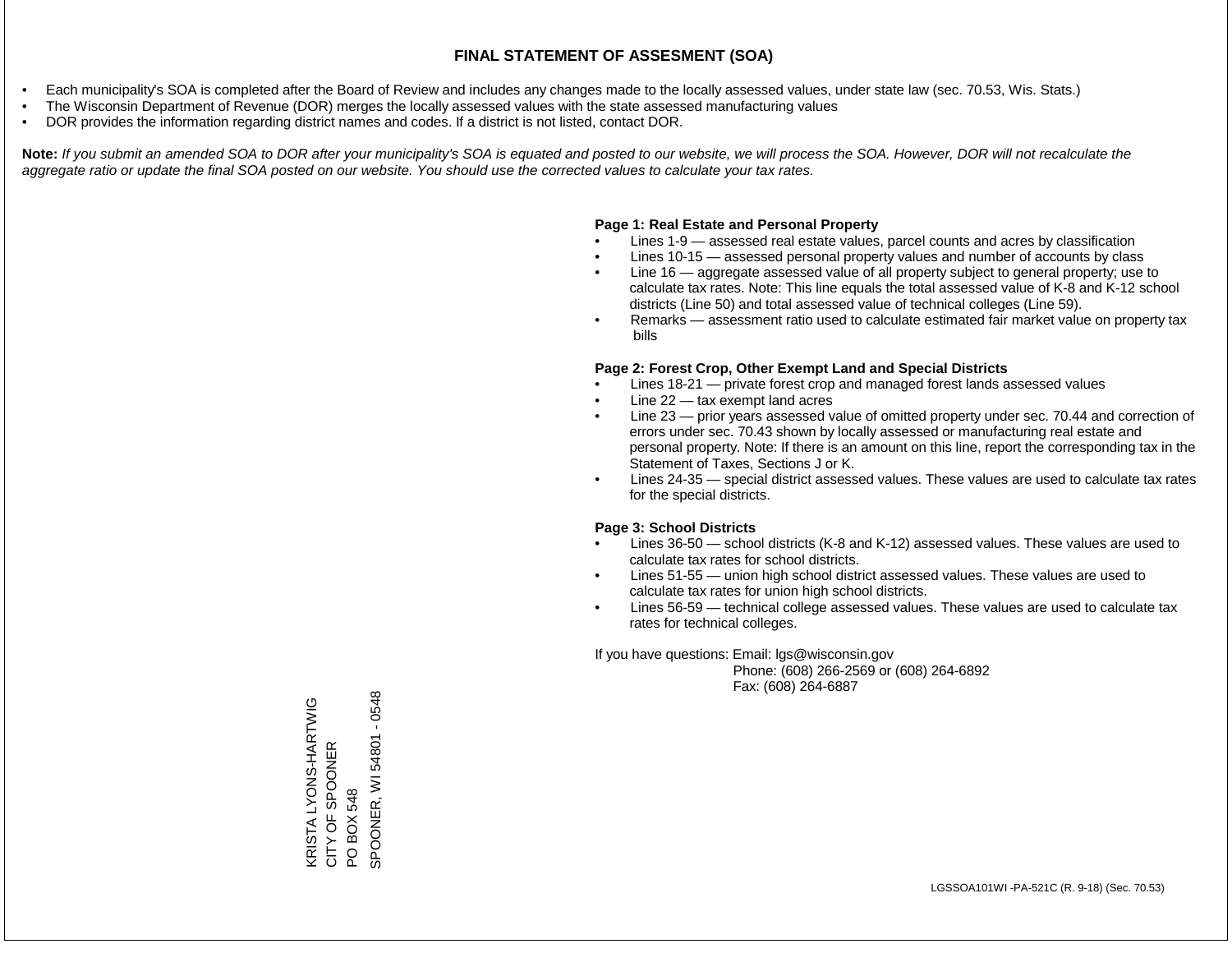|                |                                                                                                                                                                                              | <b>FINAL - EQUATED</b><br><b>STATEMENT OF ASSESSMENT FOR 2021</b> |                          | 65                                        | 282                                                 | 1785                           | This is an Amended Return              | Page 1                                  |
|----------------|----------------------------------------------------------------------------------------------------------------------------------------------------------------------------------------------|-------------------------------------------------------------------|--------------------------|-------------------------------------------|-----------------------------------------------------|--------------------------------|----------------------------------------|-----------------------------------------|
|                |                                                                                                                                                                                              |                                                                   |                          | CO                                        | <b>MUN</b>                                          | ACCT NO                        |                                        |                                         |
|                | <b>FOR</b>                                                                                                                                                                                   | CITY OF<br><b>OF</b>                                              | <b>SHELL LAKE</b>        |                                           | <b>WASHBURN COUNTY</b>                              |                                |                                        |                                         |
|                |                                                                                                                                                                                              | Town - Village - City                                             | <b>Municipality Name</b> |                                           | <b>County Name</b>                                  |                                |                                        |                                         |
| Line           |                                                                                                                                                                                              | <b>REAL ESTATE</b><br>(See Lines 18 - 22 for                      |                          | PARCEL COUNT<br>TOTAL LAND   IMPROVEMENTS | NO. OF ACRES<br><b>WHOLE</b><br><b>NUMBERS ONLY</b> | <b>VALUE OF</b><br><b>LAND</b> | <b>VALUE OF</b><br><b>IMPROVEMENTS</b> | TOTAL VALUE OF LAND<br>AND IMPROVEMENTS |
| No.            |                                                                                                                                                                                              | other Real Estate)                                                | (Col. A)                 | (Col. B)                                  | (Col, C)                                            | (Col. D)                       | (Col. E)                               | (Col. F)                                |
| $\mathbf 1$    | <b>RESIDENTIAL - Class 1</b>                                                                                                                                                                 |                                                                   | 978                      |                                           | 665<br>845                                          | 64,663,300                     | 95,168,200                             | 159,831,500                             |
| $\overline{2}$ |                                                                                                                                                                                              | <b>COMMERCIAL - Class 2</b>                                       | 69                       |                                           | 58<br>79                                            | 2,500,200                      | 14,312,400                             | 16,812,600                              |
| 3              |                                                                                                                                                                                              | <b>MANUFACTURING - Class 3</b>                                    | $\overline{7}$           |                                           | 18<br>$\overline{7}$                                | 151,100                        | 1,866,400                              | 2,017,500                               |
| $\overline{4}$ |                                                                                                                                                                                              | <b>AGRICULTURAL - Class 4</b>                                     | 35                       |                                           | 490                                                 | 60,400                         |                                        | 60,400                                  |
| 5              |                                                                                                                                                                                              | <b>UNDEVELOPED - Class 5</b>                                      | 42                       |                                           | 364                                                 | 202,900                        |                                        | 202,900                                 |
| 6              |                                                                                                                                                                                              | <b>AGRICULTURAL FOREST - Class 5m</b>                             | 12                       |                                           | 198                                                 | 165,500                        |                                        | 165,500                                 |
| $\overline{7}$ |                                                                                                                                                                                              | <b>FOREST LANDS - Class 6</b>                                     | 43                       |                                           | 678                                                 | 1,179,500                      |                                        | 1,179,500                               |
| 8              | OTHER - Class 7                                                                                                                                                                              |                                                                   | $\overline{7}$           |                                           | $\overline{7}$<br>18                                | 88,800                         | 576,100                                | 664,900                                 |
| 9              |                                                                                                                                                                                              | <b>TOTAL - ALL COLUMNS</b>                                        | 1,193                    | 917                                       | 2,510                                               | 69,011,700                     | 111,923,100                            | 180,934,800                             |
| 10             |                                                                                                                                                                                              | NUMBER OF PERSONAL PROPERTY ACCOUNTS IN ROLL                      |                          |                                           | 92                                                  | <b>LOCALLY ASSESSED</b>        | <b>MANUFACTURING</b>                   | <b>MERGED</b>                           |
| 11             |                                                                                                                                                                                              | BOATS AND OTHER WATERCRAFT NOT EXEMPT - Code 1                    |                          |                                           |                                                     | 700                            | 0                                      | 700                                     |
| 12             |                                                                                                                                                                                              | MACHINERY, TOOLS AND PATTERNS - Code 2                            |                          |                                           |                                                     |                                | 102,900                                | 102,900                                 |
| 13             |                                                                                                                                                                                              | FURNITURE, FIXTURES AND EQUIPMENT - Code 3                        |                          | 328,200                                   | 25,600                                              | 353,800                        |                                        |                                         |
| 14             |                                                                                                                                                                                              | ALL OTHER PERSONAL PROPERTY NOT EXEMPT - Codes 4A, 4B, 4C         |                          | 1,333,300                                 | 36,300                                              | 1,369,600                      |                                        |                                         |
| 15             |                                                                                                                                                                                              | TOTAL OF PERSONAL PROPERTY NOT EXEMPT (Total of Lines 11-14)      |                          |                                           | 1,662,200                                           | 164,800                        | 1,827,000                              |                                         |
| 16             | AGGREGATE ASSESSED VALUE OF ALL PROPERTY SUBJECT TO THE GENERAL PROPERTY TAX (Total of Lines 9F and 15F)<br>MUST EQUAL TOTAL VALUE OF THE SCHOOL DISTRICTS (K-12 PLUS K-8) - Line 50, Col. F |                                                                   |                          |                                           |                                                     |                                | 182,761,800                            |                                         |
| 17             | Name of Assessor<br><b>BOARD OF REVIEW</b><br>DATE OF FINAL ADJOURNMENT<br><b>JAMES TOTH</b><br>06/21/2021                                                                                   |                                                                   |                          |                                           |                                                     |                                | Telephone #                            | (414) 858-0236                          |

REMARKS

The Assessment Ratio to be used in calculating the estimated Fair Market Value on tax bills for this tax district is .71202244

This ratio should be used to convert assessed values to "Calculate Equalized Values" in Step 1 of the Lottery and Gaming Credit Calculations.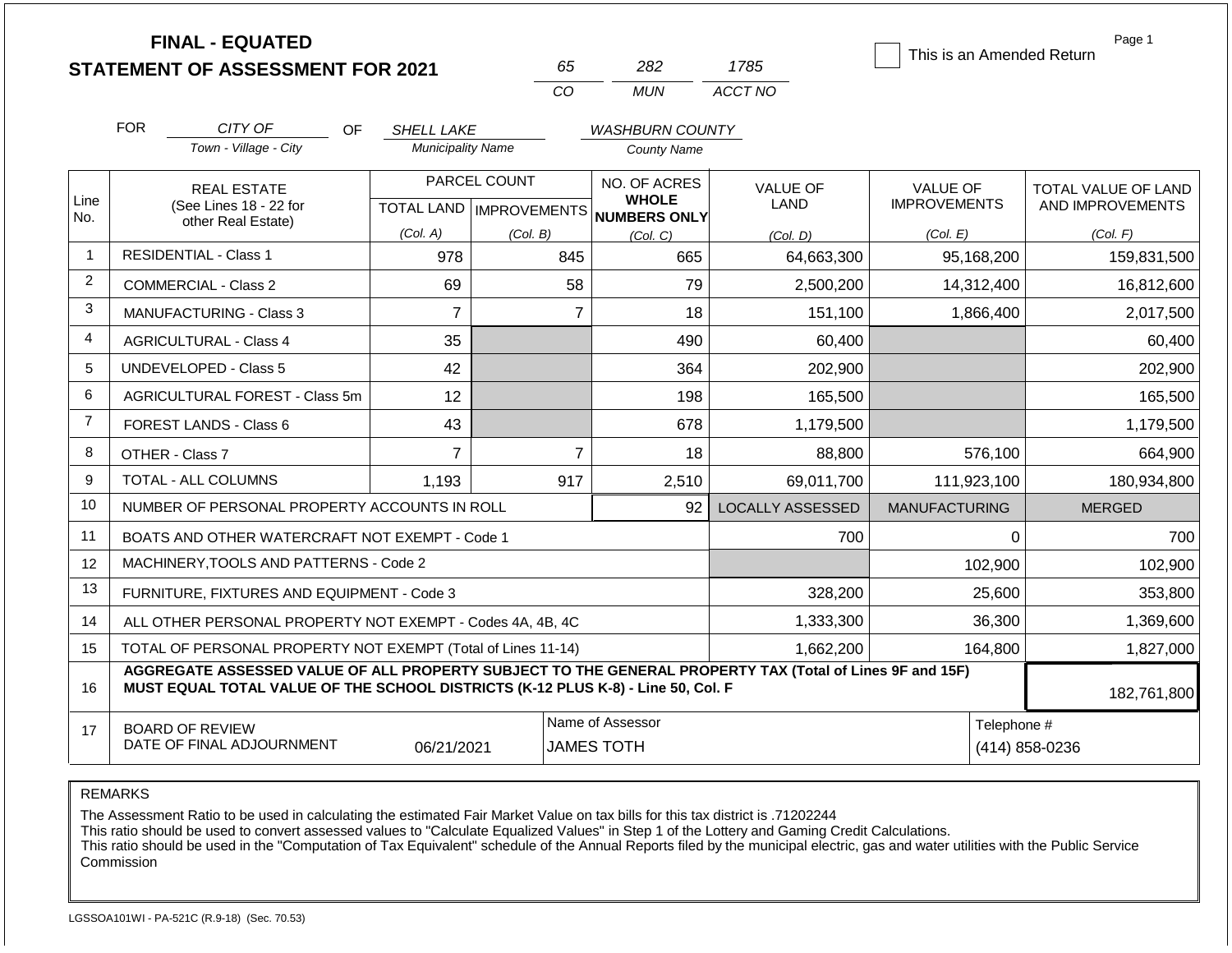2021 65 282 1785

FOREST LANDS (Line 7) and FOREST CROPS (in this section) - are **NOT** the same *YEAR CO MUN ACCT NO*

|    | Private Forest Crop - Reg Class @ 10¢ per acre             |                                                                                |  |                                                                    |                                                                              | Private Forest Crop - Reg Class @ \$2.52 per acre                            |  |                                               |        |                    |
|----|------------------------------------------------------------|--------------------------------------------------------------------------------|--|--------------------------------------------------------------------|------------------------------------------------------------------------------|------------------------------------------------------------------------------|--|-----------------------------------------------|--------|--------------------|
|    | (a) PARCELS                                                | (b) ACRES                                                                      |  | (c) ASSESSED VALUE                                                 |                                                                              | (d) PARCELS                                                                  |  | (e) ACRES                                     |        | (f) ASSESSED VALUE |
| 18 |                                                            |                                                                                |  |                                                                    |                                                                              |                                                                              |  |                                               |        |                    |
|    |                                                            |                                                                                |  |                                                                    |                                                                              |                                                                              |  |                                               |        |                    |
|    |                                                            |                                                                                |  | Private Forest Crop - Special Class @ 20¢ per acre                 |                                                                              | Entered Before 2005 Managed Forest - Ferrous Mining CLOSED @ \$7.87 per acre |  |                                               |        |                    |
| 19 | (b) ACRES<br>(a) PARCELS                                   |                                                                                |  | (c) ASSESSED VALUE                                                 |                                                                              | (d) PARCELS                                                                  |  | (e) ACRES                                     |        | (f) ASSESSED VALUE |
|    |                                                            |                                                                                |  |                                                                    |                                                                              |                                                                              |  |                                               |        |                    |
|    |                                                            |                                                                                |  | Entered Before 2005 Managed Forest - OPEN @ 74 ¢ per acre          |                                                                              |                                                                              |  | Entered Before 2005 Managed Forest - CLOSED @ |        | \$1.75 per acre    |
| 20 | (a) PARCELS                                                | (b) ACRES                                                                      |  | (c) ASSESSED VALUE                                                 |                                                                              | (d) PARCELS                                                                  |  | (e) ACRES                                     |        | (f) ASSESSED VALUE |
|    |                                                            |                                                                                |  |                                                                    |                                                                              |                                                                              |  |                                               |        |                    |
|    |                                                            |                                                                                |  |                                                                    |                                                                              |                                                                              |  |                                               |        |                    |
|    | Entered After 2004 Managed Forest - OPEN @ \$2.04 per acre |                                                                                |  |                                                                    | Entered After 2004 Managed Forest - CLOSED @ \$10.20 per acre<br>(d) PARCELS |                                                                              |  |                                               |        |                    |
| 21 | (a) PARCELS                                                | (b) ACRES                                                                      |  |                                                                    | (c) ASSESSED VALUE                                                           |                                                                              |  | (e) ACRES                                     |        | (f) ASSESSED VALUE |
|    |                                                            |                                                                                |  |                                                                    |                                                                              |                                                                              |  |                                               |        |                    |
|    |                                                            |                                                                                |  |                                                                    |                                                                              |                                                                              |  | 43.88                                         |        | 96,500             |
|    | (a) County Forest Cropland Acres                           |                                                                                |  | (b) Federal Acres<br>(c) State Acres                               |                                                                              |                                                                              |  | (d) County (NOT FOREST CROP) Acres            |        | (e) Other Acres    |
| 22 |                                                            |                                                                                |  |                                                                    |                                                                              |                                                                              |  |                                               |        |                    |
|    |                                                            |                                                                                |  |                                                                    |                                                                              | 61.13                                                                        |  | 8.26                                          | 355.14 |                    |
|    |                                                            |                                                                                |  | Assessed Value of Omitted Property From Prior Years (Sec. 70.44)   | Assessed Value of Sec. 70.43 Corrections of Errors by Assessors              |                                                                              |  |                                               |        |                    |
|    | (a) REAL ESTATE                                            |                                                                                |  | (b) PERSONAL                                                       |                                                                              | (c1) REAL ESTATE                                                             |  | (c2) PERSONAL                                 |        |                    |
| 23 |                                                            |                                                                                |  | 1,900                                                              |                                                                              |                                                                              |  |                                               |        |                    |
|    |                                                            | Manufacturing Equated Value of Omitted Property From Prior Years (Sec. 70.995) |  | Mfg. Equated Value of Sec.70.43 Corrections of Errors by Assessors |                                                                              |                                                                              |  |                                               |        |                    |
|    | (d) REAL ESTATE                                            |                                                                                |  | (e) PERSONAL                                                       |                                                                              | (f1) REAL ESTATE                                                             |  | (f2) PERSONAL                                 |        |                    |
|    |                                                            |                                                                                |  |                                                                    |                                                                              |                                                                              |  |                                               |        |                    |
|    |                                                            |                                                                                |  |                                                                    |                                                                              |                                                                              |  |                                               |        |                    |

# **SPECIAL DISTRICTS**

| Line<br>No. | <b>Enter 6-digit</b><br>Special District<br>Code (Col. A) | <b>Account</b><br><b>Number</b><br>(Col. B) | <b>Special District Name</b><br>(Col. C)        | <b>Locally Assessed Value</b><br>of Real Estate and<br><b>Personal Property (Col. D)</b> | Mfg Value of Real Estate<br>and Personal Property<br>(Col. E) | <b>Merged Value of</b><br><b>Real Estate and</b><br>Personal Property (Col. F) |
|-------------|-----------------------------------------------------------|---------------------------------------------|-------------------------------------------------|------------------------------------------------------------------------------------------|---------------------------------------------------------------|--------------------------------------------------------------------------------|
| 24          | 658020                                                    | 0424                                        | SHELL LAKE PROTECTION & REHABILITATION DISTRICT | 180,579,500                                                                              | 2,182,300                                                     | 182,761,800                                                                    |
| 25          |                                                           |                                             |                                                 |                                                                                          |                                                               |                                                                                |
| 26          |                                                           |                                             |                                                 |                                                                                          |                                                               |                                                                                |
| 27          |                                                           |                                             |                                                 |                                                                                          |                                                               |                                                                                |
| 28          |                                                           |                                             |                                                 |                                                                                          |                                                               |                                                                                |
| 29          |                                                           |                                             |                                                 |                                                                                          |                                                               |                                                                                |
| 30          |                                                           |                                             |                                                 |                                                                                          |                                                               |                                                                                |
| 31          |                                                           |                                             |                                                 |                                                                                          |                                                               |                                                                                |
| 32          |                                                           |                                             |                                                 |                                                                                          |                                                               |                                                                                |
| 33          |                                                           |                                             |                                                 |                                                                                          |                                                               |                                                                                |
| 34          |                                                           |                                             |                                                 |                                                                                          |                                                               |                                                                                |
| 35          |                                                           |                                             |                                                 |                                                                                          |                                                               |                                                                                |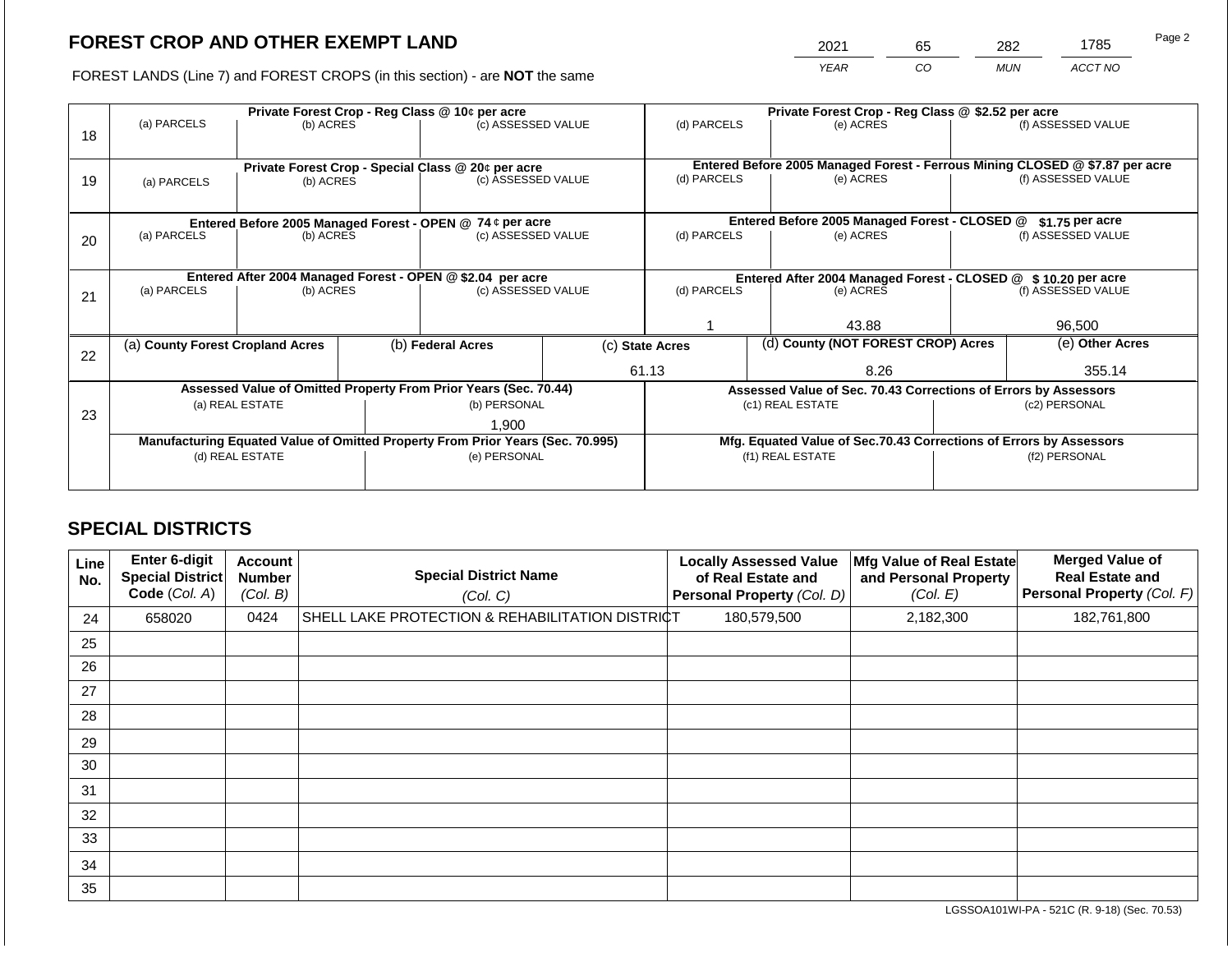|             | <b>SCHOOL DISTRICTS</b>                                  |                                             |                                                         | 2021                                                                              | 282<br>65                                                     | 1785                                                                           |
|-------------|----------------------------------------------------------|---------------------------------------------|---------------------------------------------------------|-----------------------------------------------------------------------------------|---------------------------------------------------------------|--------------------------------------------------------------------------------|
|             |                                                          |                                             |                                                         | <b>YEAR</b>                                                                       | $\overline{co}$<br><b>MUN</b>                                 | <b>ACCT NO</b>                                                                 |
| Line<br>No. | Enter 6-digit<br><b>School District</b><br>Code (Col. A) | <b>Account</b><br><b>Number</b><br>(Col. B) | <b>School District Name</b><br>(Col. C)                 | <b>Locally Assessed Value</b><br>of Real Estate and<br>Personal Property (Col. D) | Mfg Value of Real Estate<br>and Personal Property<br>(Col. E) | <b>Merged Value of</b><br><b>Real Estate and</b><br>Personal Property (Col. F) |
|             | А.                                                       |                                             | <b>SCHOOL DISTRICTS (K-8 and K-12)</b>                  |                                                                                   |                                                               |                                                                                |
| 36          | 655306                                                   | 0392                                        | SCH D OF SHELL LAKE                                     | 180,579,500                                                                       | 2,182,300                                                     | 182,761,800                                                                    |
| 37          |                                                          |                                             |                                                         |                                                                                   |                                                               |                                                                                |
| 38          |                                                          |                                             |                                                         |                                                                                   |                                                               |                                                                                |
| 39          |                                                          |                                             |                                                         |                                                                                   |                                                               |                                                                                |
| 40          |                                                          |                                             |                                                         |                                                                                   |                                                               |                                                                                |
| 41          |                                                          |                                             |                                                         |                                                                                   |                                                               |                                                                                |
| 42<br>43    |                                                          |                                             |                                                         |                                                                                   |                                                               |                                                                                |
| 44          |                                                          |                                             |                                                         |                                                                                   |                                                               |                                                                                |
| 45          |                                                          |                                             |                                                         |                                                                                   |                                                               |                                                                                |
| 46          |                                                          |                                             |                                                         |                                                                                   |                                                               |                                                                                |
| 47          |                                                          |                                             |                                                         |                                                                                   |                                                               |                                                                                |
| 48          |                                                          |                                             |                                                         |                                                                                   |                                                               |                                                                                |
| 49          |                                                          |                                             |                                                         |                                                                                   |                                                               |                                                                                |
| 50          |                                                          |                                             | TOTAL ASSESSED VALUE OF SCHOOL DISTRICTS (K-8 and K-12) | 180,579,500                                                                       | 2,182,300                                                     | 182,761,800                                                                    |
|             | <b>B.</b><br><b>UNION HIGH SCHOOL DISTRICTS</b>          |                                             |                                                         |                                                                                   |                                                               |                                                                                |
| 51          |                                                          |                                             |                                                         |                                                                                   |                                                               |                                                                                |
| 52          |                                                          |                                             |                                                         |                                                                                   |                                                               |                                                                                |
| 53          |                                                          |                                             |                                                         |                                                                                   |                                                               |                                                                                |
| 54          |                                                          |                                             |                                                         |                                                                                   |                                                               |                                                                                |
| 55          |                                                          |                                             | TOTAL ASSESSED VALUE OF UNION HIGH SCHOOLS              |                                                                                   |                                                               |                                                                                |
|             | <b>TECHNICAL COLLEGE DISTRICTS</b><br>C.                 |                                             |                                                         |                                                                                   |                                                               |                                                                                |
| 56          | 001700                                                   | 0016                                        | NORTHWOOD TECHNICAL COLLEGE                             | 180,579,500                                                                       | 2,182,300                                                     | 182,761,800                                                                    |
| 57<br>58    |                                                          |                                             |                                                         |                                                                                   |                                                               |                                                                                |
| 59          |                                                          |                                             | TOTAL ASSESSED VALUE OF TECHNICAL COLLEGES              | 180,579,500                                                                       | 2,182,300                                                     | 182,761,800                                                                    |
|             |                                                          |                                             |                                                         |                                                                                   |                                                               |                                                                                |

 *I hereby certify, to the best of my knowledge and belief, this form is complete and correct.*

| Name               |                           | Title | Submission date                     |
|--------------------|---------------------------|-------|-------------------------------------|
| <b>PAUL DENEEN</b> |                           |       | 2021<br>∩≧<br>ົດ⊿<br>vv<br><u>_</u> |
| Phone              | Email address             |       |                                     |
| 715<br>4792<br>468 | PDENEEN@CO.WASHBURN.WI.US |       |                                     |

Page 3

| <b>SCHOOL DISTRICTS</b> |  |
|-------------------------|--|
|-------------------------|--|

| 2021        | 65 | 282  | _ |
|-------------|----|------|---|
| <b>VEAD</b> | rη | MLIM |   |